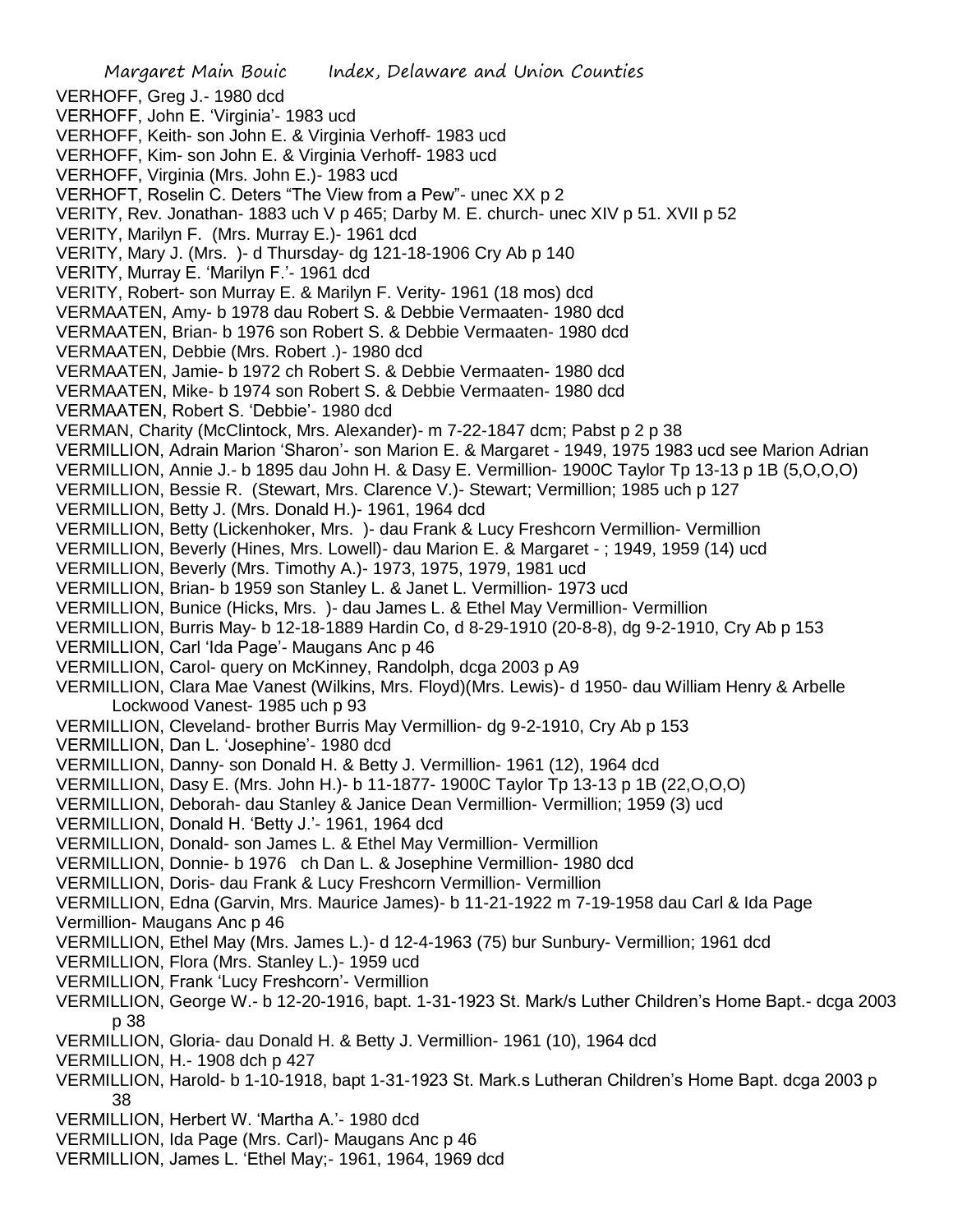Margaret Main Bouic Index, Delaware and Union Counties VERMILLION, James- brother Burris May Vermillion- dg 9-2-1910, Cry Ab p 153 VERMILLION, Janet (Graham, Mrs. Harold)- dau Marion E. & Margaret Graham Vermillion- Vermillion; 1949, 1959 (17) ucd VERMILLION, Janice Dean (Mrs. Stanley)- Vermillion; 1971, 1973 ucd VERMILLION, Jason- son Michael L. Vermillion- Vermillion VERMILLION, Jenney- dau Kenneth D. & Juanita R. Vermillion- 1961 (1 1/2 dcd) VERMILLION, Jesse O.- b 7-1897 son John H. & Dasy E. Vermillion- 1900C Taylor Tp 13-13 p 1B (2,O,O,O) VERMILLION, Jim- query on Mckinney, Randolph, dcga 2003 p A9 VERMILLION, John H. 'Dasy E.'- b 1-1863 1900C Taylor Tp 13-13 p 1B (37,O,O,O) VERMILLION, John R. 'Marcile' - 1964 dcd VERMILLION, Josephine (Mrs. Dan L.)- 1980 dcd VERMILLION, Joshua Michael- b 2-14-1980 son Mike Vermillion- Vermillion VERMILLION, Juanita R. (Mrs. Kenneth D.)- 1961 dcd VERMILLION, Kenneth D. 'Juanita R.'- 1961 dcd VERMILLION, Kenneth- son James L. & Ethel May Vermillion- Vermillion VERMILLION, Kenneth- son Kenneth D. & Juanita R. Vermillion- 1961 dcd VERMILLION, Kirwin- son John R. & Marcile Vermillion- 1964 (2) dcd VERMILLION, Laura- dau Burris May Vermillion- dg 9-2-1910, Cry Ab p 153 VERMILLION, Len- b 1971 ch Dan L. & Josepnine Vermillion- 1980 dcd VERMILLION, Lewis 'Clara Mae Vanest'- 1985 uch p 93 VERMILLION, Lucy Freshcorn (Mrs. Frank)- Vermillion VERMILLION, Marcile (Mrs. John R.)- 1964 dcd VERMILLION, Margaret (Mrs. Marion E.)- 1959, 1967, 1971, 1973, 1975, 1979, 1983 ucd VERMILLION, Marion Adrian 'Sharon M.'- 1959 (16) 1967, 1971, 1973, 1979, 1981, 1983 ucd VERMILLION, Marion E. 'Margaret Gibson'- b 6-23-1916 m 1937 d 6-10-1973 Old Union Cem-son Frank & Lucy Freshcorn Vermillion- Vermillion; 1949, 1959, 1967, 1971 VERMILLION, Marion- son Marion E. & Margaret Gibson Vermillion- Vermillion VERMILLION, Mark- b 1970 son Marion A. & Sharon M. Vermillion- 1971, 1975, 1979, 1981 ucd VERMILLION, Martha A. (Mrs. Herbert W.)- 1981 dcd VERMILLION, Mary (Long, Mrs. )- dau Frank & Lucy Freshcorn Vermillion- Vermillion VERMILLION, Maxine (Lowery, Mrs. )- dau Frank & Lucy Freshcorn Vermillion- Vermillion VERMILLION, Michael L. - b 3-5-1944 Bellefontaine- daon Mary Ellen Vermillion- Vermillion VERMILLION, Michael-b 1957 son Stanley & Janice Dean Vermillion-Vermillion; 1971, 1973 ucd VERMILLION, O. H.- Pabst p 7 p 27 VERMILLION, Paul- son James L. & Ethel May Vermillion- Vermillion VERMILLION, Paul R.- son Marion E. & Margaret Gibson Vermillion- 1959, 1967, 1971, 1973, 1975, 1979, 1981, 1983 ucd VERMILLION, Phyllis- dau Frank & Lucy Freshcorn Vermillion- Vermillion VERMILLION, Roger- 1981 ucd VERMILLION, Sharon (Mrs. Marion Adrian)- 1967, 1971, 1973, 1975, 1979, 1981, 1983 ucd VERMILLION, Sheryl- dau Kenneth d. & Juanita R. Vermillion- 1961 (1) dcd VERMILLION, Sherry- b 1967 dau Timothy A. & Beverly Vermillion- 1973, 1975, 1979, 1983 ucd VERMILLION, Stanley L. 'Flora'- 1959 ucd VERMILLION, Stanley L. 'Janice Dean'- Vermillion; 1971, 1973 ucd VERMILLION, Stephen- b 1971- son Stanley O. & Janice L. Dean Vermillion- 1973 ucd VERMILLION, Steven- son Donald H. & Betty J. Vermillion- 1961, (8), 1964 VERMILLION, Ted- son John R. & Marcile Vermillion- 1964 (9mos) dcd VERMILLION, Timothy A. 'Beverly'- 1973, 1975, 1979, 1983 ucd VERMILLION, Tonie Jean- b 12-8-1966 d 12-10-1966 dau Stanley & Janice Dean Vermillion- Vermillion VERMILLION, Tracy- b 1971 ch Adrain Marion & Sharon M. Vermillion- 1973, 1975, 1979, 1981, 1983 ucd VERMILLION, Trissa- b 1966 dau Marion Adrian & Sharon Vermillion- 1967, 1971, 1973, 1975, 1979, 1981, 1983 ucd VERMILLION- William- 1870C Delaware Tp (19) VERMILLION, William- son James L. & Ethel May Vermillion- Vermillion VERMILLION, William- son Stanley & Janice Dean Vermillion- Vermillion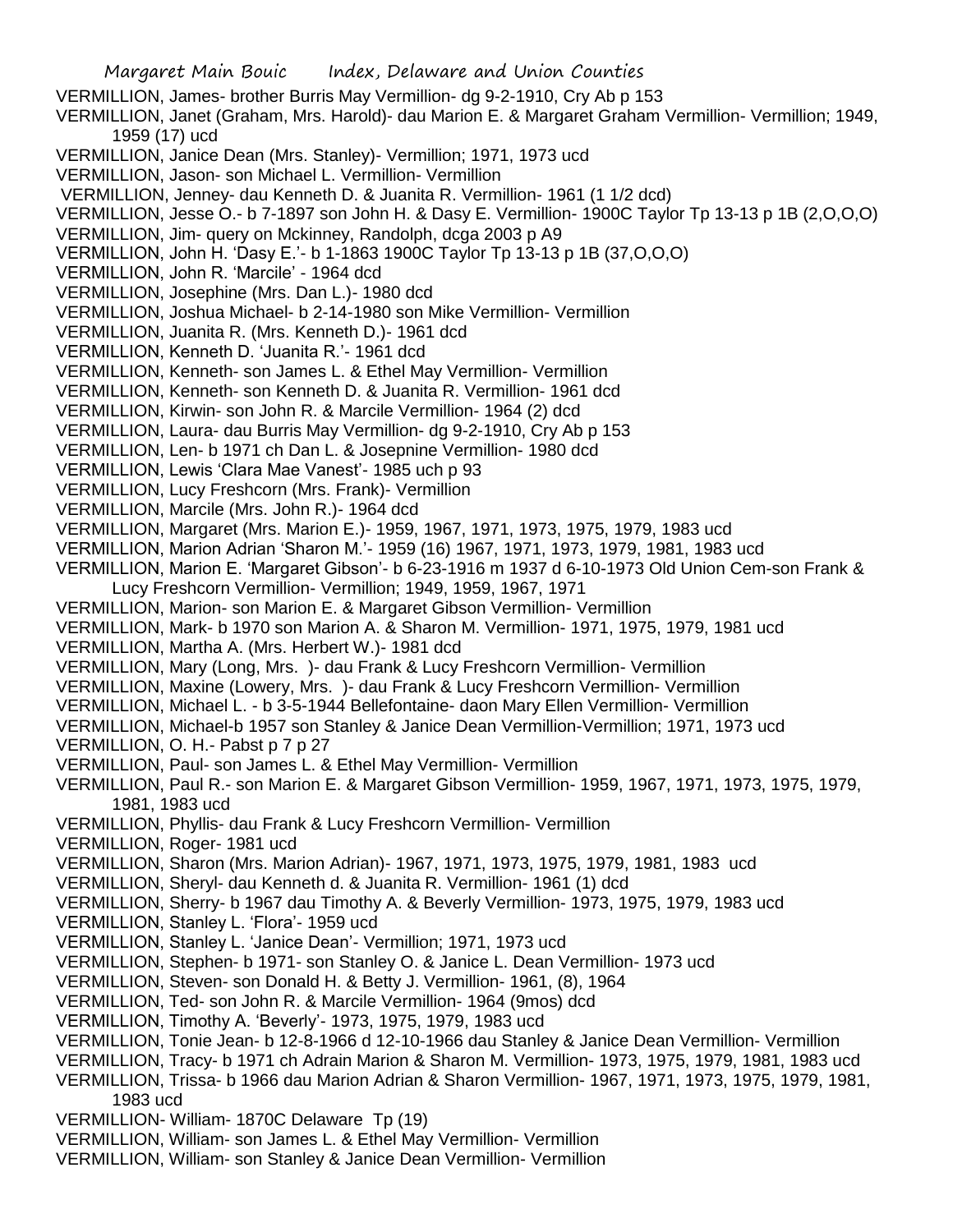- VERNE, David J. 'Pamela'- 1980 dcd
- VERNE, Devonie- b 1963 ch David J. & Pamela Verne- 1980 dcd
- VERNE, Martha (Mrs. Thomas J.)- 1971 dcd
- VERNE, Michael- b 1970 son David J. & Pamela Verne- 1980 dcd
- VERNE, Pamela (Mrs. David J.)- 1980 dcd
- VERNE, Stephanie- b 1970 dau Thomas J. & Martha Verne- 1971 dcd
- VERNE, Teresa- b 1965 dau David J. & Pamela Verne- 1980 dcd
- VERNE, Thomas J. 'Martha'- 1971 dcd
- VERNER, May (Giller, Mrs. Charles H.)- Freshwater p 219

VERNETT, Jack C. 'Nellie E.'- m 11-23-1929 d 6-1-1980 (83) Fairview Memorial Park; Vernett; 1961, 1964, 1969, 1971 dcd

- VERNETT, Jackie (Cole, Mrs. Charlie)- dau Jack C. & Nellie Vernett- Vernett
- VERNETT, Mamie (Hickson, Mrs. Russell)- dau Jack C. & Nellie Vernett- Vernett
- VERNETT, Mary (Henry, Mrs. Earl)- dau Jack C. & Nellie Vernett- Vernett
- VERNETT, Nellie E. (Mrs. Jack C.)- m 11-23-1929; Vernett; 1964 dcd
- VERNON, Bernice (Young, Mrs. )- sister Wilbur C. Vernon- Vernon
- VERNON, Catherine (Mrs. Wilbur C.)- Vernon
- VERNON, David- son George C. & Virginia Vernon- Vernon
- VERNON, Donna (Mrs. Vivian B.)- 1969 dcd
- VERNON, Dorothy Marie Weakland (Mrs. Thomas)- Vernon
- VERNON, Dorothy Miriam- b 9-1-1981 dau Thomas & Dorothy Marie Weakland Vernon- Vernon
- VERNON, Elizabeth Elaine- b 12-24-1980 dau Thomas Vernon- Vernon
- VERNON, Gene- son Wilbur C. & Catherine Vernon- Vernon
- VERNON, George C. 'Virginia'- d 12-26-1979 975) bur Mt. Vernon- Vernon
- VERNON, Grace (Sargeant, Mrs. )- sister George C. Vernon- Vernon
- VERNON, Herman 'Maggie Marie johnston'- m 12-1915 d 11-28-1951- unec XXII p 46
- VERNON, James 'Rachel Wood'- dumch p 261
- VERNON, Jane Ann Schmidt (Mrs. John Hershel)- m 1-23-19960 dau Charles G. Schmidt- Vernon
- VERNON, John Hershel 'Jane Ann Schmidt'- m 1-23-1960 son George C. Vernon- Vernon
- VERNON, Lou (Settle, Mrs. )- sister George C. Vernon- Vernon
- VERNON, Lynn- son Wilbur C. & Catherine Vernon- Vernon
- VERNON, Mae (Hankins, Mrs. )- sister George C. Vernon- Vernon
- VERNON, Maggie Marie Johnston (Mrs. Herman)- m 12-1915; unec XXII p 46
- VERNON, Matilda (Sperry, Mrs. Albert)- 1880 dch p 694
- VERNON, Rachel Wood (Mrs. James)- dau Daniel & Phoebe Benedict Wood- dumch p 261
- VERNON, Raymond- son Wilbur C. & Cathereine Vernon- Vernon
- VERNON, Rickey- b 1965 son Vivian & Donna Vernon- 1969 dcd
- VERNON, Rosa (McCan, Mrs. )- sister George C. Vernon- Bernon
- VERNON, Ross- b 1953 son Vivian & Donna Vernon- 1969 dcd
- VERNON, Ruby (Roberts, Mrs. )- dau George C. & Virginia Vernon- Vernon
- VERNON, Thomas 'Dorothy Marie Weakland'- Vernon
- VERNON, Virginia (Mrs. George C.)- Vernon
- VERNON, Vivian E. 'Donna'- 1969 dcd
- VERNON, Wanda- dau George C. & Virginia Vernon- Vernon
- VERNON, Wilbur C. Catherine'- d 8-30-1971 (68) bur Bloomingburg- Vernon
- VERNON, Rev. William- brother George C. Vernon- Vernon
- VERNOT, Eril A.- d 7-18-1873 (7-4-15) Concord Tp dcdeaths
- VERRIER, Flora Dephine Snell (Mrs. )- dau Jacob & Eliza Caroline Meeker Snell- 1985 uch p 130
- VERRILEY, B. D.- pallbearer for Mrs. Cloie Hoffman- dg 6-11-1912, Cry Ab p 133
- VERSER?, August- 1870C Marysville 33-33 (26,Wurtemburg); physician.
- VERSTEEG, Anne (McKittrick, Mrs. Edward Vincent)- div- McKitrick p 412
- VERSTOEG, John M.- Pabst p 8 p 27
- VERT, William D.- b 12-13-1881 Delaware Town son William D. & Mary E. King Vert- dcbirths
- VERTH/VIETH, Frank- 1940 draft, dcga 1995 p 82
- VERTIAN, Rev. F. W.- 1883 uch V p 577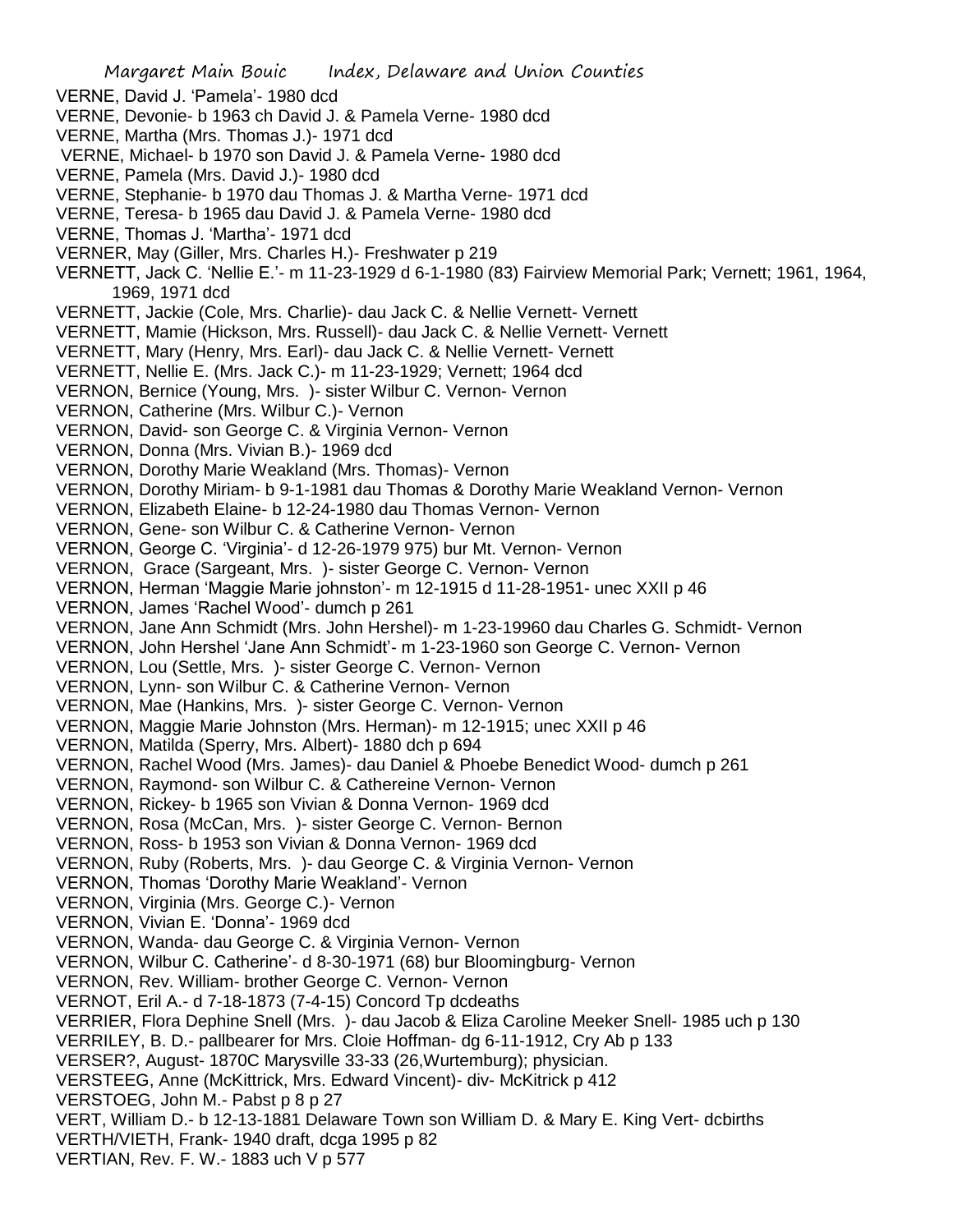- VERTNER, Avery L.- 1908 dch p 415; 1976 dch p 217
- VERTNER, Brenda (Jones, Mrs. )- dau Earl & Lillian Vertner- Vertner
- VERTNER, Carol- dau Victor & Mary Vertner- 1949 ucd
- VERTNER, Charles 'Inez Barker'- d 7-11-1965 (89) Maple Grove Cem- son Jeff Vertner- Vertner
- VERTNER, Donald- son Victor & Mary Vertner- 1949 ucd
- VERTNER, Donna (Mahoney, Mrs. )- dau Earl & Lillian Vertner- Vertner
- VERTNER, Earl 'Lillian'- d age 60, Pl City .Advocate 12-7-1978 bur Ft. Myers- Vertner
- VERTNER, Inez Barker (Mrs. Charles)- b 1964- Vertner
- VERTNER, James Madion d 12-1899 twin brother to Thomas Jefferson Vertner- affidavits; unec XIII p 43, XV p 8
- VERTNER, Jeff- Vertner
- VERTNER, Jeff- son Earl & Lillian Vertner- Vertner
- VERTNER, Joanne (Freeman, Mrs. )- dau Earl & Lillian Vertner- Vertner
- VERTMER. Lillian (Mrs. Earl)- Vertner
- VERTNER, Madeline (Connolly, Mrs )- dau Charles & Inez Barker Vertner- Vertner
- VERTNER, ---- (Martin, Mrs. Benjamin)- 1915 uch p 893
- VERTNER, Mary M. (Connolly, Mrs. Willis)- Vertner
- VERTNER, Mary (Mrs. Victor)- 1949 ucd
- VERTNER, Olive (Truitt, Mrs. )- sister Earl Vertner- Vertner
- VERTNER, Robert- son Victor & Mary Vertner- 1949 ucd
- VERTNER, Sarah A. d 4-2-1897 (43-1-20) d Deken Co, b Athens Co, dau Samuel & S. A. Lippincotdcdeaths
- VERTNER, Thomas Jefferson twin brother of James Madison Vertner- unec XIII p 43
- VERTNER, Walter- son Victor & Mary Vertner- 1949 ucd
- VERTNER, Victor 'Mary'- 1949 ucd
- VERTREES, Cathy Janelle (Ulmer, Mrs. Terry Reuben)- b 1962 m 8-8-1981 dau Richard L. & Martha A. Vertrees- Vertrees; 1980 dcd
- VERTREES, Earl 'Sadie'- 1971, 1980 dcd
- VERTREES, James E. 'Patricia'- 1971, 1973, 1975, ucd; 1980 dcd
- VERTREES, Keith- b 1967 son James & Patricia Bertrees- 1971, 1973 ucd; 1971, 1980 dcd
- VERTREES, Martha A. (Mrs. Richard L.)- 1980 dcd
- VERTREES, Mike- b 1964 son Richard L. & Martha A. Vertrees- 1980 dcd
- VERTREES, Patricia (Mrs. James)- 1971, 1973, 1975 ucd; 1980 dcd
- VERTREES, Richard L. 'Martha A.'- Vertrees; 1980 dcd
- VERTREES, Rickie- b 1973 son Richard L. & Martha A. Vertrees- 1980 dcd
- VERTREES, Sadie (Mrs. Earl)- 1971, 1980 dcd
- VERTUCCI, Angela (Rausch, Mrs. Philip Scott)- b 12-27-1966 m 5-26-1990- St. Paul p 136, 142
- VERTY, infant- b 5-6-1881, Concord Tp not known
- VERUNDA, Romees- d 9-28-1891 (1m) Children's homne- Oakdale 675 Children;s Home Tape p 41
- VERVILLE, Joan Vivina (Wilson, Mrs. James Lee) div Freshwater p 136
- VESNER, Albert 'Helen'- son Anton & Julia Novak Vesner- Vesner
- VESNER, Anton 'Julia Novak'- parents of Richard A.- Vesner
- VESNER, Helen (Mrs. Albert)- Vesner
- VESNER, Julia Novak (Mrs. Anton)- Vesner; 1959 ucd
- VESNER, Richard A.- b 12-10-1919 d 3-4-2005 (85)- son Anton & Julia Novak Vesner- Vesner; 1959, 1967, 1971, 1973, 1974, 1979, 1981, 1983 ucd
- VESS, Beatrice (Potts, Mrs. Charles Frederick)- b 1903 m 5-14-1930 dau Homer & Cora Murphy Vess-Maugans Anc p 129
- VESS, Cora Murphy (Mrs. Homer)- Maugans Anc p 129
- VESS, Homer 'Cora Murphy'- Maugans Anc p 129
- VEST, Ann Eliza (McKitrick, Mrs. Alexander)- b 9-18-1818 m 1835/6 d 3-8-1903 McKitrick p 107, 112, 115
- VEST, Daisy M. (Mrs. DeWitt Talmage)- dg 2-10-1914, Cry Ab p 92
- VEST, Daniel James- b 7-21-1984 son & Elaine Louise Puckett Vest- St. Paul p 131
- VEST, DeWitt Talmage 'Daisy M.', d Sunday (40) son Mr. and Mrs. Wm. D. Vest dg 2-10-1914 Cry Ab p 92
- VEST, Dwight M.- son Wm. Vest- dg 1-7-1908, dcga 1992 p 5; dg 2-10-1914, Cry Ab p 92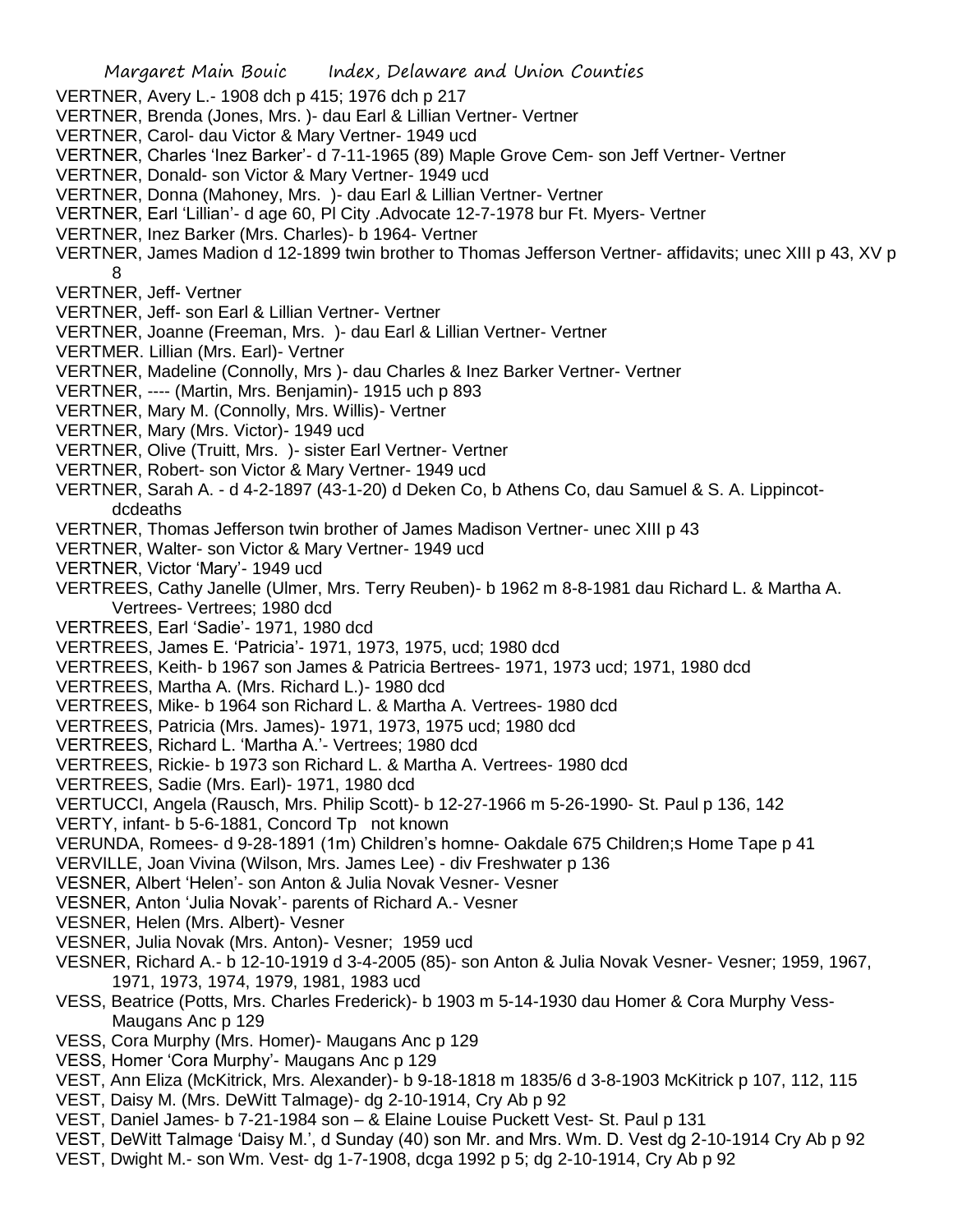- VEST, Eliza- 1870C Delaware Town 329 (27)
- VEST, Elizabeth (Mrs. Simeon)- d Wed. (94) Oak Grove Cem- dg 2-12-1915,Cry Ab p 16- 1870C Delaware Town p 329 (48)
- VEST, George K.- son DeWitt Talmage & Daisy M. Vest- dg 2-10-1914, Cry Ab p 92
- VEST, George K.- son Wm. Vest- dg 2-10-1914, Cry Ab p 92
- VEST, George W.- d 7-20-1906 Marion- brother W. D. Vest- dg 7-20-1906 7-24-1905, Cry Ab p 109, 110; 1870C Delaware Town p 329 (22)
- VEST, Helen (Mrs. Richard E.)- 1961 dcd
- VEST, J.- 1883 uch V p 184; Union Tp school No 5; unec XV p 22
- VEST, Louis Hessold- b 7-26-1889 Delaware Town son William D. & Mary E. King Vest- dcbirths
- VEST, Martha E. (Gaffey, Mrs. )- dau Simeon & Elizabeth Vest- dg 2-12-1915, Cry Ab p 16
- VEST, Mary A.- dau Simeon & Elizabeth Vest- dg 2-12-1915 Cry Ab p 16; 1870C Delaware Town p 329 (20)
- VEST, Mary- dau DeWitt Tamage & Daisy M. Vest- dg 2-10-1914 Cry Ab p 92
- VEST, Nettie- 1870C Delaware Town p 329 (13)
- VEST, Richard E. 'Helen'- 1961 dcd
- VEST, Simeon 'Elizabeth- dg 2-12-1915, Cry Ab p 16; 1870C Delaware Town p 329 (50\*)
- VEST. W. D.- 1908 dch p 452; dg 1-7-1908, dcga 1992 p 28
- VEST, William- 1976 dch p 196
- VEST, William D,- brother George W. Vest- dg 7-20-1906, 7-24-1906, Cry Ab p 109, 110; 1870C Delaware Town p 329 (24)
- VEST, William D., Sr.- son Simeon & Elizabeth Vest- dg 2-10-1914, Cry Ab p 92; dg 2-12-1915 Cry Ab p 16
- VEST, William D. Jr.- son William Vest- dg 2-10-1914, Cry Ab p 92
- VESTAL, query Florence Stone- unec X p 4
- VESTAL, Abbie R.- b 2-1885 dau Thomas R. & Alcinda Cobb Vestal- 1900C Claibourne Tp 4-5 p 1 (15,O,O,O); 1910C Claibourne South Precinct 127-127 p 5B (25,O,O,O) teacher
- VESTAL, Alcinda Cobb (Mrs. Thomas R.)- b 5-1861 m 7-4-1882 ucm 7192; 1900C Claibourne Tp 4-5 p 1 (39,O,O,O) m 18y, 7 ch, 6 living; 1910C Claibourne South Precinct 127-127 p 5B (48,O,O,O) m 27y, 9 ch, 7 living
- VESTAL, Almira (Mrs. William)- 1850C Berlin Tp 1963 p 121 (45,Va)- 1860C Claibourne Tp 858-839 p 113 955,NY); 1870C Claib. Tp 95-93 (65,Vt)
- VESTAL, Bessie E.- b 5-1893 dau Thomas R. & Alcinda Cobb Vestal- 1900C Claibourne Tp 4-5 p 1 (7,O,O,O); County Children's Home Tape, p 38; 1910C Claibourne South Precinct 127-127 p 5B (17,O,O,O) operator telephona
- VESTAL, Burl F.- b 2-1889 son Thomas R. & Alcinda Cobb Vestal- 1900C Claibourne Tp 4-5 p 1 (11,O,O,O)' 1910C Claibourne South Precinct 127-127 p 5B (21,O,O,O) farm laborer
- VESTAL, Edna Langstaff (Mrs. Ralph)(Dodge, Mrs. Cliff)- dau J. Kendrick & Sarah L. Watson Langstaff-Maugans Anc p 217
- VESTAL, Eleanor- d 10-10-1893 (90+) M. Olive Cem, query Betty Topliff- unec XIII p 6
- VESTAL, Ellen (Mrs. Reuben)- query from Martha Clark- unec VI p 33
- VESTAL, Emma Rosemary Clark (Mrs. Paul Leroy)- b 1930 dau Harry John & Rosa Bonheur Barnett Clarkped Martha Vestal Clarke # 161 3; unec IX p 67
- VESTAL, Eunice m.- query on Vestal- unec XIV p 3; XV p 78
- VESTAL, Frank Burl 'Viola May Donnelly'- b 1889 d 1974 son Thomas Reuben & Mary Alanda Cobb Vestalped Martha Vestal Clarke #161 4; unec IX p 67
- VESTAL Hazel A/E.- b 6-1895 dau Thomas R. & Alcinda Cobb Vestal- 1900C Claibourne Tp 4-5 p 1 (4,O,O,O) County Children's Home tape, p 38; 1910C Claibourne South Precinct 127-127 p 5B (15,O,O,O)
- VESTAL, Herbert M.- b 12-1890 son Thomas R. & Alcinda Cobb Vestal- 1900C Claibourne Tp 4-5 p 1 (9,O,O,O); 1910C Claibourne Tp North Precinct 53-53 (19,O,O,O) hired hand- E. White
- VESTAL, Jane H. Grubbstone (Mrs. Marshal)- b 8-1824 m 1855 d 1903- unec VI p 33; ped Martha Vestal Clarke 17; unec IX p 67; 1880C Claibourne Tp 167-176 p 16 (55,O,Va,Md); 1900C Claibourne Tp 4 p 1 (75,O,Va,Va,) m 45y, 4 ch, 2 living
- VESTAL, John 'Mary Sullivan'- m 1-1-1835 Madison Co, unec VII p 24
- VESTAL, John N.- son Wm. & Almira Vestal- 1915 uch p 264; 1883 uch V p 501; 1850C Berlin Tp (10,O); 1870C Claibourne Tp 95-93 (23,O); 1880C Paris Tp 46-59 p 45 (35,O,O,O)
- VESTAL, M.- 1915 uch p 1883 uch IV p 519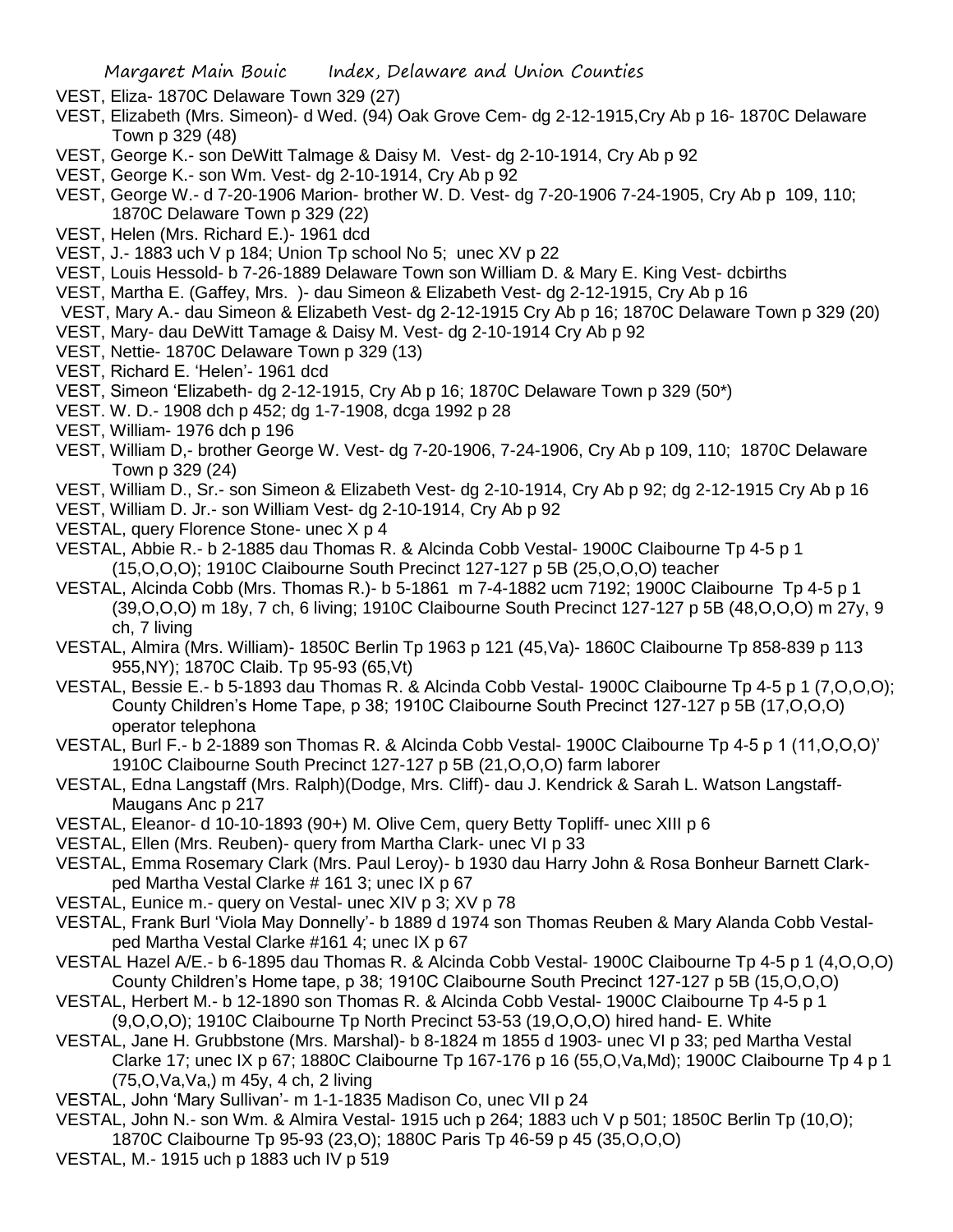- VESTAL, Marshall 'Jane H. Grubbstone''- b 3-1834 d 1902 unec VI p 33; ped Martha Vestal Clarke 16 unec IX p 67; 1880C Claibourne Tp 167-176 p 16 (35,O,O,Va); canvasser; 1900C Claibourne Tp 4 p 1 (66,O,O,Va)- m 45y
- VESTAL, Martha (Clark, Mrs. )- b 1954 dau Paul Leroy & Emma Rosemay Clark Vestal- 161; ped 1; unec IX p 67
- VESTAL, Mary Alanda Cobb- b 1861 d 1944 dau William Cobb- ped Martha Vestal Clarke 9 unec IV p 67 VESTAL, Mary J.- 1870C Claibourne Tp 95-93 (44,O)
- VESTAL, Mary Sullivan (Mrs. John)- m 1-1-1835 Madison Co, unec VII p 24
- VESTAL, Paul Leroy 'Emma Rosemary Clark'- b 1931 son Frank Burl & Viola May Donnelly Vestal- ped Martha Vestal Clarke #161 2; unec IX p 67
- VESTAL, Ralph B.- b 3-1887 son Thomas R. & Alcinda Cobb Vestal- 1900C Claibourne Tp 4-5 p 1 (13,O,O,O); 1910C Claibourne South precinct 1127-127 p 5B (23,O,O,O) teacher
- VESTAL, Ralph' Edna Langstaff'- div Maugans Anc p 217; 1949 ucd; teacher, unec XXII p 18, 39
- VESTAL, Reuben 'Ellen'- b 12-1810 d 2-1874 query from Martha Clark- unec VI p 33
- VESTAL, Roland E.- son Thomas R. & Alcinda Cobb Vestal- 1910C Claibourne South Precinct 127-127 p 5B (5,O,O,O)
- VESTAL, Samuel- 1870C Delaware Town p 289 (21\*)
- VESTAL, Samuel- 1870C Delaware Town p 295 (20)
- VESTAL,Thomas Reuben 'Mary Alcinda Cobb- b 8-1858/9 m 7-4-1882 ucm 7192 d 1974 -son Marshal & Jane H. Grubbstone Vestal- ped Martha Vestal Clarke # 161 8; 1880C Claibourne Tp 167-176 p 16 (21,O,O,O)- hotel porter; 1900C Claibourne Tp 4-5 p 1 (41,O,O,O); 1910C Claibourne South Prec. 127-
	- 127 p 5B (50,O,O,O) mn 27y telephone repair
- VESTAL, Viola May Donnelly (Mrs. Frank Burl)- b 1891 d 1976- ped Martha Vestal Clarke #161 8; unec IX p 67
- VESTAL, William 'Almira'- 1850c Berlin Tp 1963 p 121 (45,Va); 1860C Claibourne Tp 858-839 p 113 (55,Va); 1870C Claib. Tp 95-93 (65,W.Va.)
- VESTELL, Jane H. Stone (Mrs. Marshal)- m 11-26-1855 ucm 2356; mt 11-28-1855; unec VIII p 35, XVII p 42
- VESTELL, Marshal 'Jane H. Stone'- m 11-26-1855 ucm 2356; mt 11-28-1855; unec VIII p 35; XVII p 42
- VESTER, Eliza Ann (Ferguson, Mrs. Morgan) b 1815 d 1885- ped Sandra Sue Morris Lowther #211 29; unec X p 58
- VESY, Addie Mildred (Mrs. )- d 3-19-1963 (86) bur Dubline- Vesy
- VESY, Albert D. 'Catherine/Kathryn'- 1961, 1964, 1969, 1971 dcd
- VESY, Catherine/Kathryn (Mrs. Albert D.)- 1961, 1964 dcd
- VETTER, Adam 'Eve'- 1883 uch V p 673
- VETTER, Catharine (Bower, Mrs. Adam)- m 8-17-1854 ucm 2157; unec VIII p 19, XVI p 59a
- VETTER, Catherine (Wellwood, Mrs. William M.)- dau Adam & Eve Vetter- 1915 uch p 943; 1883 uch V p 673 VETTER, Rev, Donald R. 'Marjorie'- 1971, 1973, 1975, 1979, 1981 ucd
- VETTER, Elizabeth (Hand, Mrs. Richard)- dau Rev. Donald R. & Marjorie Vetter- 1971 ucd
- VETTER, Eve (Mrs. Adam)- 1883 uch V p 673
- VETTER, Julie (Mastrodomenico, Mrs. Michele)- b 1953- dau Rev. Donald R. & Marjorie Vetter- 1971, 1973, 1974 ucd; Vetter
- VETTER, Linda (Mix, Mrs. Donnie A.)- dau Rev. Donald R. & Marjorie Vetter- Vetter
- VETTER. Marjorie (Mrs. Donald R.)- 1971, 1973, 1975, 1979 ucd
- VETTER, Peter- b 1955 son Rev. Donarld R. & Marjorie Vetter- Vetter; 1971, 1973, 1975 ucd
- VHRIG, Aaron- b 1968 son James K. & Jayne L. Vhrig- 1969 dcd
- VHRIG, James K. 'Jayne L.'- 1969 dcd
- VHRIG, Jayne L. (Mrs. James K.)- 1969 dcd
- VIA, Emma Wright (Mrs. Henry)- dau Samuel & Elizabeth Freshwater Wright- Freshwater p 176
- VIA, Henry 'Emma Wright'- Freshwater 176
- VIA, Judy- (16-1964) dau Dr. William Frederick Via- Via
- VIA, Lucille (Mrs. Dr. William Frederick)- Via
- VIA, Nancy Elizabeth (Summers, Mrs. Francis Lee, Jr.)- dau Dr. William Frederick & Lucille Via- Via VIA, Sara- (13-1964- dau Dr. William Frederick Via- Via
- VIA, William Frederick 'Lucille'- m 6-1919 d 3-30-1981 (88) bur Staunton, Va; 1976 dch p 243; Via VIA, Dr. William F.- son Dr. William Frederick & Lucille Via- Via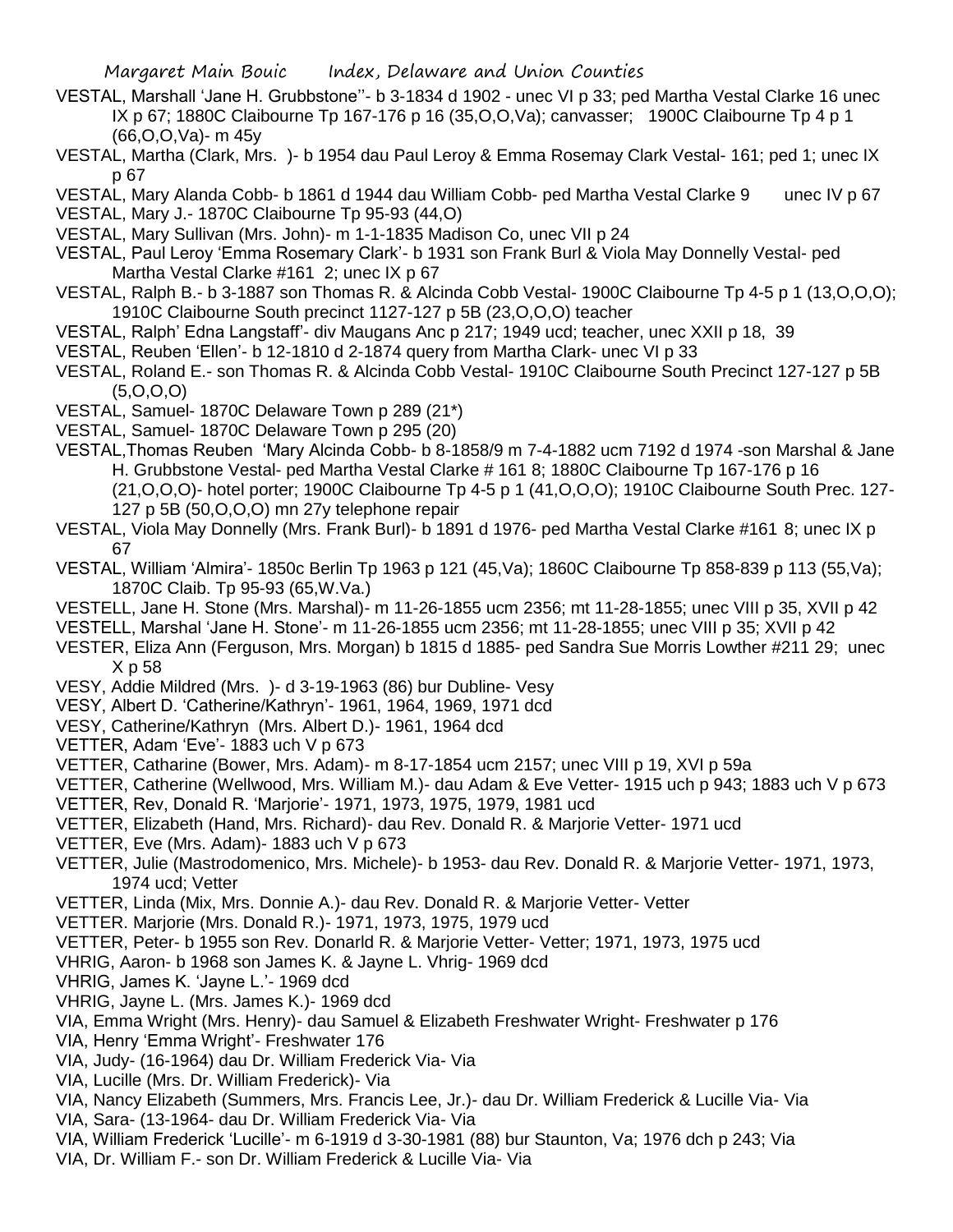- VIAU, Gerald 'Janice'- 1975 ucd
- VIAU, Janice (Mrs. Gerald)- 1975 ucd
- VIAU, Justin- b 1975 son Gerald & Janice Viau- 1975 ucd
- VICARIO, John 'Maxine Wright'- 1985 uch p 150
- VICARIO, Maxine Wright (Mrs. John)- dau Lewis Leora & Edna Opal Gregory Wright- 1985 uch p 150
- VICARIS, Martha (Todd, Mrs. William)- m 1709- Maugans Anc p 198, 199
- VICARS, Sir Arthur- Nash p 176
- VICE, Charles H.- son Jacob & Elizabeth Vice- 1850C Delaware Tp 1323 p 95 (4,O)
- VICE, Elizabeth (Mrs. Jacob)- 1850C Delaware Tp 1323 p 95 (32,Pa)
- VICE, Jacob 'Elizabeth'- 1850C Delaware Tp 1323 p 95 (33,Pa)
- VICE, Mary E.- dau Jacob & Elizabeth Vice- 1850c Delaware Tp 1323 p 85 (6,O)
- VICKERS, Aaron- son Benjamin & Mary Vickers- 1850C Allen Tp 1498-1517 p 222 (12,O)
- VICKERS, Alberta (Mrs. Robert)- Vickers
- VICKERS, Alonso- son Benjamin & Mary Vickers- 1850C Allen Tp 1498-1517 p 222 (18,O)
- VICKERS, Amelia (Thurston, Mrs. Alfred)- Thurston p 2
- VICKERS, Benjamin 'Mary'-1883 uch V p 461, 468, 471; 1915 uch p 463; 1840C Allen Tp 770 1m 30-40; 1f 30-40; 1m 5-10; 1f 5-10; 3f -5; 1850C Allen Tp 1498-15 17 o 22 (44,L.Canada); uccp p 34 appr JB3 p 34-2; uccp p 41 Appr JB 4 p 282; unec XII p 67
- VICKERS, Benjamin A.- son Benjamin & Mary Vickers- 1850C Allen Tp 1498-1517 p 222 (14,O)
- VICKERS, Clara Isabell (Bean, Mrs. George)- Maugans Anc p 105; Bean (112512)- mother Lester Fay Bean, Millcreek Tp births; unec VIII p 58
- VICKERS, Daniel- b 1964 lived with James & Olice Evans- 1975, 1979 ucd; Danny- 1983 ucd
- VICKERS, David- son Benjamin & Mary Vickers- 1850C Allen Tp 1498-1517 p 223 (8,O)
- VICKERS, David Carlyle- b 112-7-1955 son James Burton & Rhea Bernice Ellenberger Vickers- McKitrick p 113
- VICKERS, Elias- son Benjamin & Mary Vickers- 1850C Allen Tp 1498-1517 p 223 (6,O)
- VICKERS, Elizabeth Adel (Merrill, Mrs. David A.)- b -6-9-1953 m 4-20-1974 dau James Burton & Rhea Bernice Ellenberger Vickers- McKitrick p 113
- VICKERS, Fletcher B.- son Benjamin & Mary Vickers- 1850C Allen Tp 1498-1517 p 223 (1,O)
- VICKERS, Harry H. 'Ruth'- 1969, 1971, 1980 dcd
- VICKERS, Henrietta- dau Benjamin & Mary Vickers- 1850C Allen Tp 1498-1517 p 222 (16,O)
- VICKERS, James Burton 'Rhea Bernice Ellenberger'- b 8-31-1931 m 9-2-1951- McKitrick p 113
- VICKERS, John- son Benjamin & Mary Vickers- 1850C Allen Tp 1498-1518 p 223 (10,O)
- VICKERS, John 'Mary A. Chantry'- d 8-1852- son Thomas & Mary Vickers- dumch p 256
- VICKERS, Leigh Ann- b 10-24-1959 dau James Burton & Rhea Bernice Ellenberger Vickers- McKitrick 113
- VICKERS, Lyn Kay- b 10-24-1959 dau James Burton & Rhea Bernice Ellenberger Vickers- McKitrick p 113
- VICKERS, Mary A. Chantrey (Mrs. John)- d 1878 dau Robert & Elizabeth Chantry Vickers- dumch p 256
- VICKERS, Mary (Bean, Mrs. Plynn P.)- b 1873 m 7-16-1892 d 2-16-1909 (34-10-6) New Millcreek Cem p 4;
- Maugans Anc p 105; Bean (112511); dg 1909 Cry Ab p 13
- VICKERS, Mary (Mrs. Benjamin)- 1850C Allen Tp 1498-1517 p 222 (42,O)
- VICKERS, Mary (Mrs. Thomas)- dumch p 256
- VICKERS, Mary (Willits, Mrs. Clayton N.)- b 11-14-1847 m 12-1866 dau John & Mary A. Chantry Vickersdumch p 256
- VICKERS, Rhea Bernice Ellenberger (Mrs. James Burton)- b 11-10-1931 dau James Quincey & Iva Marguerite Ellenberger- McKitrick p 113
- VICKERS, Robert 'Alberta' Vickers
- VICKERS, Prof. Robert- dcga 2004 p 51
- VICKERS, Ruth (Mrs. Harry H.)- 1969, 1971 dcd
- VICKERS, Sherrill Elyse (Doar, Mrs. Haim)- m 4-12-1980 dau Robert & Albereta Vickers- Vickers
- VICKERS, Thomas- son John & Mary A. Chantry Vickers- dumch p 256
- VICKERS, Thomas 'Mary'- dumch p 256
- VICKERS, William Handy Collins- Nash p 121
- VICKERSON, Noreille- 1983 ucd
- VICKERY, Martha Jean Smith (Mrs. Robert James)- b 8-27-1938 dau Shelby Earl & Vera Dorothy Stauffer Smith- Weiser p 275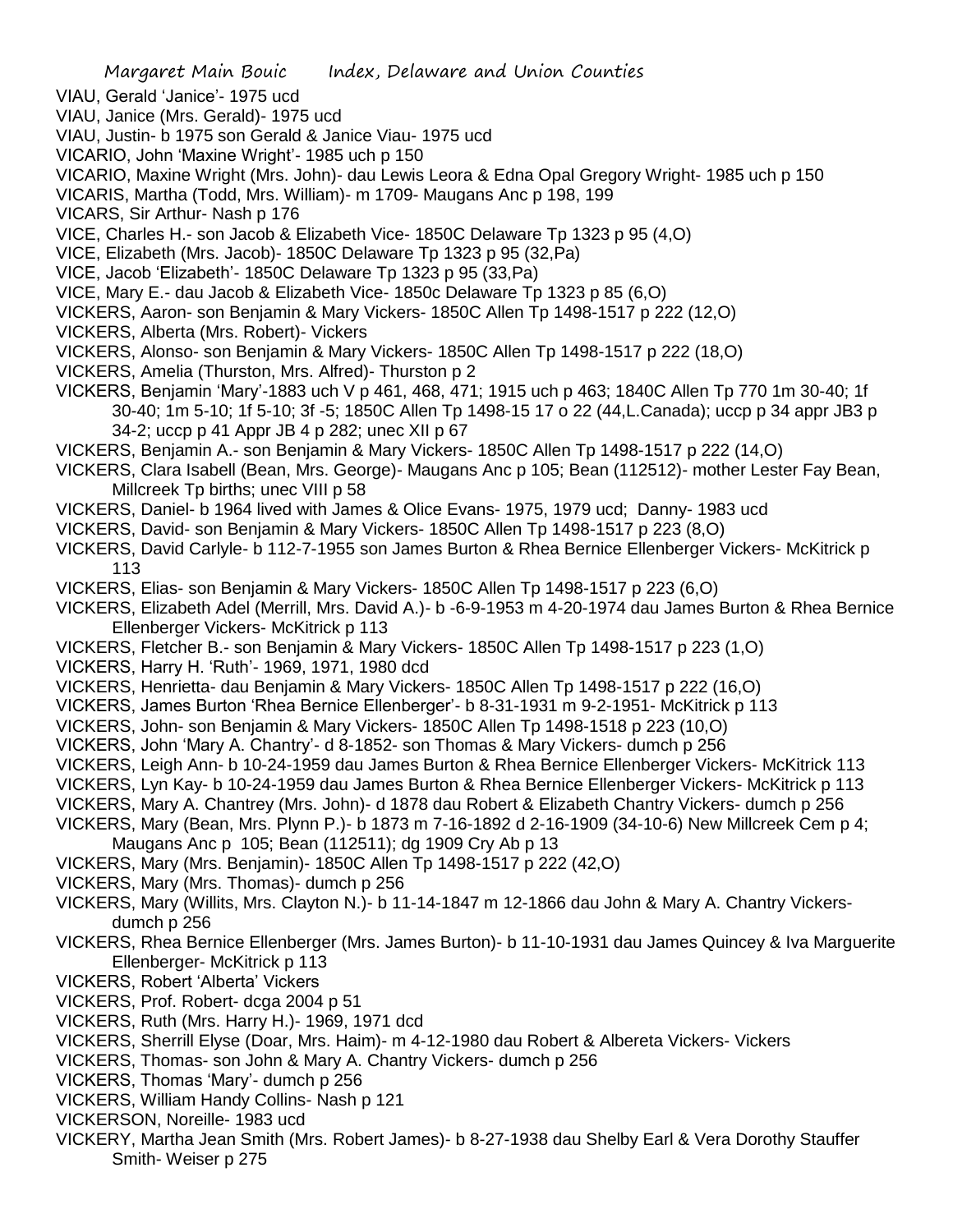- VICKERY, Matilda (Clark, Mrs. Simpson C.) b 1811 NH d 1892 ILL. Ped Tamy L. Sarratt Green #120 27; unec VIII p 22
- VICKERY, Robert James 'Martha Jean Smith'- m 7-3-1955- Weiser p 275
- VICKERY, Robert James- b 3-26-1958 son Robert James & Martha Jean Smith Vickery- Weiser p 275
- VICKERY, Susan Lorraine- b 5-7-1956 dau Robert James & Martha Jean Smith Vickery- Weiser p 275
	- QUEEN VICTORIA- Powers Pat p 183; death- dg 1-26-1901, Cry Ab p 58
- VICKOL?, Rudolph E.- 1910C Leesburg Tp 75-78 (54,Pa, Ger,Ger) farmer
- VICTOR, Anna M. (Mrs. Charles J.)- 1973, 1975, 1979 ucd
- VOCTOR, Charles J. 'Anna M.'- 1973, 1975, 1979 ucd
- VICTOR, Cynthia- b 1966 dau Charles J. & Anna M. Victor- 1973, 1975, 1979 ucd
- VIDITO, James 'Linda Fay Freese'- m 5-26-1973- McKitrick 296
- VIDITO, Linda Fay Freese (Mrs. James)- b 7-28-1951 m 5-26-1973 dau Joseph Donald & Freda Iona McKitrick Freese- McKitrick p 296
- VIECK, Nancy- query, Kincade- unec XXIII 37
- VIELEY, Peter Burton- b 10-26-1872 Troy Tp son John & Charlotte Serls Vieley- dcbirths
- VIENOT, August- d 7-12-1873 (7-4-15) Oller Cem, p 21; Powell p 88- son Eugene F. & Eliza Hultz Vienot
- VIENOT, Catharine Emilie Steiner (Mrs. George F.) b 4-16/18-1895 (59-0-8) Delaware Tp- b France dg 1-14- 1908, Cry Ab p 98
- VIENOT, Catherine DePoutot (Mrs. George F.) d 1862 dcc Dick Thomas Ekelberry 21; 1880 dch p 737
- VIENOT, Cecil- b France d 11-12-1872 dau George F. & Catherine Emilie Steiner Vienot- dg 1-14-1908 Cry Ab p 98
- VIENOT, Charles- brother George F. Vienot- dg 10-8-1908, Cry Ab p 73
- VIENOT, Charles Hultz- d 11-2-1890 (31-3-29) Oller Cem, Concord Tp. Powell p 88 son Eugene F. & Eliza Hults Vienot- dcdeaths; dg 1-14-1908 p 2, dcga 1992 p 28; 1870C Concord Tp p 257 (11); 1880C Concord Tp 134
- VIENOT., Charles 'Ida May Zimmerman- m 6-1885; dg 3-28-1916, Cry Ab p 39
- VIENOT, Charles Louis 'Mary Elizabeth Talley'.- b 1-20-1834 m 8-21-1862 d 6-28/29-1896 (62-5-8) Ostrander b France son George Fredrick & Cathern Deupata Vienot- dcdeaths; dcc Dick Thomas Ekelberry 10; 1880 dch p 737; 1908 dch p 617; opc 286; 1860C Scioto Tp 314; 1880C Scioto Tp 314-337 (46,France, France, France) wagon maker; naturalized 10-12-1863, dcga 1994 p 15
- VIENOT, Eliza (Mrs. Eugene A.) consumption- d 1-24-1883 (46y11m) Concord Tp b Ross Co, O.- dcdeaths; dcga 2003 p 67
- VIENOT, Emily A.- 1870C Concord Tp p 257 (4)
- VIENOT, Emma- b US, dau George F. & Catherine Emilie Steiner Vienot- dg 10-8-1908, Cry Ab p 73; dg 1-14-1908 p2, dcga 1992 p 28
- VIENOT, Eugene F.'Eliza Hultz'- b 1828 m 8-8-1858 dcm d 7-22-1899 (71-1-8) Concord Tp, Powell p 88; b France-naturalized 4-1-1878, dcga 1992 p 28 (dg 1-14-1908), dcga 1994 p 15- son Fred Vienotdcdeaths; 1908 dch p 428; dg 8-20-1885 Cry Ab p 116; dcga 2003, p 67, Cry Ab, 1870C Concord Tp p 257 (43\*); 1880C Concord Tp 134
- VIENOT, Eugene- brother George F. Vienot- dg 10-8-1908, Cry Ab p 73
- VIENOT, Frankie Mary (Ekelberry, Mrs. Charles Jacob)- b 8-23-1863 m 6-12-1890 d 3-1950 dau Charles Louis & Mary Elizabeth Talley Vienot- dcc Dick Thomas Ekelberry 5; opc 274; 1880 dch p 738; 1880C Scioto Tp 314-337 (16, O, France,O)
- VIENOT, Fred- d Concord Tp Thursday son Eugen Vienot- dg 8-20-1885, Cry Ab p 116
- VIENOT, George F. 'Catherine DePoutot' d 1815- dcc Dick Thomas Ekelberry 20; 1880 dch p 737; CCC (1875 Delaware Tp)
- VIENOT, George F. 'Catherine Emilie Steiner'- b France 9-17-1826 m 6-6-1857 France- dg 1-14-1908 p3, 10- 8-1908 p 73, dg 1-14-1909, Cry Ab p 98; dcga 1992 p 28, 1994 p 15, naturalized 3-28-1896; dcga 1996 p 32; 1890/1 tax duplicate; to US 4-4-1867
- VIENOT, Ida May Zimmerman b 1-12-1862 m 6-18885 d 3-21-1916 (54-2-9) , Oller Cem p 21, Powell p 88 dau Jacob & Anna Zimmerman, sister William Clinton Zimmerman- dg 11-6-1900, 11-9-1900, Cry Ab p 40; dg 12-27-1907, Cry Ab p 93; tax duplicate 1890/1 from Wm. Zimmerman- dcga 1998 p 9; dg 3-24- 1916, dg 3-28-1916 p 37, 39
- VIENOT, John Frederick- d 8-14-1885 (23-4-13) Oller Cem p 21, Powell p 88; son Eugene F. & Eliza Hultz Vienot- 1870C Concord Tp p 257 (8); 1880C Concord Tp 134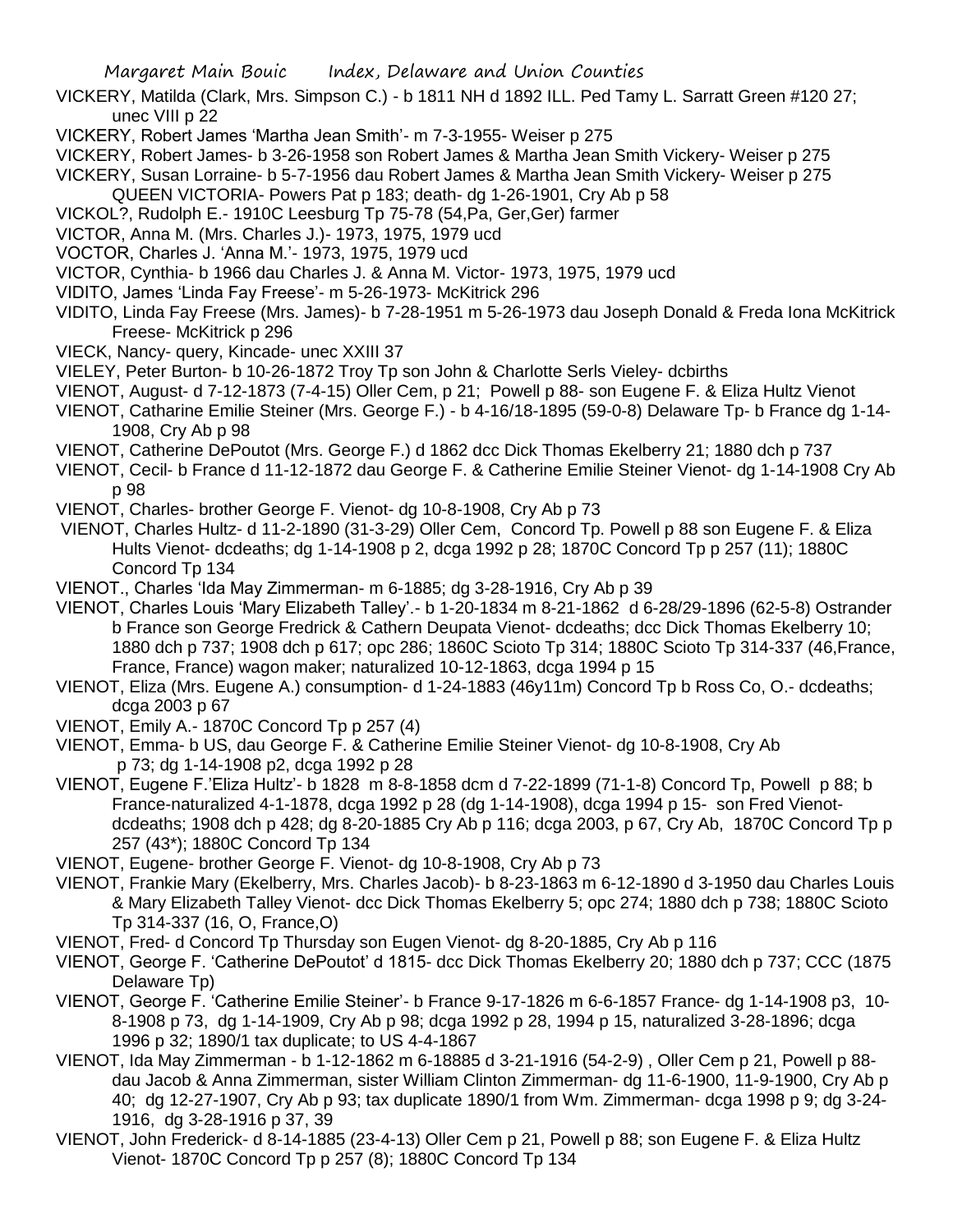VIENOT, Lizzie- 1870C Concord Tp p 257 (33)

- VIENOT, Mary Elizabeth Talley (Mrs. Charles Louis)- b 5-23-1843 m 8-21-1862 d 11-19-1920- dau Nelson E.
	- & Eliza Edelman Talley- 1908 dch p 617; 1880 dch p 738; opc 402: dcc Dick Thomas Ekelberry 11; dg 5-4-1915 Cry Ab p 46; 1860C Scioto Tp 1115 (17); 1880C Scioto Tp 314-337 (38,O,Delaware, York)
- VIENOT, Charles- Ostrander Magnet; unec VIII p 39
- VIER, Andrew A.- 1908 dch p 407
- VIERS, Adam Michael- b 7-2-1981 son Michael Wayne & Leilana Sue Baker Viers- Viers
- VIERS, Allen 'Rebecca Daily'- Viers; 1961, 1964 dcd
- VIERS, Candace Eileen (Hartzler, Mrs. Steven K.)- m 7-1-1967 dau Jack Viers- Viers
- VIERS, C. F. 'Lois'- d 4-18-1960 (86) Ashley Union Cem- Viers
- VIERS, Christy Lynn Rogers (Mrs. Philip Dean)- m 9-14-1991 dau James & Jo Ellen Rogers- Viers
- VIERS, Cindy- dau Marion A. & Mary Viers- 1961, 1964 (16) dcd
- VIERS, Clara M. (Mrs. Elza)- d 5-23-1970 (69) bur Waldo- Viers; 1961, 1964, 1969 dcd
- VIERS, David R. 'Pamela J. Holt'- m 12-27-1978 son Marion A. & May Viers- Viers; 1961 (15) 1964, 1969 dcd
- VIERS, Dawn (Seeley, Mrs. Gwaine)- b 1957- dau James M. & Karen J. Viers- Viers; 1964(7), 1969, 1971 dcd
- VIERS, Donald- son Elza & Clara Viers- Viers; 1961, 1964, 1969, 1971, 1980 dcd
- VIERS, Donald Ray 'Robin Diane Bruno'- m 10-1989 son Homer Viers- Viers
- VIERS, Elfy 'Louise G.'- d 10-4-1975 (75) Cheshire Cem- son C. F. & Lois Viers- Viers; 1961, 1964, 1969, 1971 dcd
- VIERS, Elza 'Clara M.'- son C. F. & Lois Viers- Viers; 1961, 1964,. 1969, 1971, 1980 dcd
- VIERS, Homer- son Elza & Clara Viers- Viers
- VIERS, Ida- 1961, 1980 dcd
- VIERS, Jack- son Elza & Clara Viers- Viers
- VIERS, James M. 'Karen J.'- son Elza & Clara Viers- Viers; 1964, 1969, 1971 dcd
- VIERS, James- b 1961- son James M. & Karen J. Viers- 1964 (3), 1969, 1971 dcd
- VIERS, Janice E. (Bowersmith, Mrs. Scott L.)- 6-23-1973 dau Homer Viers- Viers
- VIERS, Joyce (Segner, Mrs. Gerald)- m 6-23-1973 dau Homer Viers- Viers
- VIERS, Karen J. (Mrs. James M.)- 1964, 1969, 1971 dcd
- VIERS, Leilana Baker (Mrs. Michael Wane)- m 5-10-1980- Viers
- VIERS, Leona- 1979 dcd
- VIERS, Lois (Mrs. C. F.)- d 8-31-1962 (84) Ashley Union Cem- Viers; 1961 dcd
- VIERS, Lori- b 1963 dau Leona Viers- 1979 dcd
- VIERS, Louise G. (Mrs. Elfy)- Viers; 1964, 1969, 1971, 1980 dcd
- VIERS, Marion A. 'May'- Viers; 1961, 1964, 1969 dcd
- VIERS, May (Mrs. Marion A.)- Viers; 1961, 1964, 1969 dcd
- VIERS, Michael- b 1958- son Marion A. & Viers- 1961, 1964 (6), 1969 dcd
- VIERS, Nicole Lee- b -7-14-1973 dau Thomas Viers- Viers
- VIERS, Paige Michelle- b 3-1978 dau David R. & Pamela J. Holt Viers- Viers
- VIERS, Pamela J. Holt (Mrs. David R.)- m 12-27-1978 dau William Holt- Viers
- VIERS, Pamela Jo (Bodager, Mrs. Bryan Lynn)- m 2-9-1980- Viers
- VIERS, Phillip- son Jack Viers- Viers
- VIERS, Phillip Dearn 'Sue Ellen Jones''Christy Lynn Rogers'- b 1952 m 2-27-1975 m(2) 9-14-1991- son Marion A. & May Viers- Viers; 1961, 1964 (12), 1969 dcd
- VIERS, Rebecca Daily (Mrs. Allen)- dau Ralph Daily- Viers
- VIERS, Robin Diane Bruno (Mrs. Donald Ray)- m 10-1989- dau Robert W. & Jeanne Bruno- Viers
- VIERS, Sherri Candace b 1969 dau James M. & Karen Viers- Viers; 1969, 1971 dcd' engaged to Patrick Holmes Wilkinson
- VIERS, Stella V. (Mann, Mrs. Robert)- b 6-27-1929 d 9-29-1993 (64)- Fairview Mem. Pk. dau Elza & Clara Davis Viers- Viers
- VIERS, Sue Ellen Jones (Mrs. Philip)- m 2-27-1975 dau Mr. and Mrs. James Field- Viers
- VIERS, Tamela- b 1959 dau James M. & Karen J. Viers- Viers; 1961, 1964 (4), 1969 dcd
- VIERS, Thomas- son Jack Viers- Viers
- VIERS, Thomas-b 1954 son Marion A. & May Viers- Viers; 1961, 1964 (9), 1969 dcd
- VIERT, Augusta Schumager(Mrs. Ernest)- ped Betty Jo Anderson Johnson #518, unec XVI p 45
- VIERT, Ernest 'Augusta Schumager'- ped Betty Jo Anderson Johnson #518; unec XVI p 45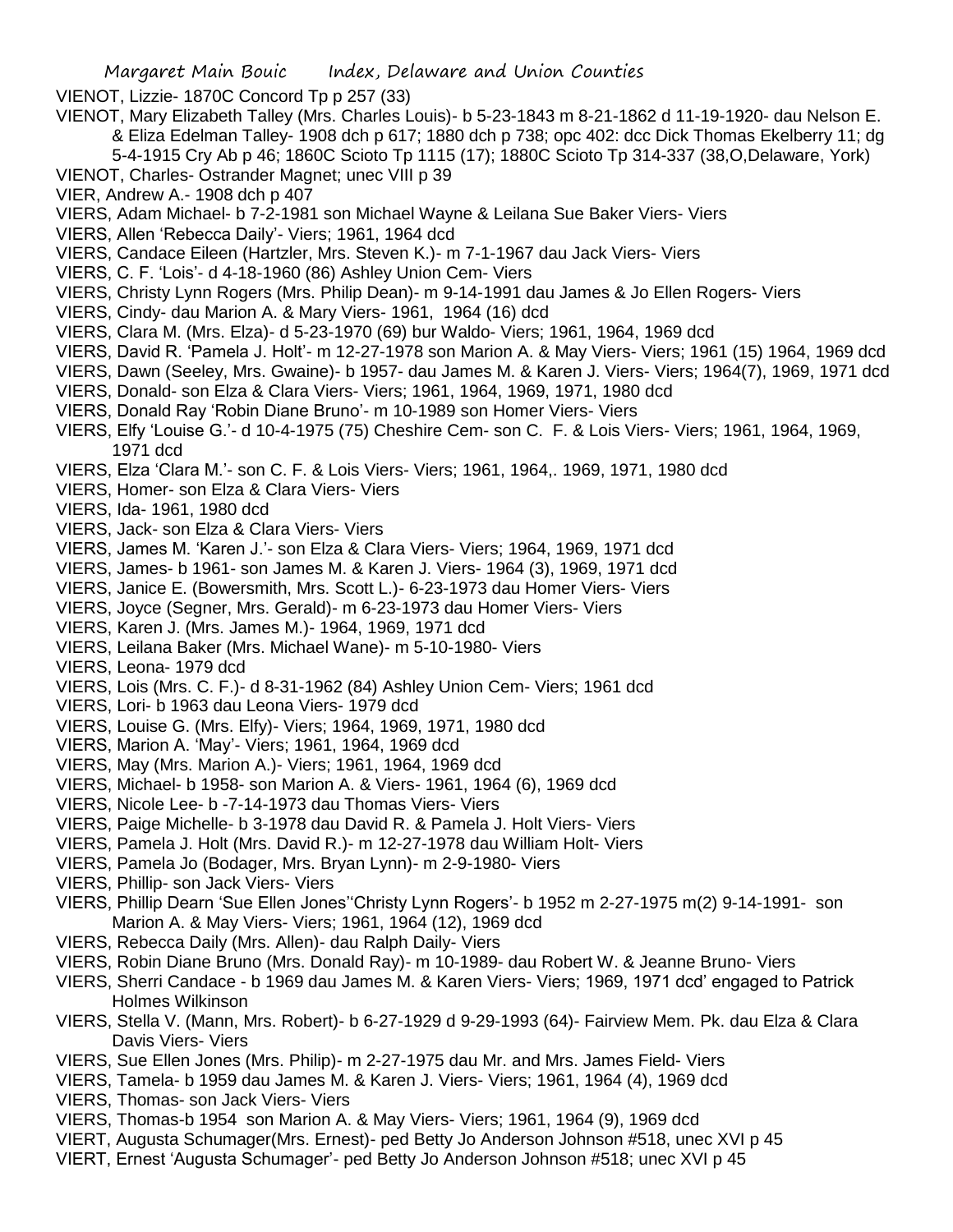- Margaret Main Bouic Index, Delaware and Union Counties VIERTEL, Janet A. (Mrs. William G.)- 1969, 1971 dcd VIERTEL, Teri- b 1957 ch William G. & Janet A. Viertel- 1969 dcd VIERTEL, Tracie- b 1960 ch William G. & Janet A. Viertel- 1969, 1971 dcd VEIRTEL, Trina- b 1958 ch William G. & Janet A. Viertel- 1969, 1971 dcd VIERTEL, William G. 'Janet A.'- 1969, 1971 dcd VIETS, Alan- 1983 ucd VIETS, Elsie Barbara Schmidt (Mrs. Walter H.)- b 6-30-1903 m 6-20-1942- dau Frederick J. & Lydia Carolin Boerger Schmidt- St. Paul p 98 VIETS, Janet Robb (Mrs. Ray Austin)- d 7-22-1979 (76) Oak Grove Cem- Viets VIETS, Ray Austin 'Janet Robb'- d 1-16-1973 Oak Grove Cem- Viets VIETS, Walter H. 'Elsie Barbara Schmidt'- b 12-20-1899 m 6-20-1942 d 8-8-1974- St. Paul p 98 VIGAN, query by Gary Good, dcga 2003 p C36 VIGAR, Alice A. (Mrs. Buddy J.)- 1967, 1971, 1973 ucd VIGAR, Alice- sister Edward E. Vigar- Vigar; Pabst p 8 p 40, 43 VIGAR, Bernice- dau George & Ruth Vigar- Vigar VIGAR, Betty (Grooms, Mrs. )- sister Edward E. Vigar- Vigar VIGAR, Bob- HS Band under Fitchhorn- dcg 2004 p 37 VIGAR, Brian- b 1969 son Buddy E. & Kathleen Vigar- 1979, 1981, 1983 ucd VIGAR, Buddy E. 'Kathleen'- 1979, 1981 ucd VIGAR, Buddy J. 'Alice A.'- 1967, 1971, 1973, 1981 ucd VIGAR, Buddy J. 'Daisy Alice Thomas'- brother Edward E. Vigar- Vigar; 1979, 1981, 19983 ucd VIGAR, Candy- b 1980 dau Michael Ray & Kathleen Hudson Vigar- 1983 ucd VIGAR, Carrabell- dau Howard J. & Esther Vigar- Vigar VIGAR, Charles- brother Edward E. Vigar- Vigar VIGAR, Daisy Alice Thomas (Mrs. Buddy J.)- Vigar; 1979, 1981, 1983 ucd VIGAR, Deborah Lynn (Munday, Mrs. Tracy Lee)- b 1967 m 8-4-1990 dau Richard V. & Rosetta Jones Vigar-Vigar; 1969, 1971, 1980 dcd VIGAR, Denise Marie (Houchard, Mrs. Douglas Allen)- b 1958 m 6-12-1977 dau Richard V. & Rosetta Jones Vigar- Vigar; 1979, 1971 dcd VIGAR, Donna Jean (Daughtery, Mrs. John Lowell)- b 1967 m 7-12-1981 dau Richard V. & Rosetta Jones Vigar- Vigar; 1969, 1971 dcd
- VIGAR, Doris (Gray, Mrs. )- dau George & Ruth Vigar- Vigar
- VIGAR, b 2-13-1890 Orange Tp dau George B. & M. P. Johnson Vigar- dcbirths
- VIGAR, Earl G.- b 5-5-1886 Liberty Tp son G. B. & Mary B. Johnson Vigar- dcbirths
- VIGER, Earl B.- d Thursday, Colorado- son George B. Viger- dg 5-7-1907 Cry Ab p 41
- VIGAR, Edward E. 'Ildreth M.'- d 8-19-1977 (63) Fairview Memorial Park- 1961, 1964, 1969, 1971, 1980 dcd
- VIGAR, Edward K.- b 1957 d 6-25-1975 Fairview Memorial Park -son Buddy J. & Daisy Alice Thomas Vigar-Vigar; 1967, 1971, 1973 ucd
- VIGAR, Ernest B. 'Helen E. Moses'- 1908 dch p 653
- VIGAR, Esther Geraldine (Clover, Mrs. Fred)- b 2-3-1895 Hyattville m 4-1914 d (23-10-2) dg 12-10-1918, dg 12-31-1918, Cry Ab p 102, 109- dau George b. & Marietta P. Johnson Vigar
- VIGAR, Eugene 'Kathleen Young'- b 1955 m 8-10-1975 son Buddy J. & Daisy Alice Thomas Vigar- Vigar; 1967, 1971, 1973, 1983 ucd
- VIGAR, Floyd- b 12-28-1899 Liberty Tp son J, H. & Carrie Kay Vigar- dcbirths
- VIGAR, Frances (Hague, Mrs. )- dau George & Ruth Vigar- Vigar
- VIGAR, Frank- brother Homer B. Vigar- Vigar
- VIGAR, Fred son George B. & Marietta P. Johnson Vigar-= dg 12-10-1918, Cry Ab p 102
- VIGAR, George- pallbearer for Mrs. Hannah Bauder- dg 6-24-1913, Cry Ab p 43
- VIGER, George B.- dg 5-7-1907 Cry Ab p 41 father of Earl B.
- VIGAR, George B.- b 8-13-1892 Liberty Tp son George B. & Marietta Vigar- dcbirths
- VIGAR, George B. 'Marietta P. Johnson' b 4-30-1849 Va m 8-13-1874 d 12-26-1914 (65-7-26); dg 1-5-1915. Cry Ab p 2 Liberty Cem; dg 12-10-1918, Cry Ab p 102
- VIGAR, George- son George & Ruth Vigar- Vigar
- VIGAR, George 'Ruth'- Vigar
- VIGAR, Geraldine (Ingersol, Mrs. )- dau George & Ruth Vigar- Vigar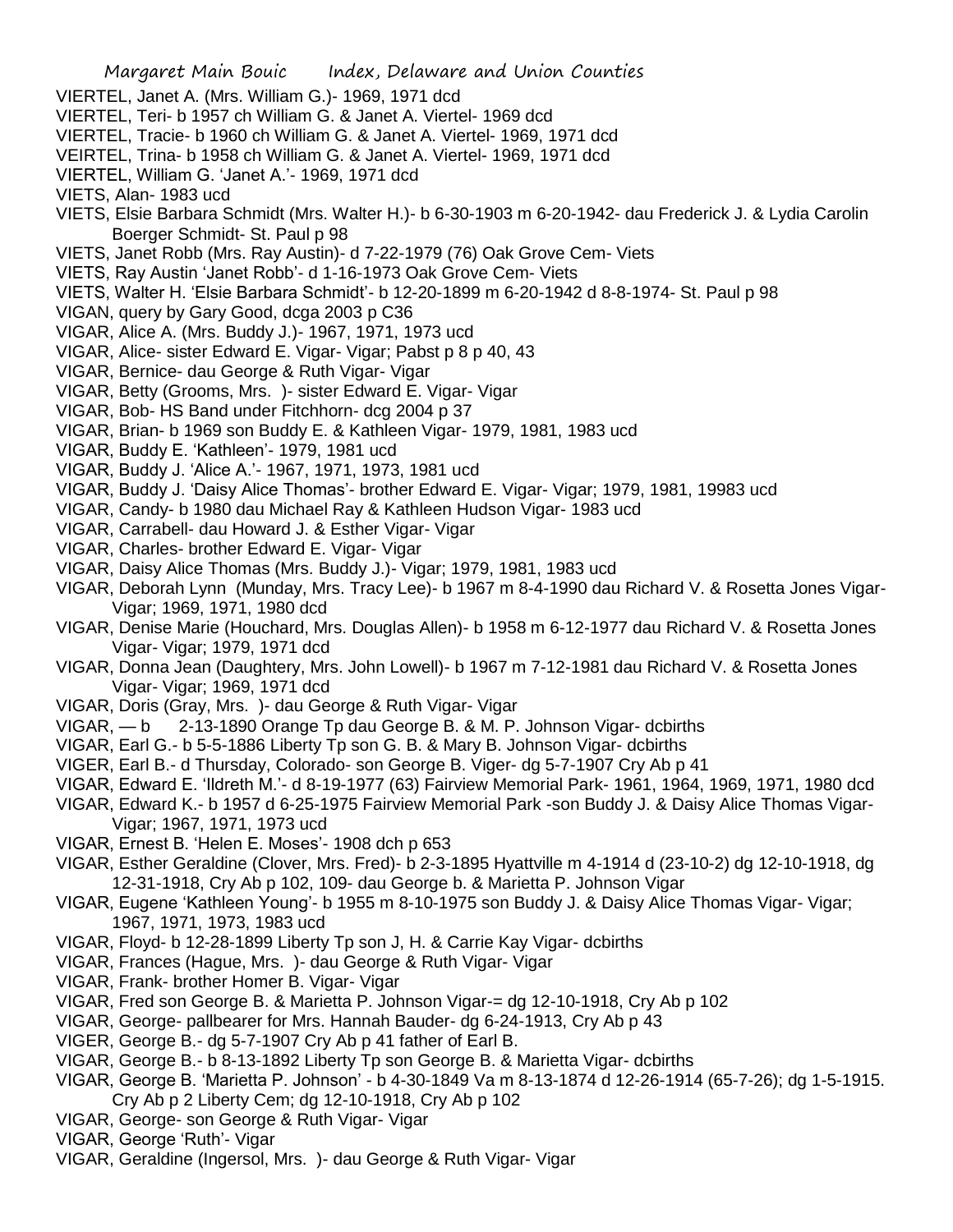- VIGAR, Harold K. 'Juanita M.'- d 2-28-1975 (55) Oakdale Cem- brother Edward Vigar- Vigar; 1949, 1959, 1967, 1971, 1973 ucd
- VIGAR, Hazel (Swisher, Mrs. darrell)- dau Homer B. & May Vigar- Vigar
- VIGAR, Helen E. Moses (Mrs. Ernest B.)- dau Andrew F. & Emily E. Scott Moses- 1908 dch p 653
- VIGAR, Helen (Good, Mrs. Jesse)- dau Homer B. & Mary Vigar- Vigar
- VIGAR, Henry- son Howard J. & Esther Vigar- Vigar
- VIGAR, Homer B. 'May'- d 2-13-1969 (75) Oak Grove Cem- Vigar; 1961, 1964, 1969 dcd
- VIGAR, Howard J. 'Esther'- d 9-4-1966 (69) brother Homer Vigar- Vigar
- VIGAR, Ildreth M. (Mrs. Edward E.)- 1961, 1964, 1969, 1971, 1980 dcd
- VIGAR, Juanita Perry (Mrs. Harold K.)- 1949, 1959, 1967, 1971, 1973, 1975, 1979, 1981, 1983 ucd
- VIGAR, Kathleen (Mrs. Buddy E.)- 1979, 1981, 1983 ucd
- VIGAR, Kathleen Young (Mrs. Eugene)- m 8-16-1975 dau Leslie Wright- Vigar; dg 1-15-1915 Cry Ab p 2
- VIGAR, Kathryn Oleta Hudson (Mrs. Michael Ray)- m 2-14-1980 dau Leroy Hudson- Vigar; 1981, 1983 ucd
- VIGAR, Lillie (Roush, Mrs. Lewis)- sister George Vigar- Vigar; dg 1-15-1915, Cry Ab p 2
- VIGAR, Linda (Karnes, Mrs. )- b 1951 dau Harold K. & Juanita M. Vigar- 1959, 1967, 1971 ucd
- VIGAR, Lois A. (Bauder, Mrs. David Augustus)- b 6-11-1880 d 9-15-1964- Weiser p 238; dg 1-15-1915 Cry Ab p 2
- VIGAR, Lynn- b 1966 ch Eugene & Kathleen Vigar- 1983 ucd
- VIGAR, Mamie (Mrs. Ray)- Vigar
- VIGAR, Marietta P. Johnson (Mrs. George B.)- m 8-13-1874 dg 1-5-1915, Cry Ab p 2; dg 12-31-1918, Cry Ab p 109
- VIGAR, Maude (Addison, Mrs. )- sister Homer B. Vigar- Vigar
- VIGAR, May G. (Mrs. Homer)- d 3-9-1975 (84) Oak Grove Cem- Vigar 1961, 1964, 1969, 1971 dcd
- VIGAR, Merle (Williamson, Mrs. )- sister George Vigar- Vigar
- VIGAR, Michael Ray 'Kathryn Oleta Hudson'- b 1960 m 2-14-1980 son Harold Kay & Juanita M. Vigar- 1967, 1971, 1973, 1979, 1981, 1983 ucd
- VIGAR, Myron K. 'Sarah'- son Edward & Ildreth Vigar- 1961(16),1964, 1969, 1971, 1980 dcd
- VIGAR, Nancy Ann- b 1959 dau Buddy J. & Daisy Alice Thomas Vigar- 1967, 1971, 1973 ucd
- VIGAR, Norma- dau Howard J. & Esther Vigar- Vigar
- VIGAR, Pamela Faye Sabins (Mrs. Roger Kay)- b 12-20-1947 m 12-18-1965 dau Carl Otho & Marjorie Yoder Sabins- Graham 1447432; Weaver 1294632; 1971, 1973, 1975, 1979 ucd
- VIGAR, Pat L. Rister (Mrs. Timothy W.)- m 12-30-1979- Vigar; 1983 ucd
- VIGAR, Patricia L. (Mrs. Robert E.)- 1964 dcd
- VIGAR, Raymond- b 12-6-1882 Orange Tp d 2-1960 (78) bur Denver, Col. son George B. & Pocohontas/Marietta P. Johnson Vigar- dcbirths; dg 1-5-1915 Cry Ab p 2; dg 12-10-1918, Cry Ab p 102
- VIGAR, Richard- son Homer B. & May Vigar- 1961, 1964 dcd
- VIGAR, Richard Lee- b 1962 son Buddy J. & Daisy Alice Thomas Vigar- Vigar; 1967, 1971, 1973, 1979, 1981 ucd
- VIGAR, Richard B. 'Rosetta Jones'- m 10-7-1966- Vigar; 1969, 1971, 1980 dcd
- VIGAR, Robert E. 'Patricia L.'- son Edward E. & Ildreth Vigar- 1961, 1964, 1969 dcd
- VIGAR, Robert- son George & Ruth Vigar- Vigar
- VIGAR, Roberta (Peterson, Mrs. )- dau George & Ruth Vigar- Vigar
- VIGAR, Roger Kay 'Pamela Faye Sabins'- b 1947 m 12-18-1964 son Harold K. & Juanita Vigar- Graham (1447432); Weaver (1294632) 1949, 1959(11), 1971, 1973, 1975, 1979 ucd
- VIGAR, Roger Andrew 'Velma Joanne Miller'- m 2-2-1991 son Roger K. & Pamela Faye Sabins Vigar- Graham 1447432; Weaver 129462
- VIGAR, Rosetta Jones (Mrs. Richard V.)- m 10-7-1966- Vigar; 1969, 1971, 1980 dcd
- VIGAR, Sara- b 1982 -dau Timothy W. & Pat L. Rister Vigar- 1983 ucd
- VIGAR, Sarah Plymale (Mrs. Myron K.)- 1969, 1971, 1980 dcd
- VIGAR, Shelley dau Robert E. & Patricia Vigar- 1964 (2) dcd
- VIGAR, Tammy- b 1982 son Michael Ray & Kathryn Hudson Vigar- 1983 ucd
- VIGAR, Timothy W. 'Pat L. Rister'- b 1956 m 12-30-1979 son Buddy J. & Daisy Alice Thomas Vigar- Vigar; 1967, 1971, 1973, 1979, 1981, 1983 ucd
- VIGAR, Tina Lee- b d 7-13-1964 Fairview Memorial Park- dau Robert E. & Sarah Plymnale Vigar- Vigar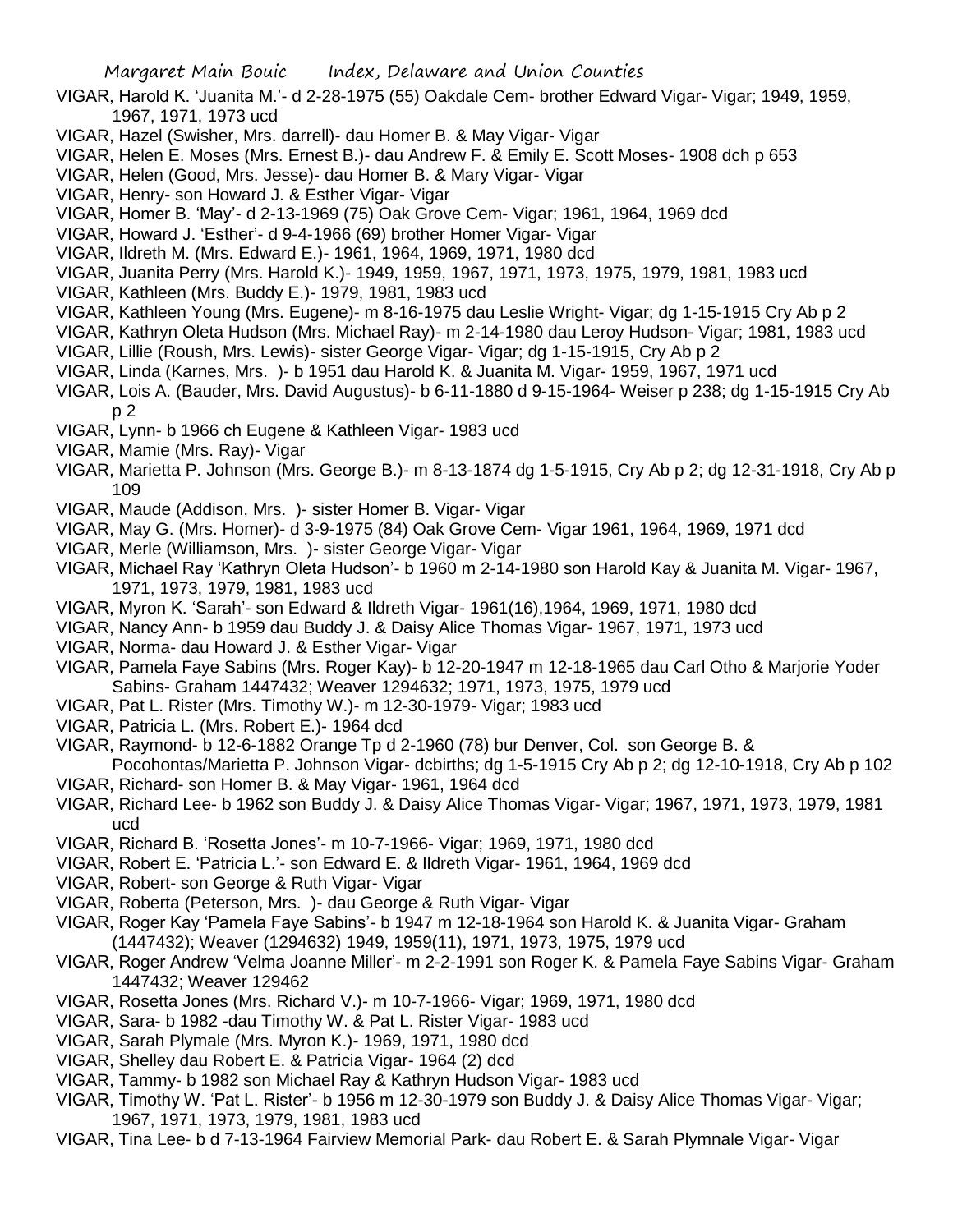- VIGAR, Velma Joanne Miller (Mrs. Roger Andrew)- m 2-2-1991 dau Rev. Morgan Miller- Graham (1447432); Weaver (129462-)
- VIGAR, Vera- son Homer B. & May Vigar- Vigar
- VIGAR, Walter- son George B. & Marietta p. Johnson Vigar- dg 1-5-1915 Cry Ab p 2
- VIGER, Mr.- pallbearer for Dudley Collins- dg 12-17-1912, Cry Ab p 178
- VIGIL, Angela Marie- b 1-29-1989 d 1-30-1989 dau Sidney & Peggy Wallace Vigil- Vigil
- VIGIL, Daniel- son Sidney & Peggy Wallace Vigil- Vigil
- VIGIL, Gary- son Sidney & Peggy Wallace Vigil- Vigil
- VIGIL, Peggy Wallace (Mrs. Sidney James)- m 10-1980 dau Eldon & Janice Powell- Vigil
- VIGIL, Sidney James 'Peggy Wallace- m 10-1980- Vigil
- VIGLIANTI, Nancy Lynne Norris (Mrs. Paul Henry)- dau Robert F. Norris- Viglianti
- VIGLIANTI, Paul Henry 'Nancy Lynne Norris- m 1-2-1982 son Hank Viglianti- Viglianti
- VIGLOW, Frank 'Lida'- 1949 ucd
- VIGLOW, Lida (Mrs. Fran)- 1949 ucd
- VIGNERS, Cheryl- b 1961 dau James A. & Theda Vigners- 1973, 1975, 1979 ucd
- VIGNERS, James Al 'Theda'- 1973, 1975, 1979, 1983 ucd
- VIGNERS, Scott- 1979 ucd
- VIGNERS, Theda (Mrs. James Al)- 1973, 1975, 1979, 1983 ucd
- VIGNOVIC, Theodora (Divich, Mrs. Louis)- b 1839 d 1924; ped Amy Jane Baker Farst # 713 13; unec XX p 34
- VIGOR, Mrs. dau Mrs. M. M. Spaulding, dg 8-6-1909, Cry Ab p 51
- VIGOR, Ann- b 1-14-1930 d 1-10-1964 Forest Grove Cem- dau William P. & Nellie Jenkins Vigor- Vigor
- VIGOR, Anna Laura- b 1901 dau Dr. W. C. & Anna M. Parrott Vigor- Parrott 4; 1915 uch p 587; 1985 uch p 109, picture; 1910C Jerome Tp 183-189 p 9A (9,O,O,Irel)
- VIGOR, Anna Margaret Parrott (Mrs. Dr. W. C.)- dau Charles & Mary Bown Parrott; hjt p 62; 1915 uch p 587, 758; 1985 uch p 108; 1959 ucd; 1900C Jerome Tp 229-238 p 10A (31,Irel,Eng,Eng,); m 9 y, 3 ch; 1910C Jerome Tp 183-189 p 9A (40,Irel, Eng,Eng) m 18y, 4 ch, 3 living
- VIGOR, Arthur 'Lillian Mathews'- Vigor
- VIGOR, Bessie L. (Bowersmith, Mrs. Jacob)- d 2-10-1979 (87) Oakdale Cem- dau Arthur & Lillian Mathews Vigor- Vigor
- VIGOR, Charles E.- son dr. Henry & Joanna Cary Vigor- 1915 uch p 586; 1870C Leesburg Tp 107-111 p 13 (8,O)
- VIGOR, Clarissa (Mrs. Fredric)-b 3-1854-1880C Dover Tp 13-17 p 38 (26,O,O,O); 1900C Dover Tp 208-210 p 9B (46,O,O,O) m 21y, 5 ch
- VIGOR, Emma Gertrude- b 2-1896 dau Dr. William C. & Anna Margaret Parrott Vigor- Parrott 4; 1915 uch p 587; 1900C Jerome Tp 229-238 p 10A (4,O,O,Irel); 1910C Jerome Tp 183-189 p 9A (14,O,O,Irel)
- VIGOR, Emma L. (Safford, Mrs. James E.)- m 3-28-1869 ucm 4525- dau Dr. Henry & Joanna Cary Vigor- 1915 uch p 586
- VIGOR, Frank E.- b 9-1887 son Fredric & Clarissa Vigor- 1900C Dover Tp 208-210 p 9B (12,O,NY,O)
- VIGOR, Fredric 'Clarissa'- b 6-1847- 1880C Dover Tp 13-17 p 38 (-. NY,Eng,NY); 1900C Dover Tp 208-210 p 9B (52,NY, Eng,NY) m 21y, physician
- VIGOR, Dr. Frederick A.- d 1903 son Dr. Henry & Joanna Cary Vigor- 1915 uch p 171, 586; 1883 uch III p 397, 398, V p 368
- VIGOR, Gladys (Rockton, Mrs. )- dau Arthur & Lillian Mathews Vigor- Vigor
- VIGOR, H.- unec XI p 57
- VIGOR, Hallie T.- b 5-1892 dau Fredric & Clarissa Vigor- 1900C Dover Tp 208-210 p 9B (8,O,NY,O)
- VIGOR, Helen- b 8-1896 dau Fredric & Clarissa Vigor- 1900C Dover Tp 208-210 p 9B (3,O,NY,O)
- VIGOR, Dr. Henry 'Joanna Cary'- b 1821; 1915 uch p 512; 1883 uch V p 427, 683, 684; 1870C Leesburg Tp 107-111 p 13 (51,Eng)
- VIGOR, Ida M. (Cranston, Mrs. W. F.)- dau Dr. Henry & Joanna Cary Vigor- 1915 uch p 586; 1870C Leesburg Tp 107-111 p 13 (14,O)
- VIGOR, Dr. J. F.- son Dr. Henry & Joanna Cary Vigor- 1915 uch p 586
- VIGOR, Joanna Cary (Mrs. Dr. Henry)- b 1821 m 1845 d 1901; 1915 uch p 586; 1870C Leesburg Tp 107-111 p 13 (50,NJ)
- VIGOR, John H.- son Dr. Henry & Joanna Cary Vigor- 1915 uch p 586l 1883 uch IV p 519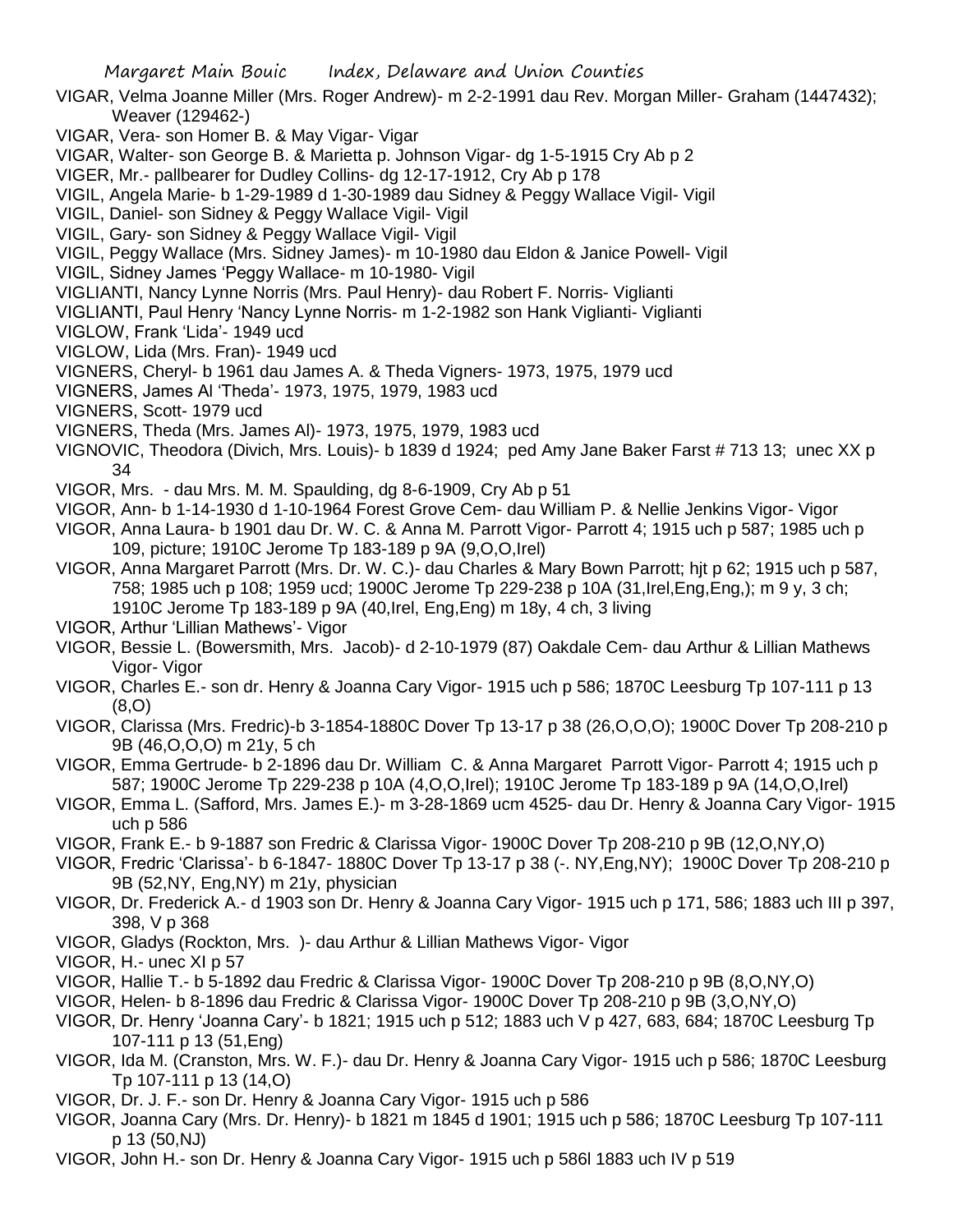- VIGOR, John (Cary?)- b 2-1883 son Fredric & Clarissa Vigor- 1910C Dover Tp 208-210 p 9B (17,O,NY,O) apprentice telegrapher
- VIGOR, Lee- son Arthur & Lillian Mathews Vigor- Vigor
- VIGOR, Lillian Mathews (Mrs. Arthur)- Vigor
- VIGOR, Mary Alice- b 5-1899 d 1900 dau William C. & Anna Margaret Parrott Vigor- 1915 uch p 587; 1900C Jerome Tp 229-238 p 10A (1,O,O,Irel)
- VIGOR, Maude (Henry, Mrs. )- dau Arthur & Lillian Mathews Vigor- Vigor
- VIGOR, Nellie Jenkins (Mrs. William P.)- Vigor
- VIGOR, Dr. William Cary 'Anna Margaret Parrott'- b 8-1860 son Henry & Joanna Cary Vigor- 1915 uch p 170, 423, 586, 587, 588, 758; Parrott 3,4; hjt p 49, 56, 60, 62; 1985 uch p 108; 1870C Leesburg Tp 107-111 p 13 (10,O); 1900C Jerome Tp 229-238 p 10A (39,O,Eng, NJ) m 9y; physician; 1910C Jerome Tp 183- 189 p 9A (49,O,Eng,NJ)
- VIGOR, William P. 'Nellie Jenkins'- b 1-1893 d 12-15-1973 Forest Grove Cem- son Dr. William Cary & Anna Margaret Parrott Vigor- Parrott 4; Vigor; 1985 uch p 108; 1900 Jerome Tp 229-238 p 10A (7,O,O,Irel); 1910C Jerome tp 183-189 p 9A (17,O,O,Irel)
- VIKING, Catherine White (Mrs. Elkana)- m 8-6-1807 onwq I
- VIKING, Elkana 'Catherine White'- m 8-6-1807 onwq I
- VILAS, Abigail Baker (Mrs. Noah)- b 3-28-1735 m 7 -24-1760 d 1-10-1808- Asp p 108
- VILAS, Anne Ashman- b 3-22-1861 dau Russell Ashman & Frances Alma Maine Vilas- Asp 1746
- VILAS, Frances Alma Maine (Mrs. Russell Ashman)(Haecker, Mrs. Theophilus Levi)- b 5-9-1839 m(1) 2-15- 1860 (2) 10-22-1888- Asp 860
- VILAS, George S.- son Russell Ashman & Frances Alma Maine Vilas- Asp 1746
- VILAS, Mary Ashman (Williams, Mrs. )(Mrs. Royal)- b 1-22-1808 m 11-114-1832- Asp p 108
- VILAS, Mary Chandler (Mrs. Nathaniel)- b 9-1-1767 d 9-9-1851- Asp p 108
- VILAS, Mercy Gay (Mrs. Peter)- b 2-17-1697 d 8-15-1770 dau John & Mary Gay- Asp p 108
- VILAS, Nathaniel 'Mary Chandler'- b 10-12-1766 m 4-30-1789 d 12-12-1852 son Noah & Abigail Baker Vilas-Asp p 108
- VILAS, Noah 'Abigail Baker'- b 11-2-1722 m 7-24-1760 d 9-17-1799 son Peter & Mercy Gay Vilas- Asp p 108
- VILAS, Percival Madden- b 8-23-1869 son Russell Ashman & Frances Alma Maine Vilas- Asp 1747
- VILAS, Peter 'Mercy Gay'- b Eng 2-24-1704 d 4-21-1756- Asp p 108
- VILAS, Royal 'Mary Williams' 2nd wife b NH 4-3-1804 m(2) 11-14-1832 d 7-14-1874- son Nathaniel & Mary Chandler Vilas- Asp p 108
- VILAS, Russell Ashman 'Frances Alma Maine'- b NY 10-12-1833 m 2-15-1860 d 1884 son Royal & Mary Williams Vilas- Asp (860) p 108
- VILLACRES, Bobbie-, Mary- visitor, research Corbin, Rodgers, Felkey, Sherman, Decker- dcga 1998 p 32 VILLACRES, Jorge Neptali 'Roberta Wof'- b 10-9-1932 m 7-16-1980 ped (1), unec XVII p 11
- VILLACRES, Roberta Wolf (Mrs. Jorge Neptali)- b 9-11-1938 m 7-16-1960 dau Joseph George, Sr. & Helen Gertrude White Wolf- ped 1; unec XVII p 11; surname file searches "Rodgers" ; unec Landon, XXI p 53; unec XXII p 58, "Southwick" p 70
- VILLARREAL, Amy Sue- b 7-9-1988 dau Richard Emerson & Charlotte Ann Weaver Villarreal- adopted 2-20- 1976 byr Donald James Murd- Weaver 1298442
- VILLARREAL, Charlotte Ann Weaver (Mrs. Richard Emerson)(Murd, Mrs. Donald James)- b 12-21-1947 m(1) 6-19-1965 (2) 7-11-1975 dau Leo Vernon & Irene Ann Panuk Weaver- Weaver 129844
- VILLARREAL, Kimberly Renee- b 10-21-1965 dau Richard Emerson & Charlotte Ann Weaver Villarrealadopted 2-20-1976 byr Donald James Murd- Weaver 1298441
- VILLARREAL, Richard Charles- b 2-2-1970 son Richard Emerson & Charlotte Ann Weaver Villarreal- adopted 2-20-1976 by Donald James Murd- Weaver 1298443
- VILLARREAL, Richard Emerson 'Charlotte Ann Weaver'- b 12-14-1946 m 6-19-1965- Weaver (129844) VILLERS, Elden E.- 1980 dcd
- VILY, Testus- d 8-18-1872 (69y) Sunbury, b Conn- dcdeaths
- VINAVER, Eugene- 1976 dch p 51
- VINCE, Charlene C. (Mrs, Thomas L.)- 1980 dcd
- VINCE, Linda Reinhard (Mrs. Thomas J.)- b 1956 dau Elden L. & Virginia H. Reinhard- Vince; 1969, 1971 dcd VINCE, Thomas J. 'Linda Reinhard'- son Thomas L. Vince- Vince
- VINCE, Thomas L. 'Charlene C.- Vince; 1980 dcd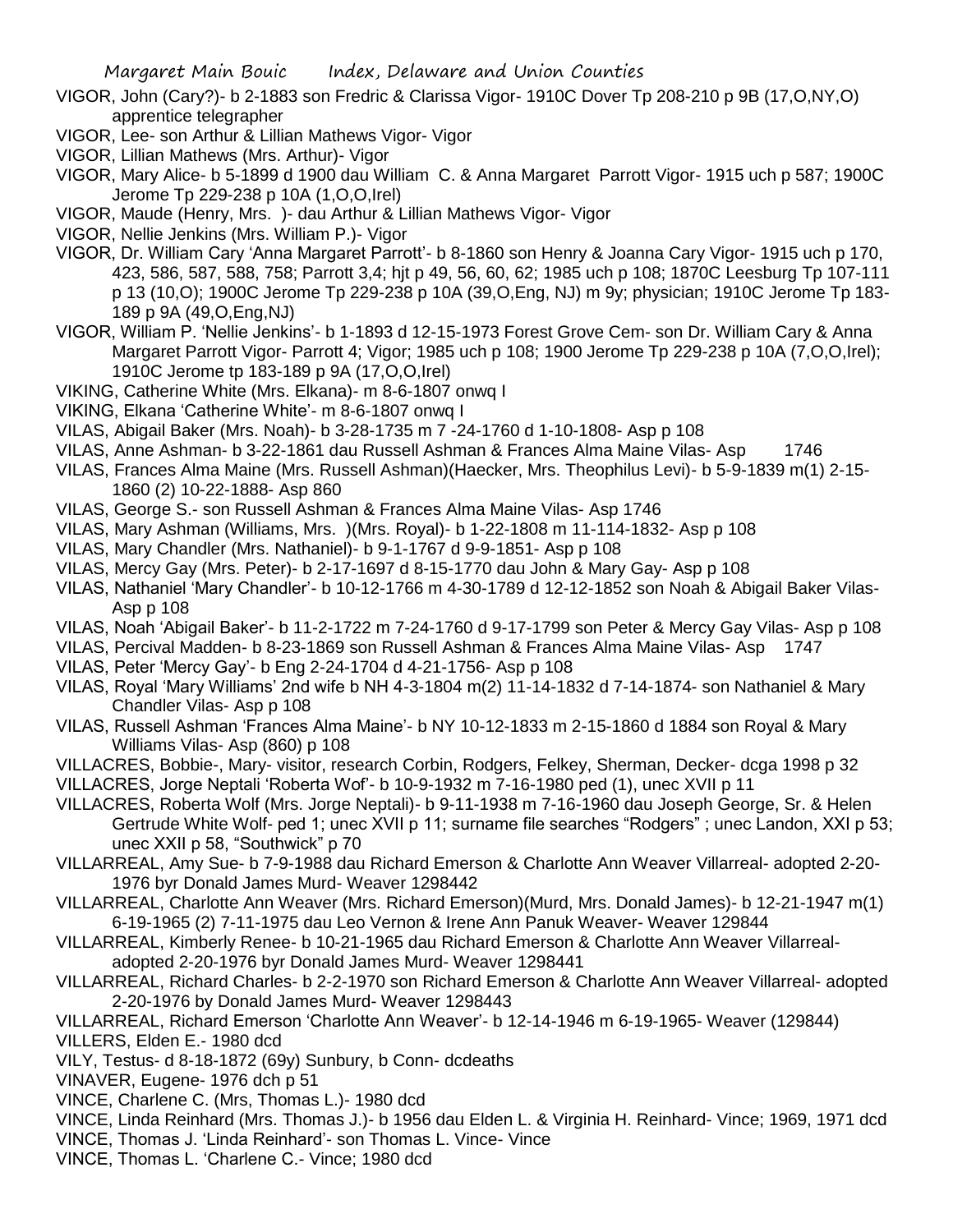VINCENT, Adaline (King, Mrs. Samuel)- Powell p 316

- VINCENT, Alan L. 'Arlene F.'- b 1953 son Ray M., Jr. & June W. Vincent- 1961, 1964 (10), 1969, 1971, 1980 dcd
- VINCENT, Ann Marie- b 1970 dau Robert & Carol Vincent- 1971, 1973 ucd
- VINCENT, April- b 1977 dau Marion M. & Patricia M. Vincent- 1979 ucd
- VINCENT, Arlene F. (Mrs. Alan L.)- 1980 dcd
- VINCENT, Bill M. 'Freda J.'- 1973, 1983 ucd
- VINCENT, Bishop- 1908 dch p 243
- VINCENT, Bryan/Brian- b 1955- son Ray M., Jr. & June W. Vincent- Vincent; 1961, 1964 (8), 1969, 1971 dcd
- VINCENT, Carol (Mrs. Robert)- 1971, 1973 ucd
- VINCENT, C. D.- 1980 dcd
- VINCENT, Charles 'Polly Place'- m 8-10-1847 dcm; Pabst Pion II p 209; hadc p 32; 1850C Delaware Tp 1300 p 94 (41,NY) ; daybook Reid & Eaton- 1999 dcga p 71
- VINCENT, Charles father of Sarah, dg 8-10-1866 Cry Ab p 57
- VINCENT, Charlotte J. ( )(Hazen, Mrs. William P.)- 1883 uch V p 506
- VINCENT, Clara (Switzer, Mrs. Jesse)- ped Patricia Joan smith Gray #88, 27; unec VI p 62
- VINCENT, Donna Kay (Weidenbusch, Mrs. Lt. Coleman Clark)- m 9-28-1972 dau Ray M. & June W. Vincent-Vincent; 1961 (11), 1964 (14), 1969 dcd
- VINCENT, Edward- 1870C Scioto Tp p 481 (1)
- VINCENT, E. F.- b 6-17-1869 Scioto Tp son Thomas & Sarah A. Vincant- dcbirths
- VINCENT, Eliza (Scoville, Mrs. Myron) m 9-23-1859 dcm
- VINCENT, Elizabeth (Fleming, Mrs. Elwyn Eugene)- m 11-22-1906; Giffen 16772
- VINCENT, Estill- ch Louis & Mae Vincent- 1964 (16) dcd
- VINCENT, Freda J. (Mrs. Bill M.)- 1973 ucd
- VINCENT, Gary- b 1967 son Bill M. & Freda Vincent- 1973 ucd
- VINCENT, Helen Neola Carpenter (Mrs. Walter A.)- dau Albert T. & Jennie Fuller Carpenter- Pabst 6 p 104
- VINCENT, Humphrey- Powers Pat p 47
- VINCENT, Isabell (Mrs. Ray, Sr.)- Vincent
- VINCENT, Jack R. 'Phyllis A.-1969, 1971 1980 dcd
- VINCENT, Jennie- 1870C Delaware Town p 328 (10)
- VINCENT, James- Powers Pat p 13
- VINCENT, James /Jimmie- son Ray M.Jr. & June W. Vincent- Vincent; 1961, 1964 (13), 1969 dcd
- VINCENT, Jane (Havens, Mrs. Robert)- m 10-1-1862 dcm
- VINCENT, John- b 1975 son William H. & Lorine H. Vincent- 1980 dcd
- VINCENT, Julia (Havens, Mrs. Elisha)- m 12-1-1857 dcm
- VINCENT, June W. (Mrs. Ray M. Jr.)- 1961, 1964, 1969, 1971 dcd
- VINCENT, Lauretta Phelps (Mrs. )- dau Edwin Phelps, Jr.- dg 3-20-1906, Cry Ab p 87
- VINCENT, Linda (Trigg, Mrs. )- dau Ray M. & June W. Vincent- 1961, 1964 (17), 1969 dcd
- VINCENT, Lorelly L.- d 8-14-1901 Curtis Cem, Powell p 109
- VINCENT, —(Mrs. Lorelly L.)- d Wednesday- dg 8-16-1901, Cry Ab p 95
- VINCENT, Lorine H. (Mrs. William H.)- 1980 dcd
- VINCENT, Louis 'Mae'- 1964 dcd
- VINCENT, Louis 'Naomi G. Wright'- Vincent; 1959 ucd
- VINCENT, Louisa- 1870C Delaware Town p 328 (35\*)
- VINCENT, Lurilla Williams (Mrs. William)- m 12-21-1854 dcm
- VINCENT, Mae (Mrs. Louis)- 1964 dcd
- VINCENT, Maria (Gardner, Mrs. Obadiah)- dumch p 373
- VINCENT, Marion M. 'Patricia A.'- 1979 ucd
- VINCENT, Marion- nephew Louis & Naomi Vincent- 1959 (3) ucd
- VINCENT, Mary- 1850C Oxford Tp 2788 p 156 (12,O)
- VINCENT, Mary A. Fryman (Mrs. Louis H,) dau George & Mary Fryman- 1908 dch p 588
- VINCENT, Mary A. (Parks, Mrs. Silas) m 4-25-1842 dcm
- VINCENT, Mary Goff (Mrs. )- dau Tom & Bessie Maugans Goff- Maugans Anc p 21
- VINCENT, Mary K.- 1964 dcd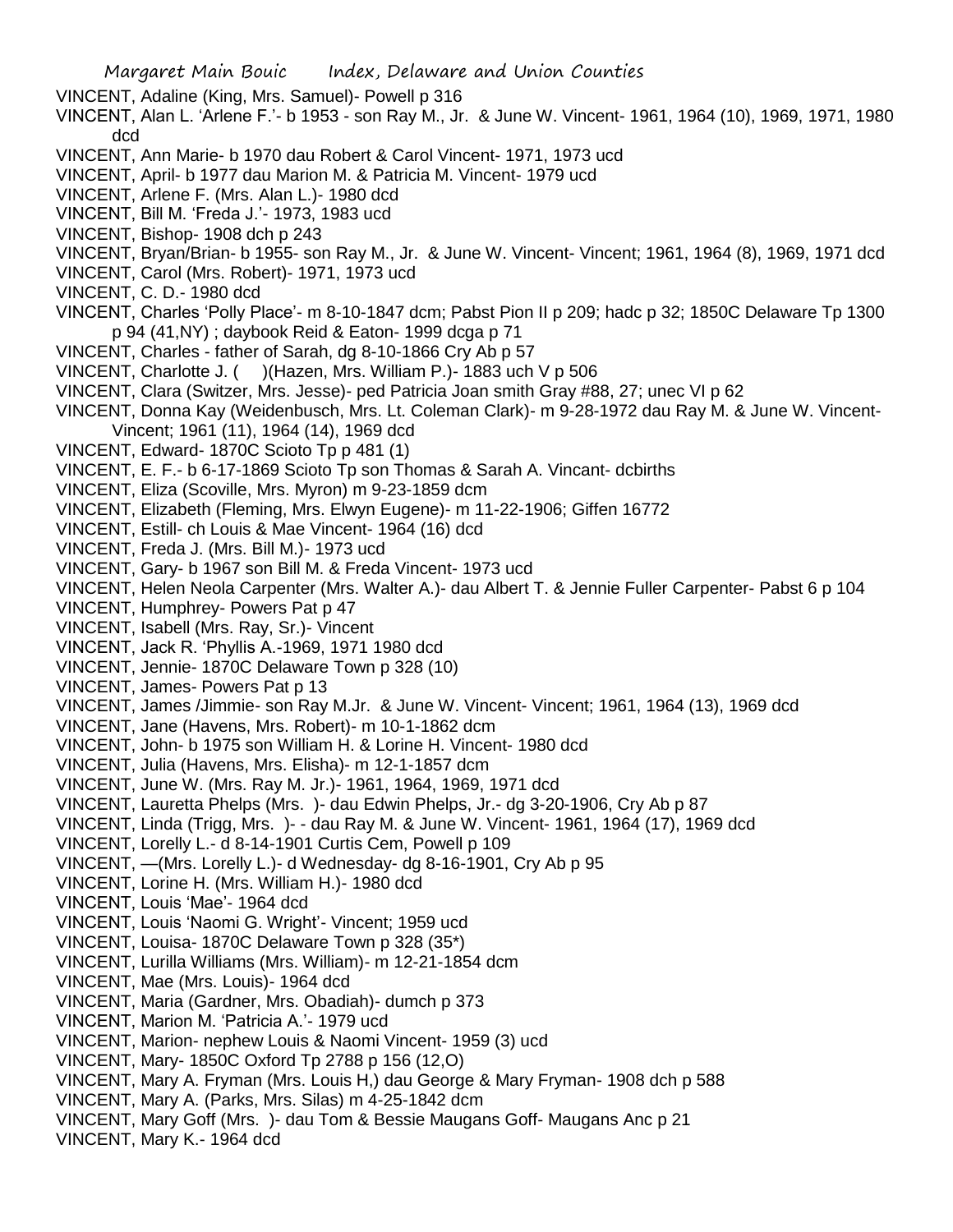- VINCENT, Mary Louise Weaver (Mrs. Robert)(Flores, Mrs. Albert)- b 3-28-1951 m(1) 7-23-1971 (2) 1-21-1978 dau Leo & Irene Ann Panuk Weaver- Weaver 129846
- VINCENT, Maurine Harriet (Beck, Mrs. James T)- m 7-1966 dau Harry Wellington Vincent- Tossey (173221); Graham (1443221)
- VINCENT, Mike- b 1970 son Bill M. & Freda Vincent- 1973 ucd
- VINCENT, M. V.- 1980 dcd
- VINCENT, Nancy- dau Louis & Mae Vincent- 1964 (15) dcd
- VINCENT, Nancy- dau Louis & Naomi G. Wright Vincent- 1959 (10) ucd
- VINCENT, Naomi G. Wright (Mrs. Louis)- d 8-1961 Oakdale ; Vincent; 1959 ucd
- VINCENT, Nicholas- Asp p 87
- VINCENT, —(Mrs. O. E.)- sister Miss Alma Rooney- dg 11-16-1917 Cry Ab p 104
- VINCENT, Patricia A. (Mrs. Marion M.)- 1979 ucd
- VINCENT, Penny- b 1965 ch Robert & Carol Vincent- 1971, 1973 ucd
- VINCENT, Phyllis A. (Mrs. Jack R.)- 1969, 1971, 1980 dcd
- VINCENT, Polly Place (Mrs. Charles)- m 8-10-1847 dcm; 1850C Delaware Tp 1300 p 94 (38,O)
- VINCENT, Ray M., Jr. 'June W.'- d 3-1-1972 (51) Forest Lawn Cem, Columbus- son Ray Sr. & Isabell Vincent-Vincent; 1961, 1964, 1969, 1971 dcd
- VINCENT, Ray, Sr. 'Isabell'- d 10-1971 Vincent
- VINCENT, Rex- b 1958, lived with Herman & Lela Clapham- 1973, 1983 ucd
- VINCENT, Robert- b Ireland- naturalized 8-18-1879, to US May 1872; dcga 1994 p 15
- VINCENT, Robert 'Carol'- 1971, 1973 ucd
- VINCENT, Robert 'Mary Louise Weaver'- b 12-4-1950 m 7-223-1971- Weaver (129846)
- VINCENT, Sarah committed suicide 7-24-1866 (21) dau Charles Vincent dg 8-10-1866 Cry Ab p 57
- VINCENT, Sarah- 1870C Scioto Tp p 481 (21)
- VINCENT, Sophia (Dirphey, Mrs. Benjamin)- m 2-22-1844 dcm
- VINCENT, Steven- b 1968 son Robert & Carol Vincent- 1971, 1973 ucd
- VINCENT, Susan (Osborn, Mrs. Ralph)- m 2-23-1865 dcm
- VINCENT, Susannah (Cheesebrough, Mrs. Isaac)- b 5-8-1779 dau Nicholas Vincent- Asp p 87
- VINCENT, Thomas- 1870C Scioto Tp p 481 (26\*)
- VINCENT, Thomas- b Ireland, naturalized 10-9-1882 to US 9-2-1869, dcga 1994 p 15; 1870C Porter Tp p 450 (54\*)
- VINCENT, Thomas- b 1954 son Jack R. & Phyllis A. Vincent- 1969, 1971, 1980 dcd
- VINCENT, Timothy- b 1955 son Jack R. & Phyllis A. Vincent- 1969, 1971, 1980 dcd
- VINCENT, Walter Addison 'Helen Neola Carpenter'- Pabst 6 p 104
- VINCENT, William- 1870C Delaware Town p 328 (1--)
- VINCENT, William- Powers Pat p 6
- VINCENT, William H. 'Lorine H.'- 1980 dcd
- VINCENT, William 'Lurilla Williams'- m 12-21-1854 dcm
- VINCENT, William P.- d 8-22-1864 Curtis Cem- Powell p 109
- VINDONE, Becy- b 1-1-1881 Troy Tp dau James & Mary Bills Vindone- dcbirths
- VINE, Mary (Morgan, Mrs. James)- m 1666 Powers Pat p 82, 129
- VINE, Roy D.- 1971 dcd
- VINE, Roy H. 'Thelma P.'- 1964 , 1969, 1971, 1980 dcd
- VINE, Thelma P. (Mrs. Roy H.)- 1964, 1969, 1971, dcd
- VINEY, Augustus, black b 6-1856 1900C Milford Center 56-66 (43, O, Va, Va, ) wid
- VINEY, Elza E.- b 8-1873 brother Augustus Viney- 1900C Milford Center 56-66 (26,O,Va,Va)
- VINEY, Fin- b 11-1878- nephew Augustus Viney- 1900C Milford Center 56-66 (21,O,O,O)
- VINEY, Jessie- b 10-1881 niece Augustus Viney- 1900C Milford Center 56-66 (18,O,O,O) servant
- VINEY, Sheridan- b 3-1871 brother Augustus Viney 1900C Milford Center 56-66 (29,O,Va,VA)
- VINEY, Mrs. T. M.- dau Mrs. Maggie Adams- dg 5-18-1909, Cry Ab p 33
- VINHIRK, Nancy (Marks, Mrs. James)- m 9-3-1809 onwq I
- VINING, ------Pabst p 6 p 65; Berkshire- Powell p 3; history, dcg library- dcga 2004 p 24
- VINING, family query by Frances N. Slack- dcga 1990 p 41
- VINING, visitor search by William Robinson, dcga 1998 p 19
- VINING, family of Amanda Chandler #305; unec X p 61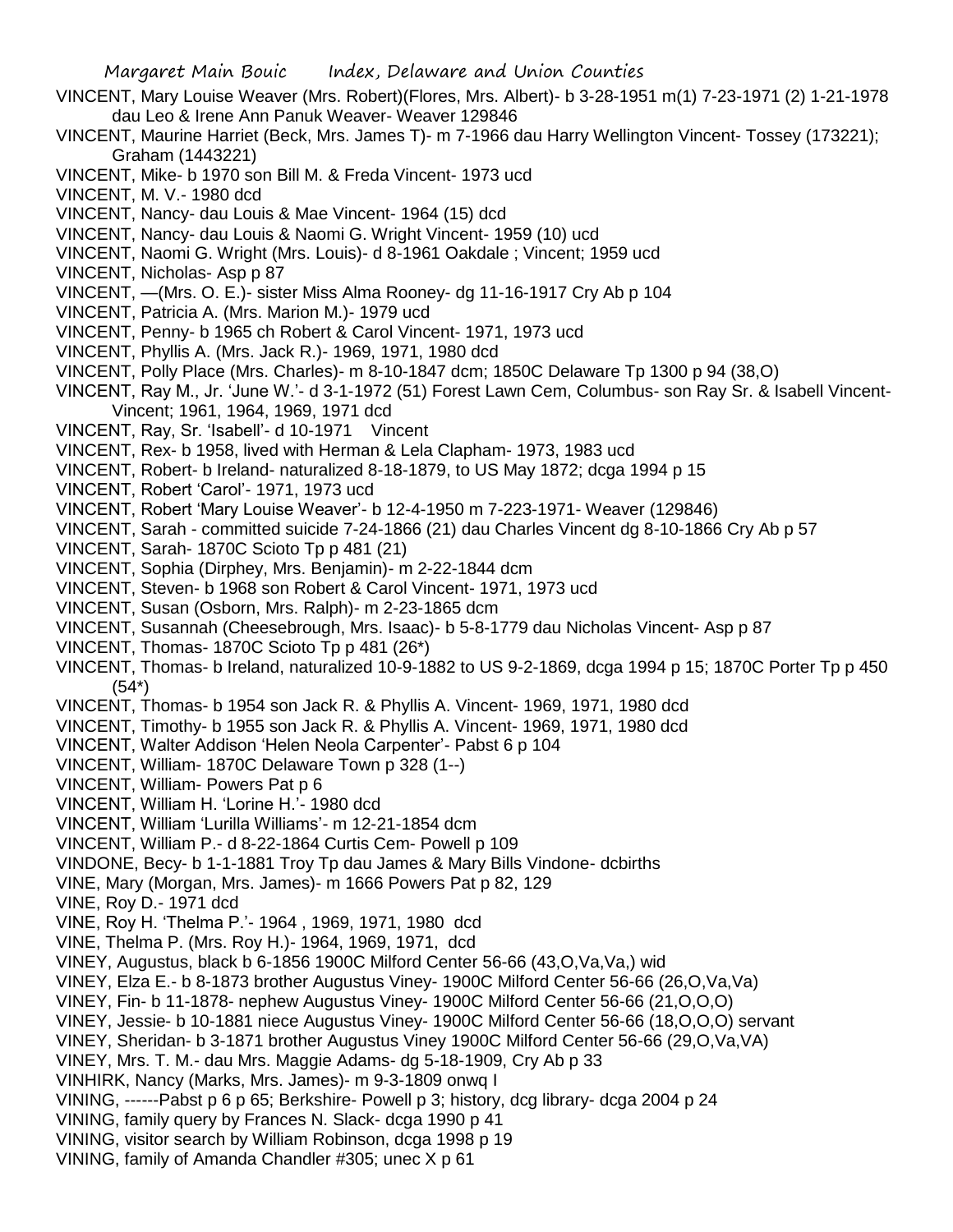- VINING, Mrs. Berkshire Tp, Powell p 45
- VINING, Mrs. d ca 1806, dcga 1988 p 24
- VINING, ---- (Mrs. )- dau of Mrs. Elizabeth Day- d 12-2-1887, Cry Ab p 169
- VINING, Abigail Canong (Mrs. John)- Powell p 31; Pabst p 6 p 66, 70; Pabst Pion II p 256
- VINING, Abijah- Pabst p 6 p 66, 70; Pabst Pion II p 256; 1840C Porter Tp, dcga 1988 p 67
- VINING, Abijah "Rebecca'- b 4-11-1743 son Samuel Jr. & Mary Gleason Vining- Vining
- VINING, Adazillah (Tinkham, Mrs. John H.)- m 1-1-1842 dcm
- VINING, A. L.- son Rev. John & Elizabeth Vogt- dg 12-10-1912, Cry Ab p 175
- VINING, Alexander 'Ann M.'- 1870C Jerome Tp 78 p 10 (49,O)
- VINING, Alexander 'Olive Pease''Lovice Pease'- b 9-21-1751 m(1) 9-19-1774 (2) 11-22-1786 d 4-22-1828 E. Windson, Conn.- son Samuel Jr. & Mary Gleason Vining- Vining
- VINING, Alexander b 3-11-1781 son Alexander & Olive Pease Vining- Vining
- VINING, Allen- 1870C Berlin Tp p 234 (11); (13 on 12-31-1871) Pabst Pion II p 249, 250
- VINING, Allen 'Frances'- parents of Mary- dg 11-20-1900, Cry Ab p 42
- VINING, Allen- pallbearer for Miss Lois May- dg 1-30-1917 Cry Ab p 16
- VINING, Allen E.- hadc p 18, 92; CCC p 5 (1849 Berlin Tp)(1900 Berlin Tp); dcga 1993 p 53
- VINING, Ally- 1908 dch p 434
- VINING, Alma P. (Anderson, Mrs. William George Washington )- b 5-30-1844 m 2-18-1864 dcm 5-14-1918; dau James Thomas & Philena Durfey Vining; Vining; 1850C Delaware Town 1151 p 87 (9,O)
- VINING, Almira (Mrs. Rufus)- 1850C Porter Tp 3059 p 16 (46,Maine); 1870C Porter Tp p 448 (66)
- VINING, Almond "AL"'Minnie Kathrin Bruce'- b 4-29-1868 d 1944 Wash.- son Reuben & Maria L. Sackett Vining- Vining
- VINING, Orpha Almira (Wilcox, Mrs. Warren)- d 12-26-1889 (89-1-26) Powell Cem, Powell p 165- dau Elias Vining; dcw Bk 3 p 321; 1880 dch p 676
- VINING, Alvin- b 5-20-1783 son Alexander & Olive Pease Vining- Vining
- VINING, Americas- d Infirmary (71) dg 6-2-1908, Cry Ab p 138
- VINING, Americus- son Rufus & Almira Vining- 1850C Porter Tp 3059 p 166 (13,O); 1870C Porter Tp p 448 (33)
- VINING, Ann M. (Mrs. Alexander)- 1870C Jerome Tp 78 p 10 (29,O)
- VINING, Ann (Mrs. )- sister of Enoch Bowsher- dg 6-22-1900, Cry Ab p 25; dcga 1992 p 22
- VINING, Ann- b 7-4-1704 twin dau Samuel & Sarah Vining- Vining
- VINING, Anna Haas (Mrs. Frank)- dau J. E. & Mary Frank Haas- 1908 dch p 617; dg 1-11-1918, Cry Ab p 4
- VINING, Anna Marie Byers (Mrs. Rufus Allen)- d 1970- Vining
- VINING, Anna Marie (Reed, Mrs. Fred)(Graves, Mrs. Floyd)(Houser, Mrs. L. J.)- dau John & Letitia Mae Felkner Vining- Hutchisson p 24
- VINING, Anne Eliza (Clark, Mrs. Benjamin M.)- m 7-4-1867 dcm 194; dau Elam C & Sarah Vining- Pabst Pion II p 251, 254; 1850C Delaware Town 1065 p 83 (7,O); dcga 1996 p 48
- VINING, A. P.- Pabst p 2 p 68; 1908 dch p 103, 110, 436, 510
- VINING, Augie Cox (Mrs. )- dau Emma Harrison Cox- dg 3-16-1915 Cry Ab p 27
- VINING, Augustus- d Tuesday (710 bur Fargo- brother Americas- dg 5-22-1908, Cry Ab p 136- son Rufus & Almira Vining- 1850C Porter Tp 3059 p 166 (13,O); 1870C Porter Tp p 448 (33)
- VINING, b 12-26-1893 Porter Tp dau Augustus & Jesse Page Vining- dcbirths
- VINING, ----b 2-6-1883 Porter Tp dau Agustus & Jessie Page Vining- dcbirths
- VINING, B.- CCC p 31 (1875 Berlin Tp)
- VINING, b 10-3-1897 Oxford Tp son Charles & Eva Aldrich Vining- dcbirths
- VINING, Private d in war battle, dg 5-20-1864 Cry Ab p 40
- VINING, Benjamin- 1908 dch p 407; hadc p 92; CCC (1900 Berlin Tp)
- VINING, Benjamin A.- d 3-24-1897 (58-0-0) son James Vining- dcdeaths; 1870C Berlin Tp p 234 (31\*); 1890/1 tax duplicate, Berlin Tp; dcga 1995 p 78
- VINING, Benjamin A.- son Ruben Vining- Pabst Pion II p 250
- VINING, Benjamin A., Mrs. & Mrs. dg 11-30-1917 Cry Ab p 108 took in Florence C. Jaynes
- VINING, Benjamin 'Cordelia Gregg'- m 6-13-1861 dcm
- VINING, Benjamin- son Elam A. & Hannah Vining- Company H. 145 O.V.I. dcga 1993 p 37; 1850C Berlin Tp 2010 p 122 (11,O)
- VINING, Benjamin- b 7-22-1684 son Jjohn & Mary Reed Vining- Vining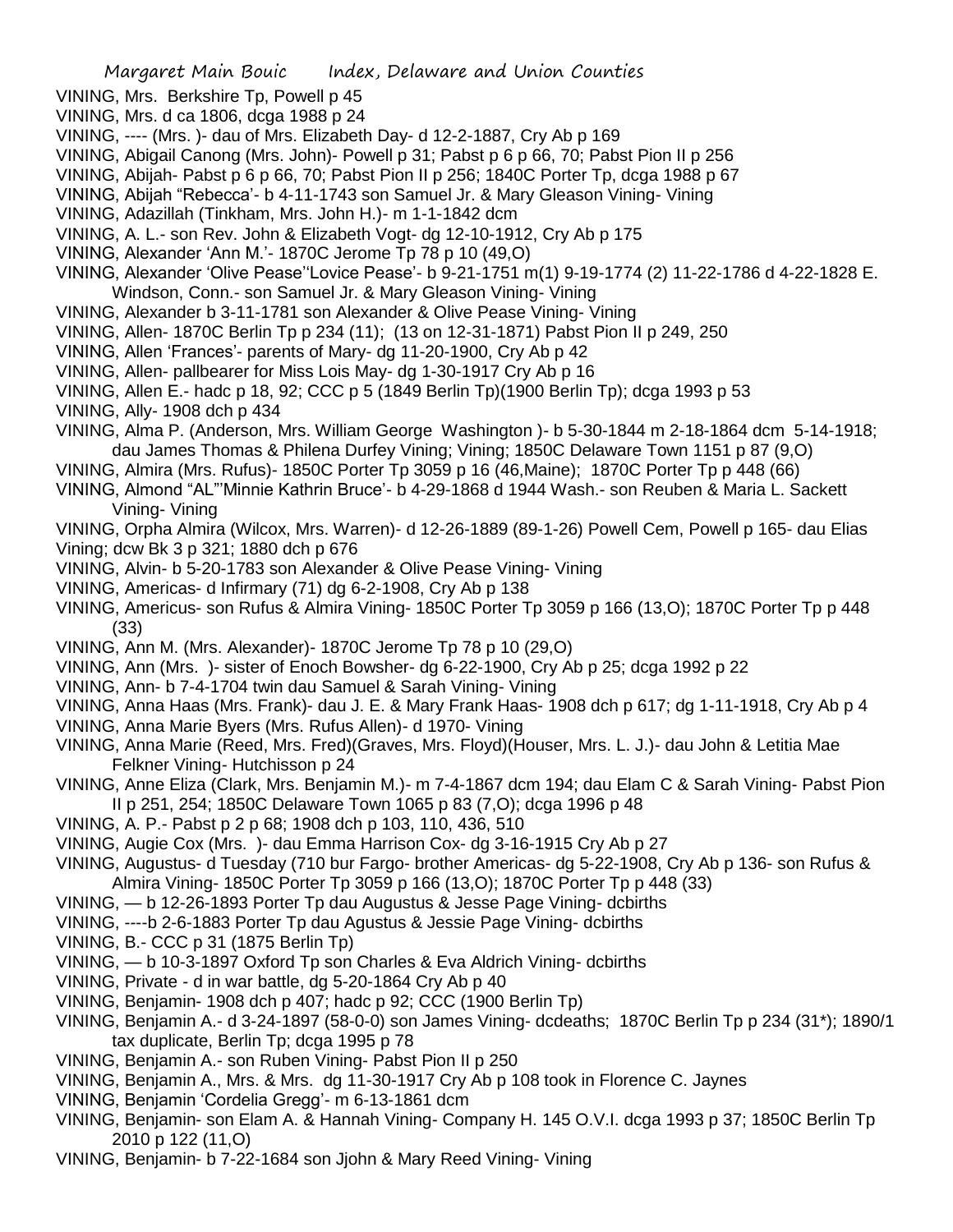- VINING, Benjamin 'Susan Dumm'- m 2-24-1869 dcm 626; dcga 1998 p 29
- VINING, Bertie (Clark, Mrs. Chesley)- 1908 dch p 643
- VINING, Bradley 'Sarah'- 1860C Dover Tp 306-292 (50,O)
- VINING, Betty L. (Mrs. Lloyd, Jr.)- 1961, 1964, 1969, 1971, 1980 dcd

VINING, Calvin 'Mary- d 1-18-1858 (54-9-21) Marengo Cem, Powell p 316; hadc p 14, Bennington Tp ; Pabst Pion II p 255, 256; 1908 dch p 861; 1835 men p 10 #28 p 12 Bennington; owe in estate of Alford

Butters- dcga 1998 p 12; 1826 tax duplicate, dcga 1989 Bennington Tp p 37, 54

- VINING, Carl 'Dorothy Fegley'- m 1924- White (202)
- VINING, Carl- adopted son Almond & Minnie Kathrin Bruce Vining- d WW 2- Vining
- VINING, Caroline E. (May, Mrs. Gabriel)- m 11-3-1863 dcm- dau Elam A. & Hannah Vining-

dcga 1992 p 48; 1850C Berlin Tp 2010 p 122 (5,O)

- VINING, Casey- ch Leo & Jane Vining- 1964 (9) dcd
- VINING, Centhia- 1870C Delaware Town p 307 (2)
- VINING, C. W.- b 7-24-1870 Delaware Town son James & Lynia Shout Vining- dcbirths; d 12-7-1871 (1-5-13) dcdeaths
- VINING, Celia- b 2-11-1890 Delaware Town dau James & Tena Shoub Vining- dcbirths
- VINING, Celia- b 4-18-1883 Delaware Town dau Allen & Frances Shade Vining- dcbirths
- VINING, Charles- 1850C Delaware Town 1151 p 87 (7,O)
- VINING, Charles- b 1843 d 5-8-1864 Civil War 1908 dch p 407 son James Thomas & Philena Durfey Vining-Vining
- VINING, Charles C.- 1908 dch p 407
- VINING, Charles- b 12-189 son Alexander & Ann Vining- 1870C Jerome Tp 78 p 10 (6/12,O)
- VINING, Charles A.- b 9-1-1895 Delaware Town son Frank & Anna Hass Vining- dcbirths; pallbearer for Mrs. J. E. Haas- dg 1-11-1918, Cry Ab p 5; for W. T. Watson d (57), dg 1-11-1918, Cry Ab p 10; for Cora Watson (Mrs. W. t.)- dg 3-15-1918, dg 3-19-1918, Cry Ab p 21, 23
- VINING, Charles E.- 1870C Delaware Town p 337 (2m)
- VINING, Charles- son Frank Vining- Pabst Pion II p 253
- VINING, Charles- b 1906 d 8-1946 son John & Letitia Mae Felkner Vining- Hutchisson p 24
- VINING, Charles- pallbearer for Miss Sadie Patterson- dg 1-3-1913, Cry Ab p 1
- VINING, Christena Shoub (Mrs. James)- m 2-26-1870 dcm; dcga 1999 p 41
- VINING, Cindy- visitor register; dcga 1996 p 75
- VINING, Clara- Pabst 1 p 68
- VINING, Clara May (Mrs. )- sister Lois May, Mrs. O. J. Dunham- dg 1-26-1917, 1-30-1917 Cry Ab p 9, 10; dg 9-24-1915, Cry Ab p 78
- VINING, Clarinda May (Mrs. Reuben D) b 1838; dau Elizabeth May- dcga 1992 p 48; Pabst Pion II p 249, 250
- VINING, Clarinda- 1870C Berlin Tp p 234 (28)
- VINING, Cordelia Gregg (Mrs. Benjamin A.)- m 6-13-1861 dcm
- VINING, Cynthia Marie Bree (Mrs. Jerry Nelson)- m 8-27-1983 dau Charles Bree- Vining
- VINING, D. C. d 12-30-1900 (2-10-11) Ashley ch W. H. Vining- dcdeaths
- VINING, Deborah K. Lashley (Shirk, Mrs. )(Mrs. Keith C.) M(2) 1-22-1983 dau William & Marjorie A. Lashley-Vining
- VINING, DeWitt- son Edmond & Minnie Ellen Argo Vining- Vining
- VINING, Donna (Thrush, Mrs. ) dau Lloyd, Jr. & Betty Vining- Vining; 1961,1964 (14) dcd
- VINING, Doris (Johnston, Mrs. Roy Donald)- b 7-17-1908 m 12-26-1926 dau John & Letitia Mare Felkner Vining- Hutchisson p 24
- VINING, Dorothy- dau Edmond & Minnie Ellen Argo Vining- Vining
- VINING, Dorothy Fegley (Mrs. Carl)- m 1924- dau William & Jennie Williams Fegley- White 202
- VINING, Dorothy G.- 1980 dcd
- VINING, E.- dumch p 258
- VINING, E. A.- Pabst Pion II p 255; land owner Del Co. dcga 1991 p 39
- VINING, Earl, Mrs. and Mrs.- parents of Nellie Marie Vining- dg 6-19-1914, Cry Ab p 130, 131
- VINING, Earl- pallbearer for Mrs. Nora Lyons- dg 11-6-1914 Cry Ab p 155; for Patrick Twomey- dg 10-16-1917, Cry Ab p 98; for Martin Henry- dg 2-8-1918, Cry Ab p 13, for Mrs. Frank Krauskopf- dg 11-12-1918, Cry Ab p 94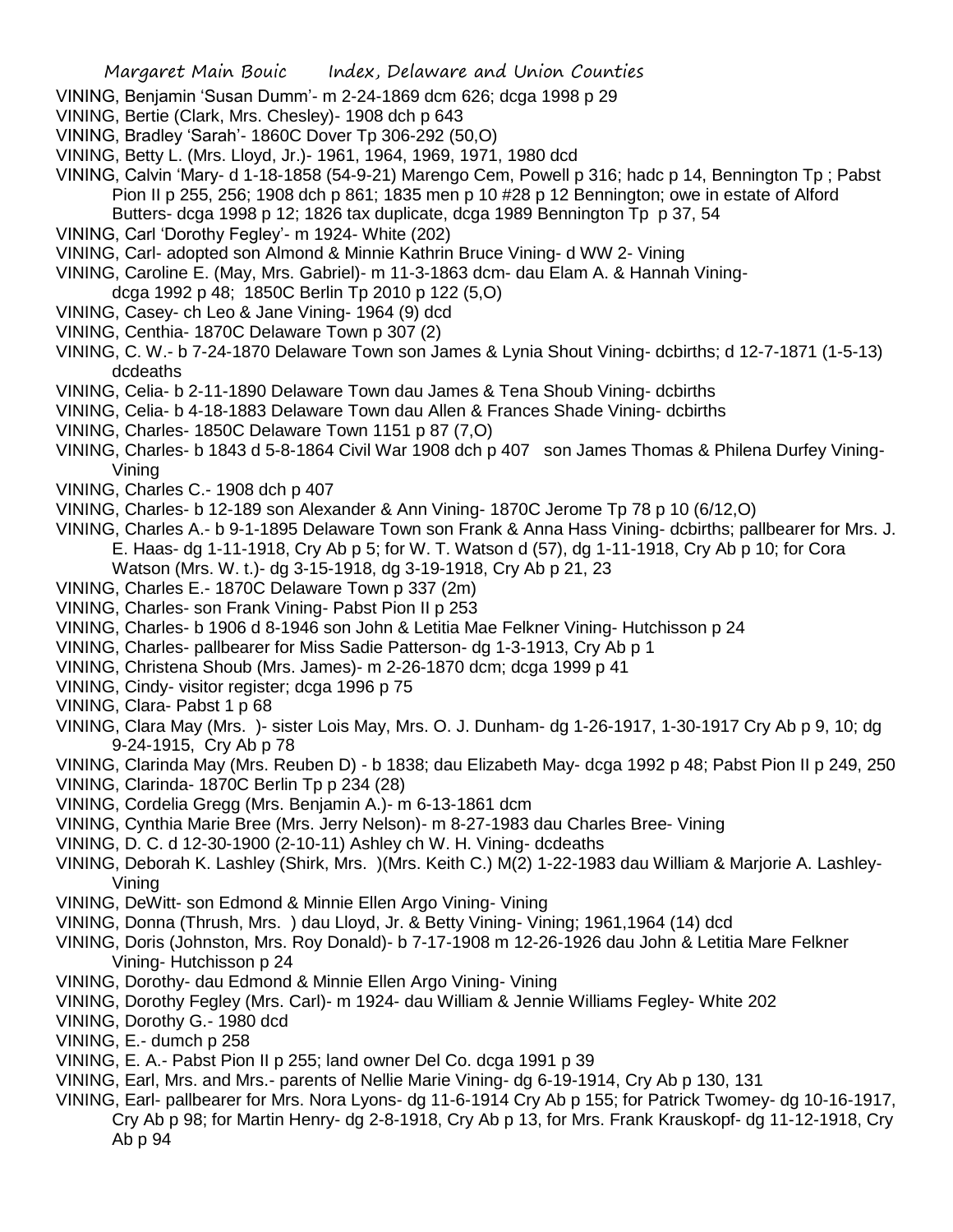- VINING, E. C.- d 10-31-1899 (88-0-0) Delaware ch Elem Vining- dcdeaths; uncle of Allen Gillet- dg 2-26- 1901, Cry Ab p 67; Sheriff Delaware Co- dcga 1996 p 44; 1999 p 20 ; father of Mrs. A. E. Clark- dg 4-7- 1916, Cry Ab p 46
- VINING, Eddie- grad Delaware h. S. Class 1889, dcga 1991 p 20
- VINING, Eddith- d 10-5-1867 (2y2d) Berlin Tp dau Robin Vining- dcdeaths
- VINING, Edith (McKitrick, Mrs. Wade)- m 6-30-1897 dau Jonas & Melinda Bowen Vining- 1915 uch p 635
- VINING, Edmond 'Mary M. Cathcart''Minnie Ellen Argo'- b 9-21-1875 Iowa son Reuben & Maria L. Sackett Vining- Vining
- VINING, Edna- dau Edmond & Minnie Ellen Argo Vining- Vining
- VINING, Edna- b 3-27-1884 Delaware Town dau James & Cheeney Shoul Vining- dcbirths; d 12-9-1898 (14-9- 16) Delaware -dcdeaths
- VINING, Edward- d 4-15-1889 (4m15d) Delaware son Allen Vining- dcdeaths
- VINING, Edward T.- b 11-20-1871 Delaware Town son Thomas & Elanor Larren Vining- dcbirths; Pabst Pion II p 252
- VINING, Elam A. 'Hannah Palmer'- m 8-1826 dcga p 35 Del Patriot & Franklin Chronicle; Pabst Pion I p 113, II p 250; 1835 men p 13 #14 p 17 Burlin Tp; 1840C Berlin Tp p 206 (30-40); 1850C Berlin Tp 2010 p 122 (46,Conn); Lamb Day Bk, dcga 1994 p 11 to Delaware 1811; dcga 1986 p 11,12; dcga 1987, 1993 p 53; land 1800-1810 p 48. Grantor p 11, 12; dcga 1991 p 63; 1992 54, dcga 1999 p 11,12, 28, 29; Lukenbeel story- dg 5-8-1962, dcga 2004 p 23; dcga 1989, tax duplicate 1826
- VINING, Elam A. 'Mary E. Sacket'- m 3-21-1854 dcm; Pabst 1 p 23
- VINING, Elam C.- common pleas court- dcga 1989 p 71
- VINING, Elam, Jr.- dcga 1993 p 53
- VINING, Elana- Grantor, dcga 1986 p 23
- VINING, Elem Allen- b 2-14-1804 son Elem & Sarah Allen Vining- Vining
- VINING, Elem C. 'Sarah Allen?)'Sarah Carter '- b 1771/8 Ct. m 4-3-1809 d 1-10-1837 (68y11m) Powell p 100 son Alexander & Olive Pease Vining; 1880 dch p 203, 204, 209, 216, 217; 1908 dch p 407; 1976 dch p 138; dcg p 21; hadc p 66; Pabst Pion II p 249, 254, 255; 1835 men p 11 # 103 p36 Delaware Tp; 1850C Delaware Town p 83 (39,O); 1870C Delaware Town p 315 (59\*); dcga 1995 p 8 (by Grace Mussard); dcga 1989 p 66, tax duplicate 1826;
- VINING, Elim- 1820C Delaware
- VINING, Major Elem Carter 'Sarah Newport'- b 3-8-1811 d 10-31-1899 son Elem & Sarah Carter Viningbrother Mrs. Elizabeth W. Miller- 1880 dch p 3 19, 326, 430, 438; 1976 dch p 12; Powers p 281; Pabst 1 p 35, 2 p 8; 5 p 1, 8 p 5, dg 4–1–5-1887. Cry Ab p 155; 1820C: 2
- VINING, Elberta Jane Herriott (Mrs. Leo)- dau Paul & Cecil Yoder Harriott- Harriott 5,6
- VINING, Electa (Leonard, Mrs. Jonah B.)- m 12-21-1844 dcm
- VINING, Elias- land 1800-1810, dcga 1987 p 48; dcga 1991 p 63, 1992 p 53, 54
- VINING, Elias- b 10-23-1745 son Samuel Jr. & Mary Gleason Vining- Vining
- VINING, Elias, Jr. land 1800-1810, dcga 1987 p 48
- VINING, Eliza (Davis, Mrs. Jesse)- m 9-11-1847 ucm 1246
- VINING, Eliza M. 'Jane Bubnker'- m 6-1846 dcm
- VINING, Eliza F. (Davis, Mrs. Jesse)- m 9-11-1847 ucm 1246; unec VII p 23
- VINING, Ella Marie- b 11-27-1904 Delaware Town dau Earl & Mertle McGraw Vining- dcbirths
- VINING, Elem (Mrs. )- sister of Nancy Mason- dg 8-17-1888 Cry Ab p 206
- VINING, Elias 'Orpha'- d 4-14-1852 (79) GAR Powell Cem, Powell p 162; Pabst Pion II p 255; will dcw Bk 3 p 321; 1850C Liberty Tp, Del Co 1539 p 194 (78, Conn); dcga 1994 p 34 War of 1812; p 74 delinquent land 1820, non resident
- VINING, Elisha- b 1714 son George & Hannah Judkins Vining- Vining
- VINING, Elizabeth- Pabst p 8 p 7, 8
- VINING, Elizabeth- b 12-27-1776 twin dau Alexander & Olive Pease Vining- Vining
- VINING, Elizabeth (Rudd, Mrs. James)- b 2-28-1764 m 6-8-1788 Mass- Vining
- VINING, Elizabeth W. (Miller, Mrs. Charles C.)- b 1820 m 12-4-1833, dau Elem & Sarah Carter Vining; Vining; dcga p 62 Ohio State Gaz. Sister Maj. Elem Vining- dg 4-15-1887, Cry Ab p 155' Vining
- VINING, Elkanah- b 12-27-1776 twin son Alexander & Olive Pease Vining; 1810C tax duplicate Liberty Tp, dcga 1993 p 54
- VINING, Ellis O.- 1870C Porter Tp p 448 (12)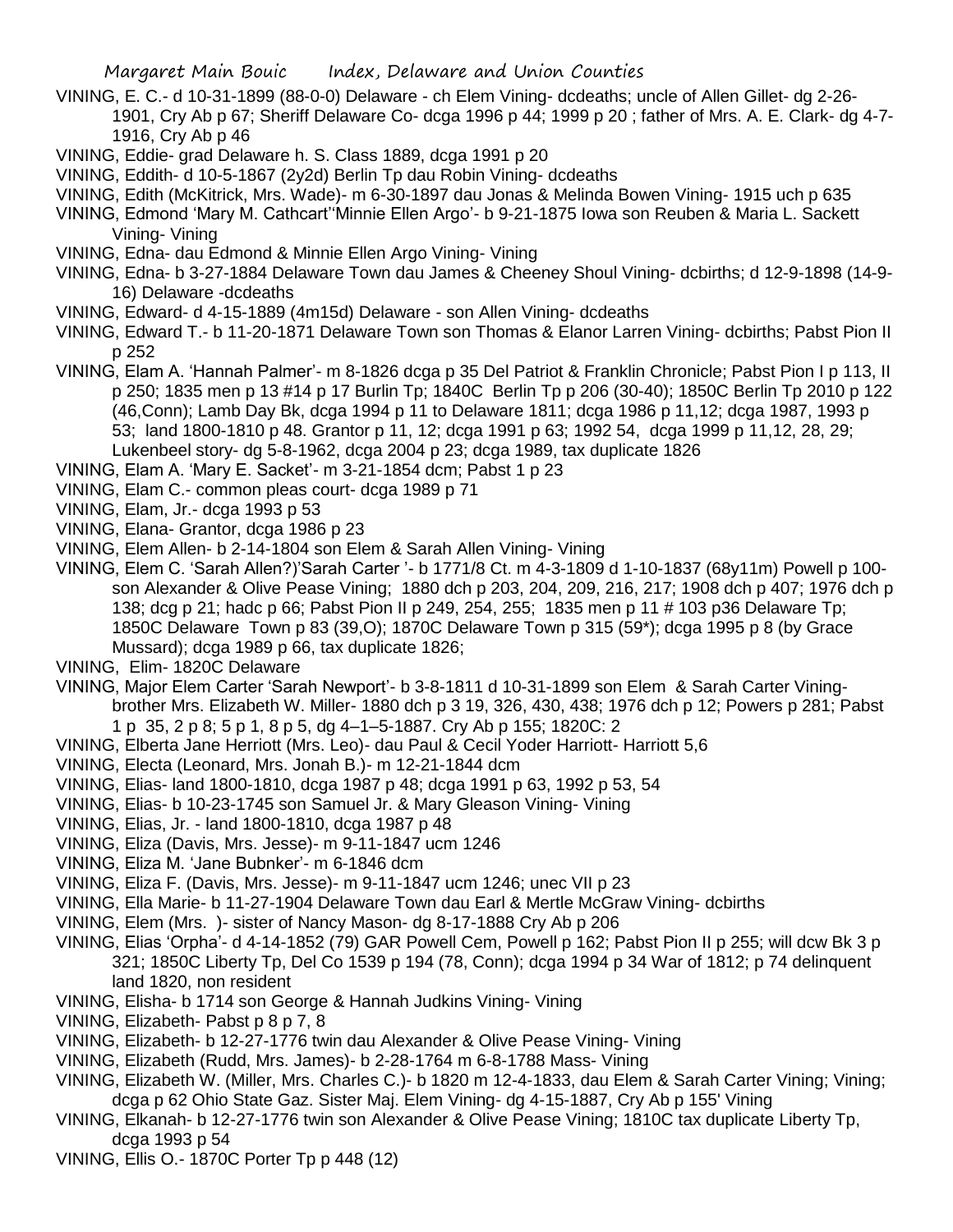- VINING, Elmer A. son Ruben C. & Clarinda May Vining- dcga 1992 p 48; 1908 dch p 482
- VINING, Elmer J.- dcga 1999 tax duplicate p 23
- VINING, Elmira E.- 1870C Porter Tp p 448 (14)
- VINING, Elmira (Mrs. Rufus)- b 1804 Maine d 2-11-1880 (76-3-22) Porter Tp, dcdeaths; dg 2-19-1880, Cry Ab p 41; dau Stephen S. & Abigail Austin Doughty- dcga 1988 p 74
- VINING, Emelett (Arrighi, Mrs. Anonius A.)- dau Eam C. & Sarah Vining- Pabst Pion p 251, 252, 254; 1850C Delaware Town 1065 p 83 (5,O)
- VINING, Emery- Pabst Pion II p 249
- VINING, Emily Mariah (Durfey, Mrs. Reuben)- b 1818 m 4-21-1841 d 3-27-1874- dau Elem & Sarah Carter Vining- parents of Sarah Elizabeth Durfey- dg 7-21-1908, Cry Ab p 146 ; Vining
- VINING, Ephram Emery- d 10-4-1900 (17-7-28) Porter Tp son Augustus Vining- dcdeaths
- VINING, Esther H, Printz (Mrs. Lloyd)- Vining
- VINING, Eva M.- b 9-13-1895 Oxford Tp dau Charles & Cora Aldrich Vining- dcbirths
- VINING, Fern- dau Edmond & Minnie Ellen Argo Vining- Vining
- VINING, Flora R.- 1850C Berlin Tp 2039 p 123 (3,O)
- VINING, Florence May- d 11-18-1900 (8-6-1) Delaware dcdeaths
- VINING, Frances- 1870C Delaware Town p 315 (20)
- VINING, Frances (Mrs. Allen)- dg 11-20-1900, Cry Ab p 42 parents of Mary
- VINING, Frances- d 10-26-1972 (75) buried St. Marys'- dau Frank J. Vining- Pabst Pion II p 253
- VINING, Frances- dau Rufus Allen & Anna Marie Byers Vining- Vining
- VINING, Frank- pallbearer for John Griffin- dg 4-23-1912, Cry Ab p 119; for Richaard O'Keefe, dg 8-31-1909, Cry Ab p 58; for Pauline Edleman- dg 2-23-1917, Cry Ab p 21l; for F. R. Mayer- dg 4-23-1915, Cry Ab p 43; for Mrs. Josesph Gay- dg 10-22-1918, Cry Ab p 84
- VINING, Frank 'Anna Haas'- 1908 dch p 617; Pabst Pion II p 249; pallbearer for Mrs. J. E. Haas dg 1-11-1918 Cry Ab p 4
- VINING, Frank- brother James Vining- Pabst Pion II p 254
- VINING, Frank, J. , Mrs. d 3-30-1966 (91) bur St. Marys'- Vining
- VINING, Franklin- son Frank J. Vining- Pabst Pion II p 253
- VINING, Freddie C.- Pabst Pion II p 249
- VINING, George- Pabst Pion II p 249
- VINING, George- son Alexander & Abb Vining- 1870C Jerome Tp 78 p 10 (8,O)
- VINING, George- pallbearer for Miss Lois May- dg 1-30-1917, Cry Ab p 10, for Julia A. Eckelberry, dg 4-20- 1917, Cry Ab p 43; for Mrs. John Null- dg 1-7-1913 Cry Ab p 2
- VINING, ----Eckleberry (Mrs. George)- dau Ezekiel & Julia Edelblute Eckleberry- dg 6-17-1904, dg 2-24-1904, dg 4-17-1917 p 42, Cry Ab p 226, 262
- VINING, George C.- son Ruben D. Vining- Pabst 1 p 68; 1908 dch p 434; Pabst Pion II p250; 1870C Berlin Tp p 234 (8)
- VINING, George 'Hannah Judkins'- b 1679 d 3-27-1723 Mass. son John & Mary Reed Vining- Vining
- VINING, George b 1716 son George & Hannah Judkins Vining- Vining
- VINING, Gladys (Johnson, Mrs. Dale)- m 1925 dau John & Letitia Mae Felkner Hutchisson -Hutchisson p 24
- VINING, Grace- dau Almond & Minnie Kathrin Bruce Vining- Vining
- VINING, Grace Lucile- b 1926 dau Carl & Dorothy Fegley Vining- White 203
- VINING, Guy- d 1-4-1974 (88) bur Ashley Union Cem- Vining; 1969, 1971 dcd
- VINING, Hannah Judkins (Mrs. George)- Vining
- VINING, Hannah- dau George & Hannah Judkins Vining- Vining
- VINING, Hannah- b 1-18-1685 d 1685 dau John & Mary Reed Vining- Vining
- VINING, Hannah (Palmer, Mrs. );(Mrs. Elam A.)- m(2) August 1826 dcga p 35 Del Patriot & Franklin Chronicle; 1850C Berlin Tp 2010 p 133 (44,RI)
- VINING, Hannah- dau Rufus & Almira Vining- 1850C Porter Tp 2059 p 166 (23,O)
- VINING, Hannah- b 1-23-1740/1- dau Samuel Jr. & Mary Gleason Vining- Vining
- VINING, Harriet- dau Alexander & Ann M. Vining- 1870C Jerome Tp 78 p 10 (3,O)
- VINING, Harriet Almira (Bigelow, Mrs. George)- m 10-26-1854 dcm
- VINING, Harriet (Chase, Mrs. Levi W.)- m 7-27-1846 dcm
- VINING, Harriett- dau Eam A. & Hannah Vining- 1850C Berlin Tp 2010 p 122 (18,O)
- VINING, Hazel- dau Edmond & Minnie Ellen Argo Vining- Vining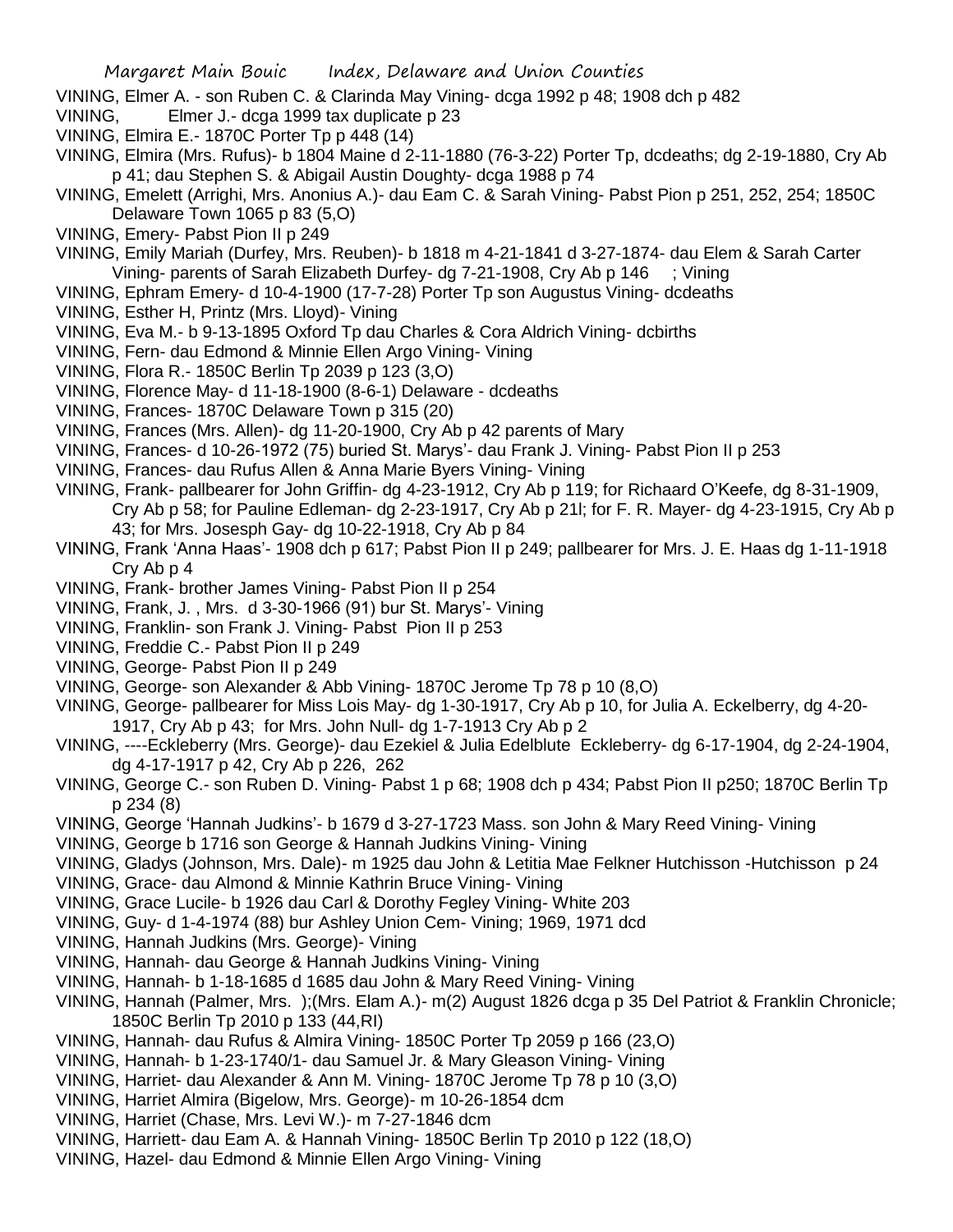- VINING, Hellie- d 5-16-1889 (9m19d) Oxford Tp, dcdeaths
- VINING, Henry- Nash p 133
- VINING, Henry C.- d 5-18-1854 (9-6-28) Marengo Cem, Powell p 375; son C. & M.
- VINING, Herald- b 3-11-1898 Oxford Tp son W. H. & Harrett Casca Vining- dcbirths
- VINING, Ida M.- 1870C Porter Tp p 448 (8)
- VINING, Jack- b 1963son Lloyd,N. Jr. & Betty L.Vining- Vining; 1964 (1), 1969, 1980 dcd
- VINING, James- 1820C BenningtonTp; Pabst Pion II p 249, 253
- VINING, James- 1850C Delaware Town 1151 p 87 (4,O)
- VINING, James- 1870C Delaware Town p 334 (4)
- VINING, James- 1870C Delaware Town p 337 (31\*)
- VINING, James A.- b 1869 son Reuben & Maria L. Sackett Vining- Vining
- VINING, James- owe in estate of Alford Butters- dcga 1998 p 12
- VINING, James- son Alexander & Ann M. Vining- 1870C Jerome Tp 78 p 10 (5,O)
- VINING, James 'Christina Shoub'- m 2-26-1870 dcm; dcga 1999 p 41
- VINING, James G.- son Minor T. & Phebe A. Vining- 1850C Orange Tp 1737 p 112 (4,O)
- VINING, James A. 'Jennie Holmes'- b 1869 d 12-20-1932 Sioux Falls, S. D.- Vining
- VINING, James Thomas 'Christina Shoub'- b 1850 m 2-26-1870 dcm d 12-11-1924- son James Thomas & Philena Durfey Vining- dg 9-30-1904, Cry Ab p 266; Vining
- VINING, James Thomas 'Philena Durfey'- b abt 1815 Delaware m 4-21-1838 d abt 1850, drowned, son Elem & Sarah Carter Vining- Vining
- VINING, Jane Bunker (Mrs. Elias M.)- m 6-1846 dcm
- VINING, Jane (Mrs. Leo E.)- 1961, 1964, 1969 dcd
- VINING, Jane (Turner, Mrs. Jacob)(Allen, Mrs. Samuel)- b 6-18-1672 dau John & Mary Reed Vining- Vining
- VINING, Jean Marguerite.- d 7-7-1997 Oakdale B-x-27-NW 1/4; 1979, 1971 ucd
- VINING, Jennie Holmes (Mrs. James A.)- Vining
- VINING, Jeremiah- Pabst Pion II p 254
- VINING, Jerry Nelson 'Cynthia Marie bree'- b 1954 m 8-27-1983- son Lloyd, Jr. & Betty Firman Vining- Vining; 1961, 1964 (9), 1969, 1971 dcd
- VINING, Jesse- dcga 1999 tax duplicate p 23; Jesse K.- dcga 1999 tax cup p 24
- VINING, Jessie S.- d 9-4-1837 dcg p 21; Powell p 100; son E. C. & S. Vining
- VINING, J. N.- d 6-9-1931 (95) Oakdale 4350 (G66)- Civil War Vet.1883 uch IV p 506
- VINING, Joel Shanon- b 3-21-1976 son Keith Vining- Vining
- VINING, John- d 12-23-1877 (3y) Delaware dcdeaths
- VINING, John 'Abigail Canong'- Powell p 317
- VINING, John B.- Pabst Pion II p 254
- VINING, John B. 'Sarah A.'- mt 3 p 1 (d9v) mt 9-15-1874; 1850C Dover Tp 833-850 (40,NY)
- VINING, John E.- 1870C Porter Tp p 448 (10)
- VINING, John 'Letitia Mae Felkner'- d May 1908- Hutchisson p 24
- VINING, John 'Margaret Reade''Mary Reed'- baptized 4-17-1636 Eng- m(1) 3-11-1657 (2) 11-22-1659 d 1685 Weymouth, Mass- son Robert & Mary Vining- to Mass in 1652 on "Mr. Stratton's Ship"
- VINING, John 2nd 'Naomi Bicknell'- b 4-15-1662 d 1-11-1737 son John & Mary Reed Vining- Vining
- VINING, John 'Roxanna'- b 5-26-1732 Conn d 4-21-1777 son Samuel Jr. & Mary Gleason Vining- Vining
- VINING, John- b 4-13-1762 son John & Roxanna Vining- Vining
- VINING, John- son Rufus Allen & Anna Marie Byers Vining- Vining
- VINING, Jonah- b 2-18-1735/6 son Samuel, Mr. & Mary Gleason Vining- Vining
- VINING, Jonah/Jonas- b 9-22-1765 d 1841 Morrow Co, Ohio- son John & Roxanna Vining- Vining
- VINING, Jonas d 5-25-1841 (76) Vining Cem- Powell p 313
- VINING, Jonas- son Bradley & Sarah Vining- 1860C Dover Tp 306-292 (23,O)
- VINING, Jonas H.- 1883 uch IV p 457
- VINING, Jonas 'Melinda Bowen'- m 10-20-1866 ucm 4063- son John B. Vining- 1915 uch p 635; Pabst Pion II p 254; McKitrick p 267; 1850C Dover Tp 833-850 (13,O); 1870C Dover Tp 32-38 p 4 (33,O)
- VINING, Jonas 'Nancy A.'- 1910C Dover tp 141-145 (72,O,O,NJ) m2 22y; tax duplicate Bennington Tp 1826, dcga 1989 p 37, 54
- VINING, Josiah- b 10-22-1733 son Samuel Jr. & Mary Gleason Vining- Vining
- VINING, Julia Gentleman (Mrs. Rufus)- m 7-3-1863 dcm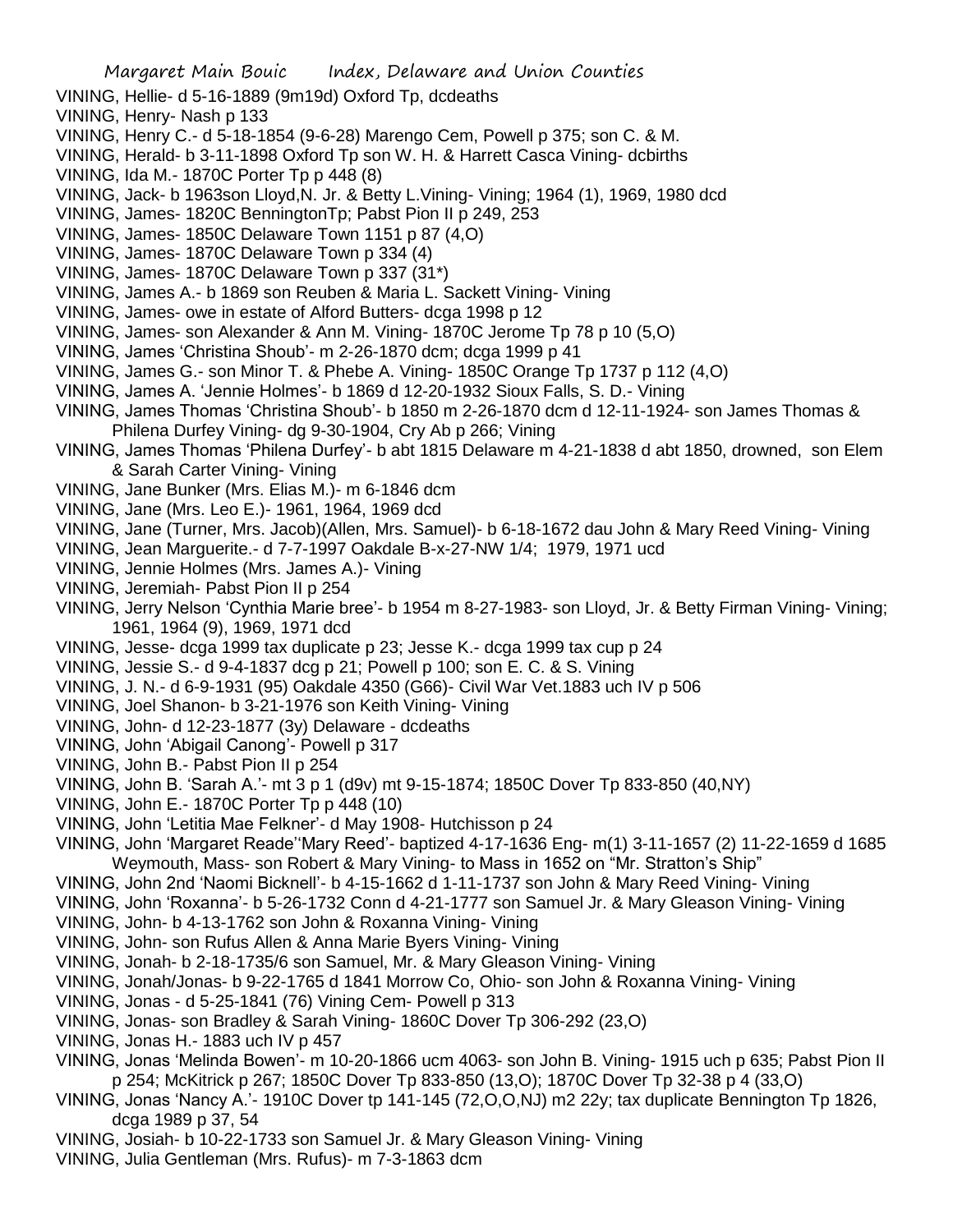- VINING, Julia- d 5-9-1895 (55-11-4) Delaware b Ireland; dau Frank Gentleman- 1870C Delaware Town p 334 (29)
- VINING, Keith C. 'Deborah K. Lashley'- b 1954 m 1-22-1983 son Lee E. & Elberta Jane Herriott Vining- Vining; Herriott 6; 1961, 1969, 1971 dcd
- VINING, Kenneth Edward 'Rachel'- b 3-14-1900 Oxford Tp d 10-15-1960 (60)-son Frank & Angie Cox Viningdcbirths; Vining
- VINING, Lafayette- d 2-7-1894 (65-0-16) Porter Tp; son Rufus & Elmira Doty Vining- Pabst Pion II p 249; dcw Bk 4 p 210(23) witness; 1850C Porter Tp 3059 p 166 (21.O); 1870C Porter Tp p 448 (41\*); dcga 1999 p 24, tax duplicate
- VINING, Laura (Gilett, Mrs. Joseph)- b ca 1803 m ca 1829 d 4-21-1855 dcc Richard Gillette 17
- VINING, –(Mrs. L. C.)- 1976 dch p 333
- VINING, Lee E. 'Elberta Jane Herriott''Norma M.'- d 7-9-1983 (57) Fairvew Cem son Lloyd & Esther Printz Vining- Vining; Herriott 5, 6;1961, 1969, 1971, 1980 dcd
- VINING, Leo 'Jane'- 1964 dcd
- VINING, Leo- b 1953 son Leo E. & Elberta Jane Herriott Vining- Herriott; 1961, 1964 (11), 1969, 1971 dcd
- VINING, LeRoy- son Edmond & Mary M. Cathcart Vining- Vining
- VINING, Letitia Mae Felkner (Mrs. John)- b 1875 d 11-10-1939 dau Orrin & Sarah Jane Westlake Felkner-Hutchisson p 24
- VINING, Levi R.- son Jonas & Nancy A. Vining- 1910C Dover Tp 141-145 (10,O,O,O)
- VINING, Lewella- b 10-27-1888 Oxford Tp dau Charles & Cory B. Aldrich Vining- dcbirths
- VINING, Lloyd, Jr. 'Betty'- m 1-15-1949 son Lloyd & Esther Printz Vining- Vining; 1961, 1964, 1969, 1971, 1980 dcd
- VINING, Lloyd (Sid) 'Eshter Printz' b 9-3-1899 d 7-13-1963 Oak Grove Cem- son Jones & Nancy Columber Vining- Vining
- VINING, Louis Franklin- b 3-3-1905 Delaware Town- son Frank & Anna Haas Vining- dcbirths
- VINING, Lovina (Davis, Mrs. William)- m 1844 dau John & Abigail Canong Vining- Powell p 317
- VINING, Lovinia- ch Minor T. & Phebe A. Vining- 1850c Ornge Tp 1737 p 112 (9,O)
- VINING, Luanne- b 1951 dau Lloyd Jr.& Betty Vining- 1961, 1964 (13), 1969 dcd
- VINING, Lucinda (Baker, Mrs. Stephen)- m 3-18-1841 dcm
- VINING, Lucreta F.- b 2-3-1896 Oxford Tp dau W. H. & Hariett Toskey Vining- dcbirths
- VINING, Lucy Coley (Mrs. Samuel)- m 10-20-1844 dcm
- VINING, Lucy (Richards, Mrs. )- dau Elias Vining- dcw Bk 3 p 321
- VINING, Lucy- b 4-22-1750 dau Samuel Jr. & Mary Gleason Vining- Vining
- VINING, Luther- 1820C :36; 1835 men p 50 # 58 p 92 Porter Tp; dcga 1994 p 74 delinquent land, resident; tax duplicate Bennington Tp 1826, dcga 1989 p 37
- VINING, Lydia Jane (Onan, Mrs. Hiram Hart)- b 7-9-1879- d 1-27-1952 dau Reuben & Maria L. Sackett Vining-3 children- Vining
- VINING, Lyman- son Rufus Allen & Anna Marie Byers Vining- Vining
- VINING, Malinda Bowen (Mrs. Jonas)- m 10-20-1866 ucm 4063 d 1890; 1915 uch p 635; McKitrick p 267; 1870C Dover Tp 32-33 p 4 (28,O)
- VINING, Margaret J. (Mead, Mrs. John C.)- m 1849 d 6-1870- Powell p 316
- VINING, Margaret Reade (Mrs. John)- m 3-11-1657 d 1658- Vining
- VINING, Margaret- b 3-19-1682 dau John & Mary Reed Vining- Vining
- VINING, Maria L. Sackett (Rider, Mrs. William)( Browuyerhill, Mrs. Alexander) (Mrs. Reuben)- m (1) 6-15- 1858, (2) 5-1-1862 (3) 5-1-1864 dcm- Vining
- VINING, Maria (Durphey, Mrs. Reuben)- m 4-21-1841 dcm
- VINING, Mary- Powell p 377 (cemetery lot owner)
- VINING, Mary-d (8y) dau Allen & Frances Vining- dg 11-20-1900, Cry Ab p 42; pneumonia
- VINING, Mary Ann (Davis, Mrs. James)- m 1-31-1844 dcm
- VINING, Mary A. Noe (Mrs. Calvin)- d 4-20-1868 (63-5-12) Marengo Cem, Powell p 316, 375
- VINING, Mary E.- d 7-12-1858 (23-6-20 Marengo Cem, Powell p 375
- VINING, Mary E. (Achor, Mrs. Survetus T.)- b 1821 lic 12-22-1869 dcm no return d 3-22-1891, dcga 1999 p 39;
- dau Elam C. & Sarah Carter Vining- 1850C Delaware Town 1065 p 83 (3,O)
- VINING, Mary E. Sacket (Mrs. Elam A.)- m 3-21-1854 dcm
- VINING, Mary J. (Page, Mrs. William R.)- m 5-21-1865 dcm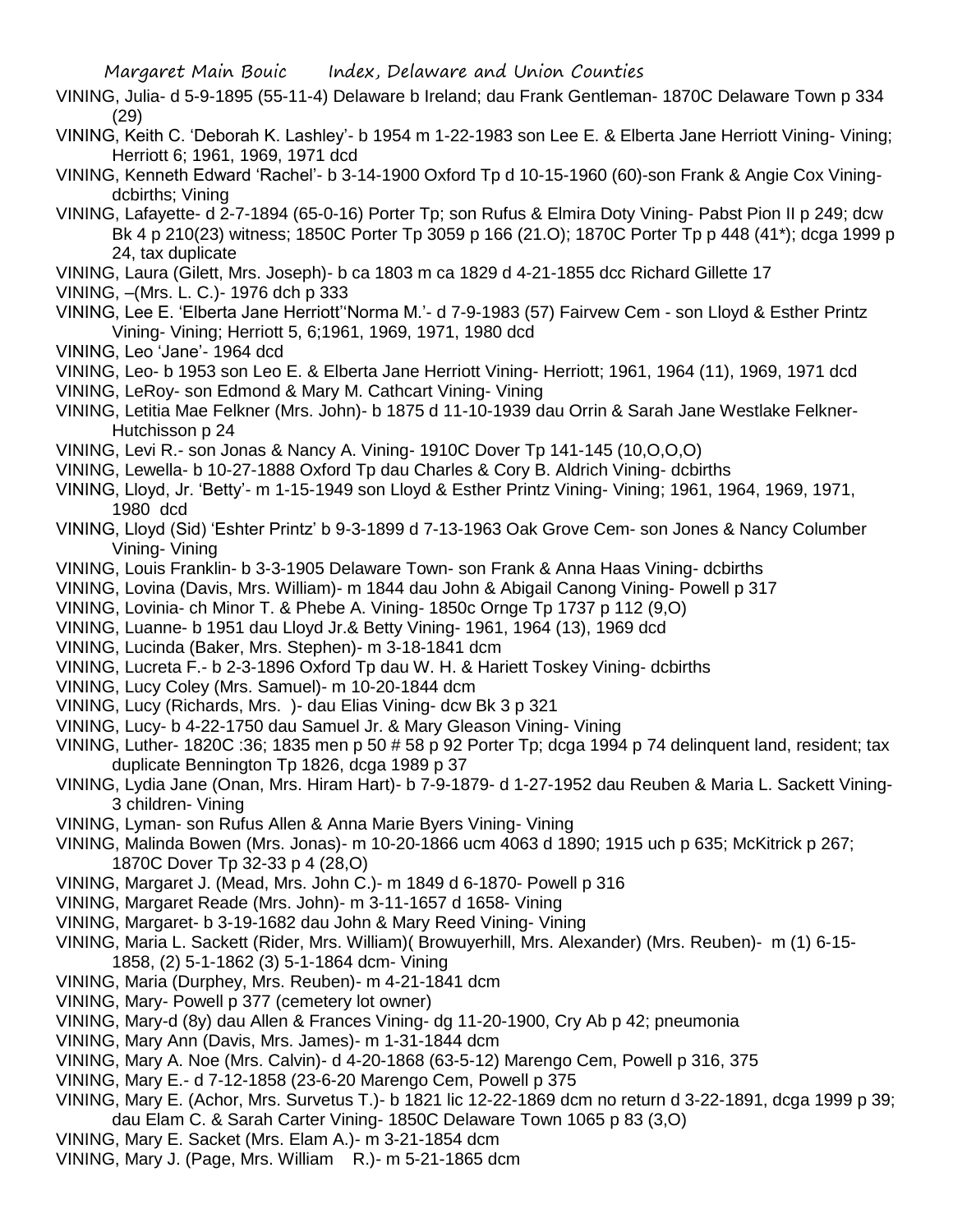- VINING, Mary Jane -dau Rufus & Almira Vining- 1850C Porter tp 3059 p 166 (1,O)
- VINING, Mary- b 6-18-1664 d early- dau John & Mary Reed Vining- Vining
- VINING, Mary (May Mrs. Obidah R.)- m 10-14-1845- Pabst p 8 p 58; btp p 6
- VINING, Mary- b 2-23-1730 Conn. dau Samuel Jr. & Mary Gleason Vining- Vining
- VINING, Mattie- Pabst Pion II p 249
- VINING, Rev. Marlin 'Verna Ashturn'- Vining
- VINING, Mary- 1870C Delaware Town p 303 (70\*)
- VINING, Mary E.- d 3-31-1891 (75-1-10) Berlin Tp b Vermont- dau John George- dcdeaths
- VINING, —(Mrs. )- sister Mary Eliza Dumm- dg 8-6-1909, Cry Ab p 51
- VINING, —(Mrs. )- sister Mrs. Louis Dumm Lackery- dg 7-23-1909, Cry Ab p 49
- VINING, Mary H.- 1870C Berlin Tp p 234 (54\*)
- VINING, Mary- b 10-4-1767 dau John & Roxanna Vining- Vining
- VINING, Mary M. Cathcart (Mrs. Edmong)- Vining
- VINING, Mary Reed (Mrs. John)- m 11-22-1659 d 9-2-1717- Vining
- VINING, Mary (Mrs. Robert) lived England 1600's
- VINING, May F.- b 5-17-1892 Delaware Town dau Allen & Frances Shade Vining- dcbirths
- VINING, Merle- son Rufus Allen & Anna marie Byers Vining- Vining
- VINING, Merlin Donald- b 1924- son Carl & Dorothy Fleming Vining- White 204
- VINING, Miner- owe in estate of Alford Butters- dcga 1998 p 12
- VINING, Minnie- Pabst Pion II p 251; Class of 1885 Delaware H. S. dcga 1991 p 6
- VINING, Minnie Ellen Argo (Mrs. Edmond)- d 5-1963- Vining
- VINING, Minor/Miner T. 'Phebe Ann Canine '- m 4-13-1841 1850C Orange Tp 1737 p 112 (40,.NY)
- VINING, Myrtle M. (Anderson, Mrs. John)(Drawz, Mrs. Daniel)- b 6-11-1878 m 1898 div 1901, dau Reuben & Maria L. Sackett Vining- Vining
- VINING, S. Nan- 1979, 1971 ucd; query from Phebe Ann Canina- dcga 1990 p 12
- VINING, Nan (Frey, Mrs. )- dau Lloyd, Jr. & Betty Firman Vining- Vining
- VINING, Nancy A. (Mrs. Jonas) 1910C Dover Tp 141-145 (52,O,Va,0) m2 10y, 10 ch, 8 living
- VINING, Nancy (DeGood, Mrs. Joseph)- m 9-5-1846 dcm- dau Calvin Vining- 1908 dch p 861
- VINING, Nancy (Hawkins, Mrs. )- dau Lloyd & Esther H. Printz Vining- Vining
- VINING, Nannie- dg 3-23-1886 Cry Ab p 187
- VINING, Nannia B.- d 3-20-1888 (6-9-11) Oxford Tp dau Warner & Anna Roush Vining- dcdeaths
- VINING, Neil William b 1956 son Lloyd, Jr. & Betty Vining- Vining; 1961, 1964 (7), 1971 dcd
- VINING, Nellie Marie/Mae funeral Thursday- age 9, appendicitis- dg 6-19-1914, Cry Ab p 130, 131- dau Mr. and Mrs. Earl Vining
- VINING, L. Nelson 'Susan G. Wallace'- b 1951 m 8-19-1972 son Leo & Elverta Jane Vining- Herriott 6; 1961, 1964 (12), 1969, 1971 dcd
- VINING, Nora Larrence (Mrs. Thomas P.)- m 7-7-1870 dcm; dcga 1999 p 64,
- VINING, Norma M. (Mrs. Leo A.)- 1980 dcd
- VINING, Orpha (Mrs. Elias)- d 5-6-1853 (78) Powell Cem, Powell p 162; 1850C Liberty Tp Delaware Co 1539 p 104 (75,Conn)
- VINING, Patricia (Johnston, Mrs. Harry)- b 10-21-1908 m 1-17-1962 dau Frank J. Vining- Vining; Pabst Pion II p 253
- VINING, Phebe A.- b Morrow Co d 2-23-1881 (2y2m) Porter Tp- dcdeaths
- VINING, Philena Durfey (Mrs. James Thomas)- b 1815 m 4-21-1838 d 4-30-1891 Delaware dau Ebenezer Durfey- Vining
- VINING, Philena- dau Rufus & Alnira Vining- 1850C Porter Tp 3059 p 166 (19,O)
- VINING, Philena (Pringle, Mrs. Jacob Arnold)- m 3-25-1855 dcm; 1850C Delaware Town 1151 p 87 (26,O)
- VINING, Phoebe Ann Canine (Mrs. Minor T. )- m 4-13-1841 dcm; Pabst Pion II p 254; dau John & Emogene Jones Little- dcga 1990 p 12; 1850C Orange Tp 1787 p 112 (40,O)
- VINING, Phoebe- d 5-29-1894 (62-7-10) b Knox Co. O. dau Lewis Rinehurt; dcdeaths; 1870C Porter Tp p 448 (37)
- VINING, Polly C.- dau Minor T. & Phebe A. Vining- 1850C Orange Tp 1737 p 112 (1,O)
- VINING, R.- Porter Tp 1866; dcga 1988 p 3i
- VINING, Rachel (Mrs. Kenneth Edward)- Vining
- VINING, Ralf- d 11-27-1894 (1-0-0) Ashley son W. H. & Heriette Caskey Vining- dcdeaths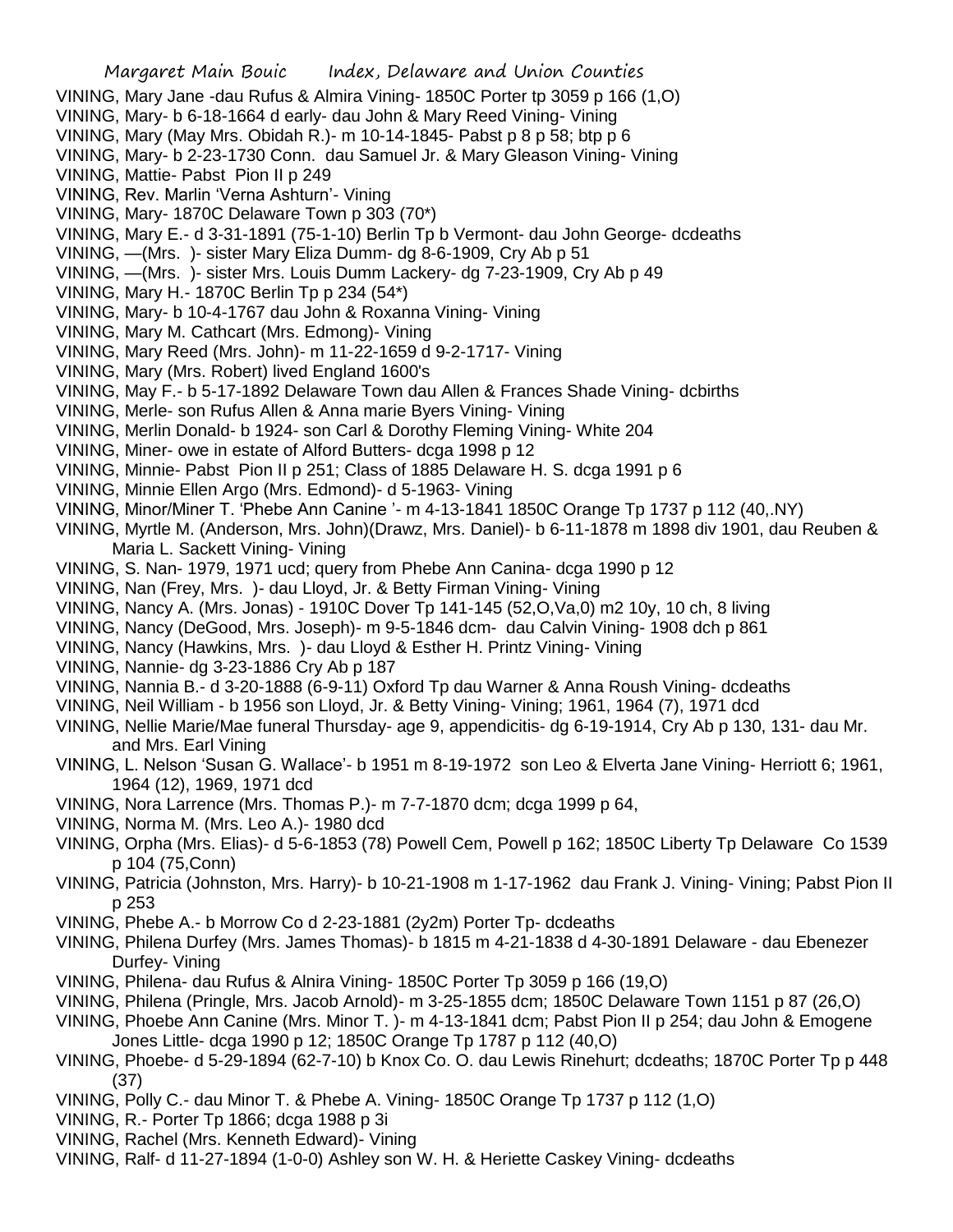VINING, Ray- b 2-14-1891 Oxford Tp d 11-17-1894 (3-9-3) dau Charles & Cora Aldrich Vining- dcbirths, dcdeaths

- VINING, Ray son Rufus Allen & Anna Marie Byers Vining- Vining
- VINING, Rebecca (Mrs. Abijah)- d 4-1-1811, Pitcher, NY)
- VINING, Rebekah (Mrs. Samuel)- d 8-28-1842 (72) Vining Cem
- VINING, Regina (Mitchell, Mrs. John)- dau Leo E. & Elberta Jane Vining Herriott 6; 1961, 1964 (14), 1969 dcd
- VINING, Reuben D.'Clarinda May'- m 1858, d 5-31-1895, Pabst Pion II p 250; dcga 1992 p 25. 48; 1870C Berlin Tp p 234 (35\*)
- VINING, Reuben- son Elam A. & Hannah Vining- 1850C Berlin Tp 2010 p 122 (15,O)
- VINING, Reuben 'Mariah L. Sackett Rider Browgerhill'- b 6-13-1840 m 5-1-1864- d 9-4-1899 twin son James Thomas & Philena Durfey Vining; Vining; ; 1908 dch p 407; 1850C Delaware Town 1151 p 87 (10,O) also 1850C Berlin Tp 2039 p 123 (10,O)
- VINING, Robert 'Mary'- b early 1600's Owned The White Horse Inn of Wincanton- Vining
- VINING, Robert Fulton- b 1966 son Leo E. & Norma Vining- 1980 dcd
- VINING, Robert Orrin- b 1950 son John & Letitia Mae Felkner Vining- Hutchisson p 24
- VINING, Roxana- 1870C Delaware Town p 334 (8m)
- VINING, Roxanna- 1850C Delaware Town 1151 p 87 (12,O)
- VINING, Roxana- 1850C Berlin Tp 2039 p 123 )(10,O)
- VINING, Roxanna- b 1805 dau Alexander & Sarah Carter Vining- Vining
- VINING, Roxanna (Young, Mrs. John C.)- b 1839 m 2-24-1856 dcm d 9-28-1904 (70) County Infirmary; Oak Grove vault- dau James Thomas & Philena Durfey Vining- Vining; dg 9-30-1904, Cry Ab p 266
- VINING, Roxanne- b 5-20-1775 dau Alexander & Olive Pease Vining- Vining
- VINING, Rufes- 1870C Porter Tp p 448 (69\*)
- VINING, Rufus- 1835 men p 10 # 2 p 11 Bennington township
- VINING, Rufus unidentified man died in his barn, dg 10-28-1864 Cry Abs p 43
- VINING, Rufus- 1870C Delaware Town p 334 (28\*)
- VINING, Rufus- owe in estate of Alford Butters- dcga 1998 p 12
- VINING, Rufus Allen 'Anna Marie Byers- b 2-15-1881 son Reuben & Maira L. Sackett Vining- Vining
- VINING, Rufus 'Almira- dg 2-19-1880 Cry Ab p 41; 1850C Porter Tp 3059 p 166 (50,NY); Pabst p Pion II p 254
- VINING, Rufus 'Julia Gentleman'- b 6-13-1840 m 7-3-1863 dcm d 8-7-1921; 1908 dch p 407; 1850C Delaware Town 1151 p 87 (10,O) twin brother Reuben Vining, son James Thomas & Philena Durfey Vining - Vining; dg 9-30-1904, Cry Ab p 266
- VINING, ----Dunn (Mrs. S.)- sister John W. Dunn- dau Milton & Sarah J. Dunn- dg 1-12-1906, Cry Ab p 74
- VINING, Samuel- 1835 men p 10 # 47 p 12 Bennington Tp
- VINING, Samuel- owe in estate of Alford Butters- dcga 1998 p 12
- VINING, Samuel Jr.- 1835 men p 12 #107 p 15 Bennington Tp
- VINING, Samuel- d 1–27-1894 (84-0-0) Ashley- dcdeaths
- VINING, Samuel 'Lucy Coley'- m 10-20-1844 dcm; Pabst Pion II p 254
- VINING, Samuel' Mary Gleason' 'Elizabeth Killiam'- b 10-25-1701 Mass. m(1) 8-10-1727 d 4-26-1762- son Samuel & Sarah Vining- Vining
- VINING, Samuel III 'Elizabeth Wood'- b 5-18-1728 Enfield, Conn- son Samuel Jr. & Mary Gleason Vining-Vining
- VINING, Samuel 'Rebekah'- b 10-12-1770 d 5-24-1841 (70-7-10) Vining Cem- son John & Rosanna Vining-Vining; Powell p 313
- VINING, Samuel 'Sarah'- b 2-2-1670 son John & Mary Reed Vining- Vining
- VINING, Sarah- d 1-6--1892 (77-5-6) Delaware b Xenia, Oh- dcdeaths; 1870C Delaware Town p 315 (56)
- VINING, Sarah- 1850C Delaware Town 1060 p 83 (65,Va)
- VINING, Sarah A. (Mrs. John B) 1850C Dover Tp 833-850 p 125 (40,NJ); mt 3 p 1 div ; mt. 9-15-1874
- VINING, Sarah- dau Alexander & Ann M. Vining- 1870C Jerome Tp 78 p 10 (10,O)
- VINING, Sarah A. (Spurgeon, Mrs. Nimrod B.)- b 1816 m 5-3- 1831 dcga p 53 Ohio State Gazette; dau Elem & Sarah Carter Vining- Vining
- VINING, Sarah Bell (Smith, Mrs. John O.)- m 12-14-1864 dcm dau Elam & Sarah Vining- dumch p 258; Pabst Pion II p 251, 252, 254; 1850C Delaware Town 1065 p 83 (9,O)
- VINING, Sarah- 1870C Delaware Town p 334 (6,)
- VINING, Sarah (Mrs. Bradley)- 1860C Dover Tp 306-292 (51,O)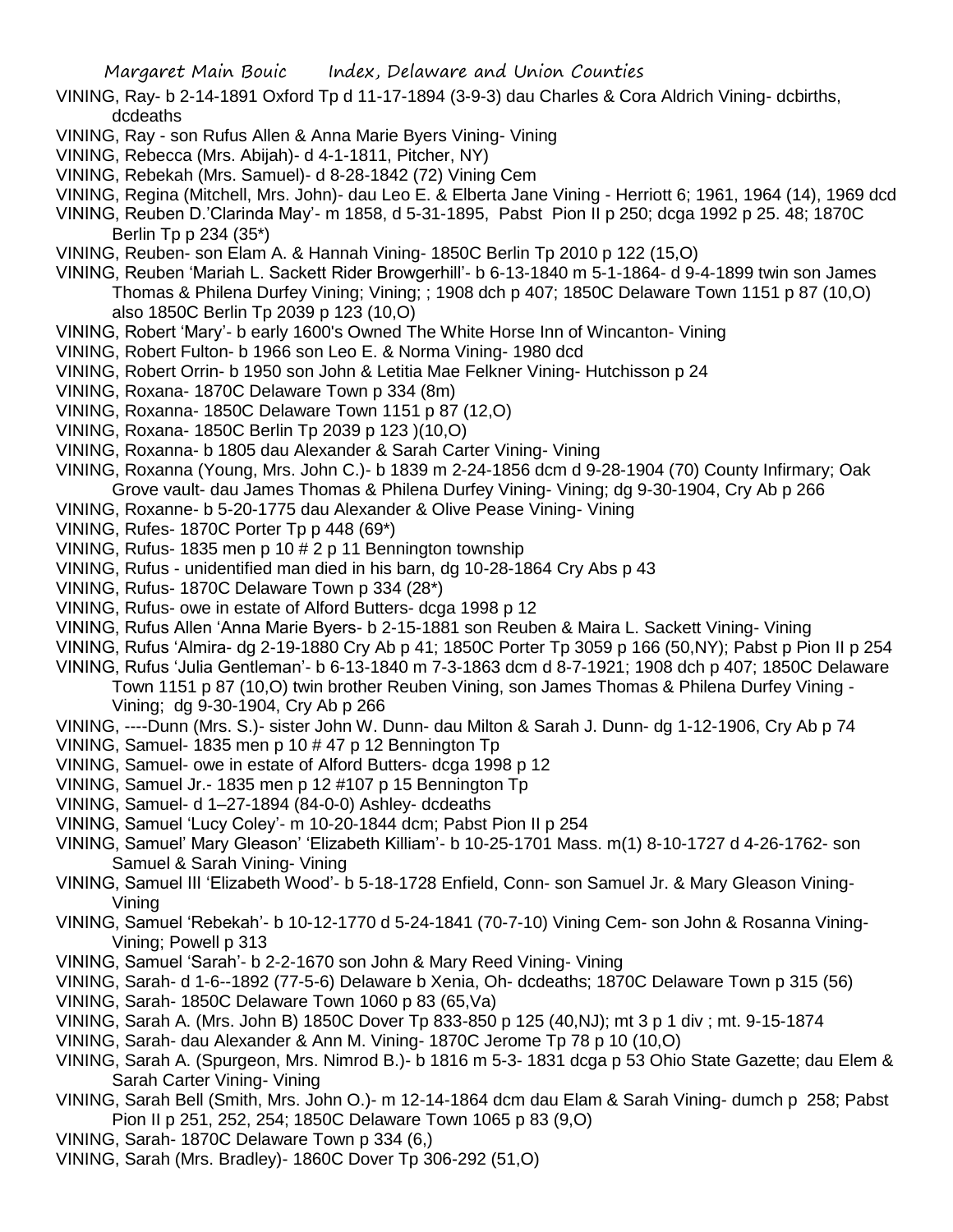- VINING, Sarah (Mrs. E. C.)- d 1–6-1892 dbg p 21; Pabst Pion II p 249, 251
- VINING, Sarah (Mrs. Elam C.)- 1850C Delaware Town 1065 p 83 (39,O)
- VINING, Sarah (Hamilton, Mrs. John P.)- m 4-28-1875 ucm 5690; mt 3 p 12
- VINING, Sarah (Mrs. Samuel)- Vining
- VINING, Sarah- b 7-4-1704 twin dau Samuel & Sarah Vining- Vining
- VINING, Sarah- b 9-16-1738 dau Samuel, Jr. & Mary Gleason Vining- Vining
- VINING, Sarah (Steigleder, Mrs. )- sister James Vining- Pabst Pion II p 153
- VINING, Sarah V.- 1870C Porter Tp p 448 (6)
- VINING, Sarah (Whitman, Mrs. Nicholas)- b 1675 dau John & Mary Reed Vining- Vining
- Vining, Seth- son Rufus Allen & Anna Marie Byers Vining- Vining
- VINING, Stella E.- b 9-23-1899 (16-5-4) Delaware dau Allen Vining- dcdeaths
- VINING, Stephen- son Rufus & Almira Vining- 1850C Porter Tp 3059 p 166 (16,O)
- VINING, Susan D.unn (Mrs. Benjamin) dcga 1998 p 12- sister Dr. Sebastian C. Dumm, dau Milton & Sarah J. Dumm- dg 3-15-1904, Cry Ab p 232
- VINING, Susan G. Wallace (Mrs. L. Nelson) m 8-19-1972 dau Arthur Wallace- Vining
- VINING, Susannah- 1870C Berlin Tp p 2234 (24)
- VINING, Synthia Fritz (Mrs. Thomas P.)- m 10-3-1867 dcm 259; dcga 1996 p 71
- VINING, Teera- 1870C Delaware Town p 337 (18)
- VINING, Tena- dau Mr. and Mrs. Don DeWitt- Vining
- VINING, Terry Sue (Lowe, Mrs. Gary)- dau Leo & Elberta Jane Herriott Vining- Herriott 6; 1961,1964 (16) dcd
- VINING, Thomas- pallbearer for Mrs. Mary Pratt, dg 10-10-1916, Cry Ab p 98, for Nathan Emory Johnson- dg 10-8-1918, Cry Ab p 72
- VINING, Thomas- 1870C Delaware Town 307 (25\*)
- VINING, Thomas- Pabst Pion II p 251; 1850C Delaware Town 1151 p 87 (4,O)
- VINING, Thomas- b 9-14-1703 son George & Hannah Judkins Vining- Vining
- VINING, Thomas- b 10-30-1667 son John & Mary Reed Vining- Vining
- VINING, Thomas Philo 'Nancy A.'- b ab 1780 Conn d 10-15-1851 NY- son Abijah & Rebecca Vining- Vining
- VINING, Thomas P. 'Nora Larrence'- m 7-7-1870 dcm; dcga 1999 p 64
- VINING, Thomas Patterson 'C/Synthia Fritz'- b 7-4-1846 m 10-3-1867 dcm 259 d 9-14-1924- son James Thomas & Philena Durfey Vining; Vining; dcga 1996 Cry Ab p 71 - dg 9-30-1904, Cry Ab p 1908 dch p 407, 426; 1880 dch p 412; Co C./ O.H.Art dcga 2001 p C4; soldier, dg11-3-1893, dcga 1989 p 55
- VINING, Thomas 'Fannie Cahtcart'- b 5-25-1872 d 7-4-19957 Wash- son Reuben & Maria L. Sackett Vining-Vining
- VINING, Verna Ashburn (Mrs. Rev. Marlin)- b 10-10-1923 d 9-16-1989 (65) Green Mound Cem. sister Paul Asburn- Vining
- VINING, —funeral of little son of Mr. Vining, Blymer St. Tuesday- dg 4-20-1888 Cry Ab p 189
- VINING, Walter- son Almond & Minnie Kathrine Bruce Vining- Vining
- VINING, Wes- Powell p 377
- VINING, Willard- pallbearer for Levan Miller- dg 9-12-1911- Cry Ab p 63
- VINING, ----(Mrs. Willard)- sister Mary Jane Lukenbeel- dg 2-13-1912, Cry Ab p 98
- VINING, William- land 1800-1810, dcga 1987 p 48; Liberty Tp 1826 tax duplicate, dcga 1990 p 56
- VINING, William "Pete"'Betty Jo Callicoat'- m 10-1961 son Lloyd & Esther Printz Vining- Vining
- VINING, William- son Elam A. & Hannah Vining- Pabst Pion II p 254; 1850C Berlin Tp 2010 p 122 (21,O); hadc
- p 115 Porter Tp; hadc p 40 (1849 Orange Tp) ; dcga 1991 tax duplicate Orange Tp, p 7
- VINING, William H.- d 11-28-1839 (7m 3d) son E. C. & S. Vining- dbg p 21; Powell p 100
- VINING, William N.- 1980 dcd
- VINING, Willie- 1870C Porter Tp p 448 (4)
- VINING, W. R.- account book, dcga 1991 p 39
- VININH, E. T. & E. A.- 1857 account Book, dcga 1999 p 43
- VININGS, Sarah- 1870C Dover Tp 162-164 p 20 (60,O)
- VINNEY Sarah (Barker, Mrs. Rev. H.)- 1883 uch V p 653
- VINNING, Sarah (Barber, Mrs. Rev. Hallet)- b 1803 NY d 1861 Wells, Ind. Query, unec X p 67
- VINNING, Amanda Holbrook (Mrs. )- dau Josiah & Rachel White Holbrook- Powers p 35
- VINNING, Jonas W. 'Malinda Bowen/Brown/- m 10-20-1866 ucm 4063, unec XXII p 68
- VINNING, Malinda Bowen/Brown (Mrs. Jonas)- m 10-20-1866 ucm 4063, unec XXII p 68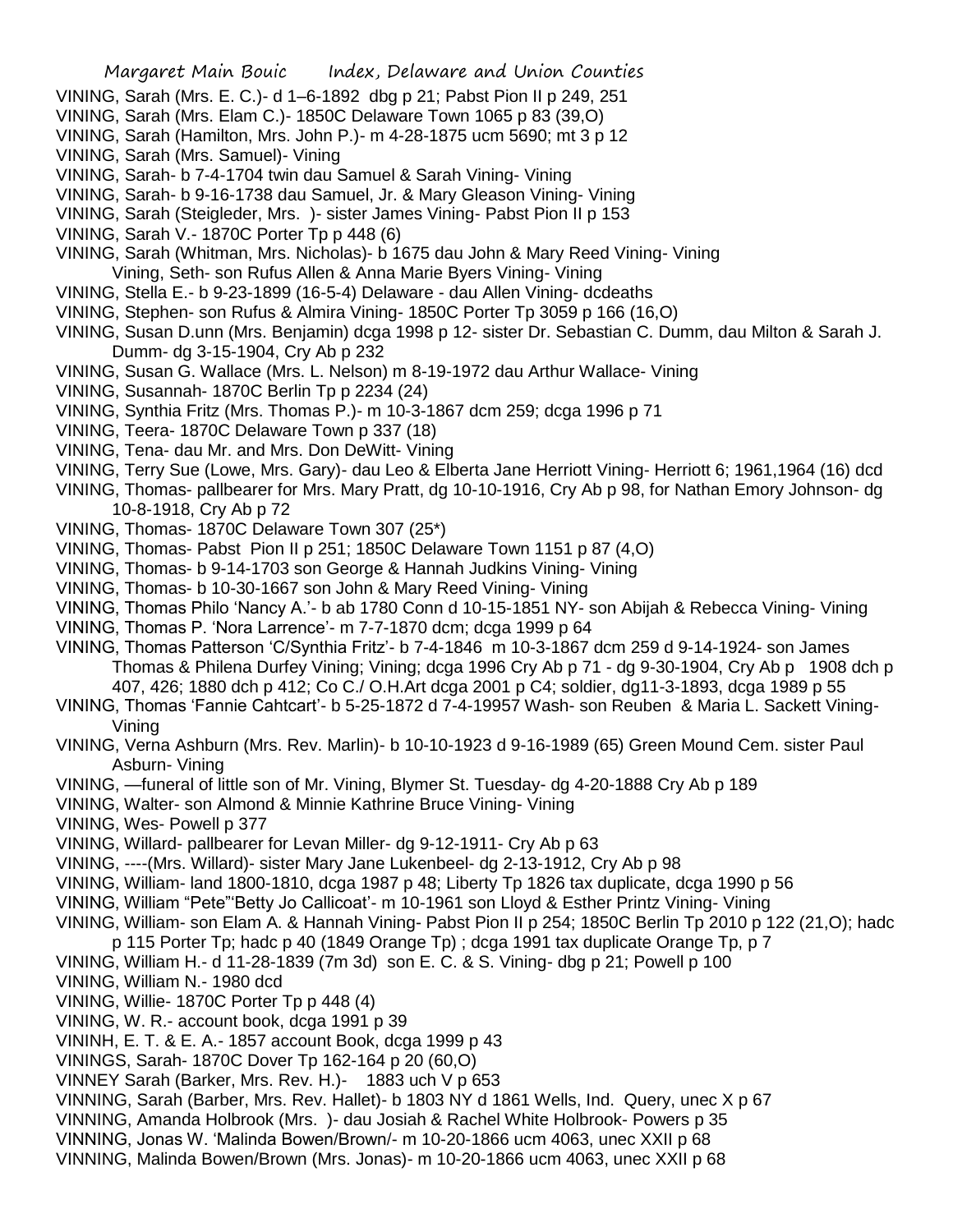VINOTT, Cicella- d 11-12-1872 (14-11-8) Delaware , b France

- VINSENT, Edward T.- b 6-11-1869 Scioto Tp son Thomas & Sarah A. Vinsent- dcbirths
- VINSON, Adam- b 1971/2 son Donald J. & Martha E. Vinson- 1973, 1975, 1979, 1981, 1983 ucd
- VINSON, Brenda K.- b 196- dau Donald J. & Martha E. Vinson- 1967, 1971, 1973, 1975, 1979 ucd
- VINSON, Donald- b 1961 son Donald J. & Martha E. Vinson- 1967, 1971, 1973, 1975, 1979 ucd
- VINSON, Donald J.'Martha E.'- 1961 (5) dcd, 1969 dcd; 1967, 1971, 1973, 1975, 1979, 1981, 1983 ucd
- VINSON, Francis Stuthard (Mrs. James)- m 2-6-1834 Madison Co, unec VII p 23
- VINSON, Harry P.- d 8-19-1866 (9m) Wilson Cem- Powell p 314
- VINSON, James 'Francis Stuthard'- m 2-6-1834 Madison Co, unec VII p 23
- VINSON, Linda- d 7-14-1999- Oakdale K -144-S1/2
- VINSON, Martha E. (Mrs. Donald J.)- 1967, 1971, 1973, 1975, 1979, 1981, 1983 ucd
- VINSON, Mary (Rowe, Mrs. Lorenzo D.)- m 12-1-1831 Madison Co, unec V p 48
- VINSON, Sally Asher (Mrs. William)- m 1-6-1829 Madison Co, unec V p 39
- VINSON, Sarah (Thompson, Mrs. John H.)- m 9-8-1842 Madison Co unec IX p 65
- VINSON, Terry- b 1965 ch Donald J. & Martha E. Vinson- 1971, 1973, 1975, 1979, 1981, 1983 ucd
- VINSON, William 'Sally Ahser'- m 1-6-1829 Madison Co, unec V p 48
- VINTON, Leora (Pontius, Mrs. Walter Douglas)- Newhouse p 14
- VINTON, Samuel F.- 1883 uch IV p 349. V p 73, 237, 287, 415 , 486, 515, 558, 662; Marysville p 35
- VIOLET, A. Nancy McBride (Mrs. Oscar H,. )- m 2-26-1861 ucm 3155; unec XVIII p 66
- VIOLET, Anna Emsie (Mrs. Charles Brough)- d 2-27-1974 (80)- Violet
- VIOLET, Betty (Griesheimer, Mrs. )- dau Charles Brough Violet- Violet
- VIOLET- Brough- son Charles Brough Violet- Violet
- VIOLET, Brough Charles 'Emsie'- d 9-11-1962 (92) bur Forest Grove Cem- Violet
- VIOLET, Charles O.- son Charles Brough Violet- Violet
- VIOLET, Chester- son Wilbur & Edna Chester Violet- 1910C Union Tp 69-69 [ 3B (5,O,O,O)
- VIOLET, Edna Chester (Mrs. Wilbur)- b 9-19-1877 m 1902 d 7-12-1961 dau Edwin & Mary Smith Chester-
- Violet; 1910C Union Tp 69-69 p 3B (32,O,Va,Pa)- m 7y 1 ch
- VIOLET, Lida (Smith, Mrs. Joseph O.)- m 1896 d 1942- Violet
- VIOLET, Louise Roush (Mrs. )- dau Elmer & Clara Godfrey Roush- Graham 174413
- VIOLET, John Wesley, Jr. 'Mary Ann Prye'- b 1814 d 1897 ped Nola Crandall Freeman #167 26, 30; unec IX p 70
- VIOLET, Marion- son Wilbur & Edna Chester Violet- Violet
- VIOLET Mary Ann Prye (Mrs. John Wesley, Jr.)- b 1820 d 1884 ped Nola Crandall Freeman #167 27, 31; unec IX p 70
- VIOLET, Mary Elizabeth (Hatfield, Mrs. Harvey)- b 1848 d 1910 dau John Wesley, Jr. III & Mary Ann Prye Violet -ped Nola Crandall Freeman # 167 13; unec IX p 70
- VIOLET, Oscar H, 'A. Nancy McBride'- 2-26-1861 ucm 3155; unec XVIII p 66; 1883 uch IV p 484
- VIOLET, Ruhama Agnes (Hughes, Mrs. William W.)- b 1842 d 1919 ped Nola Crandall Freeman # 167 15; unec IX p 70
- VIOLET, Sarrah C. Prosser- sister Thomas Prosser; 1910C Claibourne -Richwood 125-127 (83,O,Wales,Wales) wid; 4 ch, 1 living
- VIOLET, Susannah- d 4-23-1866 Newhouse Cem p 1 dau O. H. & N. A. Violet
- VIOLET, Wilbur 'Edna'- Violet; 1910C Union Tp 69-69 p 3B (36,O,O,O) m 7y
- VION, Barbara Douthitt (Mrs. Harry)- b 2-9-1796 m 5-23-1816 dau Joseph & Anna Maria Lontzenhauser Douthitt- Powers Pat p 88
- VION, Harry 'Barbara Douthitt'- m 5-23-1816- Powers Pat p 88
- VIPPERMAN, Delores (Coots, Mrs. Orville)- dau Kyle L. & Stella Mae Stevens Vipperman- Vipperman
- VIPPERMAN, K. David- son Kyle L. & Stella Mae Stevens Vipperman- Vipperman
- VIPPERMAN, Kyle L. 'Stella Mae Stevens'- Vipperman
- VIPPERMAN, Lacy V. 'Vida'- d 2-16-1977 (69) Oak Grove Cem- brother Kyle L. Vipperman- Vipperman
- VIPPERMAN, Linda- dau Kyle L. & Stella Mae Stevens Vipperman- Vipperman
- VIPPERMAN, Stella Mae Stevens (Mrs. Kyle L.)- d 2-14-1980 (63) bur Rivercliff, Mt. Gilead- dau George E. Stevens- Vipperman
- VIPPERMAN Twila (Yates, Mrs. Billey)- dau Lacy V. & Vida Vipperman- Vipperman
- VIPPERMAN, Vida (Mrs. Lacy V.)- Vipperman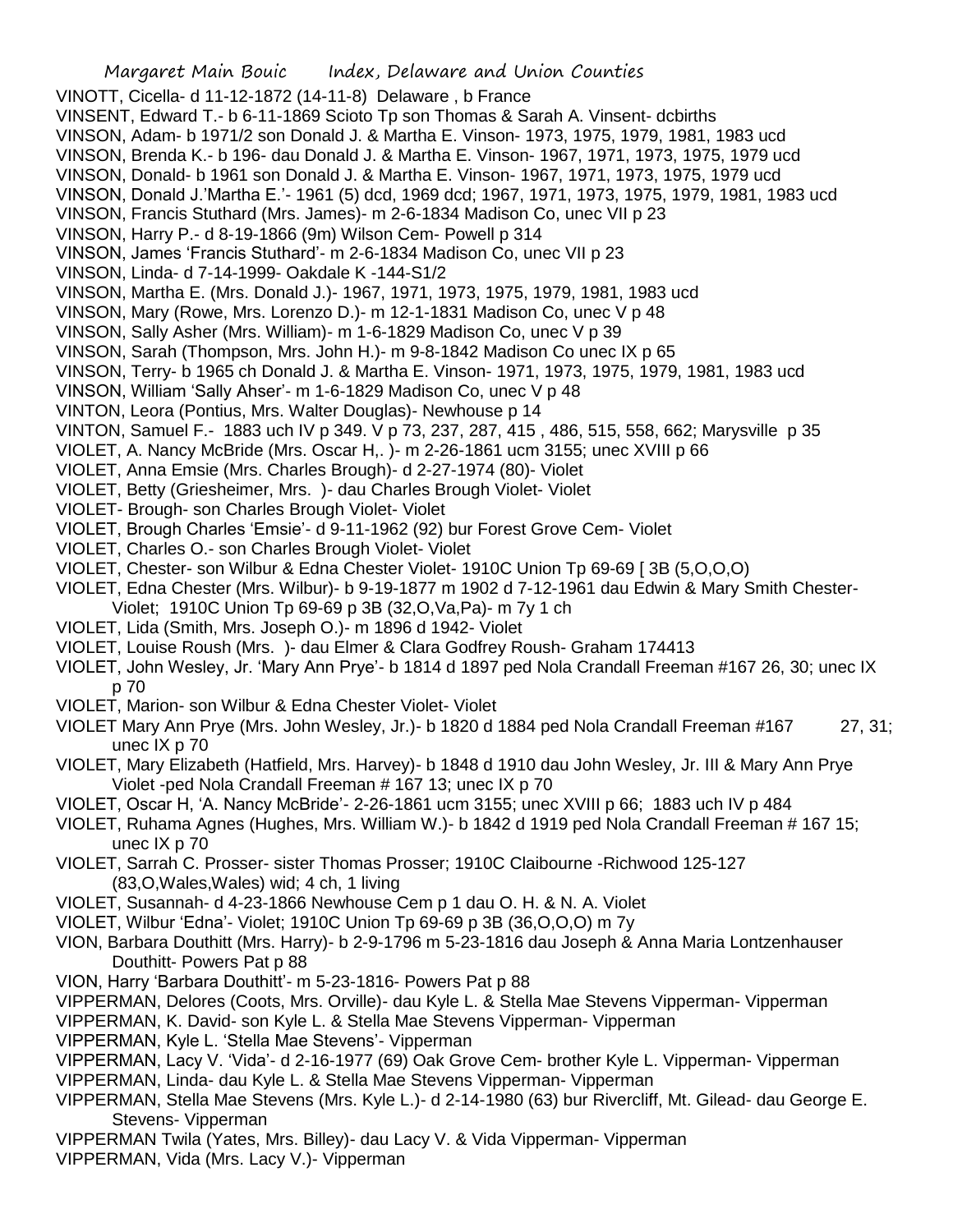Margaret Main Bouic Index, Delaware and Union Counties VIPPERMAN, Virginia (Ward, Mrs. Donald)- dau Kuyle L. & Stella Mae Stevens Vipperman- Vipperman VIRDEN, Evonda M. (Kale, Mrs. Elmer W.)- b 8-26-1905 m 3-19-1925 d 12-13-1998- dau Roy M. & Della Thew Virden- Virden VIRDEN, Della Thew (Mrs. Roy M.)- Virden VIRDEN, Roy M. 'Della Thew'- Virden VIRDIN, Charles - donor to Bussard Bible- dcga 1996 p 9 VIRDIN, Clarence 'Delpha Bell Baughman'- b 8-27-1892 m 12-6-1912 d 12-12-1933- Graham (127411) VIRDIN, Delpha Bell Baughman (Mrs. Clarence)- b 3-5-1896 m 12-6-1912 dau Wayne & Cora Rockhold Baughman- Graham 127411 VIRDIN. Dorothy Pauline (Copeland, Mrs. Gene)- b 12-6-1914 m 12-22-1935 dau Clarence & Delpha Bell Baughman Virdin- Graham 1274112 VIRDIN, Edward- donor to Bussard Bible- dcga 1996 p 9 VIRDIN, Helen Lucille (Welsh, Mrs. Clifford)- b 6-28-1913 m 2-22-1930 dau Clarence & Delpha Bell Baughman Virdin- Graham 1274111 VIRDIN, N. S.- donor to Bussard Bible- dcga 1996 p 8 VIRDIN, Roy- donor to Bussard Bible- dcga 1996 p 9 VIRDIN, Thula (Dreheer, Mrs. John E.)- b 7-8-1916 m 1-17-1948 dau Clarence & Delpha Bell Baughman Virdin- Graham 1274113 VIRDIN, William- hmp p 141 VIRGINIA, Ann (Monroe, Mrs. Charles)- b 3-17-1854; 1915 uch p 938 VIRKUS, Frederick Adams "Immigrant Ancestors"- unec XXI p 14 VIRTRUS, Earl 'Sadie'- 1969 dcd VIRTRUS, Sadie (Mrs. Earl)- 1969 dcd VIRTS, Sally South- d 12-11-1981 (53) sister Harold E. Smith- Virts VIRTUE, & Co, Bible publisher- unec IV p 42 VIRTUE, Gretchen- d 5-13-1971 (41) bur Rivercliff Cem- dau Kenneth C. & Jean Purcell Virtue- Virtue VIRTUE, Jean Purcell (Mrs. Kenneth C.)- Virtue VIRTUE, Kenneth C. 'Jean Purcell'- Virtue VISCI, Alice (Mrs. Leonard A.)- Visci VISCI, Donald (3-1976) son Leonard A & Alice Visci- Visci VISCI, Joseph- (6-1976) son Leonard A. & Alice Visci- Visci VISCI, Lauren (14-1976) dau Leonard A. & Alice Visci- Visci VISCI, Leonard A. 'Alice' (53-1976)- Visci VISCI, Pat (13-1976) ch Leonard A. & Alice Visci- Visci VITIM, William- 1835 men p 47 #106 p 86 Orange Tp VITITOE, Charles- 1971 dcd VITITOE, Clyde A. 'Vernie E.'- 1971 dcd VITITOE, Vernie E. (Mrs. Clyde A.)- 1971 dcd VITT, Catherine Lucretia (Taylor, Mrs. Patrick William)- McKitrick p 120 VITTUM, Bruce F. 'Eileen H.' - 1964 dcd VITTUM, Cynthia M.- cs 1964 dcd VITTUM, Eileen H. (Mrs. Bruce F.)- 1964 dcd VITTUM, Karl- son Bruce F. & Eileen H. Vittum- 1964 (4) dcd VITTUS, Bruce F. 'Eileen M.'- 1961, 1969, 1971 dcd VITTUS, Cynthia- dau Bruce F. & Eileen M. Vittus- 1961 dcd (14) VITTUS, Earl- b 1960 son Bruce F & Eileen M. Vittus- 1961, 1969, 1971 dcd VITTUS, Eileen M. (Mrs. Bruce F.)- 1961, 1969, 1971 dcd VITUE, Betty Lou Moulds (Mrs. William)- b 6-6-1928 dau William & Cora Mae Freshwater- Freshwater p 132A VITUE, Glenda Anderson (Mrs. Jack)- Freshwater p 132A VITUE, Jack 'Glenda Anderson'- b 1952 son William & Betty Lou Moulds Vitue- Freshwater p 132A VITUE, James 'Paula Murphy'- b 1955 son William & Betty Lou Moulds Vitue- Freshwater p 132A VITUE, Marcie- dau Jack & Glenda Anderson Vitue- Freshwater p 132A VITUE, Paula Murphy (Mrs. James)- Freshwater p 132A

VITUE, William 'Betty Lou Moulds'- Freshwater p 132A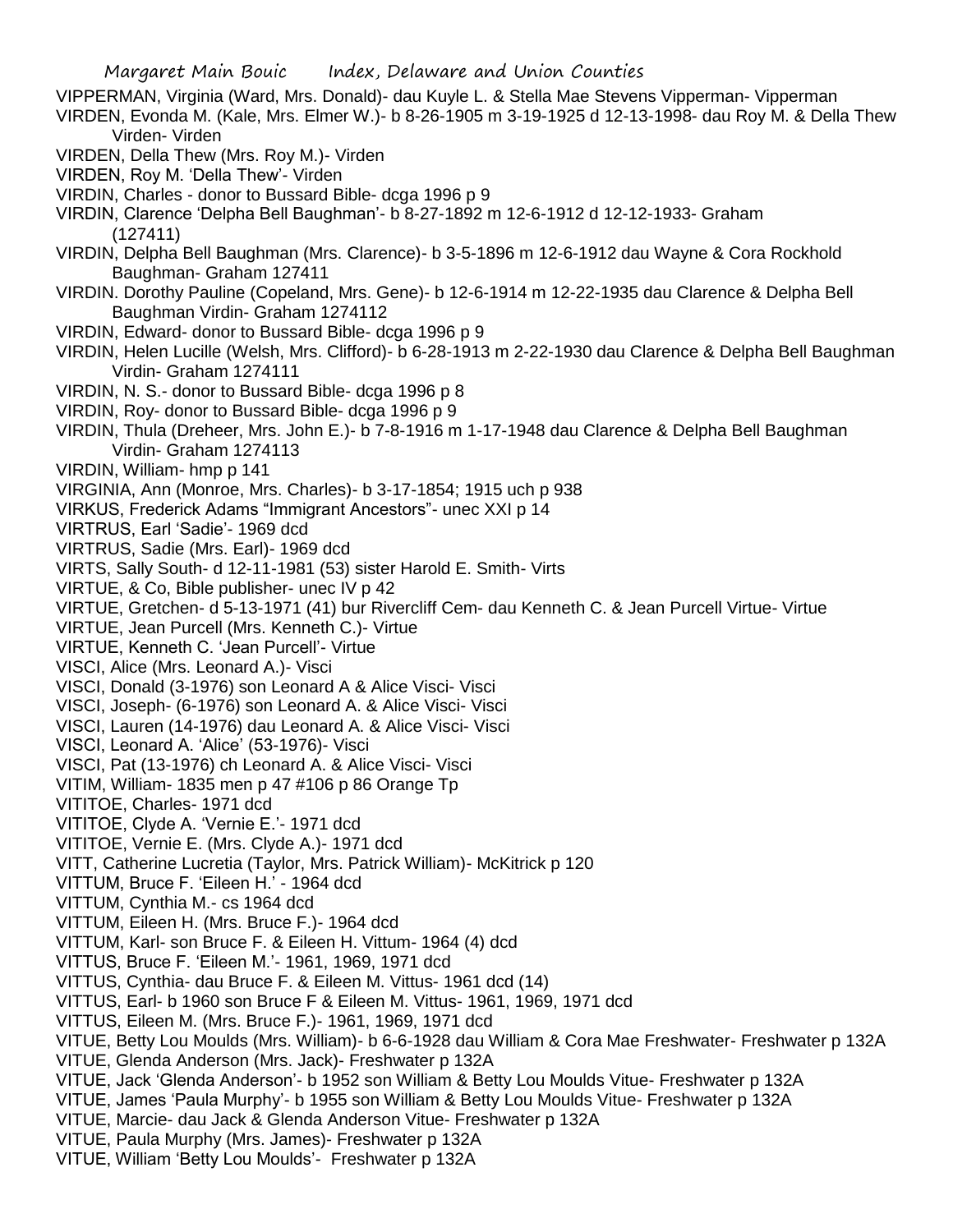VIVEIROS, Ernest - Viveiros

- VIVEIROS, Jennifer Caitlin- b 5-8-1990 dau Ernest Viveiros- Viveiros
- VLADEFF, Diane (Voelker, Mrs. William)- m 7-18-1981 dau John Vladeff- Voelker
- VLASTNIK, Dale 'Kelly Marie Dean'- m 3-1-1986 La Rue- son William J. Vlastnik- Vlastnik
- VLASTNIK, Kelly Marie Dean (Mrs. Dale)- m 3-1-1986 dau Jack E. Dean- Vlastnik
- VLIET, David D.- 1835 men p 52 # 44 p 95, Radnor Tp.
- VLIET, —ville- d 1-9-1839 (2-?-2) Radnor Cem- Powell p 214 son David D. & Mary Vliet
- VLIET, Jennie Staley (Mrs. W. A.)- dau William & Roxey Amrine Staley- 1915 uch p 879, 976
- VLIET, W. A. 'Jennie Staley'- 1915 uch p 976
- VOAK, Dr. Asa Fleming- 1908 dch p 236
- VOAR, Ann (Mrs. Jesse)- Pabst 8 p 95
- VOAR, Blackburn- son Jesse & Ann Voar- Pabst 8 p 95
- VOAR, Jesse 'Ann'- Pabst 8 p 95
- VOAR, Joseph- son Jesse & Ann Voak- Pabst 8 p 95
- VOAR, Maris- dau Jesse & Ann Voak- Pabst 8 p 95
- VOAR, Sarah- dau Jesse & Ann Voak- Pabst 8 p 95
- VOAR, Susannah- dau Jesse & Ann Voak- Pabst 8 p 95
- VOBY, Elisha 'Mary Denison'- m 12-16-1831- Madison Co, unec V p 48
- VOBY, Mary Denison (Mrs. Elisha)- m 12-16-1831 Madison Co, unec V p 48
- VOCK, Arthur- son Henry & Missouri Vock- 1900C Marysville 79-79 p 8A (10,Can,Can,Can); 1910C Paris Tp 11-12 (20, Can Can(Ger),Can(Ger))
- VOCK, –family of Christine Coats- unec XXIII p 10
- VOCK, Emma- dau Henry & Missouri Vock- 1900C Marysville 79-79 p 8A (8,Can,Can,Can); 1910C Paris Tp 11-12 (18,Can,Can(Ger),Can(Ger))
- VOCK, Frederic- son Henry & Missouri Vock- 1900C Marysville 79-79 p 8A (3,O,Can,Can); 1910C Paris Tp 11-12- (13,O,Can(Ger),Can(Ger))
- VOCK, Henry 'Missouri'- b 11-1857 d 3-19-1911 (53y,3m) b Perth Co. Ontario, Canada- Oakdale 2372 (44F); citizenship application- unec VII p 27; 1900C Marysville 79-79 p 8A (42,Can,Can,Can); m 15y cabinet maker; 1910C Paris Tp 11-12 (52,Ger,Ger,Ger) m 24y
- VOCK, Missouri "Minnie: (Mrs. Henry)- b 5-1863 1880C Marysville 79-79 p 8A (37,Can,Can, Can) m 15y, 3 ch; 1910C Paris Tp 11-12 (47, Can(Ger),Ger,Ger) m 24y, 3 ch
- VODICK, Andrew 'Lena Macko'- m 5-31-1924 d 1-20-1942- 1985 uch p 9 ; Vodick
- VODICK, Julia Ann (Waters, Mrs. Howard Elbert)- m 1-6-1951 dau Andrew & Lena Macko Vodick; dcc Ardith Waters Leibold 1; 1985 uch p 9; Vodick
- VODICK, Lena Macko (Mrs. Andrew)- b 2-28-1908 m 5-31-1924 d 7-16-1985 (77) bur Bethel, O.- 1985 uch p 9
- VOELKEL, Clara K. (Davis, Mrs. Daniel H.)- b 12-12-1902 m 11-4-1925 d 11-9-1989 (86) Forest Lawn Cem ,Columbus- dau Richard & Caroline Schumacher Voelkel- Voelkel
- VOELKEL, Lena (Jeffries, Mrs. )- dau Richard & Caroline Schumacher Voelkel- Voelkel
- VOELKEL, Margaret (Lilley, Mrs. John)- dau Richard & Caroline Schumacher Voelkel- Voelkel
- VOELKEL, Richard 'Caroline Schumacher'- Voelkel
- VOELKEL, Richard- son Richard & Caroline Schumacher Voelkel- Voelkel
- VOELKER, Carolyn- b 1960 dau Harold E. & Susan Voelker- Voelker; 1964, 1969, 1971, 1980 dcd
- VOELKER, Cindy Gean (Webb, Mrs. Thomas L.)- b 1951 m 7-16-1973 dau Harold E. & Susan Voelker-Voelker; 1964, 1969, 1971 dcd
- VOELKER, David Raymond- b 1-31-1982 son William & Diane Vladeff Voelker- Voelker
- VOEKLER, Diane Vladeff (Mrs. William)- Voelker
- VOELKER, Florence E. Halter (Mrs. Lawrence H.)- d 7-7-1969 (54) dau Leo Voelker- Voelker
- VOELKER, Harold Eugene 'Susan'- d 11-18-1983 (59) Oak Grove Cem- Ohio Highway Patrolman- Voelker; 1964, 1969, 1971, 1980 dcd
- VOELKER, Joann (Rall, Mrs. )- dau Leo Voelker- Voelker
- VOELKER, (Mrs. Leo)- Voeker
- VOELKER, Leona (Steiert, Mrs. )- dau Leo Voelker- Voelker
- VOELKER, Dr. L. H.'Lettie Pine'- Weiser p 3
- VOELKER, Lettie Pine (Mrs. Dr. L. H.) dau Harley Hooker & Elizabeth Hannah Rhoads Pine- Weiser p 37
- VOELKER, Robert- b 1955 son Harold E. & Susan Voelker- Voelker; 1964, 1969, 1971 dcd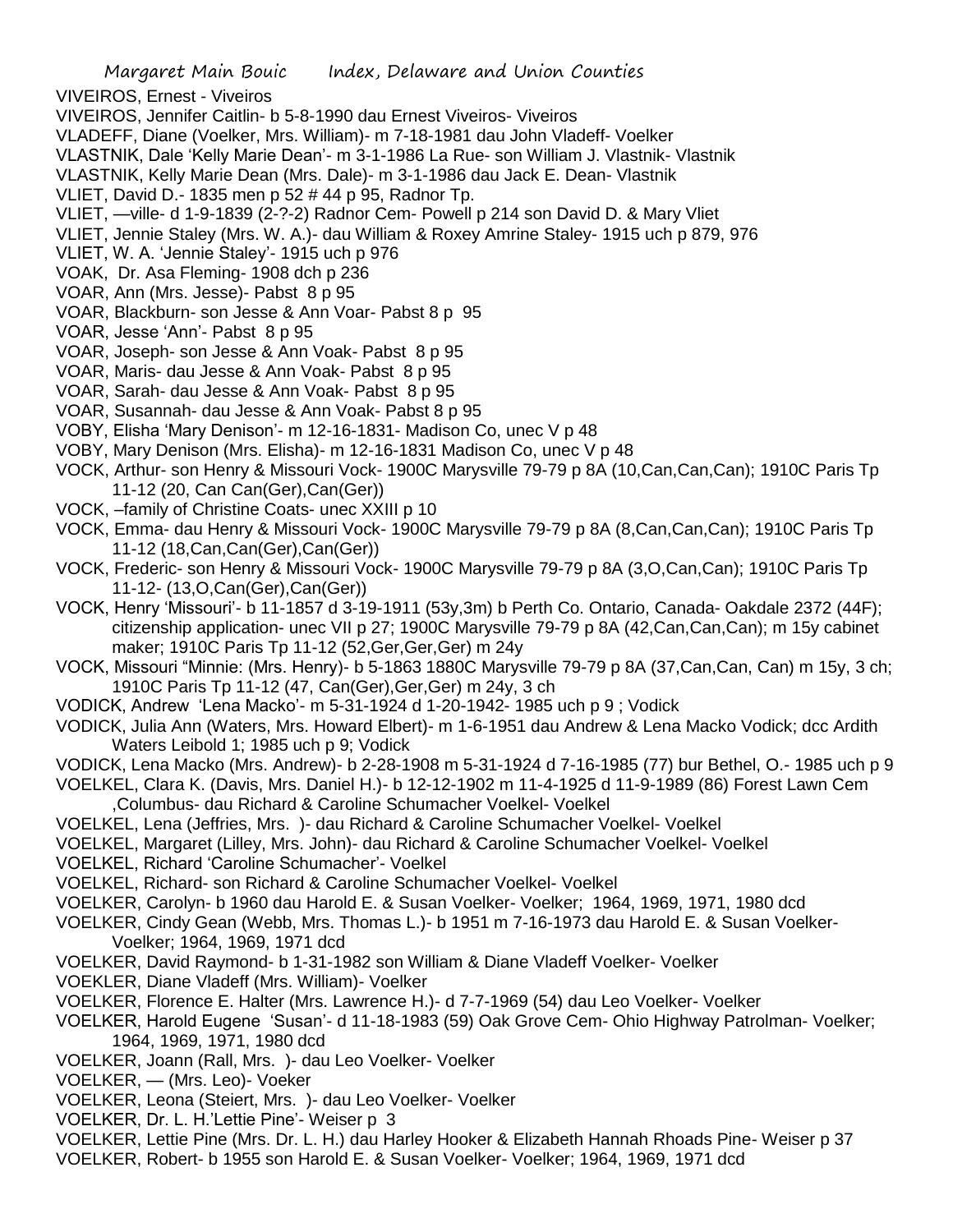VOELKER, Robert- son Leo Voelker- Voelker

- VOELKER, Shannon Christine- b 2-9-1978 dau Robert Christopher & Joann Voelker- Voelker
- VOELKER, Shawn Matthew- b 8-14-1979 son Robert Christopher & Joann Voelker- Voelker
- VOELKER, Susan (Mrs. Harold E.)- Voelker; 1964, 1969, 1971, 1980 dcd
- VOELKER, Theresa Marie Marconi (Mrs. William R.)- m 6-19-1976- Voelker
- VOELKER, William R. 'Diane Vladeff''Theresa Marie Marconi'- b 1952 m(1) 6-19-1976 m(2) 7-18-1981 son Harold & Susan Voelker- Voelker; 1964, 1969, 1971 dcd
- VOGAL, Regeta (Scheiderer, Mrs. Herbert C.)- b 8-9-1924 m 7-11-1959- Rausch (15235) II p 274, III p 294
- VOGEL, Abbie Gail Weiser (Mrs. Jack)- b 112-30-1929 m 11-25-1957 dau Harold Spangler II & Mary Inman Vining- Weiser p 806
- VOGEL, Amalia Palisch (Mrs. Heinrich)- b 2-12-1857 MissourI m 11-11-1875 d 6-9-1944 ILL, ped Marianne Scheiderer Sievers 13 #739; unec XXI p 20, 32
- VOGEL, Andrea J (Mrs. Robert L.)- 1980 dcd
- VOGEL, Anne Byrd- b 1-10-1947 dau Dr. John Howell & Mary Elizabeth King Vogel- Powers Pat p 270
- VOGEL, August 'Katherine Doering'- b 9-23– 1870 d 8-13-1868- ped Marianne Scheiderer Sievers 24, #739; unec XXI p 20, 32
- VOGEL, Brian- b 1969 son Robert L. & Andrea J. Vogel- 1980 dcd
- VOGEL, Caroline (Baker, Mrs. Francis)- dcc Mildred Baker Burrell 9
- VOGEL, Doris Glade- query for Coleman, Kihlmann, Rafter, dcga 1990 p 27, 1985 p 22; dcga 1995 p 61, 1996 p 37, dcga 1997 p 40; 2001 p A10, 2003 p 56;
- VOGEL, Edith (Mrs. Joe)- Vogel
- VOGEL, Eleanore C. W. Reinkensmeyer (Mrs. Gustav Carl ) b 2-21-1892 ILL m 9-12-1915 d 12-22-1943 dau Ernst F. & Julia Anna Regine Tyherendt Reinkensmeyer- ped Marianne Scheiderer Sievers 7, #739 ; unec XXI p 20, 32
- VOGEL, Elsa Fischl (Bachman, Mrs. Alfred)(Mrs. Joe)- b 4-22-1902, Freiburg, Germany- Vogel
- VOGEL, —(Mrs. Frank)- dau Mrs. Frederick Schwaderer- dg 7 -3-1914 Cry Ab p 134
- VOGEL, Ezra F.- see Kpe Vegel; talk at meeting, dcga 1990 p 28; son Joseph & Edith Vogel- Bogel
- VOGEL, Fay Rita (Bussgang, Mrs. Julian)- m 8-14-1960- dau Joe & Edith Vogel- Vogel
- VOGEL, Gustav Carl 'Eleanore C. W. Reinkensmeyer'- b 4-26-1888 Ill m 9-112-1915 d 2-121-1990 ILL- ped Marianne Scheiderer Sievers 6; #739; unec XXI p 20, 32
- VOGEL, Harry 'Rowena Travis'- m 1-25-1955 d 6-18-1982- Vogel
- VOGEL, Heidi- b 1965 dau Robert L. & Andrea J. Vogel- 1980 dcd
- VOGEL, Heinrich 'Amalia Palisch'- b 1-16-1850 Missouri m 11-11-1875 d 6-25-1936 ILL son August & Katherine Doering Vogel- ped Marianne Scheiderer Sievers 12; #739 unec XXI p 20, 32
- VOGEL, Jack 'Abbie Gail Weiser'- b 10-2-1922 m 11-25-1957- Weiser p 806
- VOGEL, Joe 'Edith''Elsa'- d 4-2-1978 (86) bur Greenlawn, Columbus- Vogel; owned People's Store
- VOGEL, Dr. John Howell 'Mary Elizabeth King'- m 7-12-1941- Powers Pat p 270
- VOGEL, Katharine Louise- b 1-1-1945 dau dr. John Howell & Mary Elizabeth King Vogel- Powers Pat p 270
- VOGEL, Katherine Doering (Mrs. August)- b 6-21-1821 d 8-7-1903- ped Marianne Scheiderer Sievers 25, #739; unec XXI p 20, 32
- VOGEL, Lee- 1980 dcd
- VOGEL, Lori- b 1967 dau Robert L. & Andrea J. Vogel- 1980 dcd
- VOGEL, Mary Elizabeth King (Mrs. Dr. John Howell)- b 3-3-1917 m 7-12-1941 dau Arthur & Louise Burgess King- Powers Pat p 270
- VOGEL, Peggy Votaw (Mrs. )- dau William & Ada Votaw- Votaw
- VOGEL, Regeta Marie (Scheiderer, Mrs. Herbert C.)- b 8-9-1924 ILL dau Gustav Carl & Eleonore C. W. Reinkensmeyer Vogel- ped Marianne Scheiderer Sievers 3; #739; unec XXI p 32
- VOGELS, Heinrich- Pabst 2 p 83
- VOGEL, Robert L. 'Andrea J.'- 1980 dcd
- VOGEL, Rowena Travis (McCabe, Mrs. Robert L.)(Mrs. Harry)- b 11-28-1899 Napoleon m(1) 6-28-1919 (2) 1- 25-1955 d 2-10-1989 (89) Young Cem- dau Slayter & Susan Rausch Travis- Vogel
- VOGHT, Edna Elizabeth- b 7-25-1882 Delaware Town dau Dr. Jno & Emma Gardner Voght- dcbirths
- VOGHT, Gracie May- b 5-21-1881 Delaware Town dau Edwin & Emma Schietts Voght- dcbirths
- VOGHT, b 2-27-1883 Delaware Town dau H. W. & Sarah Sharidan Voght- dcbirths
- VOGHT, Rev.- funeral of Hannah Swartz- dg 10-4-1889, Cry Ab p 244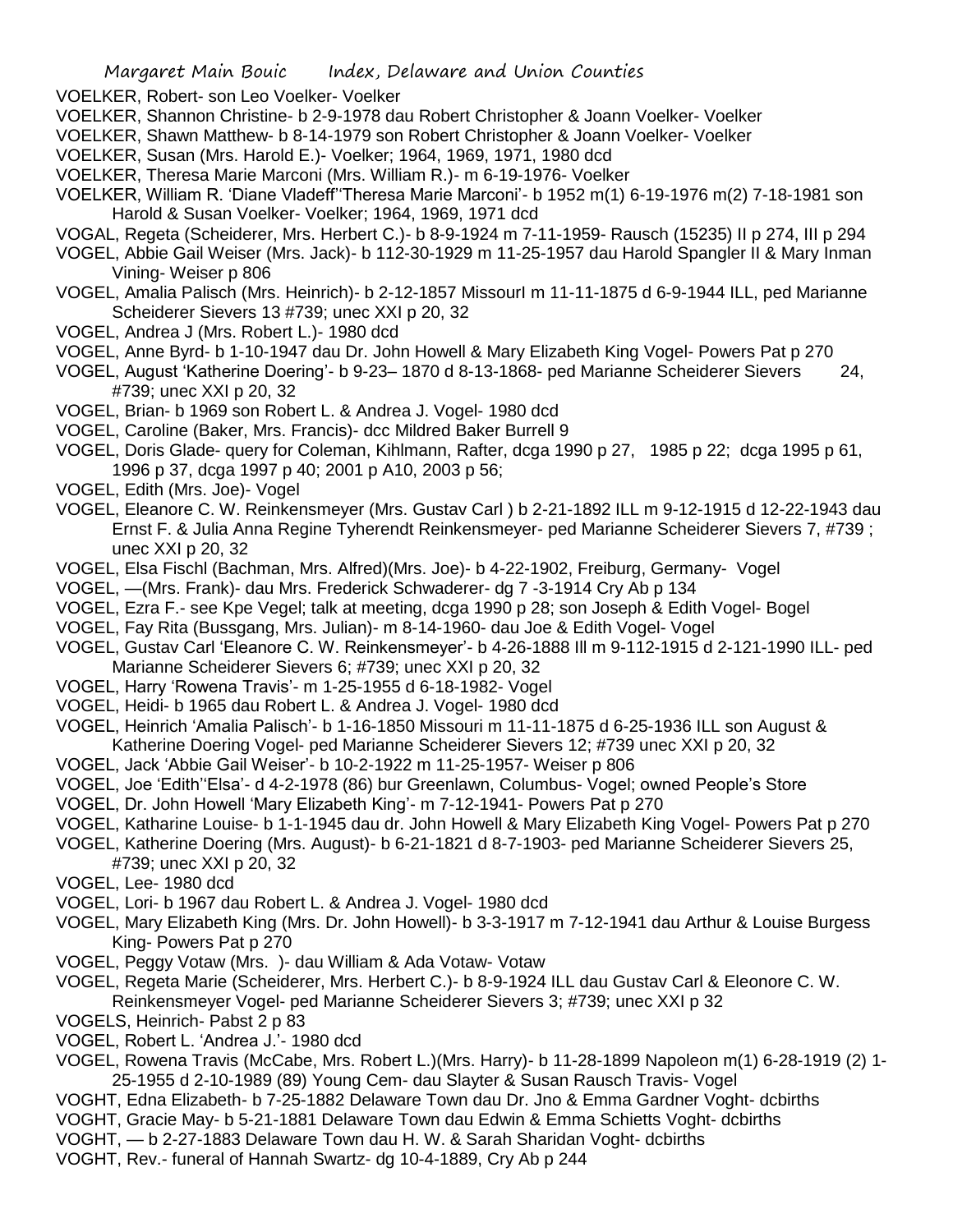- VOGHT, Lizzie- 1870C Delaware Town p 314 (40)
- VOGHT, Mary E.- 1870C Delaware Town p 328 (24)
- VOGHT, Sarah- 1870C Delaware Tp p 271 (19)
- VOGHT, William- dcga 1993 p 16 bought horse
- VOGHT, Williard H.- 1870C Delaware Town p 314 (22)
- VOGLESANG, Pearly- b 9-24-1882 Trenton Tp son A. C. & Alice Dobbins Voglesang- dcbirths
- VOGT, A. L- dg 1900-1904, Cry Ab p 106; son Rev. Dr. John & Elizabeth Vogt- dg 12-10-1912, Cry Ab p 175' dg 10-4-1918, Cry Ab p 69
- VOGT, Albert- 1870C Delaware Town p 286 (13)
- VOGT, Alonzo- son Rev. John Vogt- dg 10-6-1908 Cry Ab p 160
- VOGT, Anna, Miss- dpc p 38
- VOGT, Anna- 1870 Delaware Town p 286 (40)
- VOGT, Anna Dearth- b 9-1-1887 Del. Town dau John W. W. & Mary Emma Gardner Vogt- dcbirths; dg 10-6- 1908 Cry Ab p 160
- VOGT, Anna Elizabeth (Rinnert, Mrs. Louis J.)- b 7-25-1850 d 6-10-1927 dau Christina Vogt dcc Bernard McNeal 7; query from B. Weldon McNeal- dcga 1988 p 58
- VOGT, Annie M. Hiebel (Mrs. John)- 1880 dch p 649
- VOGT, Augustus C. 'Matilda Crawford'- b 3-1865 -Vogt; 1915 uch p 710; 1900C Richwood 207-220 p 8B (35,O,O,O) m 2y saloon keeper
- VOGT, Bernice- sister Forrest Showalteer- dcga 2004 p 51
- VOGT, Bertha (Shannon, Mrs. )- d 1981 dau John & Ida R. Vogt- Vogt
- VOGT Bible- dcga 1991 p 11
- VOGT, Bill- visitor register, dcga 1995 p 58
- VOGT, Carl Pokitansky- b 11-6-1897 Delaware Town son John W. N. & Mary E. Gardner Vogt- dcbirths
- VOGT, Carolyn Jean Shaver (Mrs. Charles Roy)- b 8-31-1935 m 7-28-1954- dau Alvin Parr & Della Catherine Felton Shaver- McKitrick p 128
- VOGT, Charles Roy 'Carolyn Jean Shaver'- m 7-28-1954- McKitrick p 128
- VOGT, Christina M.- dcc Bernard McNeal 15
- VOGT, Dana Nevin- son Dr. John W. N. & Mary Emma Gardner Vogt- Fowler p 71; dg 10-6-1908, Cry Ab p 160; dcga 2004 p 41
- VOGT, Darlene- visitor register, dcga 1995 p 58
- VOGT, Donald W. 'Irene C.;- 1964 dcd
- VOGT, Dorothy (Reall, Mrs. Walter)- dau Fred C. & Lillian Catherine Vogt-Vogt
- VOGT, Edward F.- d 2-5-1895 (24-6-2) Delaware dcdeaths
- VOGT, Edwin- 1870C Delaware Town p 286 (16)
- VOGT, Edwin- b 8-3-1870 Delaware Town son John & Lizzie Vogt- dcbirths
- VOGT, Elizabeth Ann (Hollingshead, Mrs. James Martin)- m 2-14-1986 dau Robert L. & Mary Vogt- Vogt; paretns of jared Matthew Hollingshead, b 1-27-1995
- VOGT, Elizabeth (Mrs. Rev. John)- d Friday (83) b Butler Co. Oak Grove Cem, dg 12-10-1912, 12-13-1912, Cry Ab p 175, 177
- VOGT, Elizabeth Karn (Mrs. Rev. John)- 1880 dch p 649; Pabst 2 p 49
- VOGT, Emma Gardner (Mrs. Dr. John W. N.)- dg 10-6-1908, Cry Ab p 160
- VOGT, Ernest M. 'Eva'- d 2-1968 cremated; brother Mrs. F. M. Stratton- Vogt; Pallbearer for Henry Jacob Sherman- dg 4-9-1915, Cry Ab p 37; for Nathan Sharadin- dg 9-7-1915, Cry Ab p 75; for William Kruck 1-22-1901, dcga 1995 p 69; dg 10-4-1918, Cry Ab p 69
- VOGT, Eva (Mrs. Ernest M.)-sister of Fred Cook- dau C. E. Cook-dg 12-31-1907, Cry Ab p 94; Vogt; dg 12-21- 1915, Cry Ab p 100
- VOGT, Franklin- 1870C Delaware Town p 286 (4)
- VOGT, Fred C. 'Lillian Catherine'- d 2-23-1975 (82) Greeenlawn Cem, Columbus- Vogt; 1949, 1959 ucd
- VOGT, George- 1870C Delaware Town p 286 (6)
- VOGT, George son Donald W. & Irene C. Vogt- 1964 (13) dcd
- VOGT, Georgy- b 10-17-1895 J Town son George & Ellen Mason Vogy- dcbirths
- VOGT, Henry- b Switzerland, naturalized 10-9-1865, dcga 1994 p 15
- VOGT, Henry Wlliard 'Sarah Sheridan'- dg 9 -21-1906, Cry Ab p 120
- VOGT, Hilda H.- d 1-13-1978 (74) Oak Grove Cem- Vogt;;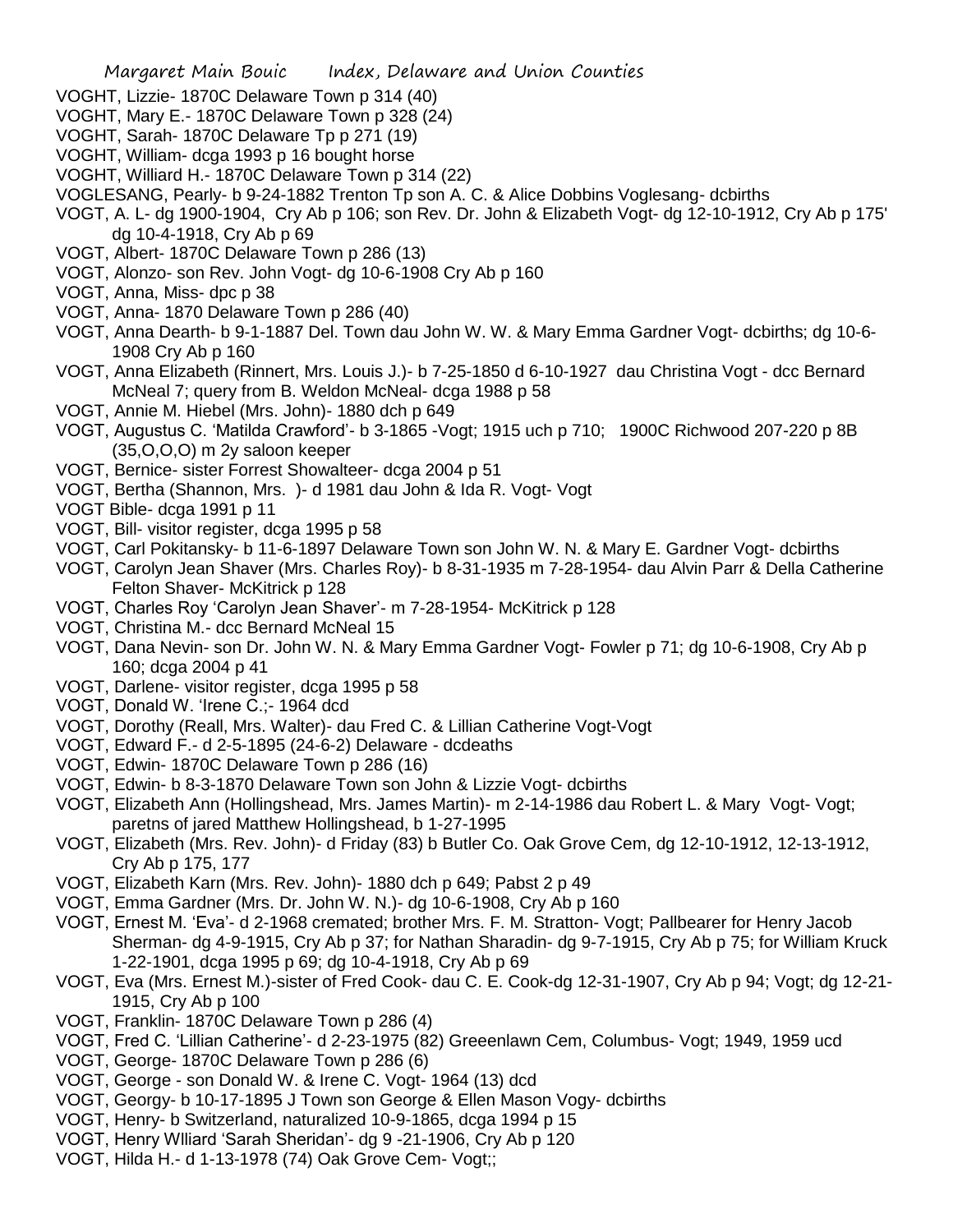- VOGT, H. W.- son Rev. John & Elizabeth Vogt- 1908 dch p 116; dg 12-10-1912, Cry Ab p 175 dcga 1994 p 65, Officer Odd Fellows 1993
- VOGT, —(Mrs. H. W.- sister Henry Heller- dg 2-20-1914, Cry Ab p 96
- VOGT,—(Mrs. H, W.) d Tuesday- dg 3-22-1883, dcga 2003 p 69
- VOGT, Ida R.(Mrs. John)- b 3-113-1896 Cincinnati d 11-22-1988 (92)- sister of John Foster- Vogt
- VOGT, (Mrs. Ira)- attended funeral of Edward Liebenderfer- dg 6-21-1910- Cry Ab p 133
- VOGT, Irene C. (Mrs. Donald W.)- 1964 dcd
- VOGT, Isaac- 1870C Delaware Town p 286 (42\*)
- VOGT, Rev Dr. John. father of Dr. John W. N.- dg 5-13-1908, dg 10-6-1908, Cry Ab p 160 Maugans Anc p 31. Maryland- conducted funeral Moses Byxby, dg 2-3-1871 Cry Abs p 86; conducted funeral of Henry Hollenbaugh dg 7-28-1871 Cry Ab p 89; pallbearer for Rev H. Van Deman dg 3-24-1872 Cry Abs p 97; conducted funeral of Mrs. Milie Doty dg 1-16-1874 Cry Abs p 112;; performed marriages 1867; dcga 1990 p 18; dcga 1994 p 32, dcga 1996 p 29, 30, 48, 70, 71; dcga 1994 p 30 Engard Bible; dcga 1997 p 26, 27, 58, 59; dcga 1998 p 6, 17, 18; dcga 1991, p 25, dg 1-3-1902 p 2c3,
- VOGT, James L.- d 7-9-1980 (49) Oak Grove Cem- son Hilda H. Vogt- Vogt
- VOGT, Jessie- 1870C Delaware Town p 286 (1)
- VOGT, John- dcw Bk 4 p 291(31) witness for William Owston
- VOGT, John- Frederick Co, Va. marriages- unec XII p 20
- VOGT, John 'Annie M. Hiebel'- 1880 dch p 649
- VOGT, Rev. John 'Elizabeth Karn'- son John & Annie M. Hiebel Vogt- 1880 dch p 402, 649; 1908 dch p 250, 355; 1976 dch p 165, 291; Pabst 2 p 93, 95; dg 10-6-1908, Cry Ab p 160; funeral of Isaac Vought- dg 2- 4-1886, Cry Ab p 123; of Mrs. Mary L. Waters, dg 9-30-1886, Cry Ab p 139; of Carrie Renner- dg 6-24- 1887, Cry Ab p 158; of Reuben Swartz, dg 2-10-1888, Cry Ab p 181; of Cara Matilda Thomas- dg 3- 27-1888, Cry Ab p 187; of Mrs. James Miller- dg 11-29-1889, Cry Ab p 251; of Mrs. Collins, dg 10-25- 1889, Cry Ab p 248, of Peter Wollam- dg 6-18-1888, Cry Ab p 196; performed marriages, dcga 1995 p 13 27, 75
- VOGT, John 'Ida R.'- d 1951- Vogt
- VOGT, John "Jack"- d 6-15-1984 (57) Oak Grove Cem- U. S. Navy, WWII- son John & Ida R. Vogt- Vogt
- VOGT, Dr. John W. N. 'Mary Emma Gardner'- b 5-1-1852 d Sunday (36)- son Rev. John & Elizabeth Karn Vogt- 1880 dch p 217, 238, 649; 1908 dch p 103, 355, 360; Fowler p 71, picture p 87; dumch p p 443; Cherington p 8; dcga 2004 p 41; dg 9-20-1918, Cry Ab p 65
- VOGT, Jonas- 1880 dch p 649
- VOGT, Karen- dau Donald W. & Irene C. Vogt- 1964 (14)dcd
- VOGT, La Verne (Mrs. William)- 1961 dcd
- VOGT, Lillian C. (Mrs. Fred C.)- 1949, 1959 ucd
- VOGT, Mabel E.- b 9-10-1889 Delaware Town dau H. Willard & Fannie C. Heller Vogt- dcbirths; honorary pallbearer for Miss Fay Stricklin- dg 8-7-1906, Cry Ab p 113; dg 10-4-1918, Cry Ab p 69
- VOGY, Martha J. Alias (Mrs. Peter Joseph)- b 1858 d 1951 ped Marquita M. Reeves #359 15; unec XII p 16
- VOGT, Mary- 1870C Delaware Town p 286 (10)
- VOGT, Mary Cyrilla (Mrs. ) b 12-10-1906 Cincinnati d 1-24-1992 (fire in resdidence); U. S,. Navy- Vogt; 1981, 1983 ucd
- VOGT, Mary Emma Gardner (Mrs. John W.)- Fowler p 71
- VOGT, (Dennison, Mrs. Charles W.)- dau Dr. John W. & Mary Emma Gardner Vogt- Fowler p 71; dg 10-6- 1908, Cry Ab p 160
- VOGT, —(Bender, Mrs. P. K.)- dau Dr. John W. & Mary Emma Gardner Vogt- Fowler p 71
- VOGT, —(Swidher/Swisher, Mrs. Jacob W.)- dau Dr. John W. & Mary Emma Gardner Vogt- Fowler p 71; dg 10-6-1908, Cry Ab p 160
- VOGT, Mary K.- 1969, 1971, 1980 dcd
- VOGT, Matilda Crawford "Tillie' (Mrs. Augustus)- dau John & Sarah Pettigrove Crawford- 1915 uch p 710 b 2- 1870- 1900C Richwood 207-220 p 8B (30,O,Eng,O) m 2y, no ch
- VOGT, Nettie- 1870C Delaware Town p 286 (3)
- VOGT, Peter Joseph 'Martha J. Alias'- m 1860 d 1924 ped Marquita M. Reeves #359 14; unec VII p 16
- VOGT, Robert L.- son John & Ida Vogt- Vogt
- VOGT, Samuel- 1870C Delaware Town p 286 (8)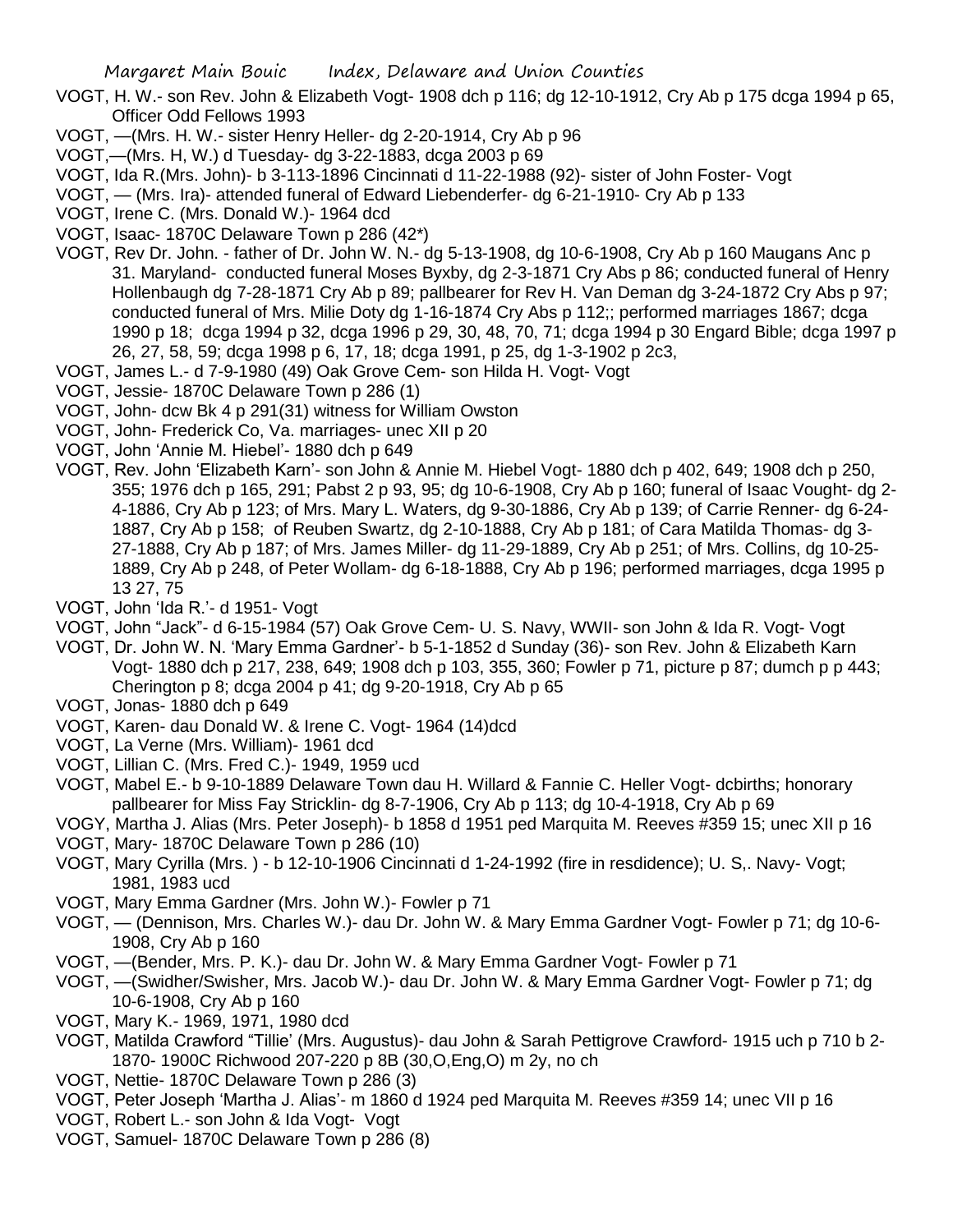- VOGT, Sarah Sheridan (Mrs. Henry Williard)- d 3-20-1883 (33-8-1) Delaware dcdeaths; dau Nathan & Margaret Esser Sheridan- dg 9-21-1906, Cry Ab p 120
- VOGT, Sharon Louise (Duvick, Mrs. Timothy James)- m 6-22-1985 dau Robert L. Vogt- Vogt
- VOGT, Shirley (Orahood, Mrs. )-- dau John & Ida Vogt; 1975 ucd
- VOGT, Tresa Agnes (McDowell, Mrs. Earl Eugene)- b 1886 d 1972 dau Peter Joseph & Martha J. Alias Vogtped Marquita M. Reeves #359 7; unec XII p 16
- VOGT, Willard- d Wednesday, Oak Grove Cem, dg 10-4-1918, 10-8-1918 Cry Ab p 69, 71 . Brother A. L. Vogt; pallbearer for Levan Miller- dg 9-12-1911, Cry Ab p 63; pallbearer for George Henry- dg 2-22- 1916, Cry Ab p 27
- VOGT, (Mrs. Willard)- sister Mary Jane Lukenbill- dg 2-13-1912, Cry Ab p 98
- VOGT, Dr. William- 1976 dch p 343
- VOGT, William- son Hilda H. Vogt- Vogt
- VOGT, William- pallbearer for Mrs. Frank Miller- dg 11-23-1915, Cry Ab p 92
- VOGT, William- son Rev. John Vogt- dg 10-6-1908, Cry Ab p 160
- VOGT, Willard- pallbearer for Henry Jacob Sherman, ddg 4-9-1915, Cry Ab p 37; for Nathan Sharadin- dg 9-7- 1915, Cry Ab p 75, for Mrs. Anna Shindollar- dg 11-30-1915, Cry Ab p 93; for Hattie Cook- 12- 24- 1915, Cry Ab p 10
- VOILES, Dennis 'Linda Newell'- son Floyd & Helen Voiles
- VOILES, Floyd 'Helen'- Voiles
- VOILES, Helen (Mrs. Floyd)- Voiles
- VOILES, Linda Newell (Mrs. Dennis ( dau Columbus Newell- Voiles
- VOILES, Mary Michelle- b 10-4-1978 dau Dennis & Linda Voiles- Voiles
- VOILS, Harold 'Marie'- 1975 ucd
- VOILS, Marie (Mrs. Harold)- 1975 ucd
- VOISARD, Donna Baker (Mrs. James)- m 11-20-1944- Voisard
- VOISARD, James 'Donna Baker '- m 11-20-1944- son Marie S. Erisman- Voisard
- VOISARD, J. Daryl- son James & Donna Baker Voisard- Voisard
- VOISARD, Shirley J. (Miller, Mrs. Robert B.)- m 4-22-1943 Springfield- parents of Mary Ann Miller
- VOISARD, William- son James & Donna Baker Voisard- Voisard
- VOIT, R. Lawrence 'Ruth A.'- 1980 dcd
- VOIT, Ruth A. (Mrs. R. Lawrence)- 1980 dcd
- VOIT, Seth- b 1977 son R. Lawrence & Ruth A. Voit- 1980 dcd
- VOIT, Vanessa- b 1970 dau R. Lawrence & Ruth A. Voit- 1980 dcd
- VOIT, Zachary- b 1979 son R. Lawrence & Ruth A. Voit- 1980 dcd
- VOLCHEY, Louisa (Maine, Mrs. Louis A.)- Asp (1974)
- VOLK, Alice (Mrs. Robert)- Volk
- VOLK, Anna Cathrine Sager (Mrs John Fedal)- b 1826 d 1918 ped Pat Joan Smith Gray #88 29; unec VI p 62
- VOLK, Bessie Lowe (Mrs. Earl)- Volk
- VOLK, Catharine E.- b 9-1869 dau Francis L. & Phebe Brown Volk- 1870C Marysville 69-69 p 8 (8/12,O)
- VOLK, Delmer b 1858 not m -son Francis L. & Phebe Brown Volk- dcga 1996 p 60
- VOLK, Dorthy- b 3-28-1898 Delaware Town dau William & Julia Papper Volk- dcbirths
- VOLK, Earl 'Bessie Lowe'- Volk
- VOLK, Edgar- d 10-10-1986 (79)- WWII, brother Lova Maxin, Walter, William, Francis- Volk
- VOLK, Edgar L.'Maggie'- son Francis L. & Phebe Brown Volk- b 1875, dg 12-12-1911, Cry Ab p 77; pallbearer for sister Mrs. Jessie Fisher- dg 6-25-1912, Cry Ab p 137; dcga 1996 p 60
- VOLK, Felixitus (Arnold, Mrs. William Franklin)- b 6-21-1856 m 5-24-1877 d 10-20-1925- Weiser p 748
- VOLK---- b 1-25-1873 Delaware Town son F. L. & J. Volk- dcbirths
- VOLK, Ferdinand- son Francis L. & Phebe Brown Volk- 1870C Marysville 69-69 p 8 (7,O)
- VOLK, Fird K.- b 6-9-1896 Delaware Town son Wm. K. & Julia Pepper Volk- dcbirths
- VOLK, Florence Pepper (Mrs. Francis)- dcga 1996 p 60
- VOLK, Francis L. 'Florence Pepper'- b 1856 son Francis L. & Phebe Brown Volk- dcga 1996 p 60; 1870C Marysville 69-69 p 8 (13,O)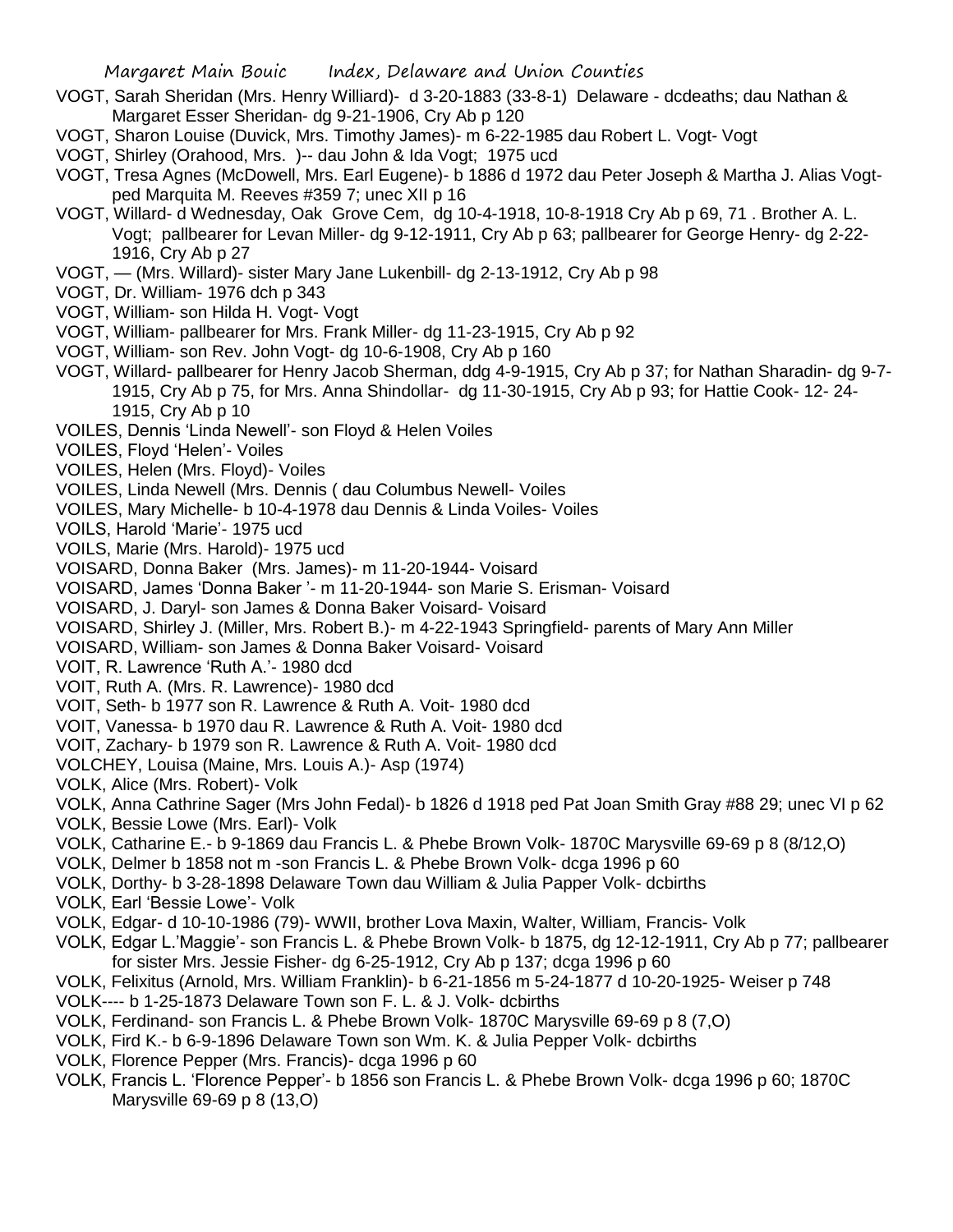- VOLK, Francis L. 'Phebe Brown'- b 1831 Ger d 1881 Delaware, Oak Grove Cem; dg 12-12-1911, Cry Ab p 77; pallbearer for Mrs. Jacob Lacher- dg 6-26-1914, Cry Ab p 133; for Dana Irwin- dg 11-6-1915, Cry Ab p 89; query from Katherine Brant Whipple- dcga 1994 p 20, dcga 1995 p 17; dcga 1996 p 60; 1870C Marysville 69-69 p 8 (39,Hesse Darmstadt) shoemaker
- VOLK, Frank- pallbearer for sister Mrs. Jessie Fisher- dg 6-25-1912, Cry Ab p 137
- VOLK, Fred- pallbearer for Mrs. Henry J. Eaton- dg 4-12-1910, Cry Ab p 116, for Mrs. Maria Kelsey Eaton (Mrs. Henry J.)- dg 5-17-1910, Cry Ab p 124, for Mrs. Susan D. Levan- dg 7-2-1912, Cry Ab p 139, for sister Mrs. Jessie Fisher- dg 6-25-1912, Cry Ab p 137; for Thomas Malley- dg 4-13-1915 Cry Ab p 41; for J. R. Reed- dg 4-21-1917, Cry Ab p 15; telegram about death of Hesse Brodie, dg 2-27-1917, Cry Ab p 24; pallbearer for Private Ansel Sartwell, dg 10-18-1918, Cry Ab p 79; for Mrs. G. K. Zimmermandg 10-4-1918, Cry Ab p 69
- VOLK, Frederick D.- son Francis L. & Phebe Brown VoLk- 1870C Marysville 69-69 p 8 (11,O)
- VOLK, F. W.- pallbearer for David B. Shattuck- dg 3-29-1910, Cry Ab p 111
- VOLK, -- (Kearney, Mrs. B. F.) dau Francis L. & Phebe Brown Volk- dg 12-12-1911, Cry Ab p 77
- VOLK, –-(Filton, Mrs. S. E.)- dau Francis L. & Phebe Brown Volk- dg 12-12-1911, Cry Ab p 77
- VOLK, Frank L.- Oak Grove Cem- drowned in flood- dg 4-1-1913, 4-2-1913; Cry Ab p 28, 29
- VOLK, Frank L. Jr.- son Francis L. & Phebe Brown Volk- dg 12-12-1911, Cry Ab p 77; pallbearer for sister Mrs. Jessie Fisher- dg 6-25-1912 Cry Ab p 137
- VOLK, Fred B.- son Francis L. & Phebe Brown Volk- dg 12-12-1911, Cry Ab p 77; pallbearer for sister Mrs. Jessie Fisher- dg 6-25-1912 Cry Ab p 137; for Albert Fidelia Baughman, dg 2-13-1913, Cry Ab p 15; for Frederick Lacher- dg 7-22-1913, Cry Ab p 49; for Mrs. John Myers- dg 1-7-1916, Cry Ab p 3
- VOLK, Fred K.- d 7-9-1897 (1-1-0) Delaware son Wm. & July Pepper Volk- dcdeaths
- VOLK, Gene- son Earl & Bessie Lowe Volk- Volk
- VOLK, Isabelle (Nye, Mrs. )- dau Earl & Bessie Lowe Volk- Volk
- VOLK, ----Lacher (Mrs. Fred)- dau John Jacob Lacher- dg 6-26-1914, dg 4-5-1917, Cry Ab p 132, 39
- VOLK, Jane- dau Francis L. & Phebe Brown Volk; 1870C Marysville 69-69 p 8 (5,O)
- VOLK, Jennie (Kearney, Mrs. Dr. Benjamin F.)- b 1865 dau Francis L. & Phebe Brown Volk- Fowler p 92l; dcga 1996 p 60
- Volk, Jesse 'Corbia Buckmaster Fisher'- b 1867 son Francis L. & Phebe Brown Volk- dcga 1996 p 60; 1870C Marysville 69-69 p 8 (3,O)
- VOLK, Jessie (Fisher, Mrs. )- b 1860 d 1912 funeral Monday- dg 6-25-1912, Cry Ab p 137- dau Francis L. & Phebe Brown Volk, dg 12-12-1911, Cry Ab p 77; dcga 1994 p 20, query from Whipple
- VOLK, Rev. John, D. D. 'Elizabeth'- dg 12-10-1912, Cry Ab p 175
- VOLK, John Fedal 'Anna Cathrine Sager'- b 1830 d 1863 son Peter Volk & Norah Adelle Hess Ramlow- ped John Robert Gray #23 28 unec III p 35; ped Pat Joan Smith Gray #88 28 unec VI p 62
- VOLK, Julia Pepper (Mrs. Wm. K.)- dcga 1996 p 60
- VOLK Katherine (Tilton, Mrs. E. Sidney) b 1869 dau Francis L. & Phebe Brown Volk- dcga 1996 p 60
- VOLK, Lloyd E. 'Martha Mary'- b 8-17-1912 m 8-25-1932 d 6-27-2005 (92) Trenton Cem- son Earl & Bessie Lowe Volk- Volk; 1980 dcd; query, dcga 1992 p 33, 68
- VOLK, Lova Greene (Mrs. Perry)- dcga 1996 p 60
- VOLK, Maggie (Mrs. Edgar)- dcga 1996 p 60
- VOLK, Martha Mary (Mrs. Lloyd E.)- m 8-25-1932 d 3-8-1999- Volk; 1980 dcd
- VOLK, Percy/Perry H.'Lova Greene'- b 1875 son Francis L. & Phebe Brown Volk- dg 12-12-1911, Cry Ab p 77- dcga 1996 p 60 - pallbearer for sister Mrs. Jessie Fisher- dg 6-25-1912, Cry Ab p 137
- VOLK, Phebe Brown (Mrs. Francis L.)- b 1-12-1834 d 12-7-1911 (78) Oak Grove Cem; dg 12-12-1911, Cry Ab p 77; dcga 1994 p 20; 1870C Marysville 69-69 p 8 (36,O)
- VOLK, Raymond- b 12-30-1889 Delaware Town son Frank & Flora Pepper Volk- dcbirths d 3-30-1890 (2months) dcdeaths; dcga 1996 p 60 query
- VOLK, Rita- dau Lloyd E. & Martha Mary Volk- Volk
- VOLK, Robert 'Alice'- son Earl & Bessie Lowe Volk- Volk
- VOLK, Rosalind (Mohler, Mrs. Lester)- dau Lloyd E. & Martha Mary Volk- Volk
- VOLK, Rowenna (Evans, Mrs. John)- dau Lloyd E. & Martha Mary Volk- Volk
- VOLK, Walter C.- b 1-8-1893 Delaware Town son Fred & Sofa Augustine Volk- dcbirths; pallbearer for Mrs. Jacob Lacher- dg 6-26-1914, Cry Ab p 133
- VOLK, Wanda (Trash, Mrs. Bud)- dau Earl & Bessie Lowe Volk- Volk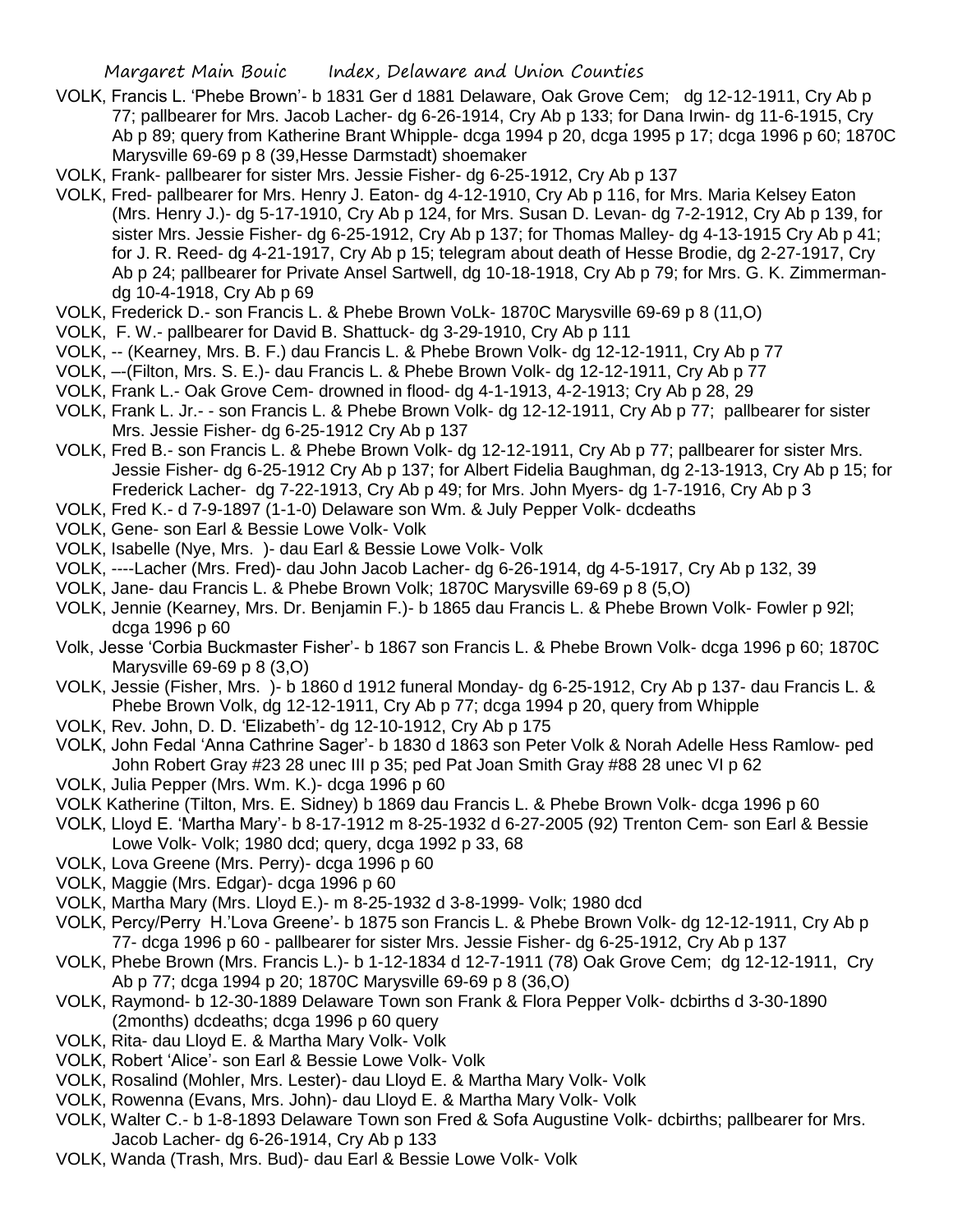- VOLK, William Frank- b 5-27-1900 Delaware Town son William K. & Julia Pepper Volk- dcbirths; pallbearer for Mrs. Jacob Lacher- dg 6-26-1914 Cry Ab p 133; for Private Ansel Sartwell- Cry Ab p 79; dg 10-18-1918
- VOLK, William K. 'Julia Pepper'- dcga 1996 p 60; son Francis L. & Phebe Brown Volk- 1870C Marysville 69-69 p 8 (9,O)
- VOLKEL, Lowell M. & Wilson, index. Dcga 1989 p 30
- VOLKERT, Donna Kay Leibold (Mrs. James E.)- b 3-17-1943 m 12-21-1963 dau Dean Ellsworth & Ardith Waters Leibold- dcc Dean Leibold ,1; Ardith Waters Leibold 1
- VOLKERT, James E. 'Donna Kay Leibold'- m 12-21-1963 dcc Dean Leibold, Ardith Waters (1)
- VOLKMAN, C. A.- Genoa Tp tax duplicate 1890/1; dcga 1996 p 53
- VOLKMAN, Christina H.- b 11-19-1887 Genoa Tp dau C. August & Mary Elizabeth Chrisman Volkmandcbirths
- VOLKMAN, Edward 'Myrtle Shirk'- Volkman
- VOLKMAN, Eugene "Josephine V. Phillips'- d 1976- Volkman
- VOLKMAN, Henry- Genoa Tp tax duplicate 1890/1; dcga 1996 p 53
- VOLKMAN, Josephine V. Phillips (Mrs. Eugene)- b 4-8-1897 Md d 4-8-1993 (96) bur Danbury, Iowa; Volkman
- VOLKMAN ?, Karl- d 8-1863 Tussic Street Cem- Powell p 118
- VOLKMAN, M. E.- Genao Tp tax duplicate 1890/1; dcga 1996 p 53
- VOLKMAN, Regina Elizabeth (Scheerschmidt, Mrs. Johan George)- b 3-22-1783 Ger d 12-22-1846 Ger- dau Johan Christoph & Regina Elizabeth Bauroth Volkman- ped Paul Jacob Huffman 41; unec XXIII p 43, 58
- VOLKMAR—Pabst p 21?
- VOLKMAR, Ada E. (Hall, Mrs. )- b 3-24-1891 d 4-9-1977 dau Edward & Myrtle Shirk Volkmar- Hall; Volkmar; 1900C Marysville Third ward 206-208 p 9A (9,O,O,O); 1910C Paris Tp 54-55 (19,O,O,O) housekeeper, private family
- VOLKMAR, Charles E.- b 9-23-1891 Genoa Tp son Charles A. & Mary E. Christman Volkman- dcbirths
- VOLKMAR, Dora- 1961, 1964, 1969 dcd
- VOLKMAR, Edward 'Myrtle C.'- 1900C Third Ward 206-208 p 9A (33,O,Ger,Va) m 12y; 1910C Paris Tp 54-55 (O,Ger,O) m 22y salesman, feed store
- VOLKMAR, Emma- b 6-6-1881 Genoa Tp dau Henry & Maggie Funlocker Volkmar- dcbirths
- VOLKMAR, Eva S, (Gordon, Mrs. Edward)- b 2-1898 d 12-7-1989 (91) dau Edward & Myrtle C. Shirk Volkmar-Volkmar; 1900C Marysville 206-208 p 9A (2,O,O,O)
- VOLKMAR, George R. 'Harriet B.'- 1961, 1964, 1969, 1971 dcd
- VOLKMAR, H.- hadc p 101 (Genoa Tp)
- VOLKMAR, Harriet B. (Mrs. George R.)- 1969, 1971 dcd
- VOLKMAR, Iva S.- dau Edward & Myrtle C. Volkmar- 1910C Paris Tp 59-55 (12,O,O,O)
- VOLKMAR, Lawrence- b 10-21-1886 Genoa Tp son John & Lenora Nutt Volkmar- dcbirths
- VOLKMAR, Leuella Alice- b 7-28-1896 Genoa Tp dau C. A. & Mary E. Christman Volkmar- dcbirths
- VOLKMAR, Mart- 1961 dcd
- VOLKMAR, May (Hamilton, Mrs. Clarence Grover)- b 3-1889 m 5-30-1906 Hamilton (1551); Graham (14551) dau Edward & Myrtle C. Volkmar- 1900C Marysville Third ward 206-208 p 9A (11,O,O,O)
- VOLKMAR, Myrtle C. (Mrs. Edward)- b 7-1868- 1900C Marysville Third Ward 206-208 p 9A (31,O,O,O) m 12y, 3 ch; 1910C Paris Tp 54-55 (41,O,Mich,Ger) m 22y, 3 ch 2 liv
- VOLKMAR, Myrtle (Shirk, Mrs. Edward)- d 4-24-1929 (60y) Oakdale Cem 4129 (F59)- Volkmar
- VOLKMER, Ann Armstrong (Mrs. )- dau Jesse & Cylvia Lewis Armstrong- Pabst Pion II p 157
- VOLKMER, Theo R.- b 8-23-1884 Genoa Tp dau John & Nora Nutt Wolkmer- dcbirths
- VOLKNER, Dora- b 11-18-1884 Genoa Tp dau Henry & Maggie Fernlocker Volkner- dcbirths
- VOLL, Melvin 'Phyllis'- 1980 dcd
- VOLL, Phyllis (Mrs. Melvin)- 1980 dcd
- VOLLE, Amelia Ann deana (Rusch, Mrs. Herman Heinrich)- b 10-29-1861 m 10-8-1884 d 9-25-1928 Calif. dau August Frederick William & Julia Dora Heimroth Volle- ped Wilma Gum Leonard 7; unec XIII p 16
- VOLLE, August Frederick William 'Julia Dora Heimroth'- b 9-9-1823 m 9-5-1851 d 5-24-1888 Cal. son Ernest Heinrich & Maria Louisa Wilhemina Kramer Volle- ped Wilma Gum leonard 14; unec XIII p 16
- VOLLE, Ernst Heinrich 'Maria Louisa Wilhelmina Kramer'- b 1786 Ger m 12-1-1822 Ger d 9-20-1851, Ind. ped Wilma Gum Leonard 28; unec XIII p 26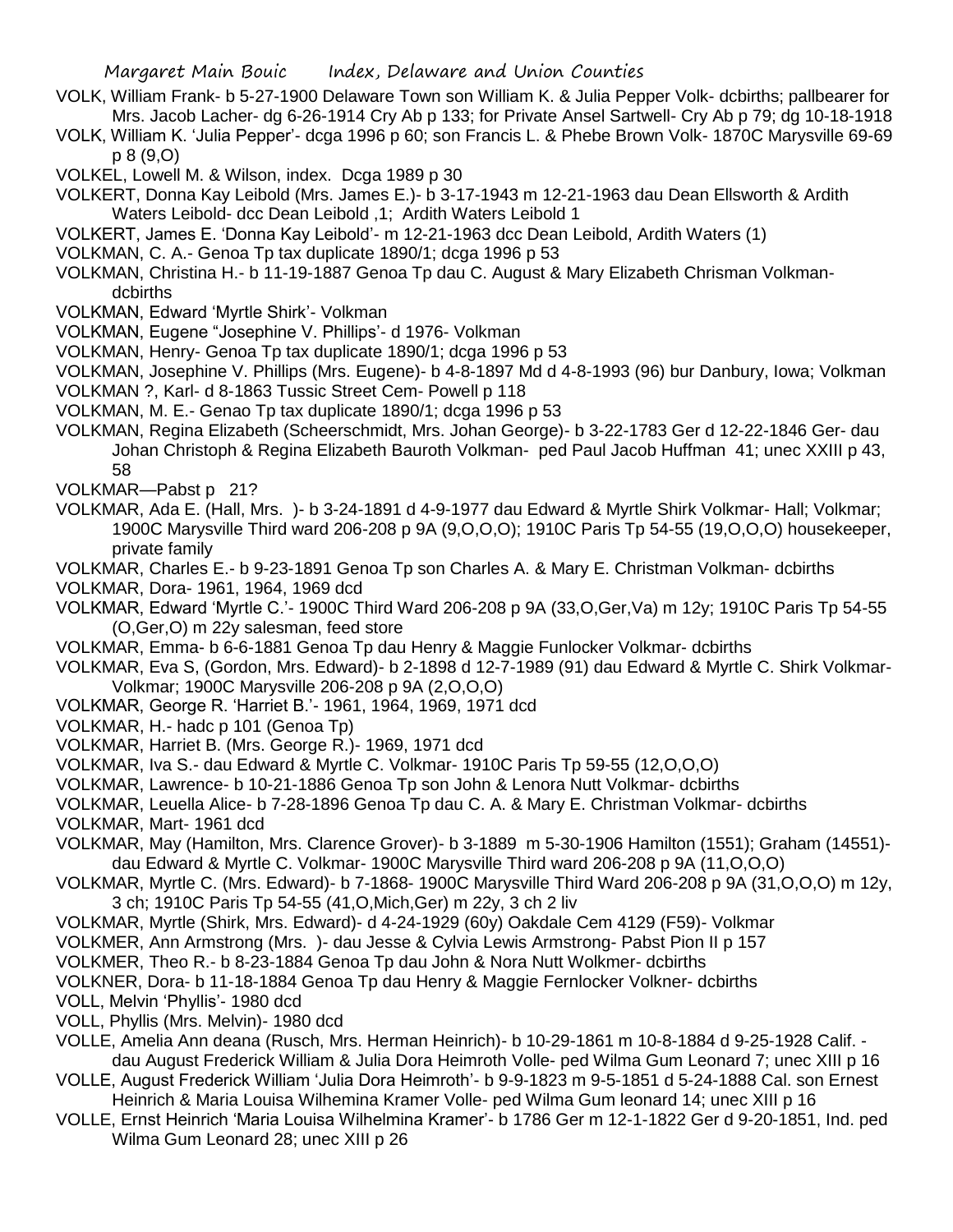- VOLLE, Julia Dora Heimroth (Mrs. August Frederick William)- b 1-7-1829 Ger. M 9-5-1851 d 6-26-1916 Cal. dau Julius Heinrich Heimroth- ped Wilma Gum Leonard 15; unec XIII p 16
- VOLLE, Maria Louisa Wilhemina Kramer (Mrs. Ernst Hrinrich)- b 1799 Ger. M 12-1-1822 Ger d 8-19-1951 Ind. ped Wilma Gum Leonard 29; unec XIII p 26
- VOLLENE, Debbie- b 2-10-1956 dau Joe & June Kirkpatrick Vollene- Weiser p 677
- VOLLENE, Ellen- b 11-17-1947 dau Joe & June Kirkpatrick Vollene- Weiser p 677
- VOLLENE, Jo Ann- b 12-7-1952 dau Joe & June Kirkpatrick Vollene- Weiser p 677
- VOLLENE, Joe 'June Kirkpatrick'- m 1-1946- Weiser p 677
- VOLLENE, June Kirkpatrick (Mrs. Joe)(Harris, Mrs. Gale)- b 7-8-1923 m(1) 10-1946 (2) 8-12-1958 dau Walton & Florence Weiser Kirkpatrick- Weiser p 677
- VOLLMER, Jacob- Powers p 55
- VOLLRATH, family of Marianne Sievers- unec XX p 49, XXIII p 21
- VOLLRATH, Abraham- son Elijah & Elizabeth Vollrath- 1870C Paris Tp 66-67 p 9 (15,O)
- VOLLRATH, Adam David- b 9-19-1982 son David George & Gail Roselli Vollrath- St. Paul p 100; Vollrath 1121141
- VOLLRATH, Adam M.. 'Anna Barbara Rausch'- b 3-18-1850 m 11/6-3-1875 ucm 5697 d 11-24-1927 Rausch (141), II p 268; mt 3 p 13; 1880C Darby Tp 70 p 240C (29,Ger,Ger,Ger); 1900C Darby Tp 186-193 p 9B (50,Ger,Ger,Ger); m 25y ; 1910C Darby Tp 135-135 p 7A (60,Ger,Ger,Ger)
- VOLLRATH, Adam 'Rebecca Conrad'- m 1-11-1864 ucm 3517; unec XXI p 29
- VOLLRATH, Agatha (Hauser, Mrs. Jacob)- m 1-7-1862 ucm 3276; unec XX p 32
- VOLLRATH, Alice A.(Nicol, Mrs. Edward) (Rausch, Mrs. Herman)- b 7-23-1889 m (1) 11-28-1912 m(2) 1948 d 9-27-1974 - dau John & Catherine Geer Vollrath- St. Paul p 59; Rausch (1342) II p 265; 1900C Paris Tp 104-107 p 7A (10,O,O,O); 1910C Paris Tp 209-211 p 11A (20,O,O,O)
- VOLLRATH, Amy Lynn (Preece, Mrs. Larry Criss, Jr.) b 1967 dau James W. & Peggy Louise Hall Vollrath-1985 uch p 651967, 1971, 1973 ucd
- VOLLRATH, Ann- b 7-12-1949 dau Carl Philip & Jane McCandlish Vollrath- St. Paul p 102; Rausch 112151, III p 258
- VOLLRATH, Anna Barbara Rausch (Mrs. Adam)- b 12-2-1857 m 6/11-3-1875 d 9-21-1931 dau Johann Adam & Anna Barbara Goesz Rausch- Rausch 141 II p 268; mt 3 p 13; 1880C Darby Tp 70 p 240C (22,O,O,O); 1900C Darby Tp 186-193 p 9B (42,O,O,O) m 25y; 1910C Darby Tp 135-135 p 7A (52,O,O,O) m 35y, 11 ch
- VOLLRATH, Anna- dau Adam & Annie K. Vollrath- 1880C Darby Tp 70 p 240C (2,O,O,O)
- VOLLRATH, Anna Barbara Rausch (Mrs. Philip)- b 12-18-1854 m 2-28-1878 ucm 6224 d 11-21-1934, German Cem, Darby Tp- dau Johann George & Margaretha Goescz Rausch- Rausch 112, II p 259; 1900C Union Tp 2-2 p 1A (46,O,Ger,Ger)- m 23y, 3 ch
- VOLLRATH, Anna Barbara Renner (Mrs. George C.)- b 12-18-1854 m 2-28-1878 d 11-21-1934- St. Paul p 100; 1985 uch p 141; 1910C Union Tp 114-114 p 5B (38,O,O,O) m 3y, 2 ch
- VOLLRATH, Anna Elizabeth Weidmann (Mrs. Johann Adam)- 1985 uch p 141
- VOLLRATH, Anna Ella (Rausch, Mrs. William)(McCann, Mrs. Russell)- b 4-18-1897 m 11-25-1920 dau Adam & Anna Barbara Rausch Vollrath- Rausch 141(10) III p 281; 1900C Darby Tp 186-193 p 9B (3,O,Ger,O); 1910C Darby Tp 135-135 p 7A (13,O,Ger,O)
- VOLLRATH, Anna Fiddler (Mrs. John A.)- m 5-24-1858 ucm 2735; unec XII p 30
- VOLLRATH, Anna R.- b 3-1884- dau Philip & Anna Barbara Rausch Vollrath- 1900C Union Tp 2-2 p 1A (16,O,O,O)
- VOLLRATH, Anna Renner (Mrs. Frederick)- b 12-22-1877 m 5-11-1899 dau Adam & Barbara Rausch Vollrath-Rausch 1419, II p 268; 1985 uch p 115
- VOLLRATH, Anna Renner (Mrs. George)- m 8-3-1905; Rausch (1121) II p 259
- VOLLRATH, August Christopher 'Threasia Blumenschein'- b 8-15-1894 m 5-29-1921 son Adam & Barbara Rausch Vollrath- Rausch 1419, II p 268; 1900C Darby Tp 186-193 p 9B (5,O,Ger,O); 1910C Darby Tp 135-135 p 7A (15,O,Ger,O)
- VOLLRATH, Barbara Anna Ruasch (Mrs. Philip)- 1985 uch p 141
- VOLLRATH, Barbara (Moder, Mrs. Harold)- b 4-6-1911 m 6-17-1933 dau George C. & Anna Barbara Renner Vollrath- St. Paul p 101; Rausch 11213, II p 259; 1985 uch p 141
- VOLLRATH, Brande D. Norman (Mrs. Daniel Philip)- b 8-7-1974 m 8-28-1993- St. Paul p 15, 34, 100 VOLLRATH, V??? (Mrs. Philip)- 1910C Union Tp 115-115 p 5B (51,O,Ger,Ger)- m 31y, 3 ch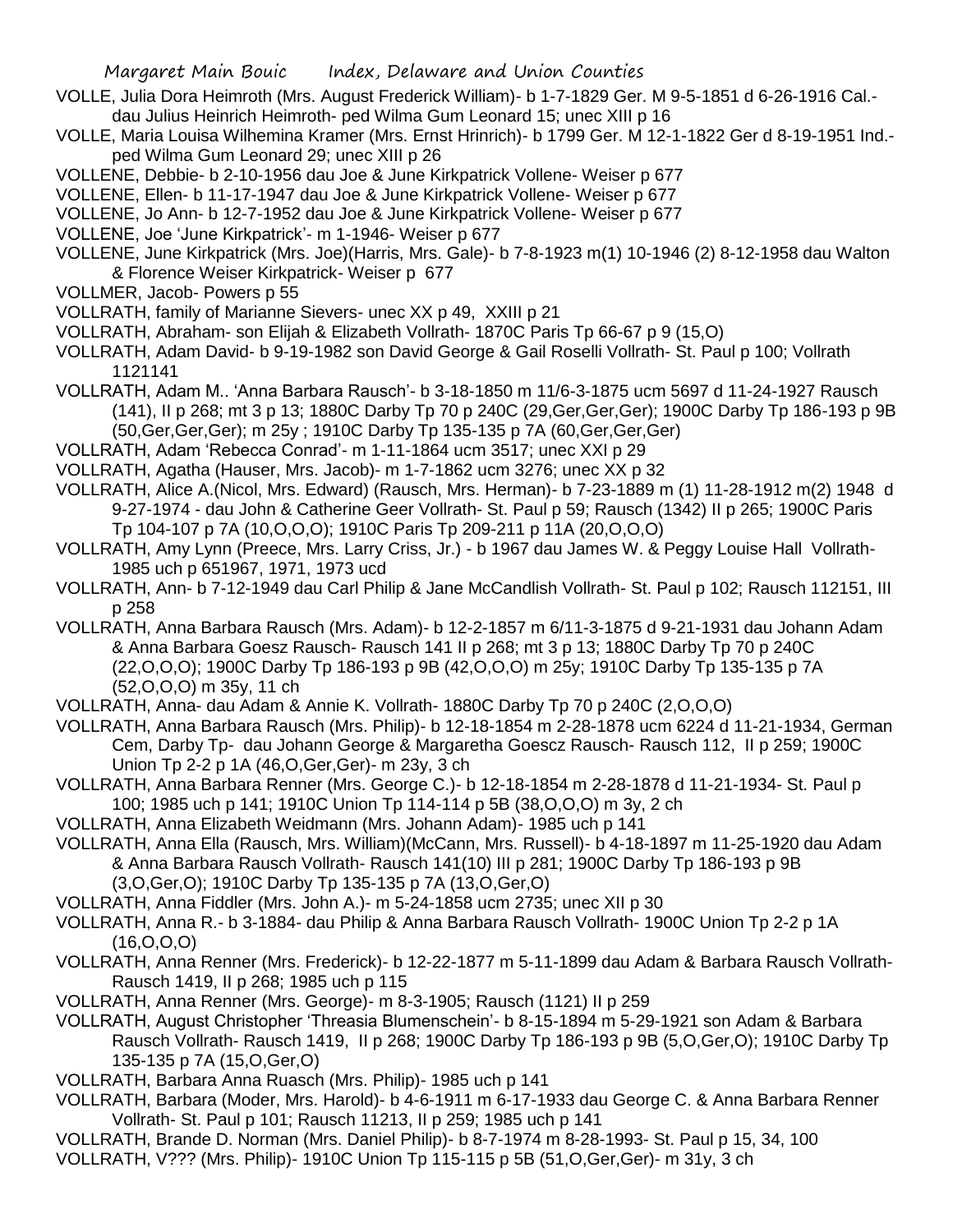VOLLRATH, Calvin- son Elijah & Elizabeth Vollrath- 1870C Paris Tp 66-67 p 9 (18,O)

VOLLRATH, Carl Philip 'Jane McCandlish'-b 8-19-1919 m 10-9-1948- son George C. & Anna Barbara Renner Vollrath- St. Paul p 102; Rausch 11215, II p 259; 1949, 1959 ucd

VOLLRATH, Carl- son Philip & Barbara Ann Rausch Vollrath- 1985 uch p 141

VOLLRATH, Catharine Geer (Mrs. John)- Vollrath; 1900C Paris Tp 104-107 p 7A (32,O,Ger,Ger) m 12y, 4 ch, 3 living; 1910C Paris Tp 209-211 p 11A (42,O,Ger,Ger)- m 22y, 5 ch, 4 living

- VOLLRATH, Catharine (Keil, Mrs. Nicholas)- m 9-10-1863 ucm 3469; unec XXI p 8
- VOLLRATH, Catherine (Smith, Mrs. )- dau Wilmer & Elsie Luke Vollrath- Vollrath
- VOLLRATH, Chambers- son Elijah & Elizabeth Vollrath- 1870C Paris Tp 66-67 p 9 (21,O)
- VOLLRATH, Christine L. l. Nicol (Mrs. Clarence)- b 1-19-1915/8 m 1-8-1938 dau Ernest & Anna Elizabeth Nicol- Rausch (14142), 15143 , I I p 268, III p 280; 1949, 1959, 1967, 1971, 1973, 1975, 1979, 1981, 1983 ucd
- VOLLRATH, Christine Rausch (Mrs. Herbert)- b 3-6-1919 m 1942 dau J. Lewis & Dorothea Rausch Rausch-Rausch 13(12)7, (14172) II , III p 279, 281; 1971, 1973, 1975, 1979 1981, 1983 ucd
- VOLLRATH, Clarence 'Christine L. L. Nicol'- b 4-27-1914 m 1-9-1938 son Adam & Barbara Rausch Vollrath-Rausch 14142 III p 280; 1949., 1959, 1967, 1971, 1973, 1975, 1979, 1981, 1983 ucd
- VOLLRATH, Clement- 1870C Paris Tp 66-67 p 9 (2,O)
- VOLLRATH, Clennila- 1870C Paris Tp 66-67 p 9 (25,O0
- VOLLRATH, Daniel Philip'Brande B. Norman' b 4-6-1969 m 8-28-1993 -son Philip Hugo & Ruth Ann Dellinger Vollrath- St. Paul p 15, 34, 100; Rausch 1121112, 13(12)352; 1985 uch p 141; 1971, 1973, 1975, 1979, 1981, 1983 ucd
- VOLLRATH, David Andrew 'Jane Marie Griffin'- b 2-12-1957 m 9-15-1979 son Gene & Georgeanne Fox Vollrath- Rausch 141913, III p 281
- VOLLRATH, David George 'Gail Rosellie'- b 7-3-1947 m 4-23-1977 son Hugo E. O. & Josephine Clara Wolpert Vollrath- St. Paul p 100; Raush 112114, III p 258; 1985 uch p 141; 1949, 1959, 1967, 1979 ucd
- VOLLRATH, Dwight E. 'Marcia Rowe'- b 10-20-1944 m 2-4-1967 son Harry & Lydia Streng Vollrath- Rausch 118322, 141432, III p 264, 280; Vollrath; 1949, 1959, 1967, 1971, 1973, 1975, 1979, 1981, 1983 ucd
- VOLLRATH, Edith Traetzke (Mrs Victor)- b 7-6-1913 m 1934- Rausch (14151), II p 268
- VOLLRATH, Eileen Nicol (Mrs. Ronald)- m 9-12-1964 dau Herman M. Nicol- Rausch (118321), 141431; 1971, 1973, 1975, 1979 ucd
- VOLLRATH, Elijah 'Elizabeth'- 1870C Paris To 66-67 p 9 (65,O)
- VOLLRATH, Elizabeth (Mrs. Elijah)- 1870C Paris Tp 66-67 p 9 (52,O)
- VOLLRATH, Elizabeth Humphrey (Mrs. John Frederick)- b b 8-25-1943 m 5-15-1971 St. Paul p 100
- VOLLRATH, Elsie Luke (Mrs. Wilmer)- b 8-27-1907 d 7-9-1969 bur Green Hill Cem- dau Amos & Resa Lee Gladman Luke- Vollrath
- VOLLRATH, Evangeline Nicol (Mrs. Warner William)- b 9/8-30-1916 m 9-27-1941- dau John Andrew & Magdalena Kandel Nicol- Rausch (14152); III p 280; St. Paul p 4; 1985 uch p 85
- VOLLRATH, Flora Ell (Mrs. Henry)- b 7-26-1883 m 2-10-1907 Rausch (1414), II p 280
- VOLLRATH, Florence (Wuertz, Mrs. Ernest)- b 5-18-1914 m 11-11-1934 dau George C. & Anna Barbara Renner Vollrath- St. Paul p 101; Rausch 11214 III p 258; 1985 uch p 141
- VOLLRATH, Frances (Hauser, Mrs. Robert)- b 8-21-1917 m 10-1-1939 dau Martin & Matilda Nicol Vollrath-Rausch 14171, III p 281
- VOLLRATH, Frederick- b 6-4-1943 son Clarence & Christine L. L. Nicol Vollrath- Rausch 141422, 151432, III p 280, 292; 1949, 1959, 1967, 1971 ucd
- VOLLRATH, Gail A. Roselli (Mrs. David George)- b 6-23-1954 m 4-23-1977 St. Paul p 100; 1979 ucd
- VOLLRATH, Gary Herbert 'Judith L. Reed'- b 7-22-1950 m 5-27-1978 son Herbert & Christine Rausch Vollrath-Rausch 141722, 13(12)72, III p 279, 281; 1971, 1973, 1975, 1979 ucd
- VOLLRATH, Gene 'Georgeanne Fox'- b 10-10-1923 m 1948 son August & Threasia Blumenschein Vollrath-Rausch 14191, II p 269, III p 281
- VOLLRATH, George C.'Anna Barbara Renner' b 8/9-18-1879 m 8-3-10-5 d 2-25-1932 son Philip & Barbara Rausch Vollrath- St. Paul p 100; Rausch 1121; 1985 uch p 141; 1880C Paris Tp 68-82 p 47
- (8/12,O,O,O); 1900C Union Tp 2-2 p 1A (20,O,O,O); 1910C Union Tp 114-114 p 5B (30,O,O,O) m 3y VOLLRATH, Georgeanne Fox (Mrs. Gene)- b 7-2-1927 m 1948 d 1-31-1992 Oakdale K-14-SW 1/8- Rausch (14191), III p 281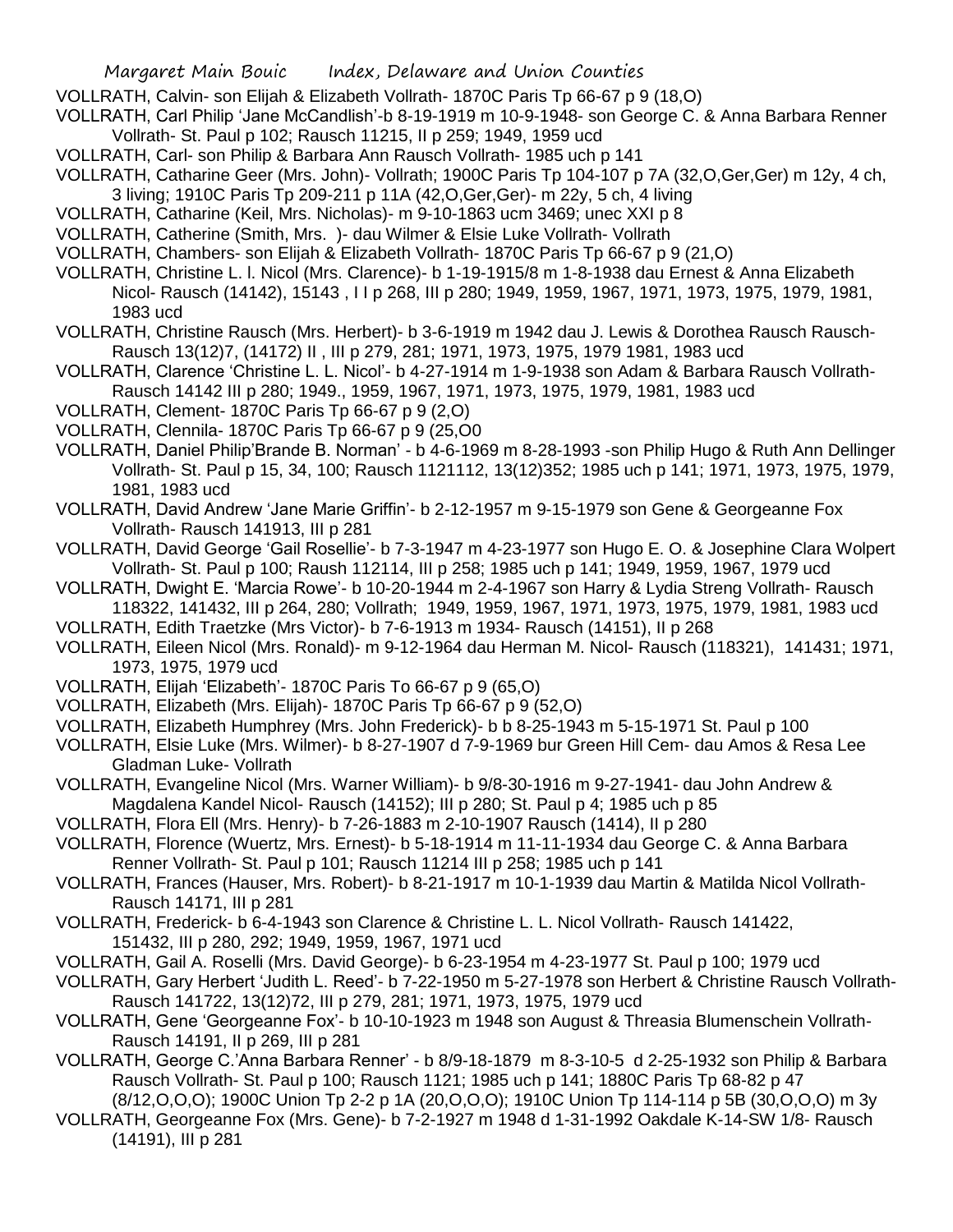- VOLLRATH, Glenn L.- b 3-6-1949 son Harry & Lydia Streng Vollrath- Rausch 141434, 118324, III p 264, 280; Vollrath; 1959, 1967, 1973, 1975, 1979 ucd
- VOLLRATH, Harry 'Lydia Streng'- b 4-6-1918 m 8-18-1940 son Henry & Flora Ella Vollrath- Rausch 14143, III p 280; Vollrath; 1949, 1959, 1967, 1971, 1973, 1975, 1979, 1981, 1983 ucd
- VOLLRATH, Henry 'Flora Ell'- b 12-22-1881 m 2-10-1907 son Adam & Anna Barbara Rausch Vollrath- Rausch 1414, II p 280; 1949, 1959 ucd; 1900C Union Tp 9-9 p 1A (18,O,Ger,O)
- VOLLRATH, Herbert C.- 1959 ucd
- VOLLRATH, Herbert L. 'Christine Rausch'-b 8-11-1919 m 1942 son Martin & Matilda Nicol Vollrath- Rausch 14172, (13(12)7, II p 267. III p 279, 281; 1971, 1973, 1975, 1979, 1981, 1983 ucd Grad. Watkins HS 1938; unec VIII p 29
- VOLLRATH, Herman/Harmon J.- b 10-1 892 d 5-2-1926 (34y) Oakdale Cem 3820-(H93)- son John & Catharine Vollrath- 1900C Paris Tp 104-107 p 7A (7,O,O,O) ; 1910C Paris Tp 209-211 p 11A (17,O,O,O)
- VOLLRATH, Hugo E. O. 'Josephine Clara Wolpert'- b 7-5-1906 m 5-17-1934 d 10-23-1988 son George C. & Anna Barbara Renner Vollrath- St Paul p 100; Rausch 11211, II p 259; Vollrath; 1985 uc p 141; 1949, 1959, 1967, 1971, 1973, 1975, 1979, 1981, 1983 ucd; 1910C Union Tp 114-114 p 5B (3,O,O,O)
- VOLLRATH, Hulda Rosina Maria (Rausch, Mrs. Luther Peter)- b 1-15-1909 m 11-24-1931 dau George C. & Anna Barbara Renner Vollrath- St. Paul p 100; Rausch 11212, III p 258, (1466) II p 271, III p 287; 1985 uch p 141; 1910C Union Tp 114-114 p 5B (1,O,O,O)
- VOLLRATH, Isabelle (Mrs. John)- 1870c Paris Tp 67-68 p 9 (46,Wurtemburg)
- VOLLRATH, James- son Walter & Margaret E. Kleiber Vollrath- 1985 uch p 65; Vollrath; 1949, 1959 (15) ucd
- VOLLRATH, James W. 'Peggy'- b 6-2-1943 son Henry & Flora Ell Vollrath- Rausch 141412, III p 280; 1967, 1971, 1973, 1975 ucd
- VOLLRATH, Jane Elaine (Sieberth, Mrs. Harold Eugene)- b 7-31-1946 dau Herbert & Christine Rausch Vollrath- Rausch 141721, 13(12)71
- VOLLRATH, Jane Marie Griffin (Mrs. David Andrew)- m 9-15-1979 dau E. Peter Griffin- Rausch (141913)
- VOLLRATH, Jane McCandlish (Mrs. Carl Philip)- b 2-5-1926 m 10-9-1948 St. Paul p 102; Rausch (11215), III p 258; 1949, 1959 ucd
- VOLLRATH, Jason Henry- b 8-20-1982 son Wesley & Lois Reith Vollrath- Rausch 1183251, 1414351
- VOLLRATH, Jean- b 5-17-1945 dau Carl & Jane McCandlish Vollrath- Rausch 112152, III p 258; 1959 ucd
- VOLLRATH, Jo Ann (Blinn, Mrs. Larry)- b 11-2-1939 m 9-9-1958 dau Clarence & Christine L. L. Nicol Vollrath-Rausch 141421, 151431, (13(13)21) III p 280, 292; 1949 ucd
- VOLLRATH, Jo Ann Dasher (Mrs. Robert)- b 7-23-1928- Rausch (14173) II p 267; m 6-8-1947 dau Clarence & Florence Gugel Dasher- Dasher Family, unec XV p 27
- VOLLRATH, Johann Adam 'Anna Elizabeth Weidmann'- 1985 uch p 141
- VOLLRATH, John Adam 'Rebecca'-father of Adam Vollrath- 1880C Darby Tp 70 p 240C (67,Ger.Ger.Ger)
- VOLLRATH, John A. 'Anna Fiddler'- m 5-24-1858 ucm 2735; unec XII p 30, XVIII p 47
- VOLLRATH, John 'Catharine Geer'- 1900C Paris Tp 104-107 p 7A (38,O,Ger,Ger) m 12y; 1910C Paris Tp 209-211 p 11A (48,O,Ger,Ger)- m 22y, farmer; Vollrath
- VOLLRATH, John Frederick 'Elizabeth Humphrey'- b 6-22-1941 m 5-15-1971 son Hugo E. O. & Josephine Clara Wolpert Vollrath- St. Paul p 100; Rausch 112113, III p 258; 1985 uch p 141; 1949, 1959, 1967 ucd
- VOLLRATH, John- son Gene & Georgeanne Fox Vollrath- Rausch 141912, III p 281
- VOLLRATH, John 'Isabelle'- 1870C Paris Tp 67-68 (44,Prussia)
- VOLLRATH, John- son John & Isabelle Vollrath- 1870C Paris Tp 67-68 (8,O)
- VOLLRATH, John son Elijah & Elizabeth Vollrath0 1870c Paris tp 66-67 p 9 (22,O)
- VOLLRATH, John P.- boarder, farm laborer; b 12-1878- 1900C Darby Tp 123-129 p 6B (21,O,Ger,O)
- VOLLRATH, John T.- son Adam & Annie K. Vollrath- 1880c Darby Tp 70 p 240C (6/12,O,O,O)
- VOLLRATH, Jonathan Hugo b 6-13-1972 son Philip Hugo & Ruth Ann Dellinger Vollrath- St. Paul p 34, 100; Rausch 1121112, 13(12)3512; 1985 uch p 141; 1973, 1975, 1979, 1981, 1983 ucd
- VOLLRATH, Josephine Clara Wolpert (Mrs. Hugo E. O,)- b 1-29-1914 m 5-17-1934 St. Paul p 100; Rausch (11211) II p 259; 1985 uch p 141; 1949, 1959, 1967, 1971, 1973, 1975, 1979, 1981, 1983 ucd
- VOLLRATH, Juanita (Rausch, Mrs. )- dau Wilmer & Elsie Luke Vollrath- Vollrath
- VOLLRATH, Judith L. Reed (Mrs. Gary Herbert)- m 5-27-1978 dau Ray K. Reed- Rausch (13(12)72), (141722)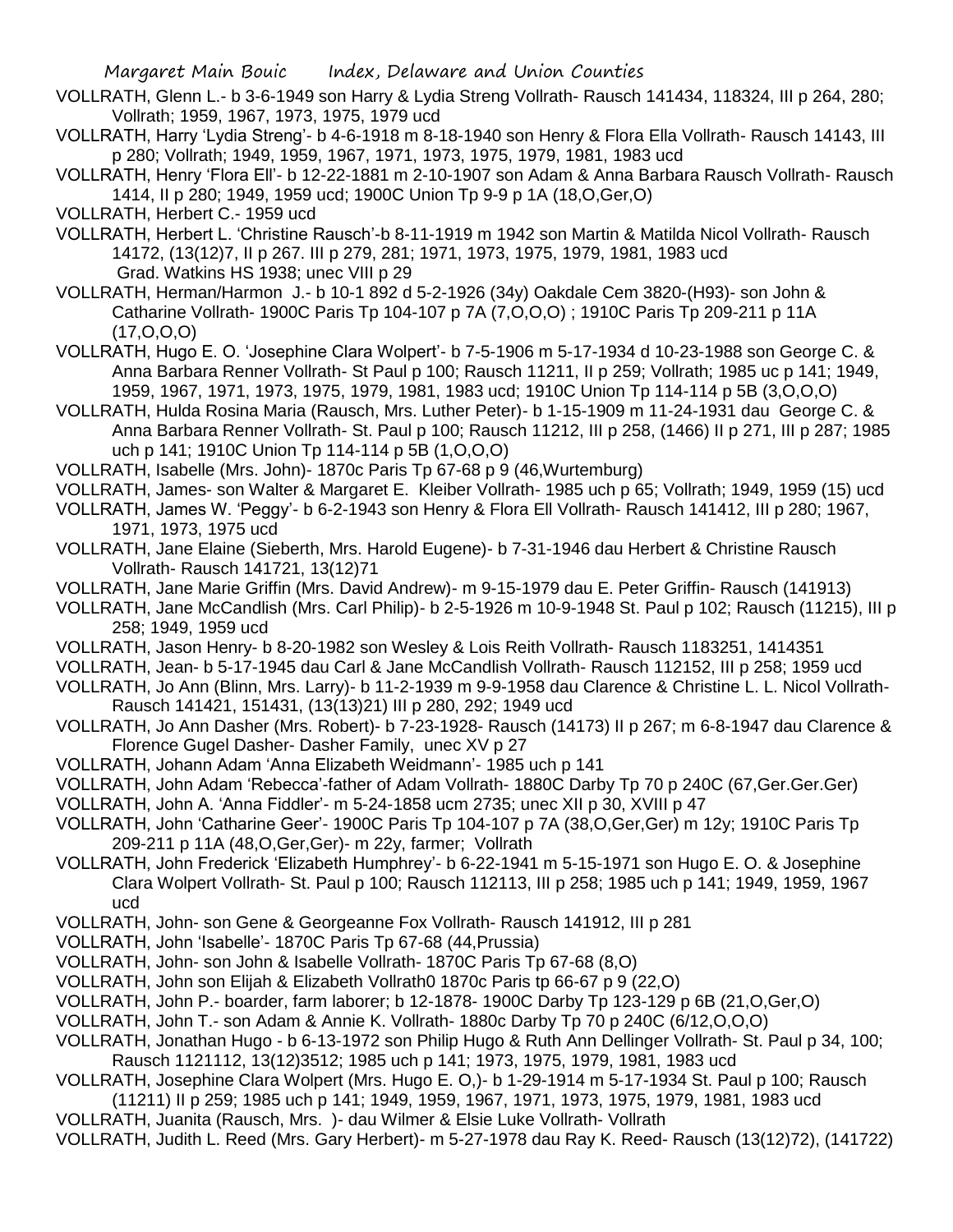- VOLLRATH, Karen (Ernst, Mrs. John)- b 2-6-1966 m 1991- dau Victor William & Virginia Fredericks Vollrath-St. Paul p 3
- VOLLRATH, Katherine Bishop (Mrs. William Phillip)- b 5-17-1887 m 8-13-1908 d 11-15-1973 St. John's Cemdau Philip & Anna Barbara Emmert Bishop- St. Paul p 3; Rausch (1415), II p 268
- VOLLRATH, Kathleen Stewart (Mrs. Kenneth J.)- b 7-22-1945 m 5-31-1969 St. Paul p 4
- VOLLRATH, Keith- b 1975 son Ronald G. & Eileen E. Vollrath- 1975, 1979 ucd
- VOLLRATH, Kenneth J 'Kathleen Stewart'- b 6-14-1945 m 5-31-1969 son Werner William & Evangeline Nicol Vollrath- St. Paul p 4; Rausch 141521, III p 280
- VOLLRATH, Kevin J.- b 4-12-1977 son Kenneth J. & Kathleen Stewart Vollrath- St. Paul p 4
- VOLLRATH, Kevin- b 1978 son Ronald G. & Eileen E. Vollrath- 1971, 1973, 1975, 1979 ucd
- VOLLRATH, Kris- b 1971 ch Ronald G. & Eileen E. Vollrath- 1973, 1975, 1979 ucd
- VOLLRATH, Khris(t)i- b 1968 dau Dwight & Marcia G. Vollrath- 1967, 1973, 1975, 1979, 1981, 1983 ucd
- VOLLRATH, Krista- b 7-21-1975 dau William W. & Mary Menke Vollrath- St. Paul p 3
- VOLLRATH, Laura Lynn (Paine, Mrs. Charles)- b 12-11-1962 m 7-2-19– dau Victor William & Virginia Fredericks Vollrath- St. Paul p 3
- VOLLRATH, LeRoy 'Virginia Luh'- b 7-15-1915 m 10-22-1939 son Peter & Mary Nicol Vollrath- Rausch 14131, II p 268, III p 280; 1949,. 1959, 1967, 1971, 1973, 1975 ucd
- VOLLRATH, Lisa Louise (Spurlock, Mrs. Bruce)- b 1965 m 1-10-1987 dau James W. & Peggy Louise Hall Vollrath- Vollrath; 1985 uch p 65; 1967, 1971, 1973, 1975 ucd
- VOLLRATH, Lois Reith (Mrs. Wesley)- m 7-28-1979 dau Elmer Reith- Raush (118325); (141435)
- VOLLRATH, Loranna A.- 1870C Paris Tp 66-67 p 9 (1,O)
- VOLLRATH, Louis 'Lydia Nicol'- b 7-14-1901 m 9-19-1923 son Adam & Anna Barbara Rausch Vollrath-Rausch 141(11), II p 269; 1949, 1959, 1967, 1971, 1973, 1975 ucd; 1910C Darby Tp 135-135 p 7A (9,O,Ger,O)
- VOLLRATH, Louise/a L.M. (Scheiderer, Mrs. Carl)- b 3-21-1892 m 2-15-1911 dau Adam & Anna Barbara Rausch Vollrath- Rausch 1418, II p 268; 1900C Darby Tp 186-193 p 9B (8,O,Ger,O); 1910C Darby Tp 1135-135 p 7A (19,O,Ger,O)
- VOLLRATH, Lutrelle- b 11-24-1924 d 9-29-1938 son Lewis & Lydia Nicol Vollrath- Rausch 141(11)1, 11961
- VOLLRATH, Lydia C/ (Bunsold, Mrs. Ernest)- b 1-17-1887 m 4-15-1909 dau Adam & Anna Barbara Rausch Vollrath- Rausch 1416 II p 268 ; 1985 uch p 21; 1900C Darby Tp 186-193 p 9B (13,O,Ger,O)
- VOLLRATH, Lydia Nicol (Mrs. Louis)- b 8-9-1904 m 9-19-1923 d 8-19-1965 dau Martin & Mary Rausch Nicol-Rausch 1196 II p 269, (141(11); 1949, 1959 ucd
- VOLLRATH, Lydia Streng (Mrs. Harry)- b 7-25-1919 m 1940 dau Gerhart & Lena Rausch Strent- Rausch 14143, III p 280; 1949, 1959, 1967, 1971, 1973, 1975, 1979 ucd
- VOLLRATH, Malinda- b 11-8-1949 dau Warner & Evangeline Nicol Vollrath- Rausch 141522, III p 280
- VOLLRATH, Marcia Rowe (Mrs. Dwight)- m 2-4-1967 dau William Rowe- Rausch (118322) (141432); 1967, 1971, 1973, 1975, 1979, 1981, 1983 ucd
- VOLLRATH, Margaret Catherine (Dellinger, Mrs. Ernest Casper Conrad)- b 12-4-1881 m 4-26- 1906 d 10-1- 1937 dau Philip & Anna Barbara Rausch Vollrath- St. Paul p 30, 102
- VOLLRATH, Margaret E. Kleiber (Mrs. Walter)- b 5-112-1914 m 1-5-1936 d 1963- Rausch (114141); II p 268, III p 280; 1985 uch p 65; 1949. 1959 ucd
- VOLLRATH, Margareta (Dellinger, Mrs. Ernest)- b 12-4-1881 m 4-26-1906 d 10-1-1937 dau Philip & Anna Barbara Rausch Vollrath- Rausch 1122, II p 259; Maggie C.- 1900C Union Tp 2-2 p 1A (18,O,O,O)
- VOLLRATH, Marie Ruth (Van Gorden, Mrs. Jay)- b 11-22-1966 m 5-7-1988 dau Philip Hugo & Ruth Ann Dellinger Vollrath- St. Paul p 100; 1985 uch p 141; 1967, 1971, 1973, 1975, 1979, 1981, 1983 ucd
- VOLLRATH, Marjorie R.(Myers, Mrs. Carl) b 2-18-1938 dau Walter & Margaret E. Kleiber Vollrath- Rausch 141411, III p 280; 1949, 1959, 1967 ucd
- VOLLRATH, Mark- b 1974 son Thomas V. & Sarah L. Vollrath- 1979, 1981, 1983 ucd
- VOLLRATH, Martin 'Matilda Nicol'- b 1-15-1889 m 10-25-1915 d 4-114-1985 St. John's Lutheran Cem- son Adam & Anna Barbara Rausch Vollrath- Rausch 1417, III p 280; Marysville p 61; 1949, 1959 ucd; 1900C Darby Tp 186-193 p 9B (10,O,Ger,O); 1910C Darby Tp 135-135 p 7A (20,O,Ger,O)
- VOLLRATH, Marvin- b 12-27-1931 son Louis & Lydia Nicol Vollrath- Rausch 141(11)3, 11963, III p 267, 282; 1949, 1959 ucd
- VOLLRATH, Mary- dau Adam & Annie K. Vollrath- 1880c Darby Tp 70 p 240C (4,O,O,O)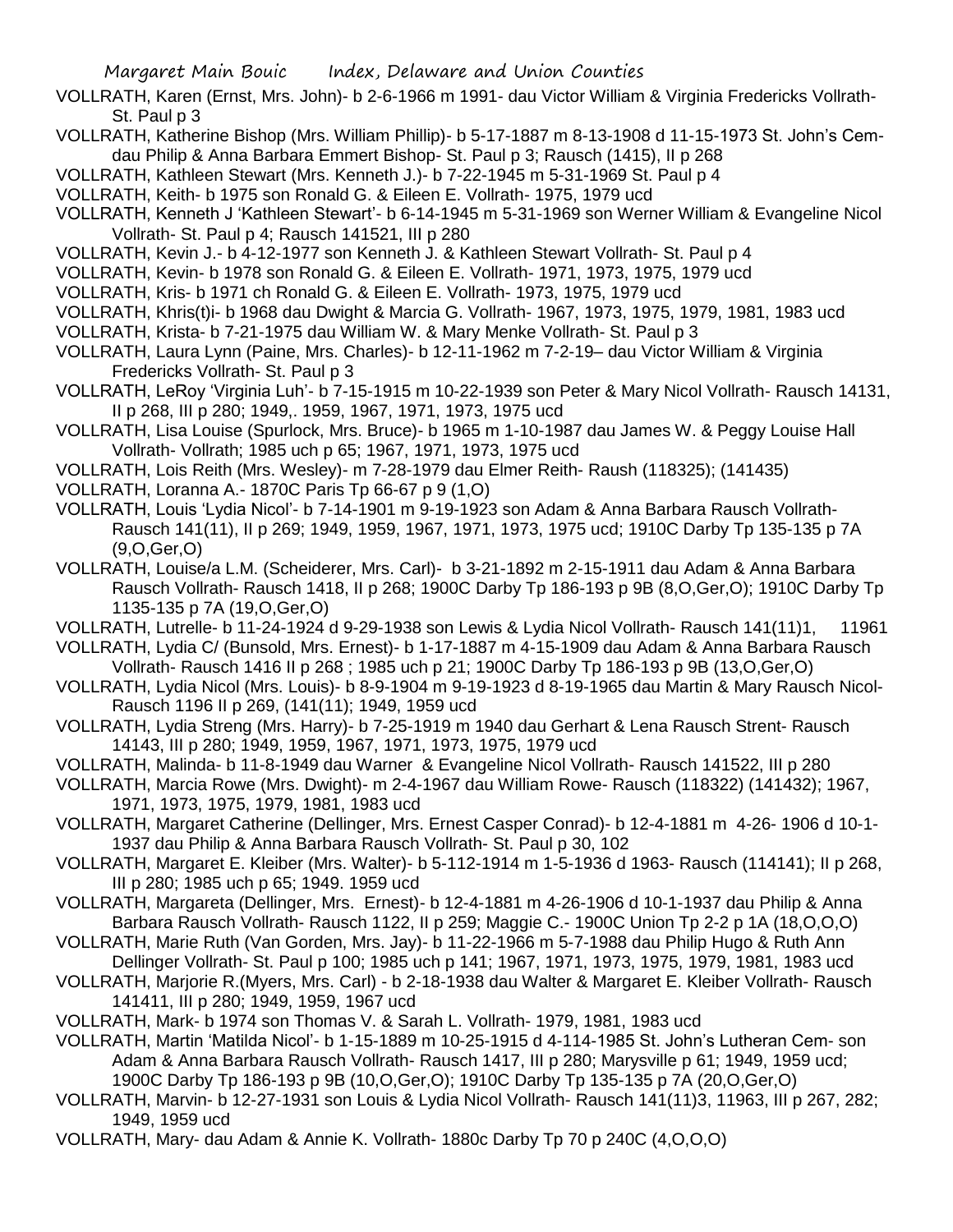- VOLLRATH, Mary Alice (Elk, Mrs. Joe O.)- b 5-3-1942 dau LeRoy & Virginia Ljh Vollrath- Rausch 141312, III p 268, 280; 1949 ucd
- VOLLRATH, Mary Jo (Rott, Mrs. Kenneth A.)- b 1-14-1939 m 7-3-1960 dau Hugo E, O. & Josephine Clara Wolpert Vollrath- St,. Paul p 100; Rausch 112112, III p 258; 1985 uc p 1411949, 1959 ucd
- VOLLRATH, Mary Menke (Mrs. William W.)- b 2-4-1944 m 1-8-1964- St. Paul p 3
- VOLLRATH, Mary Nicol (Mrs. Peter)- b 9-8-1882 m 2-26-1905 d 7-3-1938- Rausch (1413), II p 268, III p 280; 1910C Millcreek Tp 133-135 p 6B (20,O,O,O) m 5y, no ch
- VOLLRATH, Mary (Renner, Mrs. George Casper)- m 3-11-1876 d 10-27-1914 dau Adam & Anna Barbara Rausch Vollrath- Rausch 1411, II p 268; Renner 1,2; 1900C Darby Tp 186-193 p 9B (24,O,Ger,O)
- VOLLRATH, Matilda Nicol (Mrs. Martin)- b 4-24-1892 m 10-25-1915 dau John George & Barbara Scheiderer Nicol- Rausch (1417), II p 267; 1949, 1959 ucd
- VOLLRATH, Matthew David- b 3-31-1983 son David Andrew & Jane Marie Griffin Vollrath- Rausch 1419131
- VOLLRATH, Matthew Thomas b 2-8-1984- son David George & Gail Roselli Vollrath- St. Paul p 100
- VOLLRATH, Matthew William- b 11-5-1973- son Victor William & Virginia Fredericks Vollrath- St. Paul p 3
- VOLLRATH, Melinda S. (Wilson, Mrs. William D.,Jr.)- b 11-8-1949 m 8-17-1968 dau Warner William & Evangelyn Nicol Vollrath- St. Paul p 4
- VOLLRATH, Melissa- dau Elijah & Elizaeth Voollrath- 1870C Paris Tp 66-67 (18,O)
- VOLLRATH, Michael J. B 11-29-1975 son John Frederick & Elizabeth Humphrey Vollrath- St. Paul p 34
- VOLLRATH, Michael- b 1969- son Thomas A. & Sarah L. Vollrath- 1971, 1973, 1979, 1981, 1983 ucd
- VOLLRATH, Miriam (King, Mrs. Gene E.)- b 10-18-1936 m 8-5-1961 dau Louis J. G. & Lydia Nicol Vollrath-Rausch 11964, 141(11)4, III p 267, 282; 1949 ucd
- VOLLRATH, Nancy Christine- b 3-3-1946 dau Clarence & Christine L. L. Nicol Vollrath- Rausch 141423, 151423, III p 280; 1949, 1959, 1967 ucd
- VOLLRATH, Neil- b 1970/1 son Dwight & Marica G. Vollrath- 1971, 1973, 1975, 1979, 1981, 1983 ucd
- VOLLRATH, Nora M. C.- b 2-1900 dau John & Catharine Vollrath- 1900C Paris Tp 104-107 p 7A (3/12,O,O,O); 1910C Paris Tp 209-211 p 11A (10,O,O,O)
- VOLLRATH, Norma Louise (Parr, Mrs. John Lee)- b 8-27-1926 m 8-30-1947 dau Louis J. G. & Lydia Nicol Vollrath- Rausch 11962, 141(11)2, II p 267, 269; 1985 uch p 101
- VOLLRATH, Peggy Louise Hall (Mrs. James W.)- 1985 uch p 65; 1967, 1971, 1973 ucd
- VOLLRATH, Penny Thompson (Mrs. Victor William)- St. Paul p 3
- VOLLRATH, J. Peter 'Mary Nicol'- b 12-9-1879 m 2–26-1905 son Adam & Anna Barbara Rausch Vollrath-Rausch 1413, II p 268, III p 280; 1910C Millcreek Tp 133-138 p 6B (30,O,?,?) M 5y, farmer; 1949, 1959 ucd
- VOLLRATH, Philip 'Anna Barbara Rausch'- b 2-17-1854 or 6-21-1853 m 2-28-1878 d (1)2-25-1932- St. Paul p 100; Rausch (112), II p 268, III p 280; German Cem, Darby Tp p 54; 1880C Paris Tp 68-82 p 47 (26,O,Ger,Ger); 1900C Union Tp 2-2 p 1A (45,O,Ger,Ger) m 23y
- VOLLRATH, Philip 'B????'- 1910C Union Tp 115-115 p 5B (59,O,Ger,Ger)
- VOLLRATH, Philip Hugo 'Ruth Ann Delinger'- b 10-17-1937 m 9-8-1963 son Hugo E. O & Josephine Clara Wolpert Vollrath- St. Paul p 34, 100; Rausch 112111, III p 258, (13(12)35); 1949, 1959, 1967, 1971, 1973, 1975, 1979, 1981, 1983 ucd
- VOLLRATH, Philip W.- son Adam M. & Anna Rausch- 1900C Darby Tp 186-193 p 9B (15,O,Ger,O)
- VOLLRATH, Rebecca (Mrs. John adam)- 1880 Darby Tp 70 p 240C (60,Ger,Ger,Ger)
- VOLLRATH, Renata Anna (Lorenz, Mrs. Everett)- b 1-17-1917 m 8-20-1939 dau William Philip & Katherine Bishop Vollrath- St. Paul p 4
- VOLRATH, Rebecca Conrad (Mrs. Adam)- m 1-11-1864 ucm 3517; unec XXI p 29
- VOLLRATH, Reigfeiten John, Sr.- b 1-25-1826 Ger d 1–26–1898 (72y21d) Funeral St. Johns', unec XVIII p 54
- VOLLRATH, Renata (Lorenz, Mrs. Everett)- b 1–17-1917 m 8-13-1939 dau William & Katherine Bishof Vollrath- Raysch 114153, III p 280
- VOLLRATH, Renee M. Wise (Mrs. William G.)- m 4-27-1980 dau Edwin Wise- Raysch (141911)
- VOLLRATH, Robert 'Joanne Dasher'- b 2-9-1924 m 6-8-1947 d 6-22-1998 Oakdale M-91-SE 1/4; son Martin & Matilda Nicol Vollraty- Rausch 14173 p 267, III p 281; Dasher Family p 27; unec XV p 27
- VOLLRATH, Ronald 'Eileen Nicol'- b 2-9-1924 m 9-12-1964 son Harry & Lydia Streng Vollrath- Rausch 118321, 141431, , III p 264, 280; 1949, Vollrath; 1959, 1971, 1973, 1975, 1979, 1981, 1983 ucd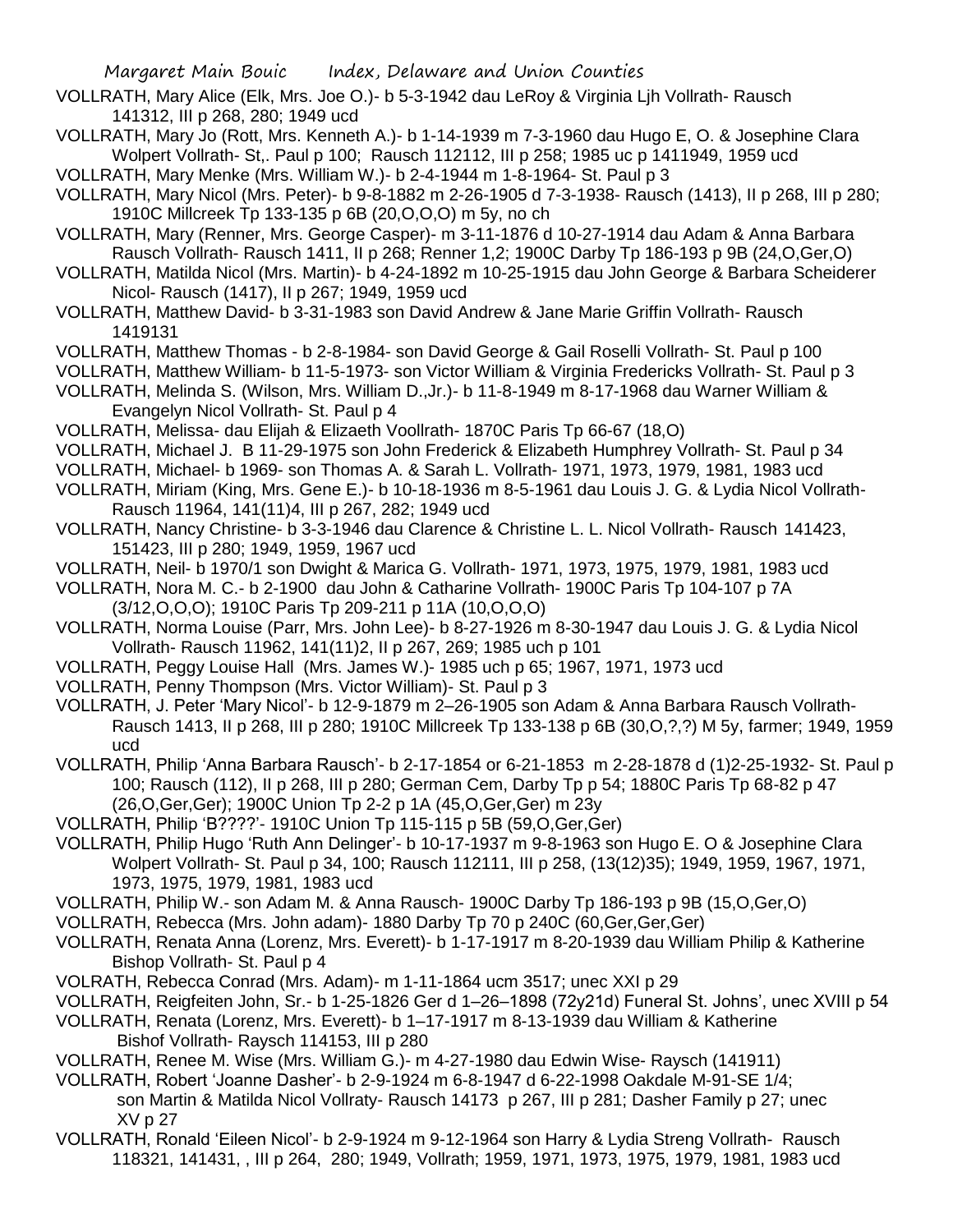- VOLLRATH, Rosina (Bunsold, Mrs. Martin)- b 3-15-1883 m 2-27-1908 d 4-16-1957- St. Paul p 103
- VOLLRATH, Ruth Ann Dellinger (Mrs. Philip Hugo)- b 10-19-1944 m 9-8-1963- dau Walter & Nora Rausch Dellinger; St. Paul p 34; 1985 uch p 141 ; Rausch (13912)35) III p 278; 1967, 1971, 1973, 1975, 1979, 1981, 1983 ucd
- VOLLRATH, Sarah (Mrs. Thomas V.)- Rausch (141311) 1967, 1971, 1973, 1979, 1981, 1983 ucd
- VOLLRATH, Sharon Lee (Ellinger, Mrs. George)- b 10-28-1945 dau Harry & Lydia Streng Vollrath- Rausch 118323, 141433, III p 264, 280; Vollrath; 1949, 1959, 1967, 1971 ucd
- VOLLRATH, Thomas V. 'Sarah'- b 10-23-1940 son LeRoy & Virginia Luh Vollrath- Rasuch 141311 III p 280; 1949, 1959, 1967, 1971, 1973, 1979, 1981, 1983 ucd
- VOLLRATH, Tina- b 1968 dau Thomas A. & Sarah A. Vollrath- Rausch 141311; 1971, 1973, 1979, 1981, 1983 ucd
- VOLLRATH, Threasia Blumenschein (Mrs. August)- b 7-20/25-1897 m 5-29-1921 d 1-5-1984 dau Adam & Elizabeth Bartholomai Blumenschein- Rausch (1419) II p 268
- VOLLRATH, Tracy B.- d 1-5-1984 Oakdale K-14-N ½
- VOLLRATH, Victor 'Edith Trastzke'- b 2-1-1910 m 1934 son William & Katherine Bischof Vollrath- Rausch 14151, II p 268
- VOLLRATH, Victor, Jr.- b 8-9-1938 son Victor & Edith Trastzke Vollrath- Rausch 141511, III p 280
- VOLLRATH, Virginia Fredericks (Mrs. Victor William)- m 6-10-1961- St. Paul p 3
- VOLLRATH, Virginia Luh (Mrs. LeRoy)- b 9-23-1917 m 10-22-1939- Rausch (14131), III 280; 1949, 1959, 1967, 1971, 1973, 1975 ucd
- VOLLRATH, Victor Phillip 'Edith Fratske'- b 2-1-1910 m 2-24-1934 d12-16-1973 son William Philip & Katherine Bishop Vollrath- St Paul p 3
- VOLLRATH, Victor William ''Virginia Fredericks''Penny Thompson'- b 8-9-1938 m 6-10-1961 St. Paul p 3
- VOLLRATH, Walter M. 'Margaret Kleiber'- b 10-19-1910 m 1-5-1936 d 3-18-1991 (80) St. John's Cem- son Henry & Flora Ell Vollrath; Rausch 14141 II p 268, III p 280; Vollrath; 1985 uch p 65; 1949, 1959, 1967, 1971, 1979, 1981 ucd
- VOLLRATH, Walter- son Walter M. & Margaret Kleiber Vollrath- 1949 ucd
- VOLLRATH, Wanda Lou (Sue)(Weese, Mrs. Robert)- b 4-9-1954 dau Harry & Lydia Streng Volrath- Rausch 118326, 141436, III p 264, 280; Vollrath; 1959, 1967, 1971, 1973, 1975 ucd
- VOLLRATH, Werner William 'Evangelyn Nicol'- b 8-25-1914 m 9-27-1941 son William & Katherine Bischof Vollrath- St. Paul p 3; 1985 uch p 85; Rausch 14152 II p 268, 280
- VOLLRATH, Wesley W.' Lois Reith'- b 7-1-1951 son Harry & Lydia Streng Vollrath- 141435, 118325 III p 264, 280; 1959, 1967, 1971, 1973, 1975 ucd
- VOLLRATH, William- b 12-22-1940 son Victor & Edith Traetzke Vollrath0 Rausch 141512, III p 280
- VOLLRATH, William G.'Renee M. Wise'- b 5-24-1949 m 4-27-1980 son Gene & Georgeanne Fox Vollrath; Rausch 141911, III p 281
- VOLLRATH, William Philip 'Katherine Bishop'- b 7-9-1884 m 8-13-1908 d 12-28-1938- son Adam & Anna Barbara Rausch Vollath- Rausch 1415, II p 268; St. Paul p 3;
- VOLLRATH, William W. 'Mary Menke' b 12-22-1940 m 1-8-1964
- VOLLRATH, William W., Jr.- b 8-23-1964 son William W. & Mary Menke Vollrath- St. Paul p 3
- VOLLRATH, Wilmer 'Elsie Luke'' Vollrath
- VOLLRATH, Wilmer W.- son John & Catharine Vollrath- 1910c Paris Tp 209-211 p 11A (2,O,O,O)
- VOLPE, Charles 'Cindy'- Italian cooks- Volpe
- VOLPE, Cindy (Mrs. Charles)- Volpe
- VOLUM, Hiram 'Mary Bozarth'- m 9-23-1849 Madison Co. unec XI p 45
- VOLUM, Mary Bozarth (Mrs. Hiram)- m 9-23-1849 Madison Co; unec XI p 45
- VOLZ, Eileen (Crosman, Mrs. William M.)- m 11-11-1949 d 8-3-1974 dau William & Minnie C. Volz- Volz
- VOLZ, Gail J. (Mrs. Robert C.)- Marysville p 49; 1959, 1967, 1971 ucd
- VOLZ, Minnie C. (Mrs. William ) mother of Robert Volz- d Nov. 1964- Volz
- VOLZ, —(Christ, Mrs. Carl)- dau William & Minnie C. Volz- Volz
- VOLZ, —(Baldwin, Mrs. Rex)- dau William & Minnie C. Volz- Volz
- VOLZ, —(Worch, Mrs. Charles)- dau William & Minnie C. Volz- Volz
- VOLZ, Norman A.- son William & Minnie C. Volz- Volz
- VOLZ, Robert Charles 'Gail J. '- b 1-5-1918 d 1-11-2003 Oakdale M-57-NE 1/4 by Robert C. & Gail S. Vol; Marysville p 49; 1959, 1967, 1971, ucd; son William & Minnie C. Volz- Volz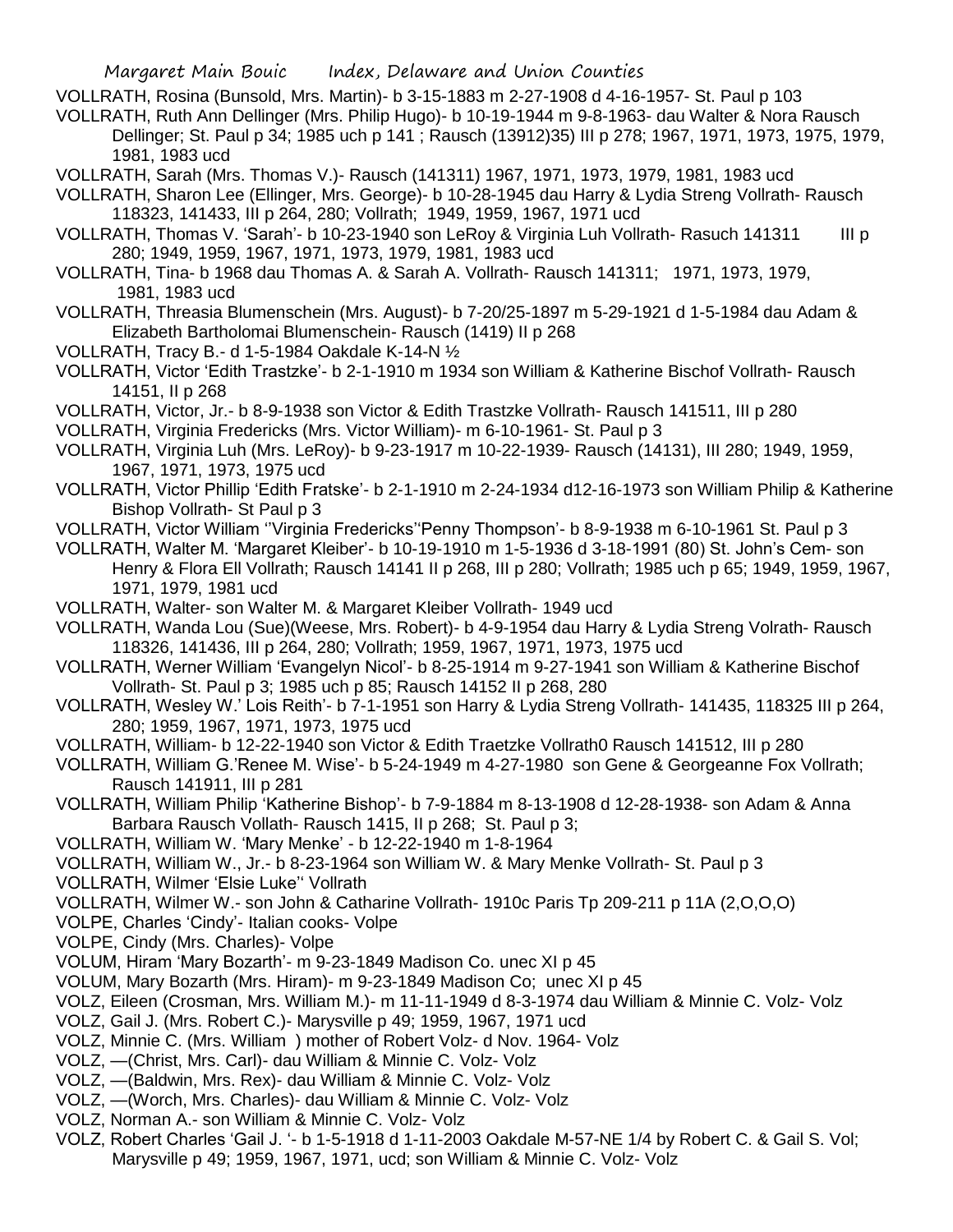- Margaret Main Bouic Index, Delaware and Union Counties VOLZ, Terry- ch Robert Charles & Gail J. Volz- 1959 (10) ucd VOLZ, William 'Minnie C.'- Volz VOLZ, William- son William & Minnie C. Volz- Volz VONADA, Adam 'Carrie Edith Gentzel'- Weiser p 534 VONADA, Beatrice Madaline Wert (Mrs. Philip A.)- b 12-16-1913 m 7-15-1934 dau David Sparr & Eva Fleisher Wert- Weiser p 599 VONADA, Carrie Edith Gentzel (Porter, Mrs. Calvin)(Snook, Mrs. Russell)(Mrs. Adam)- dau Elias P. & Paulina Shreckengast- Weiser p 534 VONADA, Douglas Sparr- b 4-27-1935 son Philip A. & Beatrica Madaine Wert Vonada- Weiser p 599 VONADA, Genevieve- dau Adam & Carrie Edith Gentzel Vonada- Weiser p 534 VONADA, Mary (Hoy, Mrs. Edward S.)- Weiser p 591 VON ALMEN, Dama lou (Mrs. Irvan J.)- Von Almen VON ALMEN, Irvan J. 'Dama Lou'- Von Almen; postmaster, Ostrander, 1978 VON BARGEN. Dee (Mrs. Glenn C.)- von Bargen VON BARGEN, Glenn C. 'Dee'- von Bargen VON BARGEN, Susan Lynn- dau Genn C. & Dee von Bargen- von Bargen VONBERG, Ada- b 8-20-1881 Delaware Town dau Credrick & Rosy Lotz Vonberg- dcbirths VONBERG, Charles- dcga 1991 p 25, dg 1-3-1902 p2c3 VONBERG, Fred- b German, naturalized 11-5-1888; to US 6-4-1881, dcga 1884 p 15 VON BERG, James Price- b 4-14-1905 Delaware Town son Chas. J. & Margaret E. Price Von Berg- dcbirths VONBERY, Elizabeth- b 11-25-1883 Delaware Town dau Fred & Rose Loty Vonbery- dcbirths VON BREDOW, Hans D. 'Helen M.'- 1980 dcd VON BREDOW, Helen M. (Mrs. Hans D.)- 1980 dcd VONBURG, Henry- d 10-3-1889 (3-7-0) Delaware -dcdeaths VONBURG, Ralph- b 12-31-1889 Delaware Town son Fred & Rosa Lotz Vonburg- dcbirths VON CIRIACY-WANTRUP, Clementine Luise Schrader (Mrs. Paul) b 11-15-1869 m 8-29-1894 d 2-16-1901 Germany- dau Hermann Wilhem & Amalie Elizabeth Clementine Schrader- Weiser p 200 VON CIRIACY-WANTRUP, Paul 'Clementine Luise Schrader- b 5-15-1865 m 8-29-1894- Weiser p 200 VON CLEMSHAUSER, Elizabetha Peiffer- dcc Eulalie Cook Greene 33 VON DACH, Barbara- dau Rudy J. & Donna Jean Von Dach- Von Dach; 1964 (15) dcd VON DACH, Constance- b 1953 dau Donald J. & Louise M. Von Dach- 1961, 1964 (12), 1969, 1971 dcd VON DACH, Debbie (Mrs. Jake)- 1980 dcd VON DACH, Donald J. 'Louise M.'- 1961, 1964, 1969, 1971 dcd VON DACH, Donna Jean (Mrs. Rudy J. )- d 1-5-1997 (66) Dublin; Von Dach; 1964, 1969, 1971, 1980 dcd VON DACH, Jacob 'Debbie'- b 1951 son Donald J. & Louise M. Von Dach- 1961, 1964 (14), 1969, 1971 dcd VON DACH, Jay/Jack 'Jana' - b 1958- son Rudy J. & Donna Jean Von Dach- Von Dach; 1964 (6), 1969, 1971, 1980 dcd VON DACH, Judy-b 1956- dau Donald J. & Louise M. Von Dach- 1961, 1964 (9), 1969, 1971 dcd VON DACH, Louise M. (Mrs. Donald J.)- 1961, 1964, 1969, 1971 dcd VON DACH, Mary (Kirkpatrick, Mrs. David - b 1960 dau Rudy J. & Donna Jean Von Dach- Von Dach; 1964 (4), 1969, 1971 dcd VON DACH- Paul- son Donald J. & Louise M. Von Dach- 1961, 1964 (16) dcd VON DACH, Rudy-b 1956 son Donald J. & Louise M. Von Dach- 1961, 1964 (9), 1969, 1971 dcd VON DACH, Rudy J. 'Donna Jean '- Von Dach; 1964, 1969, 1971, 1980 dcd VON DACH, Sandy- dau Rudy J. & Donna Jean Von Dach- Von Dach; 1964 (14), 1969 dcd VON DACH, Sheila- b 1954 dau Donald J. & Louise M. Von Dach- 1961, 1964 (11), 1969 dcd VON DACH, Terry-b 1951 dau Rudy J. & Donna Jean Von Dach- Von Dach; 1964 (13), 1969, 1971 dcd VONDEIZHAAR, Tracy Nicol (Mrs. William) b 1-6-1968 m 11-9-1991 dau Gerald & Roxie Bachmn Nicol- St. Paul p 37, 59 VONDEIZHAAR, William 'Tracy Nicol'- b 10-25-1966 m 11-9-1991 - St. Paul p 37, 69 VONDENBERG, Anna Decker (Mrs. Lambert)- Vondenberg VONDENBERG, Lambert 'Anna Decker'- Vondenberg VONDENBERG, Vonda (Hayworth, Mrs. John )- b 8-3-1908 d 10-20-1987 (79) Our Lady of lourdes Cem- dau Lambert & Anna Decker Vondenberg- Vondenberg
- VONDERAN, Lizzie (Mrs. )- dau John OL. Sr. & Mary Denterlein Boerger- unec XIII p 32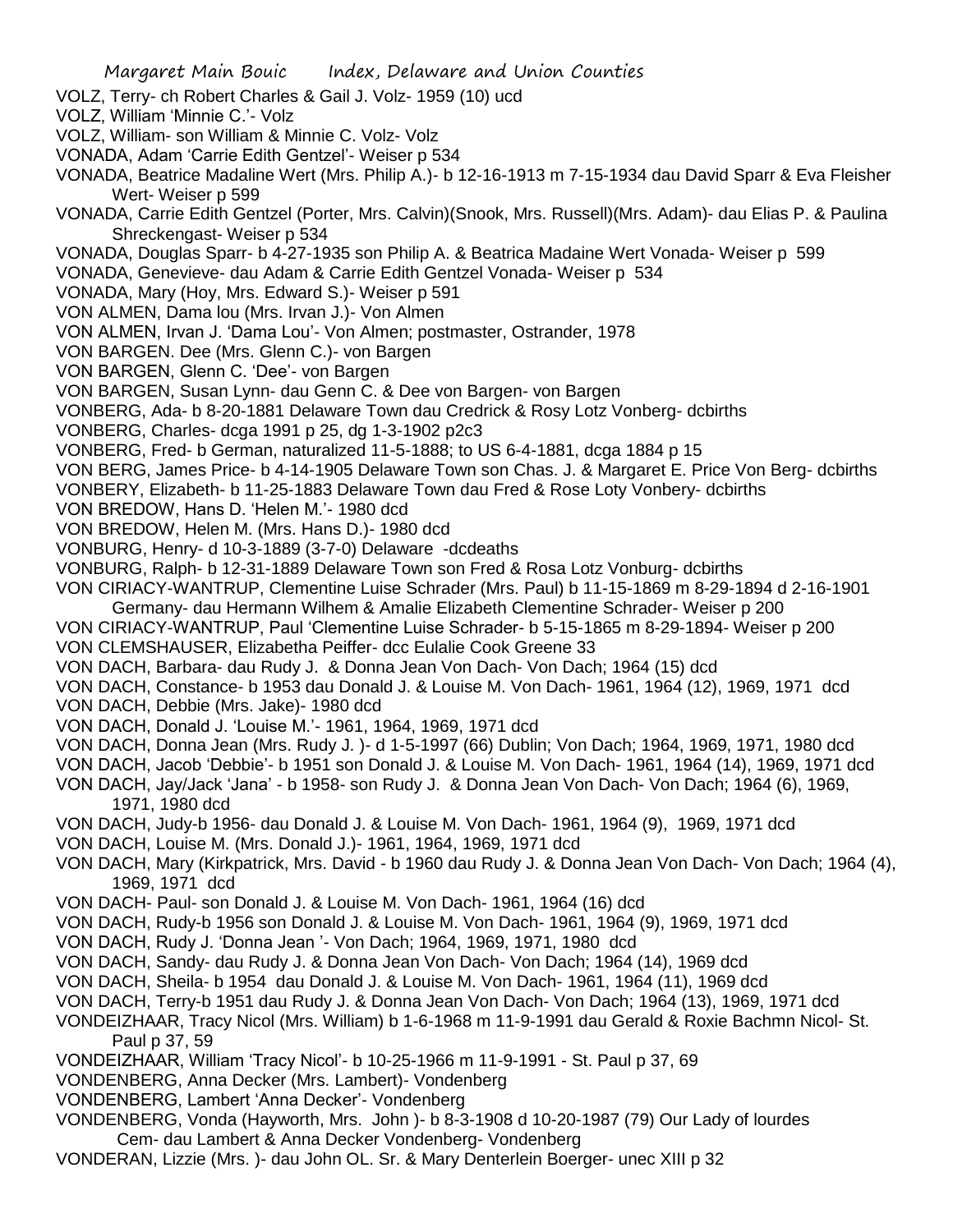- VON DERAU, Anna Barbara Weidman (Mrs. Phillip)- Von Derau
- VON der au, Anna Marie (Weidman, Mrs. Johann Conrad)- grandmother of Essie Marie Weidman- 1985 uch p 121
- VON DERAU, Essie Rhea (Baker, Mrs. Oscar)- b 8-13-1889 m 12-21-1911 d 7-18-1996 (106) Broadway Cemdau Phillip & Anna Barbara Weideman Von Derau- Von Derau
- VONDERAU, George 'Sarah Ruhl'- unec XII p 30
- VONDERAU, Philip 'Anna Barbara Weidman'- Vonderau
- VONDERAU, Sarah Ruhl (Mrs. George)- unec XII p 30
- VON DRISKA, Frank- Von Driska
- VON DRISKA, Leona Eve Norton (Mrs. Michael Thomas)- m 5-27-1978 dau N. M. Norton Von Driska
- VON DRISKA, Thomas 'Leona Eve Norton'- m 5-27-1978 son Frank Von Driska- Von Driska
- VON EVANS, b11-29-1867 Delaware Town dau & Mary Von Evans- dcbirths, colored
- VON FEASEL, Clinton 'Neva'- Von Feasel
- VON FEASEL, Neva (Mrs. Clinton)- d 5-16-1986 (89) Trenton Cem- Von Feasel von GEREKOT, Carolin Clementine Henrietta Gossling (Mrs. Hans Freiherr)- b 4-19-1884 m 7-25-1906 d 1942- dau Eduard & Amalie Auguste Elisabeth Schrader Goseling- Weiser p 198
- VON GEREKOT, Hans (Freiherr)'Caroline Clementine Henrietta Gossling)- b 12-18-1873 m 7-25-1906 d 1923- Weiser p 198
- VON GEHTRITZ, Baroness Viola Lytle Von Gehtritz/Euclritz- d Tuesday (38) dau Hon. J. R. & Cornelia A. Chase Lytle- dg 8-30-1912, 9-3-1912 Cry Ab p 154, 155; dg 2-16-1917 Cry Ab p 19
- VON HOLTEN, James W.- 1980 dcd
- VON HUSEN, Mary (Schmidt, Mrs. Noel John)- b 9-18-1936 m 8-15-1959 St. Paul p 10, 46, 96
- VONINS, K. M.- 1980 dcd
- VON KLINGER, Ethel Veda (Mrs. Simeon B) b 6-7-1879 d 3-8-1962 (82) dau Joseph & Flora Black Roller-VON Klinger
- VON KLINGER, Donna (Wilson, Mrs. )- dau Simeon B. & Ethel Veda Roller Von Klinger- Von Klinger
- VON KLINGER, John- son Simeon B. & Ethel Veda Roller Von Klinger- Von Klinger
- VON KLINGER, Joseph- son Simeon B. & Ethel Veda Roller Von Klinger- Von Klinger
- VON KLINGER, Ruby (Miller, Mrs. )- dau Simeon B. & Ethel Veda Roller Von Klinger- Von Klinger
- VON KLINGER, (Cook, Mrs. Paul)- d 8-17-1972 dau Simeon B. & Ethel Veda Roller Von Klinger- Von Klinger
- VON KUHLMAN, Johann George' Marie Katherine Mueller'- grandparents of William L. Coleman- 1985 uch p 29
- VON KUHLMAN, Marie Katherine Mueller (Mrs. Johann George)- grandparents of William L. Coleman- 1985 uch p 29
- VONNETTE, Clarence- 1940 draft- dcga 1995 p 82
- VON OHLEN, Bruce- 1980 dcd
- von POST, Amalie Elizabeth Clementine (Schrader, Mrs. Hermann Vilhelm George) b 11-12-1833 m 5-23- 1856 d 9-29-1909 dau Laurentius & Margaretta Henrietta Meier von Post- Weiser p 198
- von POST, Emily Maria (Pauli, Mrs. Ernst Barnhard)- b 8-5-1835 n 5-25-1870 d 10-27-1891 dau Laurentius & Margaretta Meier von Post- Weiser p 201
- von POST, Henrietta Margaretta (Schwab, Mrs. Christoph Theodor)- b 12-15-1831 m 10-8-1852 d 6-7-1906 dau Laurentius & Margaretta Henrietta Meier von Post- Weiser p 193
- von POST, Hermann Caspar 'Jane Scott Whitlck'- m 3-22-1828 m 12-8-1853 d 10-10-1913 son Laurentius & Margaretta Henrietta Meier von Post- Weiser p 189
- von Post, Jane Scott Whitlock (Mrs. Hermann Caspar)- b 4-9-1830 m 12-8-1853 d 10-8-1895- Weiser p 189
- von POST, Laurentius 'Margaretta Henrietta Meier'- b 2-3-1810 m 5-24-1827 da 12-19-1839- Weiser p 189
- von POST, Margaretta Henrietta Meier (Mrs. Laurentius)- b 8-19-1804 m 5-24-1827 d 11-3-1836 dau Caspar & Catharine Eliza Kunze Meier- Weiser p 189
- VON SCHRITZ, Judith Anne (Mckitrick, Mrs. John Robert)- b 6-1-1941 m 8-6-1961- McKitrick p 288 VON SCHRITZ, Max- Sbc p 37
- VON STAFF, Noah- b 10-28-1870 Oxford Tp son Daniel & Malissa Smith Von Staff- dcbirths
- VON SWERINGEN, family history, dcga library, dcga 2004 p 24
- VON UCHTRITZ, Baron Bolce- son Otto von Uchtritz- 1908 dch p 697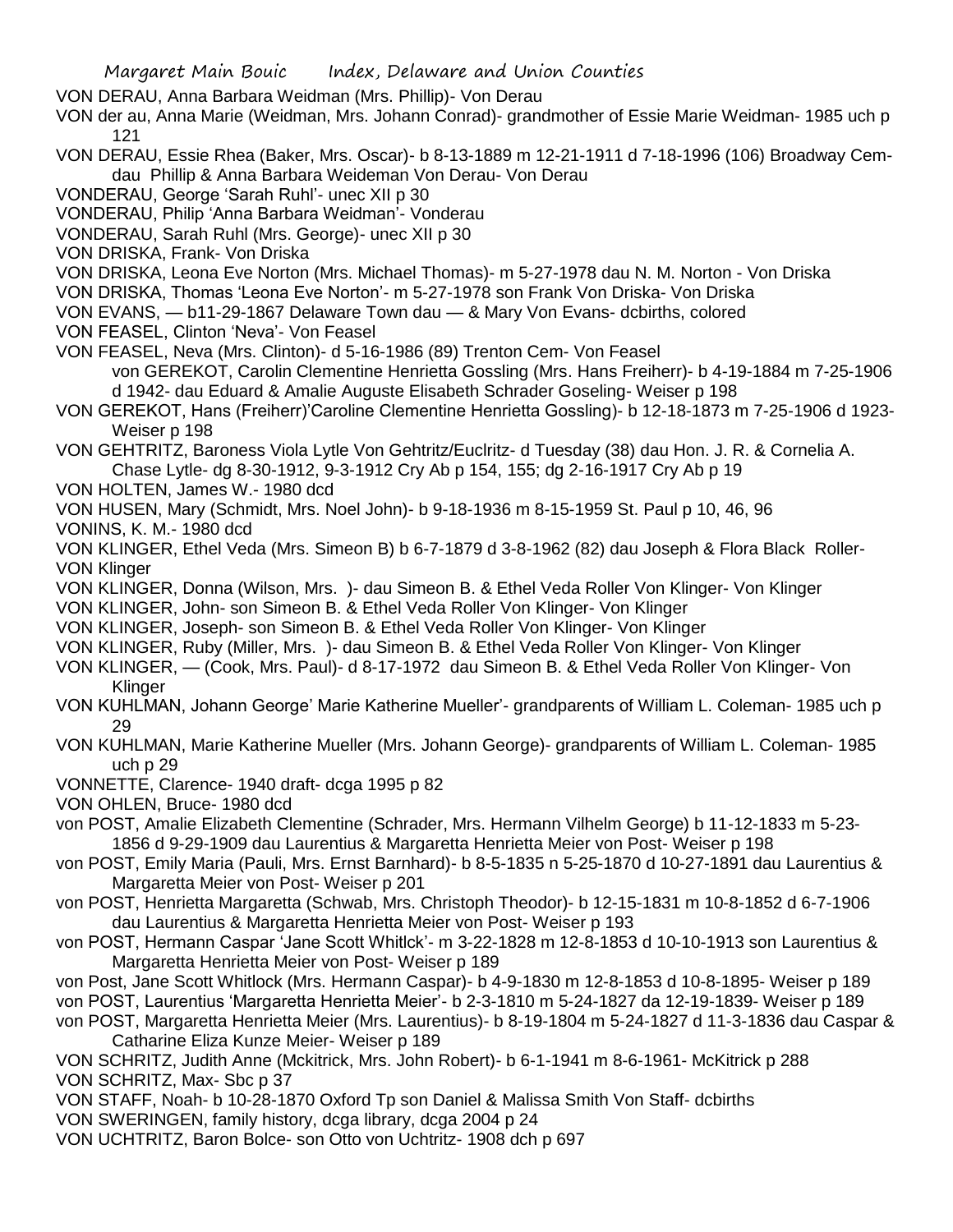- VON UCHTRITZ, Baron Edgar 'Viola Lytle'- son Baron Otto von Uchtritz- 1908 dch p 697; 1976 dch p 74 (
- VON, EUCLRITZ) dg 2-16-1917, Cry Ab p 19
- VON UCHTRITZ, Baron Otte- 1908 dch p 697
- VON UCHTRITZ, Baroness Viola Lytle (Mrs. Edgar)- b 1875 d 1912 Delaware dau James Robert & Cornelia Ann Chase Lytle- 1908 dch p 604, 697, picture 696, 697, 698; 1976 dch p 73, 74; dg 2-16-1917 Cry Ab p 19 (Von EUCRITZ)
- VON VILLE, Anthony- brother Frank H. Von Ville- Von Ville
- VON VILLE, Anthony- son Frank H. & Marie Von Ville- Von Ville
- VON VILLE, Austin Garret- b 12-21-1993 son Phillip & Maria Von Ville- Von Ville
- VON VILLE, Barbara (Robertson, Mrs. )- dau Frank H. & Marie Von Ville- Von Ville
- VON VILLE, Beatrice (Sellers, Mrs. Larry) -b 1951 dau Phillip E. & Frances R. Triacheff Von Ville-Von Ville; 1964 (13), 1969 dcd
- VON VILLE, Betty (Busic, Mrs. )- dau Frank H. & Marie Von Ville- Von Ville
- VON VILLE, Bonnie (Mrs. Paul G.)- 1969, 1971 dcd
- VON VILLE, Brent- son Francis E. & Lenorah Von Ville- 1961 (4 mos) dcd
- VON VILLE, Danny- b 1952 son Paul G. & Bonnie J. Von Ville- 1969, 1971 dcd
- VON VILLE, Dorothy (Busic, Mr. )- dau Frank H. & Marie Von Ville- Von Ville
- VON VILLE, Elise (Duckworth, Mrs. )- sister Frank H. Von Ville- Von Vile
- VON VILLE, Eugene- son Frank H. & Marie Von Ville- Von Ville
- VON VILLE, Frances R.Triacheff (Mrs. Phillip E.)- m 2-18-1947 Von Ville; 1964, 1969, 1971, 1980 dcd
- VON VILLE, Francis E. 'Lenorah'- 1961 dcd
- VON VILLE, Frank H. 'Marie'- d 11-7-1953 (59) bur Westerville- Von Ville
- VON VILLE, Frank- b 1954 son Paul G. & Bonnie J. Von Ville- 1969, 1971 dcd
- VON VILLE, Helena Marie (Clark, Mrs. Peter Lee)- b 1957 m 7-19-1986 dau Phillip E. & Frances R. Triacheff Von Ville- Von Ville; 1964 (7), 1969, 1971 dcd
- VON VILLE, Jacob- brother Frank H. Von Ville- Von Ville
- VON VILLE, Kimberley- b 1960 dau Paul G. & Bonnie J. Von Ville- 1969, 1971 dcd
- VON VILLE, Lenorah (Mrs. Francis E.)- 1961 dcd
- VON VILLE, Marie (Mrs. Frank H.)- Von Ville
- VON VILLE, Maria (Mrs. Phillip E.)- Von Ville
- VON VILLE, Mark- son Francis E. & Lenorah Von Ville- 1961 (6) dcd
- VON VILLE, Michael- son Francis E. & Lenorah Von Ville- 1961 (7) dcd
- VON VILLE, Michaele (Feuillerat, Mrs.Robert) b 1965 ch Phillip E. & Frances R. Von Ville- 1969, 1971, 1980 dcd
- VON VILLEk Paul- son Frank H. & Marie Von Ville- Von Vile
- VON VILLE, Paul G. 'Bonnie'- 1969, 1971 dcd
- VON VILLE, Paula- b 1957 dau Paul G. & Bonnie J. Von Ville- 1969, 1971 dcd
- VON VILLE, Phillip E. 'Frances R. Triacheff'- m 2-18-1947; WWII vet; Von Ville; 1964, 1969, 1971, 1980 dcd
- VON VILLE, Phillip E. 'Maria son Phillip E. & Frances R. Triacheff Von Ville- Von Ville; 1964 (10), 1969, 1971 dcd
- VON VILLE, Rita (Ciotola, Mrs. Nickolas A. )- dau Phillip E. & Frances R. Von Ville- Von Ville; 1964 (17), 1969 dcd
- VON WAGNA, Esther M.- dau John F. & Mollie Von Wagna- 1910C Paris Tp (1 5/12,O,Us,O)
- VON WAGNA, Hazel- dau John F. Von Wagna- 1910C Paris Tp 221-223 (8,Okl,US,US)
- VON WAGNA, John F. 'Mollie'- 1910C Paris Tp 221-223 (34,US,US,US) m 2y
- VON WAGNA, Mollie (Mrs. John F.)- 1910C Paris Tp 221-223 (19,O,O,O) m 2y
- VON WYL, Arnold E. 1964 dcd
- VOORHEES, Family histoy, dcga library , dcga 2004 p 24
- VOORHEES, Andrew 'Laura M. Sheldon'- m 8-27-1849- Madison Co, unec XI p 44
- VOORHEES, Campbell M. 1908 dch p 331
- VOORHEES, Laura M. Sheldon (Mrs. Andrew)- m 8–27-1849 Madison Co. unec XI p 44
- VOORHEES, Magdalena (Van Dorn, Mrs. Gilbert)- d 9-7-1863 (65-8-19) Pabst 5 p 5, 7, 17; Pabst Pioneer 1 p 6; 1908 dch p 291; 1880 dch p 592, 828; Powell p 44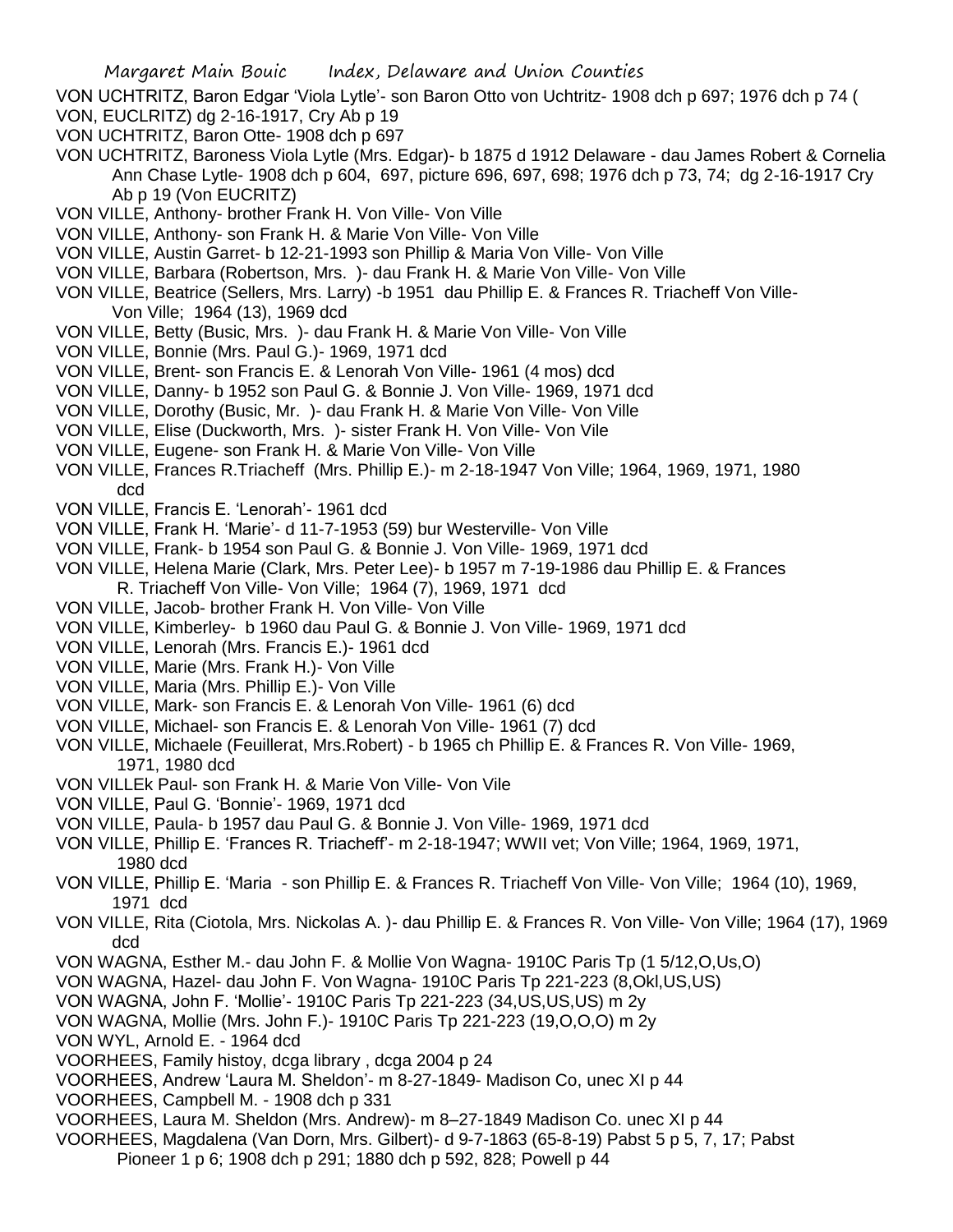VOORHEES, O. H.- 1915 uch p 288; 1883 uch IV p 466; Richwood Gaz. 10-29-1887- unec XX p 51

- VOORHEES, Wilson- owe estate of Alford Butters- dcga 1998 p 12
- VOORHEES, William- owe estate of Alford Butters- dcga 199 p 12
- VOORHES, Alice (Sadinsky, Mrs. )- sister Herman G. Voorhes- Voorhes
- VOORHES, Herman G. 'Ida'- d 1-26-1986 (72) Cheshire Cem- Voorhes
- VOORHES, Ida (Mrs. Herman G.)- Voorhes
- VOORHES, Jerry- son Herman G. & Ida Voorhes- Voorhes
- VOORHES, Larry- son Herman G. & Ida Voorhes- Voorhes
- VOORHES, Rena (Jaros, Mrs. )- sister Herman G. Voorhes- Voorhes
- VOORHES, Verna (Gray, Mrs. )- sister Herman G. Voorhes- Voorhes
- VOORHIES, Addison S. 'Mary Goodhue;- m 12-10-1846 dcm
- VOORHIES, Ann (Noe, Mrs. Joseph P)- Powell p 316
- VOORHIES, Brian F.- son Charles F. Voorhies- Voorhies
- VOORHIES, Charles F. 'Judi Wilson'- b 6-13-1934 d 2-8-1998 (63) Oak Grove Cem- son Orlando J. & Louise Cooper Voorhies- Voorhies
- VOORHIES, David C.- son Charles F. Voorhies- Voorhies
- VOORHIES, Elizabeth (Jackson, Mrs. Roy)- b 6-1-1965 twin dau Orlando Joshua, Jr,. & Louise Cooper Voorhies- Voorhies
- VOORHIES, Frank- son Orlando Joshua, Jr. & Louise Cooper Voorhies- Voorhies
- VOORHIES, Judi Wilson (Mrs. Charles F.)- Voorhiew
- VOORHEIS, Leroy "History of Doolittles and Voorheis"- unec XX p 2
- VOORHIES, Lois- 1980 dcd
- VOORHIES, Dr. Lyman B.- hmp p 110, 112. 174
- VOORHIES, Mary Goodhue (Mrs. Addison S.)- m 112-10-1846 dcm
- VOORHIES, Orlando Joshua Jr, "Skip" 'Louise Cooper'- b Nashville d 6-8-1984 (74) St. Mary's Cem- son Elizabeth Voorhies- Voorhies
- VOORHIES, Patricia- dau Orlando Joshua,Jr. . & Louise Cooper Voorhies- Voorhies
- VOORHIES, William J, b 6-1-1965 d 10-21-1993 (28) St. Mary Cem, twin son Orlando Joshua, Jr. & Louise Cooper Voorhies- Voorhies
- VOORNY, Briget- 1870C Delaware Town p 340 (35\*)
- VOORNY, Dennis- 1870C Delaware Town p 340 (12)
- VOORNY, Johanna- 1870C Delaware Town p 340 (18)
- VOORNY, Martin- 1870C Delaware Town p 340 (14)
- VOORNY, Mary- 1870C Delaware Town p 340 (7)
- VOORNY, Patrick- 1870C Delaware Town p 340 (10)
- VOOTEN, Craig- b 1961 son Ernest & Dorothy Wooten- 1975 ucd
- VOOTEN, David- 1975 ucd
- VOOTEN, Donna- b 1963 dau Ernest & Dorothy Wooten- 1975 ucd
- VOOTEN, Dorothy (Mrs. Ernest)- 1975 ucd
- VOOTEN, Ernest 'Dorothy'- 1975 ucd
- VOOTEN, Jo Ann- b 1960 dau Ernest & Dorothy Vooten- 1975 ucd
- VOOTEN, Linda- 1975 ucd
- VORACE, Wilson- 1935 men p 12 # 101 p 15, Bennington Tp
- VORANON, Mary (Simpson, Mrs. Samuel)- m 10-23-1828 ucm 155
- VORCE, 3 bodies, Oakdale Cem 881
- VORCE, Martha- 1870C Orange Tp p 420 (23\*)
- VORDERMARK, Mabel (Michael, Mrs. William E., Sr.)- m 11-3-1933- Vordermark
- VORE, J. Emmett 'Minnie Luella Snyder'- Vore
- VORE, Mary Irene (Early, Mrs. Paul M.)- b 1-15-1905 m 2-7-1934 d 2-11-1993 (88) Huber Cem- dau J. Emmett & Minnie Luella Snyder Vore- Vore
	- Vore, Minnie Luella Snyder (Mrs. J. Emmett)- Vore
- VORE, Mordecai R.- Soldier; Morrow Co. dg 11-3-1893; dcga 1989 p 55
- VOREE, J. h.- 1883 uch IV p 535
- VORHART, Daniel- 1850C Delaware Tp 1447 p 100 (23,Pa)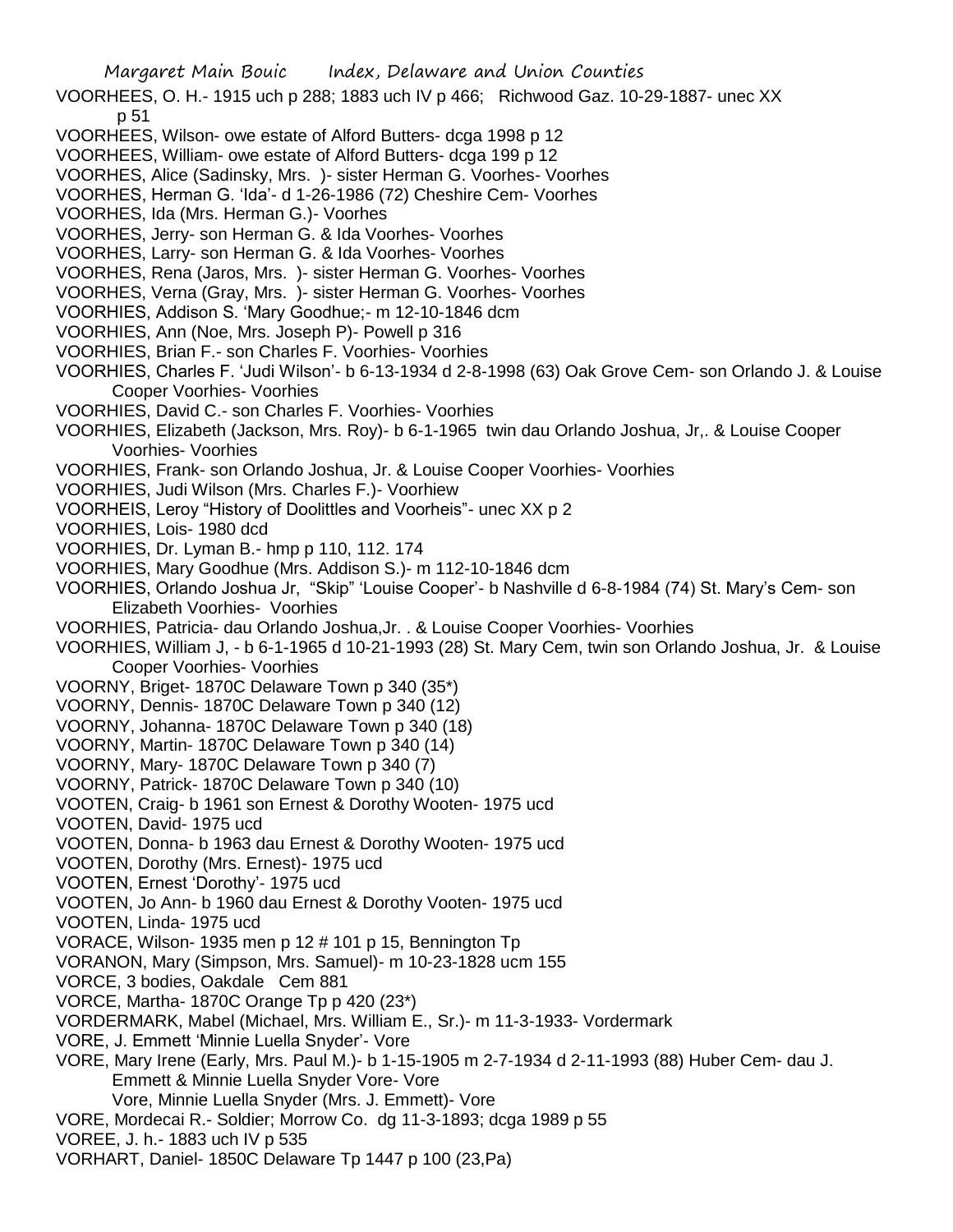- VORHEES, Alice (Loy, Mrs. Jacob)- m 8-21-1880- Loy Family Bible, unec XI p 29
- VORHEES, Clyde- built brick home fo Joseph Vincent Holfauer- 1985 uch p 72
- VORHEES, Earl boarder- b 9-1887 1900C Paris Tp 124-127 p 8A (12,O,Ger,O) lived with Hohn & Elizabeth Starr
- VORHIES, Esther J. Barrett (Mrs. Jonathan H.)- m 8-18-1846 dcm
- VORHIES, Jonathan H. 'Esther J. Barrett'- m 8-18-1846 dcm
- VORHIS, Charlotte (Wighton, Mrs. )- dau Rev. Wilbur & Jeannette Vorhis- Vorhis
- VORHIS, Donald- son Rev. Wilbur & Jeannette Vorhis- Vorhis
- VORHIS, Jeannette (Mrs. Rev. Wilbur)- d 3-18-1975 (83) bur Urbana- Vorhis
- VORHIS, Jennette (Bryant, Mrs. )- dau Rev. Wilbur & Jeannette Vorhis- Vorhis
- VORHIS, Rev. Wilbur ' Jeannette'- Vorhis
- VORIS, Charles William- son Clarence G. & Mary Gray Bruner Voris- Weiser p 796
- VORIS, Clarence A.- son Clarence G. & Mary Gray Bruner Voris- Weiser p 796
- VORIS, Clarence G. 'Mary Gray Bruner'- b 1-29-1851 m 3-28-1888 d 7-2-1909- Weiser p 796
- VORIS, Delilah Morgan (Mrs. )- dau Benjamin & Elvira Ralph Morgan- Appleman
- VORIS, John H.- d 8-16-1864, 1883 uch V p ?
- VORIS, Martha- 1880C Paris Tp 46-59 p 45 (27,O,O,O)
- VORIS, Mary Gray Bruner (Mrs. Clarence G.)- m 3-28-1888 dau Charles J. & Louisa Weiser Bruner- Weiser p 796
- VORIS, Sylvester- b 11-22-1976 (94) Voris
- VORNER, Anna- b 8-1885- 1880C Allen Tp 182-186 p 9A (14,O,Va,Va)
- VORNER, Mary- visiter, research Fetters- dcga 2004 p 55
- VORUS, , Anna- boarder with Charles W. & Elizabeth Huffman- 1880C Claibourne Tp 178-190 p 17 (21,O,O,O)
- VORYS, Arthur I.- 1915 uch p 200
- VOSBURG, Buhr A.- son Herman R. & Minta Vosburg- 180c Marysville Ward 4 400-414 p 16A (19,NY,NY,O) salesman, grocery
- VOSBURG, Dorothy- Sbc p 47
- VOSBURG, E.- d 8-1882 buried 8-22-1882 (4m) Oakdale 78 unec XXIII p 20
- VOSBURG, Harriett E.- 1900C Paris Tp 78-81 p 5B (76,NY,CT,NY) wid, 5 ch; mother-in-law of John E. & Emma A. Tyrrell
- VOSBURG, Herman E.- b 8-1886 son Herman R. & Minta Voxburg- 1900C Marysville Ward 4 400-414 p 16A (13,O,NY,O)
- VOSBURG, Herman R. 'Minta'- b 9-1858; 1900C Marysville Ward 4 400-414 p 16A (41,NY,NY,NY) m 21y ; oil broker
- VOSBURG, Howard C. 'Mary J.'- b 12-1847- 1870C Marysville 80-80 p 9 (22,NY) 1880C Marysville (32,NY,NY,NY); 1900C Marysville 3rd ward (52,NY,NY,NY) ;1910C Marysville 282-242 (62,NY,NY,NY) m 35 y; grocery store
- VOSBURG, Mari (White, Mrs. Edgar Paul)- White (86)
- VOSBURG, Mary J. (Mrs. Howard C.)- b 2-1850 -1870C Marysville 80-80 p 9 (20,O); 1880C Marysville (30,O,NY,O); 1900C Marysville 3rd ward (50,O,NY,O); 1910C Marysville 282-242 (60,O,NY,O) m 35y, no ch
- VVOSBURG, Minta (Mrs. Herman R.) b 3-1860- 1900C Marysville Ward 4 400-414 p 16A (40,O,O,O) m 21y, 4 ch, 3 living
- VOSBURG, Olive G.- b 3-1891 dau Herman R. & Minta Vosburg- 1900C Marysville Ward 4 40–414 p 16A (9,O,Ny,O)
- VOSBURG, Winola Jennette (Cooper, Mrs. George William)- m 6-25-1903- Asp (1137-3)
- VOSBURY, Ambrose S. 'Harriet E. Tyrell'- d 1862, 1883 uch V p 148
- VOSBURY, A. Jennette Partridge (Mrs. H. C.)- dau Reuben L. & Maria Wolford Partridge- 1883 uch V p 127 VOSBURY, H.- d age 4 months, Oakdale Cem 78
- VOSBURY, Harriet E. Tyrell (Mrs. Ambrose S.)- b Brown Co. NY d 7-23-1905 (80y7m) Oakdale Cem 1982 (124D)
- VOSBURY, Howard C. 'Mary Jennette Partridge'- b NY 1847 m 1-7-1869 ucm 4493- son Ambrose S. & Harriet E. Tyrrell Vosbury- 1883 uch V p 127, 147, 148;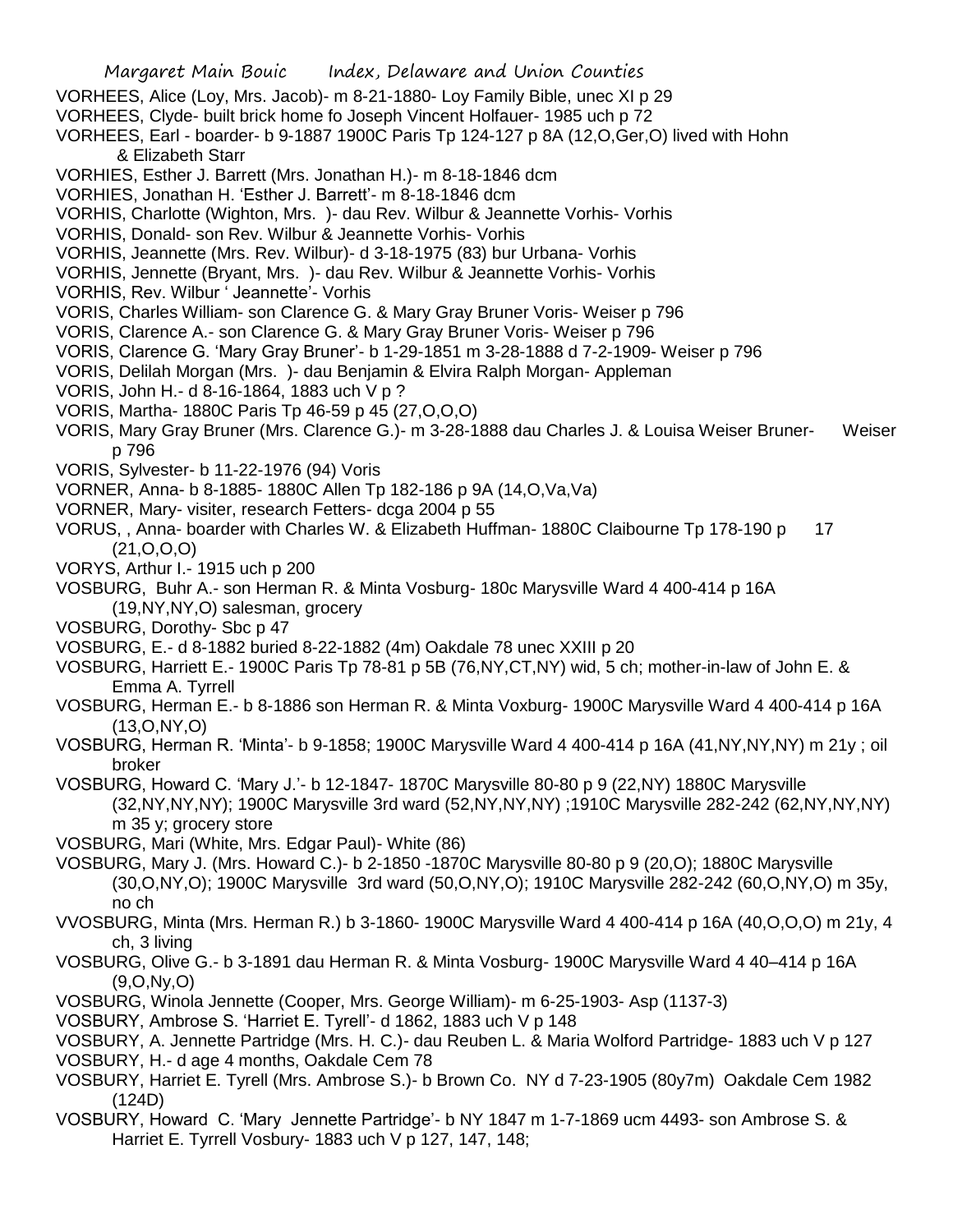- VOSBURY, Mary Jennette Partridge (Mrs. Howard) m 1-7-1869 ucm 4493- dau Reuben L. & Maria Wolford Partridge- 1883 uch V p 148; unec XIV p 11
- VOSE, Bathsheba (Maine, Mrs. Jeremiah)- m 2-22-1758- Asp (51)
- VOSE, Julia (Mowry, Mrs. Enos)- 1915 uch p 678
- VOSS, Col. 1850C Delaware Town 1048 p 82 (80, Va)
- VOSS, Estal 'Janet'- Voss
- VOSS, Janet (Mrs. Estal)- Voss
- VOSS, Tina Lynn (Buscemi, Mrs. John Anthony)- m 12-22-1985 dau Estal & Janet Voss- Voss
- VOSSWINKEL, William- dcw Bk 4 p 133 (15)
- VOTAW, Ada V. Farley (Mrs. William R. ) (Groves, Mrs. )- Votaw; 1961, 1964, 1969, 1971 dcd
- VOTAW, A. L.- 1915 uch p 1066
- VOTAW, Angie (Lang, Mrs. )- dau Travis & Katie Votaw- Votaw
- VOTAW, April dau James Votaw- Votaw
- VOTAW, Barbara- dau Henry Allen & Martha J. Spicer Votaw- Votaw
- VOTAW, Becky- dau James Votaw- Votaw
- VOTAW, Brandi- dau Travis & Katie Votaw- Votaw
- VOTAW, Carl- b 1953 son Andrew & Eliza C. Votaw- Votaw
- VOTAW, Carolyn (Mrs. Richard L.)- 1969 dcd
- VOTAW, Cindy- b 1965 dau James & Florence Joanne Votaw- Votaw; engaged to David M. James; 1969, 1971, 1980 dcd
- VOTAW, Crystal- b 1967 dau Richard L. & Carolyn Votaw- 1969 dcd
- VOTAW, Cynthia (Elliott, Mrs. )- b 1967 dau Rickey J. & Norma J. Votaw- Votaw; 1969, 1971, 1980 dcd
- VOTAW, Diane (Shirley, Mrs. )-b 1952 dau William R. & Ada V. Farley Votaw- Votaw; 1964 (12). 1969 dcd
- VOTAW, Donald- d 12-15-1967 son William R. & Ada V. Farley Votaw- Votaw; 1961. 1964 (15) dcd
- VOTAW, Doug- son James Votaw- Votaw
- VOTAW, Eddie- son William & Ada V. Votaw- 1961 (15) dcd
- VOTAW, Eliza C. (Mrs. Andrew)- d 10-112-1964 (80) bur Perry Co- Votaw
- VOTAW, Ella (Perkins, Mrs. F. W.)- m 11-1-1880 d 3-29-1883- 1915 uch p 1095
- VOTAW. Florence Joanne (Mrs. James)- Votaw; 1969, 1971, 1980 dcd
- VOTAW, Gene- son William & Ada V. Votaw- 1961, 1964 (16) dcd
- VOTAW, Henry Allen 'Martha J. Spicer'- son Andrew & Eliza C. Votaw- Votaw
- VOTAW, Jack- son William R. & Ada V. Farley Votaw- Votaw; 1961, 1964 (13) 1969 dcd
- VOTAW, James "Eddie".- b Radnor 2-1-1946 d 8-18-1993 (47) son William R. & Ada V. Farley Votaw- Votaw; 1 969 dcd
- VOTAW, James 'Florence Joanne'- d 5-6-1973 (47) Green Mound Cem- son Andrew & Eliza C. Votaw- Votaw
- VOTAW, Jerry/Jerald- son William R. & Ada V. Farley Votaw- Votaw; 1961 dcd
- VOTAW, Jessie (Staser, Mrs. Walter)- m 8-1903- Weiser p 35
- VOTAW, Kelly- dau Travis & Katie Votaw-Votaw
- VOTAW, Kimberly Jill Hysell (Mrs. Kris Eugene) m 7-20-1987 dau John & Barbara Hysell- Votaw
- VOTAW, Kraig Michael b 1-23-1993 son Kris Eugene & Kimberly Jill Hysell Votaw- Botaw
- VOTAW. Kris Eugene 'Kimberly Jill Hysell' b 1965 m 6-20-1987 son Rickey J. & Norma J. Votaw- Votaw; 1969, 1971, 1980 dcd
- VOTAW, Larry D. 'Patricia'- son William R. & Ada V. Farley Votaw- Votaw; 1961(17), 1969 dcd
- VOTAW, Larry- b 1967 son Larry D. & Patricia Votaw- 1969 dcd
- VOTAW, Laurie- b 1964 dau Larry D. & Patricia Votaw- 1969 dcd
- VPTAW. Lisa- b 1970 dau Rickey J. & Norma J. Votaw- 1980 dcd
- VOTAW, Liza- 1961, 1964 dcd
- VOTAW, Marjorie (Karnes, Mrs. )- dau Andrew & Eliza C. Votaw- Votaw
- VOTAW, Martha J. Spicer (Mrs. Henry Allen)- b South Solon d 10-27-1997 (77) Votaw
- VOTAW, Melvin R. 'Shirley J.'- 1964, 1969, 1971, 1980 dcd
- VOTAW. Michael W.' Susan Grooms'- b 1957 son James & Florence Joanne Votaw- Votaw; 1969, 1971, 1980 dcd
- VOTAW, Myrtle (Asbury, Mrs ) dau Andrew & Eliza C. Votaw- Votaw
- VOTAW, Nancy (Raines, Mrs. Gerald)- dau Andrew & Eliza C. Votaw- Votaw
- VOTAW, Norma J. (Mrs. Rickey J.)- 1969, 1971, 1980 dcd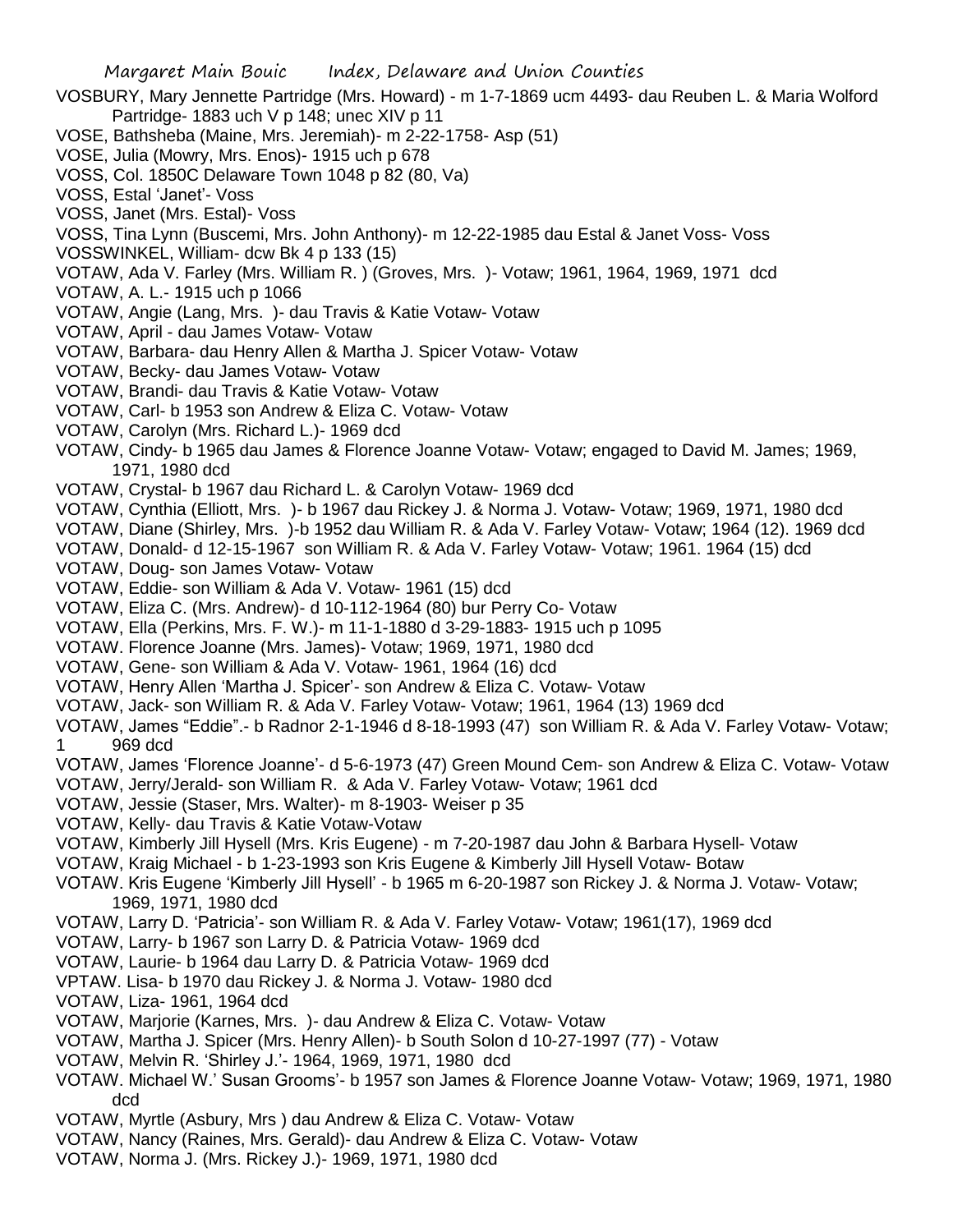- VOTAW, Patricia (Mrs. Larry D.)- 1969 dcd
- VOTAW, Paul- son Andrew & Eliza C. Votaw- Votaw
- VOTAW, Peggy (Vogel, Mrs. )- dau William R. & Ada V. Farley Votaw- Votaw; 1961, 1964 (11), 1969 dcd
- VOTAW, Raymond- d 7-12-1990, Oak Grove Cem- infant son Michael & Susan Votaw- Votaw
- VOTAW, Rebecca Lynn- b 5-22-1995 dau michael W. & Susan Grooms Votaw- Votaw
- VOTAW, Richard L.'Carolyn' son William R. & Ada V. Farley Votaw- Votaw; 1961 (17),US Service, 1964 dcd, 1969 dcd
- VOTAW, Richard- b 1968 son Richard L. & Carolyn Votaw- 1969 dcd
- VOTAW, Rickey Joe 'Norma J.'- son James & Florence Joanne Votaw- Votaw; 1969, 1971, 1980 dcd
- VOTAW, Robin- b 1965 ch Larry D. & Pataricia Votaw- 1969 dcd
- VOTAW, Ron- son Henry Allen & Martha J. Spicer Votaw- Votaw
- VOTAW, Rosemary (Caudill, Mrs. )- dau William & Ada V. Farley Votaw- Votaw
- VOTAW, Sandra- b 1964 dau James & Florence Joanne Votaw- 1969, 1971, 1980 dcd
- VOTAW, Sheila (Waldron/Walden, Mrs. )- b 1955 dau William R. & Ada V. Farley Votaw- Votaw; 1961, 1964 (8), 1969, 1971 dcd
- VOTAW, Shirley J. (Mrs. Melvin R.)- 1964, 1969, 1971 dcd
- VOTAW, Stephen- son Andrew & Eliza C. Votaw- Votaw
- VOTAW, Susan Grooms (Mrs. Michael)- dau Arthur & Betty Grooms- Votaw
- VOTAW, Tammy (Lang, Mrs. )- dau Travis & Katie Votaw- Botaw
- VOTAW, Travis Gene 'Katie' b 4-13-1948 d 7-5-1990 (42) Oak Grove Cem- son William R. & Ada Farley Votaw- Votaw
- VOTAW, William R. 'Ada B. Farley '- d 8-22-1973 (57) Ashley Union Cem- son Andrew & Eliza C. Votaw-Votaw; 1961, 1964m 1969, 1971 dcd
- VOTAW, Wilma (Koci, Mrs. )- dau Andrew & Eliza C. Votaw- Votaw
- VOGHT, —query from Ruth Wilson, dcga 1985 p 6
- VOUGHT, child- d 11-20-1870 (4y( Delaware dcdeaths
- VOUGHT, A.- pallbearer for Edward Williams, dcga 1995 p 42
- VOUGHT, Abraham- 1870C Delaware Tp p 270 (48\*); dg 7-30-1907, Cry Ab p 59
- VOUGHT, A. C.- 1915 uch p 513
- VOUGHT, A. D.- Pabst p 7 p 39
- VOUGHT, A. L.- pallbearer for William Manter- dg 2-2-1917, dg 2-6-1917, Cry Ab p 12;
- VOUGHT, —(Andrews, Mrs. H. P.)- dau Abram Vought- dg 7-30-1907, Cry Ab p 59
- VOUGHT, Albert- son Isaac & Anna Vought- dg 2-27-1912 Cry Ab p 103
- VOUGHT, Alonzo D.- 1870C Delaware Town p 314 (10); dcga 1996 Delaware Tp tax, 1890 p 32
- VOUGHT, Alonzo- son Isaac & Anna Vought- dg 2-27-1912, Cry Ab p 103
- VOUGHT, Anna Doward (Mrs. Isaac)- m 10-21-1852 dcm d Sunday (82) Oak Grove Ce,- dg 2-27-1912, Cry Ab p 103
- VOUGHT, Barton R.- 1870C Delaware Town p 328 (2)
- VOUGHT, Blanch- b 7-3-1884 Delaware Town dau George D. & Ella Wilson Vought- dcbirths
- VOUGHT, Bryant- b 4-3-1897 Delaware Town son Geo. M. & Libbie Tanner Vought- dcbirths
- VOUGHT, Carrie M.- b 3-6-1875 Delaware Tp dau John Y. & Mary E. Slough Vought- dcbirths
- VOUGHT, Catherine- granddau Catherine Greenbaum- 1910C Paris Tp 196-198 p 10A (3,O,O,O)
- VOUGHT, Chauncey S.- 1870C Delaware Town p 334 (9)
- VOUGHT, Creta- b 3-18-1894 Delaware Town dau Geo. G. & Ella Willson Vought- dcbirths; dg 7-30-1907, Cry Ab p 59
- VOUGHT, (Mrs. Ed)- d 4-23-1900, dcga 1993 p 5; sister Mrs. Wm. Manter, dg 4-27-1900 p 8c6, dcga 1992 p 4
- VOUGHT, Edward- 1870C Delaware Tp p 277 (15)
- VOUGHT, Edward- son Isaac & Anna Vought- dg 2-27-1912, Cry Ab p 103
- VOUGHT, Edwin 'Emma J.'- parents of Walter C., Effie C., dcbirths
- VOUGHT, Effie C.- b 2-28-1888 Delaware Town dau Edwin & Emma J. Shults Vought- dcbirths; dg 4-23-1900, dcga 1993 p 5
- VOUGHT, Ella Wilson (Mrs. George G, )- dg 7-30-1907, Cry Ab p 59; parents Nina A., dcbirths
- VOUGHT, Emma- 1870C Delaware Town p 334 (5)
- VOUGHT, Emma J.. Shults/Schiedts (Mrs. Edwin)- parents of Effie C., Walter c. dcbirths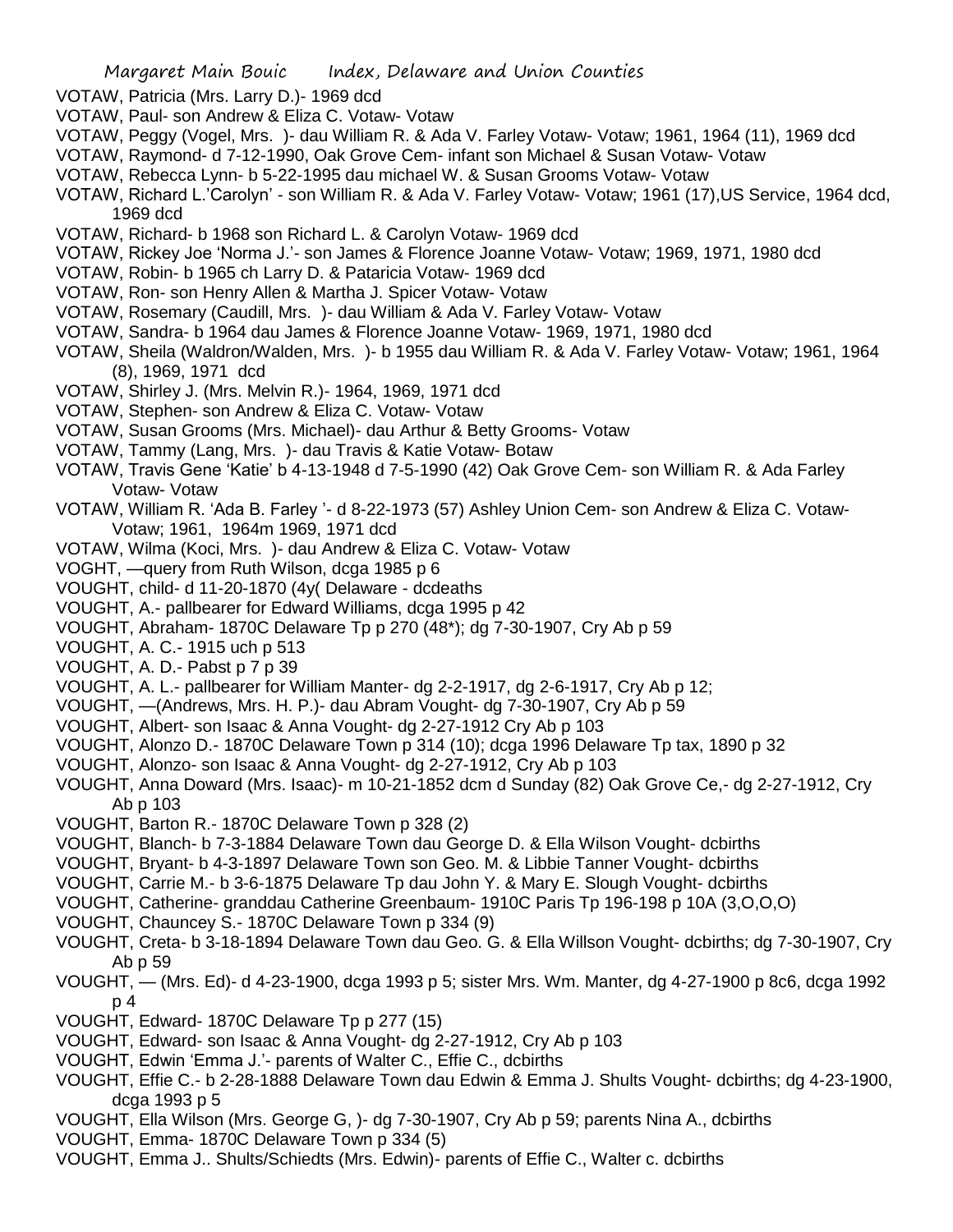- VOUGHT, Emma- d 4-21-1900 (43-0-0) Delaware b Liberty Tp dau Ed & Ana Vought- dcdeaths
- VOUGHT, Emma (Leibold, Mrs. Frederick Percival)- b 8-10-1865 m 2-22-1887 Weiser p 245
- VOUGHT, Emma Mantor (Mrs. )- sister Myrte Mantor Aller- Aller
- VOUGHT, Estella M.- b 2-5-1885 Del. Town dau Isaac H. & Frances Courtley Vought- dcbirths
- VOUGHT, France Courtney (Mrs. Isaac H.)- parents of Lena, dcbirths
- VOUGHT, Francis L.- Delaware Tp tax duplicate 1890/1, dcga 1996 p 32
- VOUGHT, Frank, not tardy 1878, dcga 1997 p 64
- VOUGHT, George- 1870C Delaware Town p 307 (28\*)
- VOUGHT, George G. 'Ella Wilson'- b 10-2-1851 Pa m 1872 d Friday son Mr. and Mrs. Abram Vought- dg 7-30- 1907, Cry Ab p 59; parents of Nina A., dcbirths
- VOUGHT, ----(Hollowell, Mrs. Carter)- dau George G. & Ella Wilson Vought- dg 7-30-1907, Cry Ab p 59
- VOUGHT, ---(Kellogg, Mrs. Martin)- dau George G. & Ella Wilson Vought- dg 7-30-1907, Cry Ab p 59
- VOUGHT, (Waggoner, Mrs. Charles)- dau George G. & Ella Wilson Vought- dg 7-30-1907, Cry Ab p 59
- VOUGHT, George G.- son Isaac & Anna Vought- dg 2-27-1912; Cry Ab p 103; 1870C Delaware Tp p 270 (19); dcga 1991 p 25, dg 1-3-1902 p3c6
- VOUGHT, Georgia- dau George G. & Ella Wilson Vought- dg 7-30-1907, Cry Ab p 59
- VOUGHT, Grace- dau Mrs. Edward Vought- dg 4-23-1900, dcga 1993 p 5
- VOUGHT, Harriet Esther- b 12-31-1875 Delaware Town dau Isaac & Anna Vought- dcbirths
- VOUGHT, Harry- b 3-13-1891 Del. Town son George M. & Elizabeth Tanner Vought- dcbirths
- VOUGHT, ---- b 1-24-1881 Del.Town son Henry Williard & Sarah Sharalin Vought- dcbirths
- VOUGHT, Ira- 1880 dch p 649
- VOUGHT, Isaac 'Anna'- d 20 years ago- dg 2-27-1912 Cry Ab p 103; 1870C Delaware Tp p 270 (22); 145 th O.V.I. , dg 5-31-1895, dcga 1992 p 26
- VOUGHT, son born 4-3-1900 to Mr. and Mrs. Isaac Vought- dcga 1991 p 38
- VOUGHT, Isaac 'Anna Doward'- m 10-21-1852 dcm; 1908 dch p 407
- VOUGHT, Isaac H.'France Courtney'- 1908 dch p 407; parents of Lena, dcbirths
- VOUGHT, J. mt 6-3-1863; unec XXII p 55; pallbearer for Edward Williams- dcga 1995 p 42, 56
- VOUGHT, James- b 12-9-1877 1985 uch p Town son John & Ella Slough Vought- dcbirths
- VOUGHT, Jesse- son Isaac & Anna Vought- dg 2-27-1912, Cry Ab p 1-3; not tardy, 1878, dcga 1997 p 64
- VOUGHT, Jessie- d 11-7-1893 (7-0-0) Delaware dcdeaths
- VOUGHT, John- 1870C Delaware Town p 314 (45\*)
- VOUGHT, John F.- 1870C Delaware Town p (26\*); performed marriage, dcga 1995 p 75
- VOUGHT, John H.- 1870C Delaware Town p 314 (18)
- VOUGHT, John P.- 1870C Delaware Town p 334 (12)
- VOUGHT, Lena- b 6-12-1889, Delaware Tp dar Isaac G, & France Courtney Vought- dcbirths
- VOUGHT, Maggie Pendleton (Mrs. William)- parents of Marie, dcbirths
- VOUGHT, Margaret- 1870C Delaware Tp p 270 (45)
- VOUGHT, Marie- b 1-23-1896, Delaware Tp dau William & Maggie Pendleton Vought- dcbirths
- VOUGHT, Mary- Pabst p 7 p 39
- VOUGHT, Mary- b N. Jersey d 2-1-1875 (83y5m) dcdeaths
- VOUGHT, Mary C. (Andrews, Mrs. Hiram R.)- m 11-1-1866 dcm 957; dcga 1995 p 74
- VOUGHT, Mary J.- 1870C Delaware Town p 334 (36)
- VOUGHT, Mary Jane- 1870C Delaware Town p 334 (7)
- VOUGHT, Mary Jane Lumbard (Mrs. William)- m 1-5-1854 dcm
- VOUGHT, Nina A.- b 1-20-1876, Delaware Town- dau George G. & Ella A. Vought- dcbirths
- VOUGHT, Samuel L.- d 6-9-1896 (35-7-26) Delaware b Stratford- son Isaac & Anna Donward Voughtdcdeaths
- VOUGHT, Sarah C.- 1870C Delaware Town p 334 (13)
- VOUGHT, Susanna- 1870C Delaware Town p 334 (14)
- VOUGHT, Veloeons I.- b 3-29-1900 Delaware Tp son Isaac & Frances L. Courtney Vought- dcbirths
- VOUGHT, Walter C,- b 4-29-1890 Delaware Town son Edwin & Emma Schiedts Vought, dcbirths; son Mrs. Edward Vought- dg 4-23-1900, dcga 1993 p 5
- VOUGHT, William- b New Jersey d 9-3-1902 (80-0-0) Delaware dcdeaths
- VOUGHT, William- 1870C Delaware Town p 334 (49\*)
- VOUGHT, William- 1870C Delaware Town p 334 (2)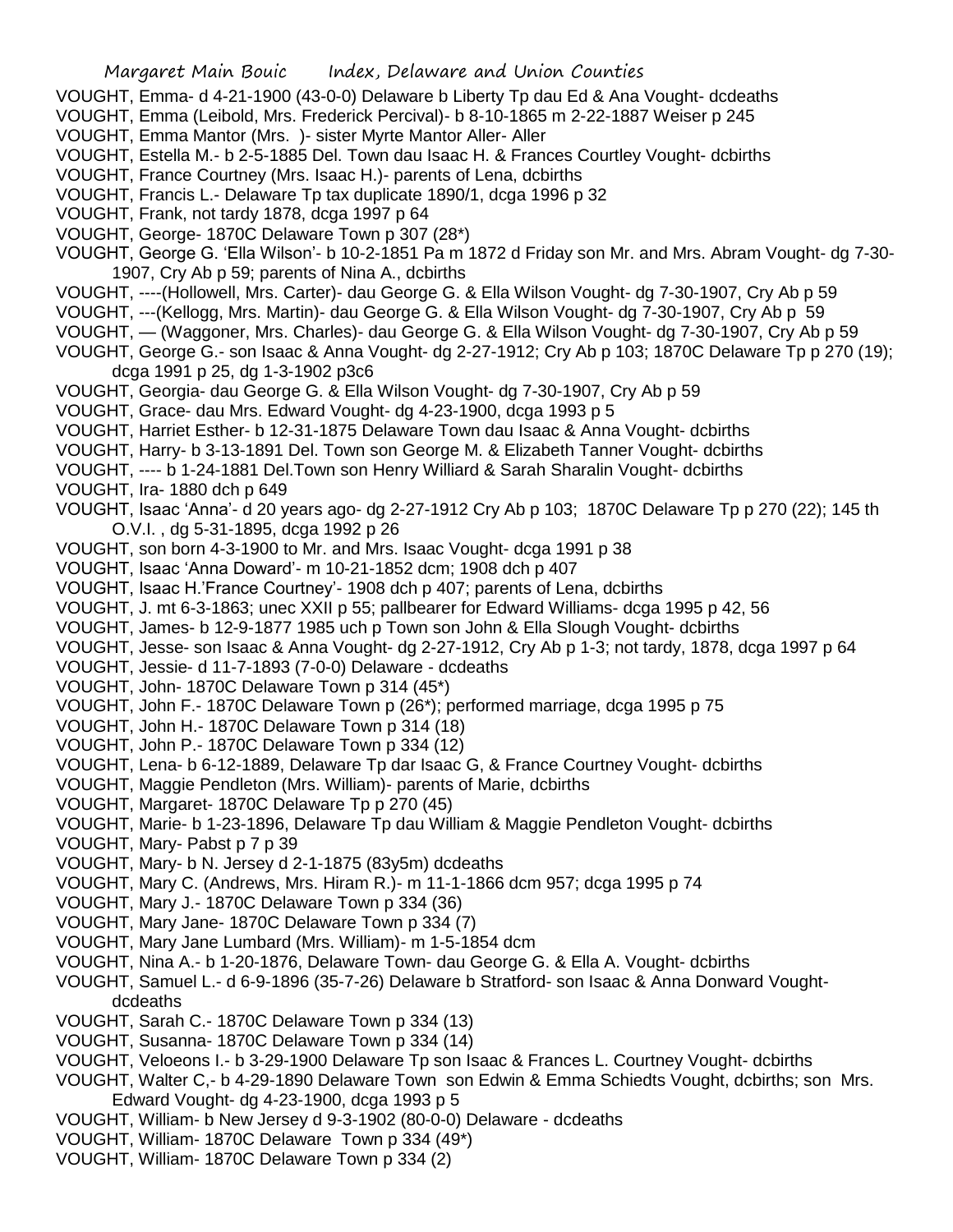- VOUGHT, William L.- Delaware City tax duplicate 1890/1, dcga 1996 p 35
- VOUGHT, ----(Mrs. William)- dau Margaret Pendleton Colson- dg 11-16-1906, Cry Ab p 130
- VOUGHT, William 'Maggie Pendleton'- parents of Marie, dcbirths
- VOUGHT, William ' Mary Jane Lumbard'- m 1-5-1854 dcm
- VOULVIRA, Agathy 1860C Marysville 1606-1594 (19, Ger) lived with Wm. Woods family
- VOWELL, Carolyn E. (Mrs. Ernest R.) 1973, 1975, 1979 ucd
- VOWELL, Clara Davis (Mrs. Clarence)- parents of Ray E. Vowell; Vowell; 1959 ucd
- VOWELL, Clarence 'Clara Davis'- Vowell
- VOWELL, Craig- b 1966 son Ray E. & Lois Jean Vowell- Vowell; 1967, 1971, 1973, 1975, 1979, 1981 ucd
- VOWELL, Daniel /David- b 1954/5 son Ray E. & Lois Jean Vowell- Vowell; 1959, 1967, 1971, 1973, 1975 ucd
- VOWELL, Ernest R. 'Carolyn E.'- 1973, 1975, 1979 ucd
- VOWELL, Gary- b 1956 son Ray E. & Lois Jean Vowell- Vowell; 1959 (3), 1967, 1971, 1973, 1975, 1981 ucd
- VOWELL, James- son Clarence & Clara Davis Vowell- Vowell
- VOWELL, Jefferson- b 1973 son Ernest R. & Carolyn E. Vowell- 1975, 1979 ucd
- VOWELL, Karen Ann Walker (Mrs. Steven)- m 8-8-1982 dau Mrs. Lorraine Buckley- Vowell
- VOWELL, Kathy (Mrs. Gary)- 1981 ucd
- VOWELL, Kenneth- b 1953 son Ray & Lois Jean vowell- Vowell; 1959, 1967, 1971, 1973, 1975 ucd
- VOWELL, Lois Jean (Mrs. Ray E.)- d 12-12-1983 (52)-Forest Grove Cem- dau Ethel Miller Vowell-Vowell; 1967, 1971, 1973, 1975, 1979, 1981, 1983 ucd
- VOWELL, Ray E."Shug" 'Lois Jean'- b 5-7-1929 d 12-19-1990 (61) Forest Grove Cem- son Clarence & Clara Davis Vowell- Vovell; Korean War; 1949, 1967, 1971, 1973, 1975, 1979, 1981 ucd
- VOWELL, Steven 'Kathy''Karen Ann Walker'- b 1961 m 8-8-1981 son Ray E. & Lois Jean Vowell- Vowell; 1967, 1971, 1973, 1975, 1979, 1981 ucd
- VOWELL, Vance- b 1970 son Ernest R. & Carolyn E. Vowell- 1973, 1975, 1979 ucd
- VOWELL, Vonda- b 1974 son Ernest R. & Carolyn E. Vowqell- 1975, 1979 ucd
- VOYTISH, John- b 1974 son Thomas & Sandra Voytish- 1980 dcd
- VOYTISH, Sandra (Mrs. Thomas)- 1980 dcd
- VOYTISH, Thomas 'Sandra'- 1980 dcd
- VOYTISH, Tom- 1980 dcd
- VRACKEN, Arthur D. 'Carol A.'- 1980 dcd
- VRACKEN, Arthur- b 1964 son Arthur D. & Carol A. Vracken- 1980 dcd
- VRACKEN, Carol A. (Mrs. Arthur D.)- 1980 dcd
- VRACKEN, Rodney- b 1966 son Arthur D. & Carol A. Vracken- 1980 dcd
- VRACKEN, Todd- b 1972 son Arthur D. & Carol A. Vracken- 1980 dcd
- VRANCOR? Ethel A. (Mrs. Thomas E.)- 1910C Leesburg West Prec. 110-112 p 5A (24,O,O,O) m 2y, no ch
- VRANCOR?, Thomas E. 'Ethel A.'- 1910C Leesburg West Prec. 110-112 p 5A (29,O,O,O) m 2y,
- VROMAN, Adam 'Caroline 'Sarah Cratty'- 1840C Berkshire Tp p 181 (40-50); 1835 men 17 #1B p 5 Berkshire Tp
- VROMAN- Adman- Orange Tp 1826, dcga 1991 p 7
- VROMAN, Caroline (Mrs. Adam)- d 3-26-1845 Berkshire Ce,m- Powell p 9
- VROMAN, Charlotte (Carpenter, Mrs. Ira)- m 1-12-1848 dcm
- VROMAN, David- son Adam Vroman- 1850C Berkshire Tp 199 p 21 (19,O)
- VROMAN, Ellen- dau Adam Vroman- 1850C Berkshire Tp 199 p 21 (12,O)
- VROMAN, Horace- 1850C Orange Tp 1781 p 113 (14,O)
- VROMAN, Horace E.- son Adam Vroman- 1850C Berkshire Tp 199 p 21 (16,O)
- VROMAN, James- son Adam & Sarah Cratty Vroman- 1850C Berkshire Tp 199 p 21 (3,O)
- VROMAN, Lucius- son Adam Vroman- 1850C Berkshire Tp 199 p 21 (15,O)
- VROMAN- Lucius1850C Orange tp 1781 p 113 (16,O)
- VROMAN, Lydia Thurston (Mrs. William G.)- m 1-1-1843 dcm; 1850C Orange Tp 1781 p 113 (16,O)
- VROMAN, Sarah Cratty (Mrs. Adam) m 2-12-1846 dcm- dau William & Sarah Dodds Cratty- opc 33; 1850C Berkshire Tp 199 p 21 (41,Pa)
- VROMAN, Vera- Sunbury p 53, 124
- VROMAN, William G. 'Lydia Thurston'- m 1-1-1843 dcm; Powell p 311
- VRSANSKY, Anthony 'Doris'- Vrsansky
- VRSANSKY, Doris (Mrs. Anthony)- Vrsansky